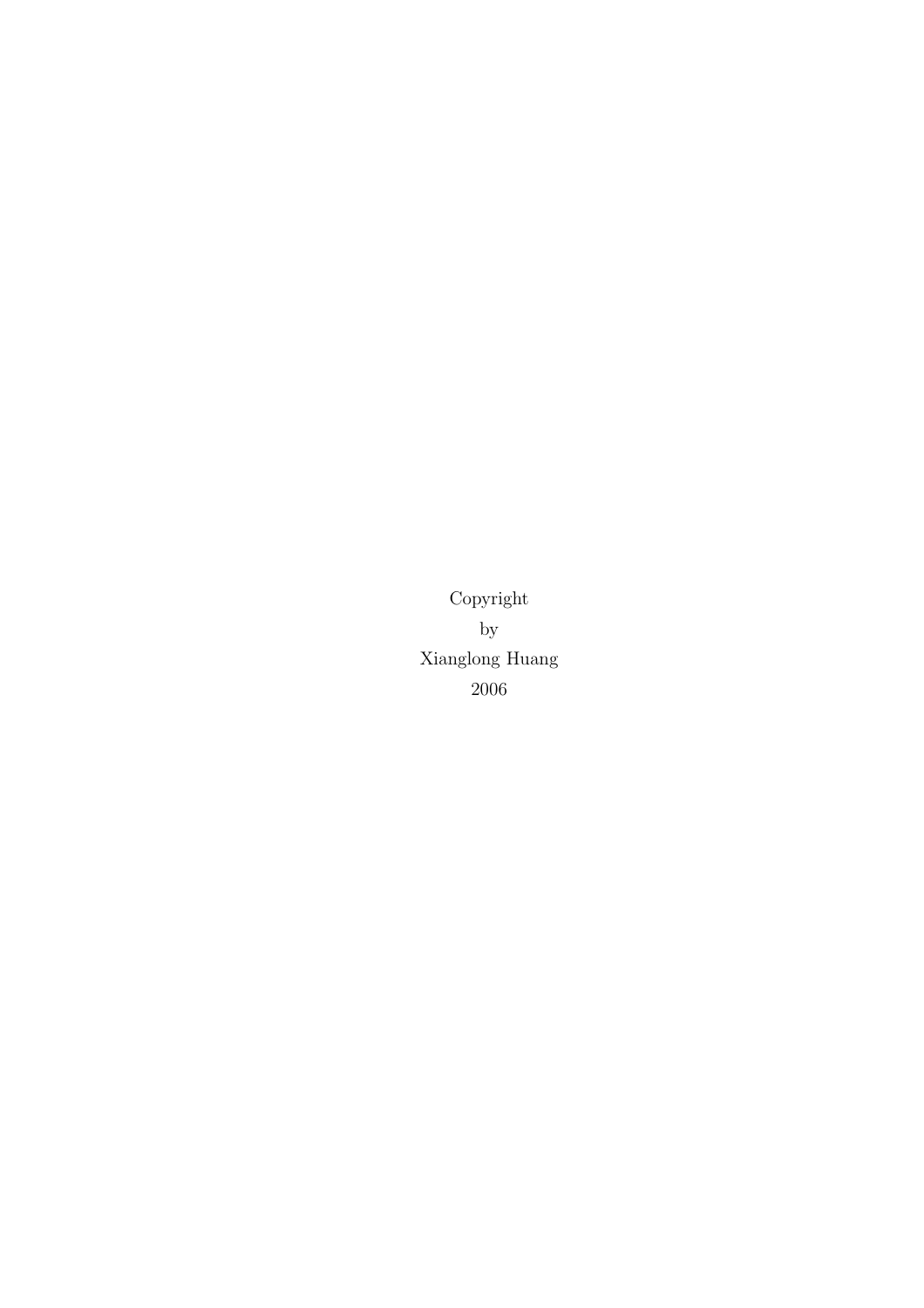The Dissertation Committee for Xianglong Huang certifies that this is the approved version of the following dissertation:

### Improving Program Locality On-the-fly

Committee:

Kathryn S. McKinley, Supervisor

Stephen M Blackburn

Don Batory

Douglas C. Burger

Calvin Lin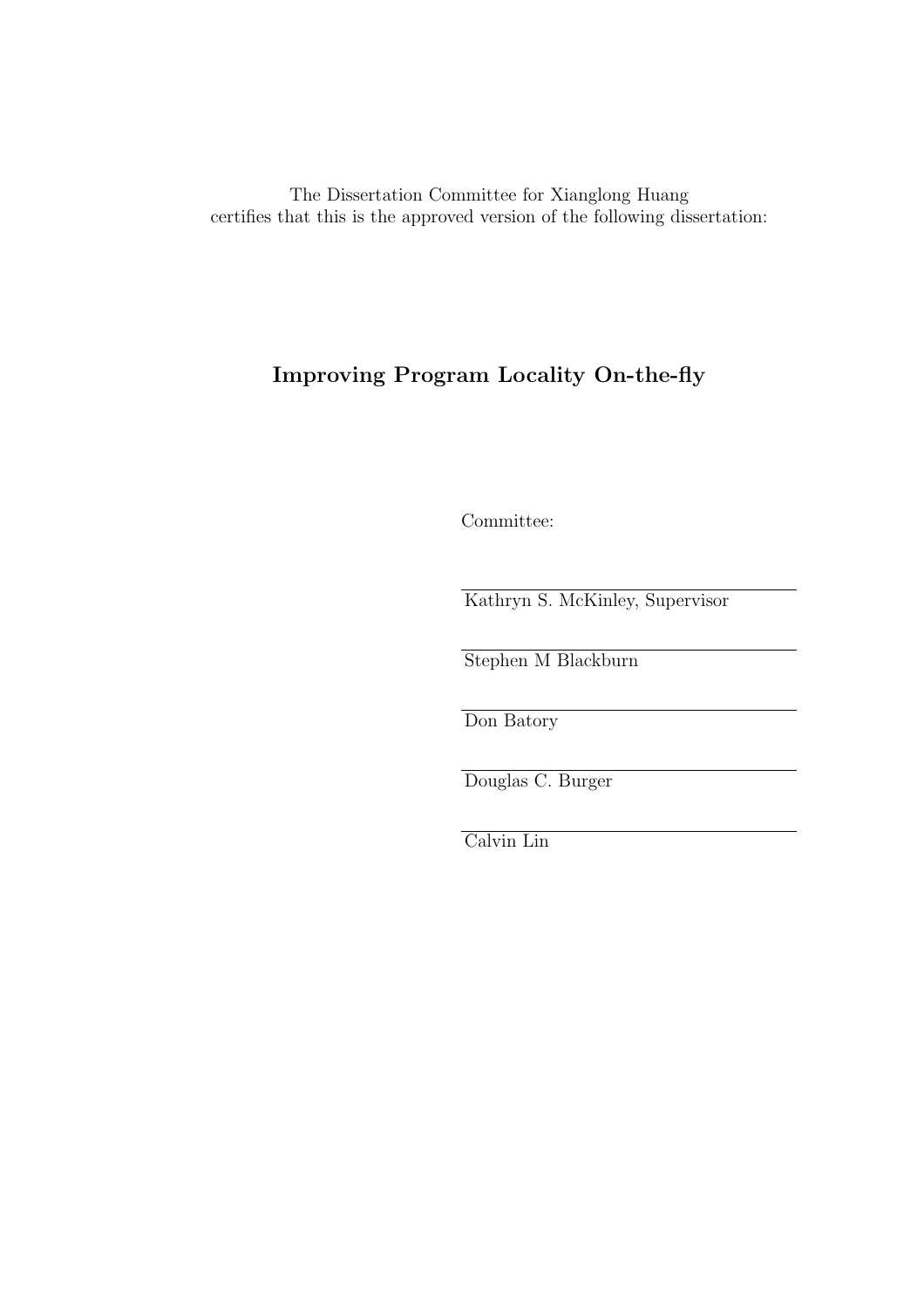### Improving Program Locality On-the-fly

by

Xianglong Huang, B.S., M.S.

#### DISSERTATION

Presented to the Faculty of the Graduate School of The University of Texas at Austin in Partial Fulfillment of the Requirements for the Degree of

#### DOCTOR OF PHILOSOPHY

THE UNIVERSITY OF TEXAS AT AUSTIN May 2006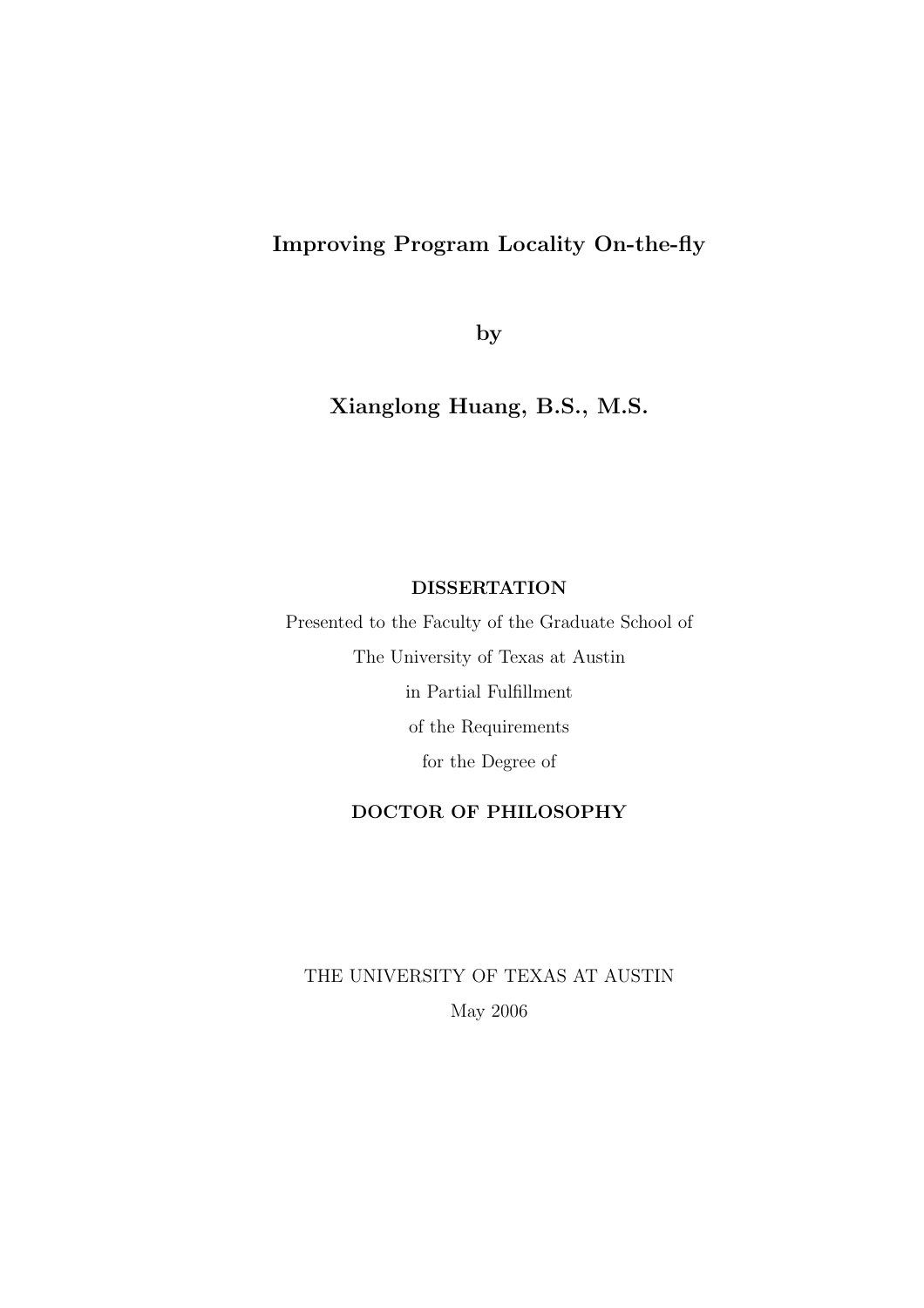### Acknowledgments

I am fortunate to meet so many people who have been great help over the years of my graduate school. First I would like to thank my advisor, Kathryn McKinley. She has been an excellent advisor, mentor, guide and friend. I feel really lucky to be her student and to have the privilege of working with her for 6 years. I become a much more capable researcher under her guidance over these years.

I would like to thank my master's advisor, Steve Carr. He is such a wonderful person to work with. Especially during the time when I could not communicate fluently in English, he has been so patient and encouraging. He changed my view of research and because of him, I fell in love with research and decided to pursue my Ph.D. degree.

I can not overstate how important Steve Blackburn is to me on my research. In additional to providing high quality infrastructures and tools for my research, he also taught me a lot of the important principles and skills on programming. Without the help and knowledge I got from him, I will need another 6 years to finish all the work in my dissertation. He is my unofficial co-advisor.

My friends, especially my lunch bunch, Mike, Phoebe, Ben, Sam, Brendon, Emery, and Rich, they helped me over so many difficult times. Especially when I am down, having lunch is the highlight of my day and I enjoyed the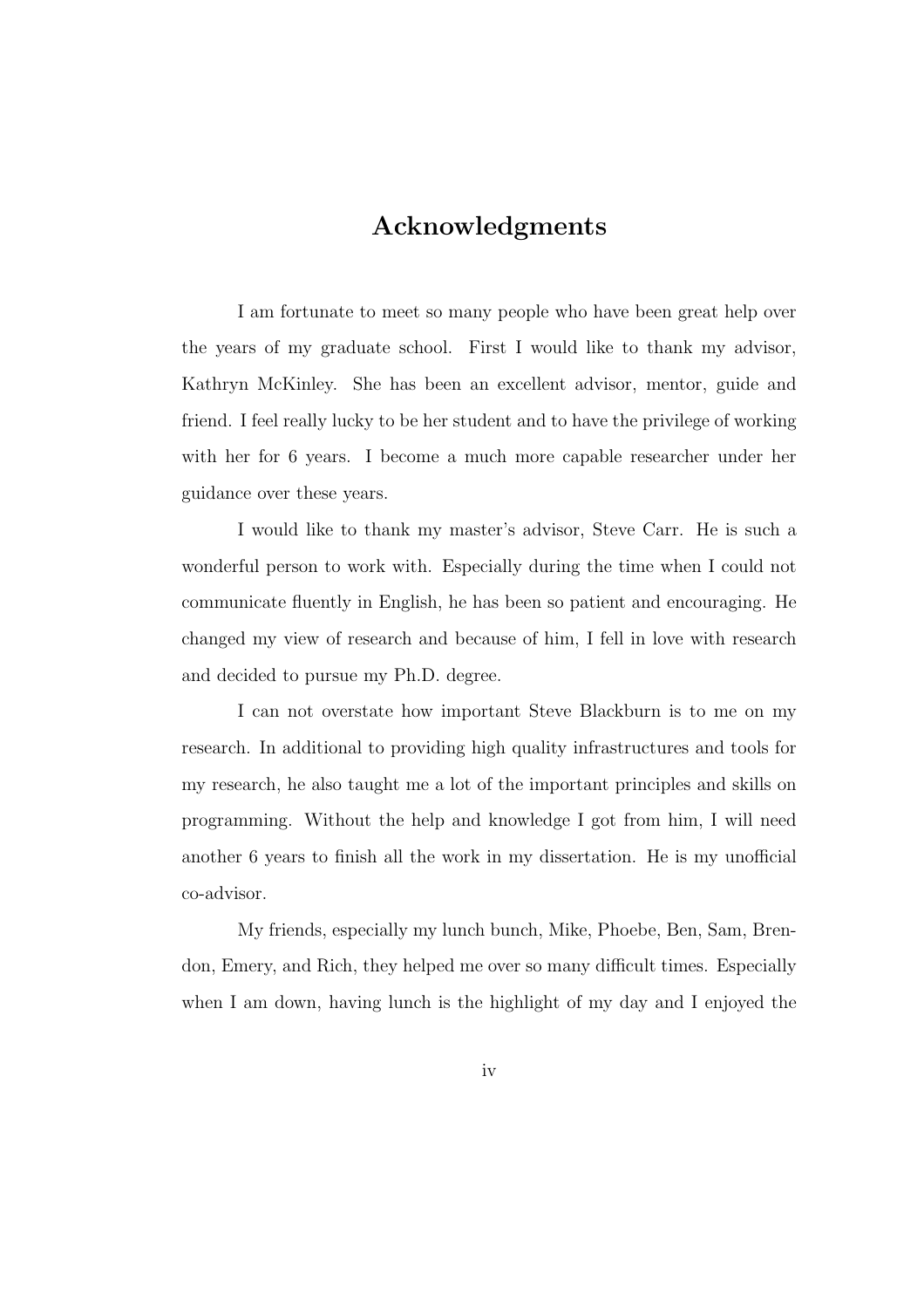jokes, laughter, or just chatting. Sam, Brendon, and Emery also give me so many useful tips along the way of my Ph.D. study. I will miss my friends so much after I leave Austin.

My beautiful fiancee, Jingyuan (Ada), is my other strong support through the years. She has seen my darkest side, listened to most of my complaints when I feel stressed. She is always a good listener and supporter.

My parents and my sister are among the people who will be happy for me and they made me who I was before I came to the U.S. Without my family, I will never have the opportunity to come to the U.S. to study.

People in or outside my research group, Maria, Peter, Matt, Jenn, and others also give me so much help on my talks and on my written English. I really appreciate those help.

There are numerous people helped me and believed in me through the years. I can not enumerate them all, but I thank them and appreciate what I have got from them. I can not get here without you all helping me.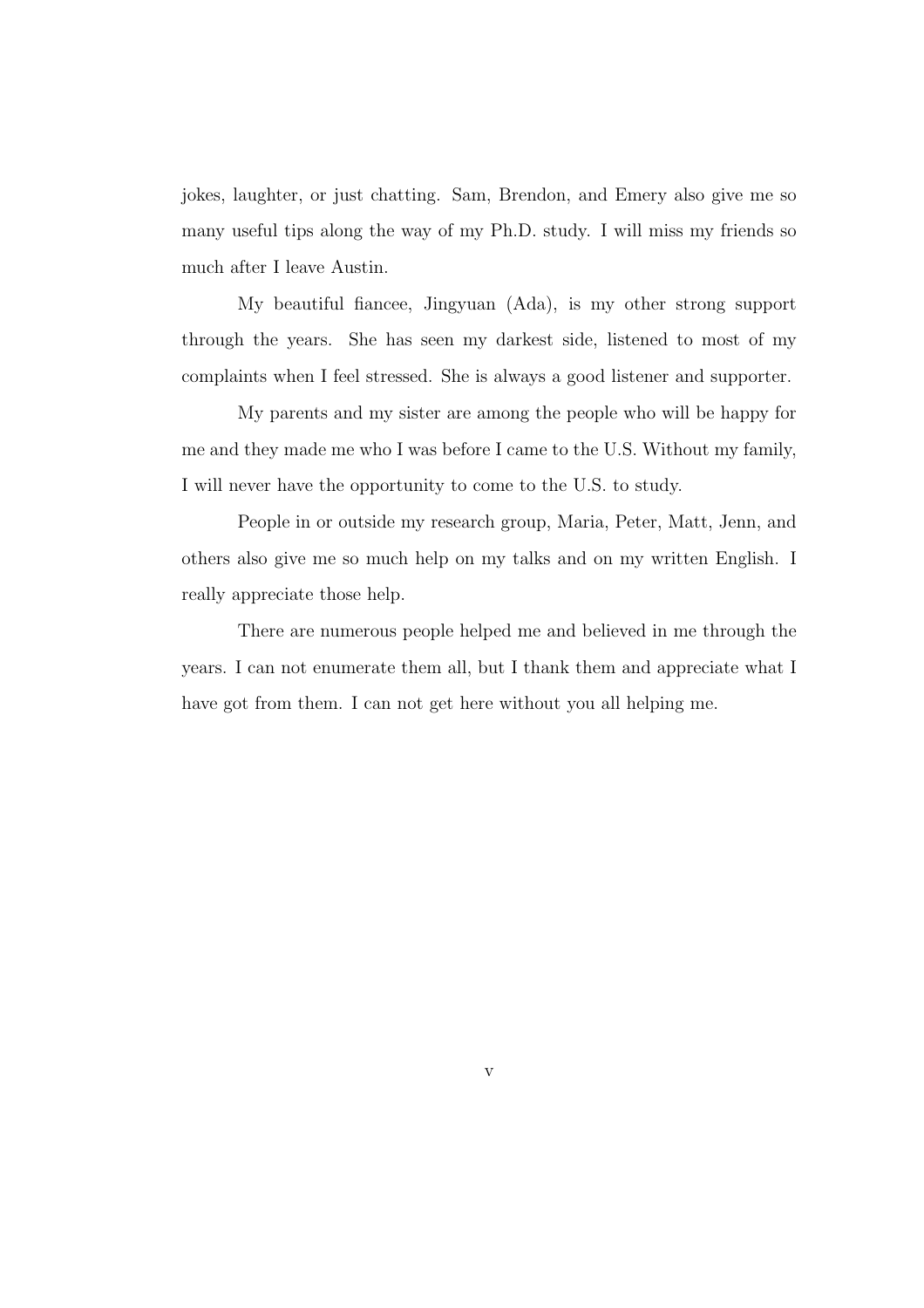#### Improving Program Locality On-the-fly

Publication No.

Xianglong Huang, Ph.D. The University of Texas at Austin, 2006

Supervisor: Kathryn S. McKinley

As increases in processor speed continue to outpace increases in cache and memory speed, programs are losing more performance to poor locality. Object-oriented languages exacerbate this problem by adopting new features such as just-in-time (JIT) compilation, dynamic class loading, and many small methods. However, they provide significant software engineering benefits and have become enormously popular. Solutions that bridge the memory gap will combine good performance with fast software development. We found although unique features of object-oriented languages, such as automatic memory management, dynamic compilation, and runtime monitoring systems, generate performance overhead, they also provide new opportunities for online optimizations which are not exploited by previous work. In this thesis, we take advantage of these opportunities with new approaches that improve data and instruction locality at runtime with low overhead.

To improve data locality, we first implement a new dynamic, low overhead, online class analysis to find data locality. Our algorithm detects hot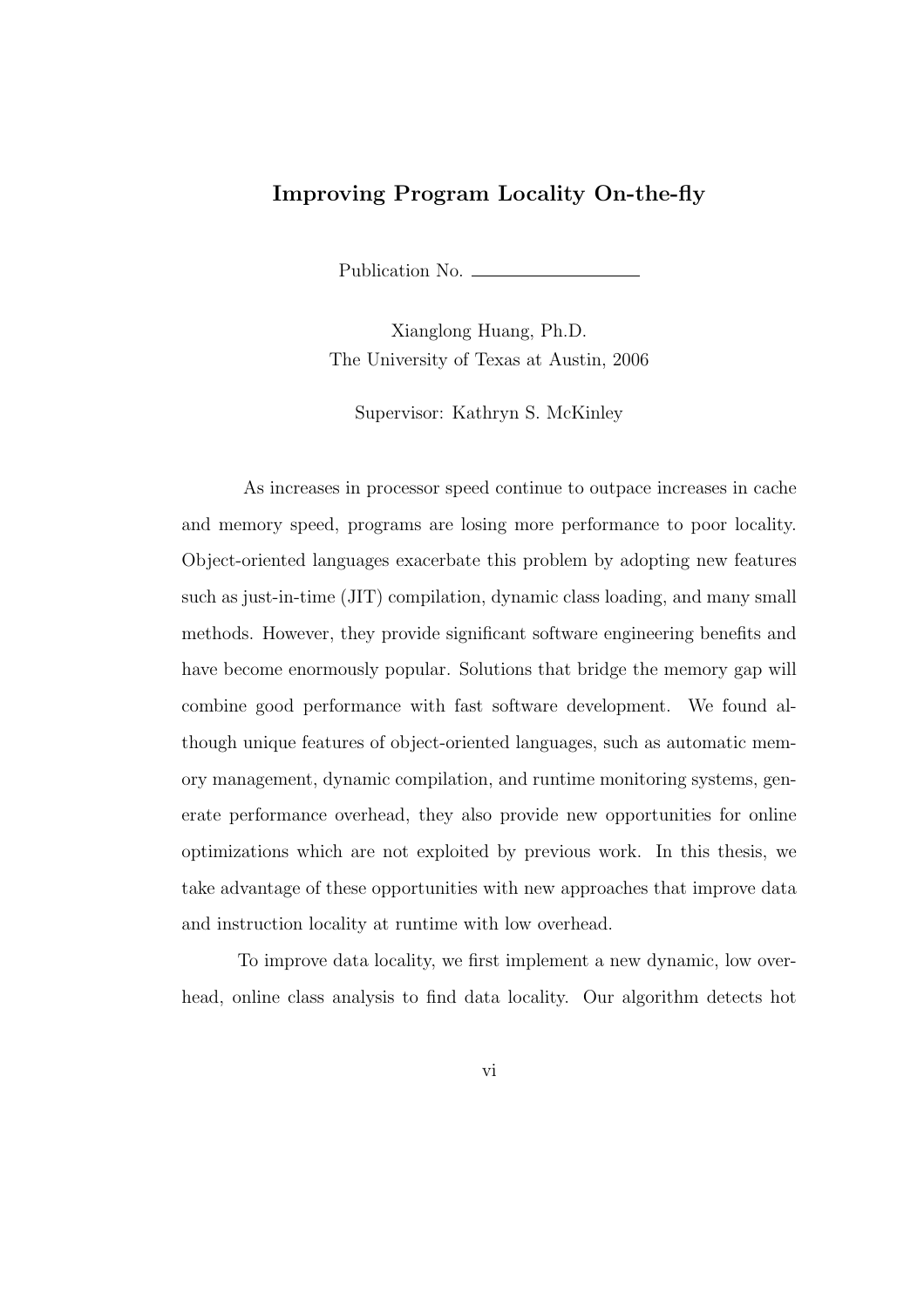fields for hot objects and then reorders the objects according to their heat on-the-fly in a copying generational collector. The overall time variation between static orderings can be up to 25% and there is no consistent winner. In contrast, our new dynamic class reordering always matches or improves over the best static ordering since its history-based copying order tunes memory layout to program traversal.

To improve instruction locality, we develop two schemes for improving instruction locality in a Java Virtual Machine environment. We first describes a partial code reordering system, which reduces the program instruction working set and cache conflict misses with extremely low overhead. We then present a code management system that uses dynamic profiling to reorder all JITcompiled code to improve instruction locality with novel efficient algorithms. Both systems show that the VM can dynamically improve instruction locality with little overhead.

These results indicate that the VM layer for modern languages are not just a cost-to-be-borne, but instead open up a new class of optimizations for monitoring and improving data and instruction locality, and code quality. Thus these results point to a future of programming languages that are robust, dependable, and high performance.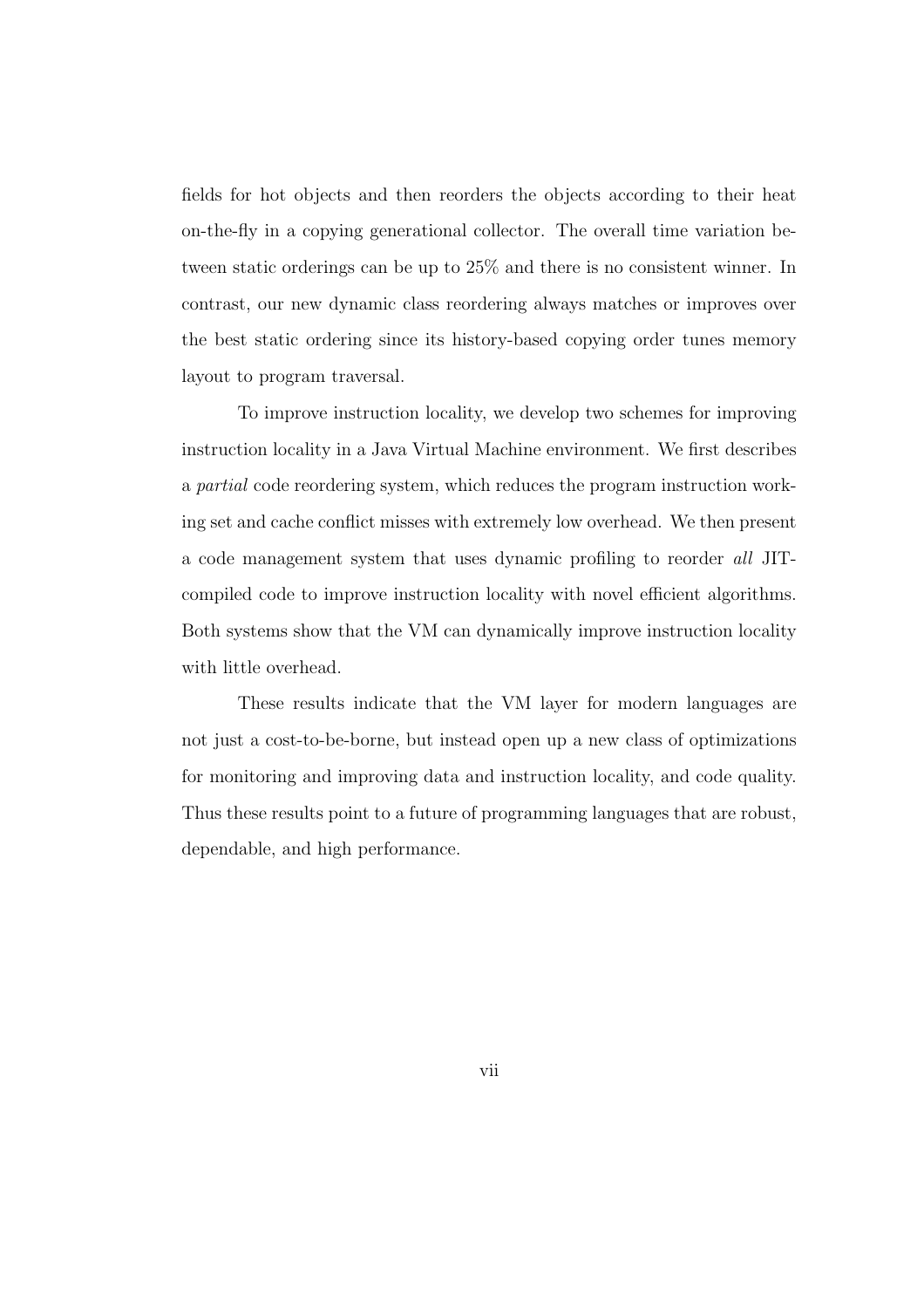# Table of Contents

| Acknowledgments                                                                                                                                                          | iv                                               |
|--------------------------------------------------------------------------------------------------------------------------------------------------------------------------|--------------------------------------------------|
| Abstract                                                                                                                                                                 | vi                                               |
| List of Tables                                                                                                                                                           | xi                                               |
| List of Figures                                                                                                                                                          | xii                                              |
| Chapter 1. Introduction<br>1.1<br>1.2<br>1.3                                                                                                                             | 1<br>$\sqrt{3}$<br>$\overline{5}$<br>8           |
| Chapter 2. Background<br>2.1<br>Garbage Collection and MMTk<br>2.2<br>ORP: Intel Open Runtime Platform<br>2.3                                                            | 11<br>12<br>13<br>15                             |
| Chapter 3. Literature Survey<br>3.1<br>3.2<br>3.3<br>3.3.1<br>Dynamic code placement<br>3.3.2                                                                            | 17<br>17<br>18<br>21<br>21<br>24                 |
| Chapter 4. Methodology<br>Jikes RVM<br>4.1<br>Dynamic SimpleScalar<br>4.2<br>4.3<br>4.3.1 Benchmark Characteristics<br>Program Locality Potential<br>4.3.2<br>4.4<br>4.5 | $27\,$<br>27<br>29<br>30<br>31<br>34<br>35<br>36 |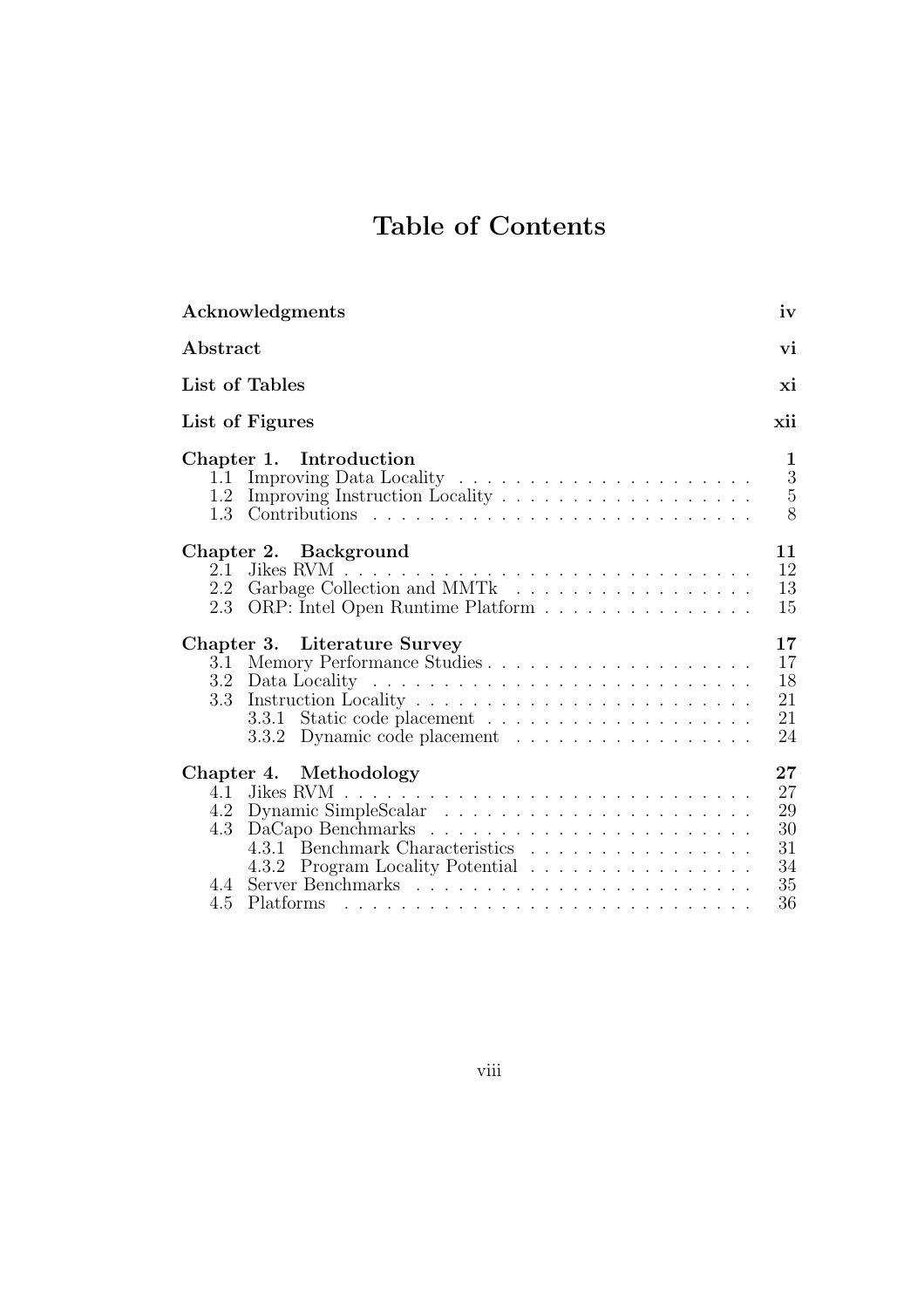|            |       | Chapter 5. Online Object Reordering to Improve Data Locality          | 39 |
|------------|-------|-----------------------------------------------------------------------|----|
| 5.1        |       | Online Object Reordering Algorithm                                    | 39 |
|            | 5.1.1 | Static Identification of Field Accesses                               | 40 |
|            | 5.1.2 | Dynamically Identifying Hot Fields                                    | 41 |
|            | 5.1.3 | Reordering during Garbage Collection $\hfill\ldots\ldots\ldots\ldots$ | 43 |
| 5.2        |       |                                                                       | 44 |
|            | 5.2.1 | Experimental Platform                                                 | 45 |
|            | 5.2.2 | Overhead of Reordering Analysis                                       | 46 |
|            | 5.2.3 |                                                                       | 47 |
|            | 5.2.4 | Capturing Phase Changes                                               | 51 |
|            | 5.2.5 |                                                                       | 52 |
|            | 5.2.6 |                                                                       | 53 |
|            | 5.2.7 |                                                                       | 55 |
| 5.3        |       |                                                                       | 56 |
| 5.4        |       |                                                                       | 57 |
| 5.5        |       |                                                                       | 60 |
|            |       |                                                                       |    |
| Chapter 6. |       | Dynamic Systems for Improving Instruction Local-                      |    |
|            |       | ity                                                                   | 62 |
| $6.1\,$    |       | Different Types of Instruction Cache Misses                           | 63 |
| 6.2        |       | Whole Program and Incremental Code Layout                             | 66 |
| 6.3        |       | Whole Program Dynamic Code Management System                          | 67 |
|            |       | 6.3.1 Whole Code Management overview                                  | 68 |
|            |       | 6.3.2 WCM Implementation on IA-32                                     | 69 |
|            |       | 6.3.2.1 Current Status                                                | 72 |
|            |       |                                                                       | 73 |
|            |       | Alternatives to WCM<br>6.3.2.3                                        | 74 |
|            | 6.3.3 | The Code Layout Algorithms                                            | 74 |
|            |       | 6.3.3.1<br>Pettis-Hansen Algorithm                                    | 75 |
|            |       | 6.3.3.2<br>Cache-Aware Pettis-Hansen Algorithm $\hfill\ldots\ldots$   | 76 |
|            |       | Code Tiling Algorithm<br>6.3.3.3                                      | 78 |
|            |       | 6.3.3.4<br>Linear Scan Algorithm $\ldots \ldots \ldots \ldots$        | 80 |
|            | 6.3.4 | WCM Results                                                           | 81 |
|            |       | 6.3.4.1 Experimental framework                                        | 81 |
|            |       |                                                                       | 82 |
|            |       | WCM Performance Results<br>6.3.4.3                                    | 86 |
|            |       | 6.3.4.4                                                               | 88 |
|            | 6.3.5 | PMU-based Code Reorganization                                         | 89 |
|            |       | 6.3.5.1 Experimental Framework                                        | 89 |
|            |       | PMU-based DCG Generation Overhead<br>6.3.5.2                          | 90 |
|            |       | 6.3.5.3 Code reorganization results                                   | 91 |
|            |       | 6.3.5.4 Effectiveness of PMU sampling                                 | 93 |
|            |       |                                                                       | 95 |
| 6.4        |       | Fast and Efficient Partial Online Code Reordering                     | 95 |
|            | 6.4.1 |                                                                       | 97 |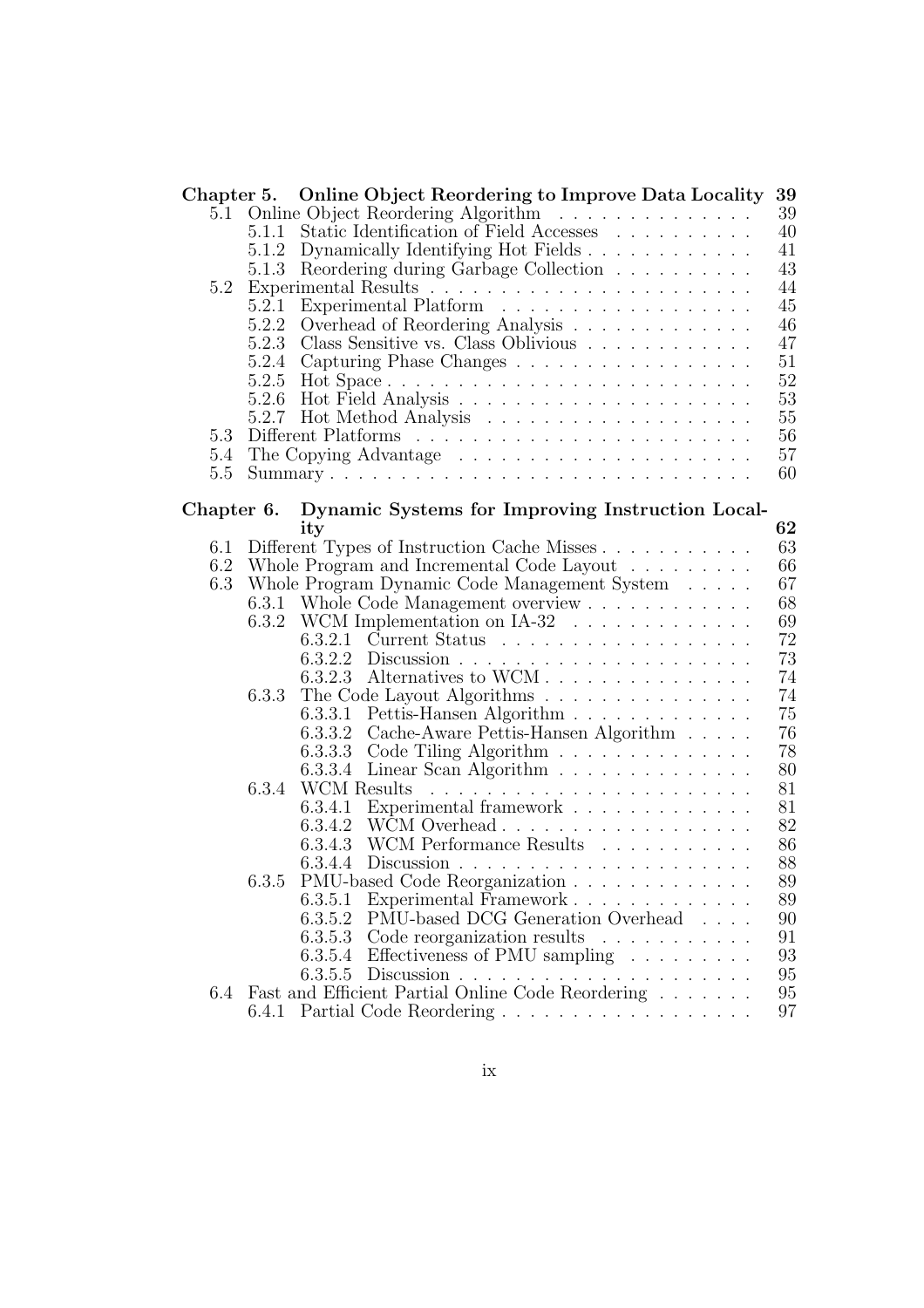|                     | 6.4.1.1 Interprocedural Method Separation             | 99  |
|---------------------|-------------------------------------------------------|-----|
|                     | 6.4.1.2 Intraprocedural Code Splitting                | 99  |
|                     |                                                       | 100 |
|                     |                                                       | 102 |
|                     | 6.4.2.1 Application and Compiler Mix                  | 103 |
|                     | 6.4.2.2 Benchmarks and Instruction Code Sizes         | 104 |
|                     | $6.4.2.3$ Simulation Results                          | 105 |
|                     | 6.4.2.4 Application Performance                       | 109 |
|                     | 6.4.2.5 Mix of Compiler and Application $\dots \dots$ | 111 |
|                     |                                                       |     |
| Chapter 7.          | Applicability of Results to Other VMs                 | 116 |
|                     |                                                       |     |
|                     |                                                       |     |
|                     | Chapter 8. Conclusions and Future Work                | 119 |
|                     |                                                       | 120 |
|                     |                                                       | 121 |
|                     | 8.1.2 Potential Applications of Dynamic Monitoring    | 122 |
|                     |                                                       | 124 |
| <b>Bibliography</b> |                                                       |     |
| Index               |                                                       | 136 |
|                     |                                                       |     |
| Vita                |                                                       | 137 |
|                     |                                                       |     |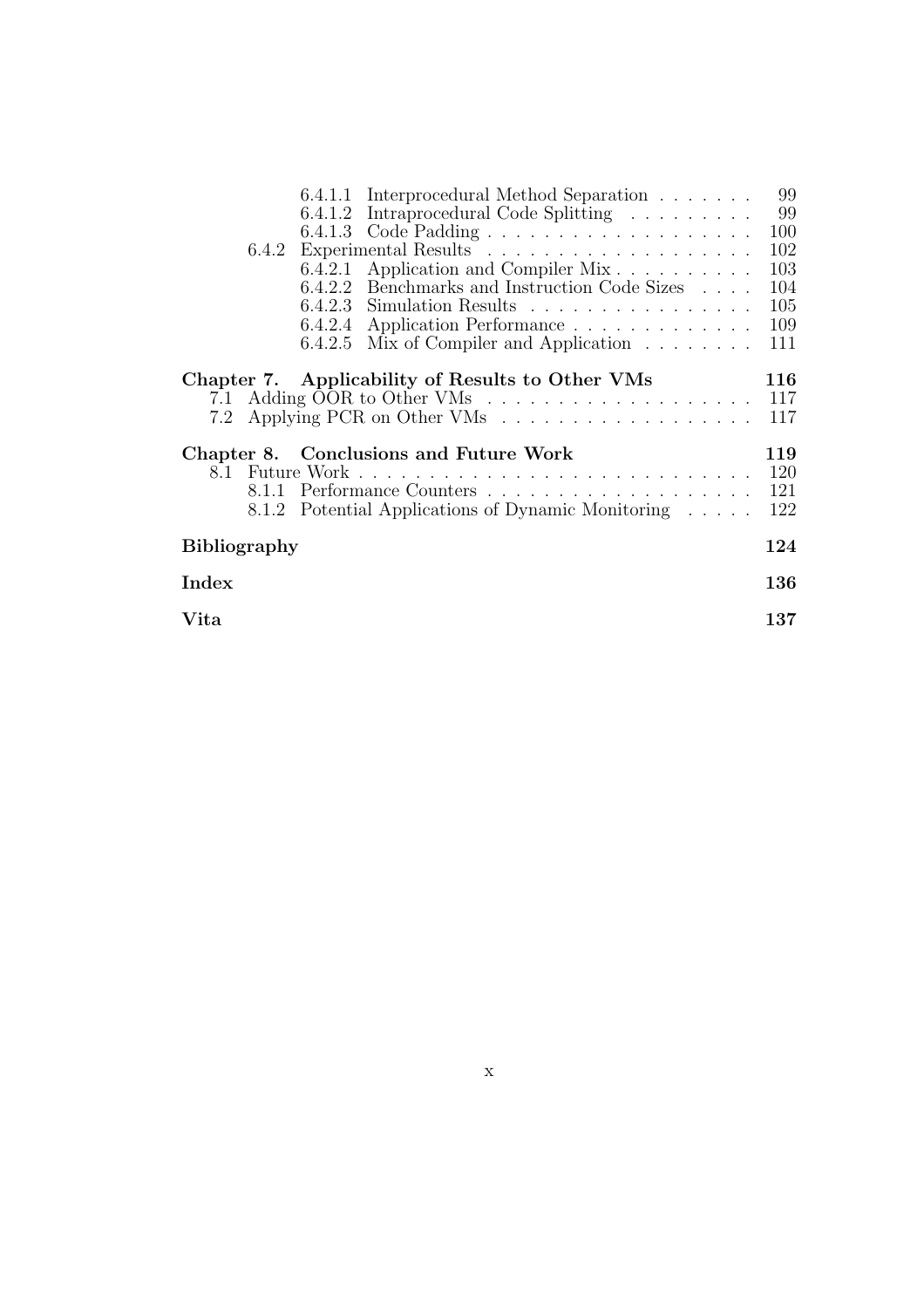# List of Tables

| 4.2<br>4.3               | 4.1 Benchmark Characteristics With Adaptive Run<br>Benchmark Characteristics With Fixed Workload                                                                                                                            | 32<br>33<br>36             |
|--------------------------|-----------------------------------------------------------------------------------------------------------------------------------------------------------------------------------------------------------------------------|----------------------------|
|                          |                                                                                                                                                                                                                             |                            |
| 6.2<br>6.3<br>6.4<br>6.5 | 6.1 Number of Conflict Misses $(10^7)$<br>Breakdown of time to reorganize MiniBean's code (ms)<br>MiniBean and SPEC JBB2000 layout creation times (ms)<br>IPF front-end stalls using static code layout $\dots \dots \dots$ | 65<br>72<br>82<br>84<br>93 |
| 6.6                      | Benchmark Code Size Characteristics in Bytes with Replay Com-<br>pilation $\ldots \ldots \ldots \ldots \ldots \ldots \ldots \ldots \ldots \ldots \ldots \ldots 102$                                                         |                            |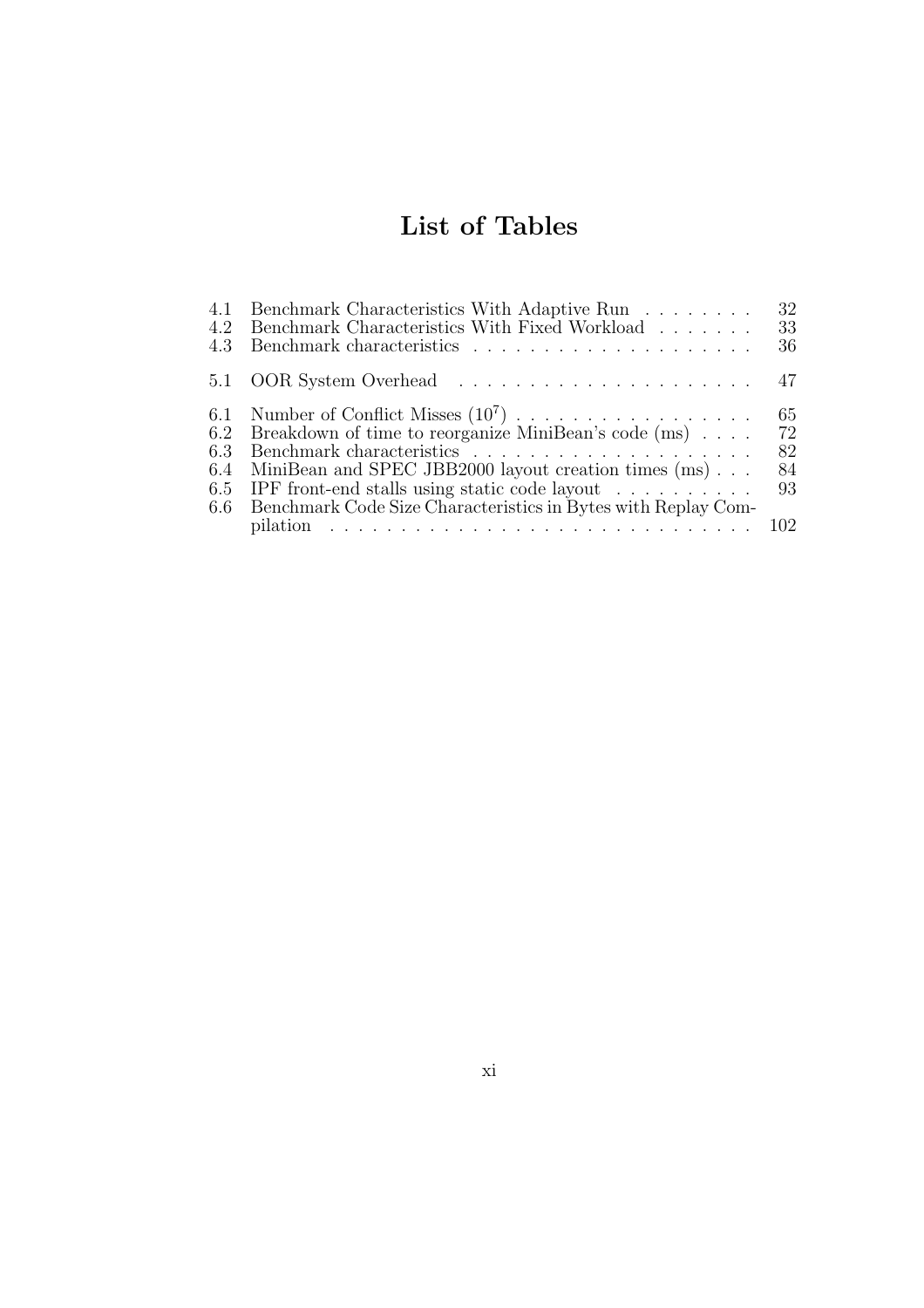# List of Figures

| 1.1                                                                         | Java programs with Perfect Caches                                                                                                                                                                                                                                                                                                                                                                                                                                                                                                                                                                                                                                                                                                                                                                                                | $\overline{2}$                                                                               |
|-----------------------------------------------------------------------------|----------------------------------------------------------------------------------------------------------------------------------------------------------------------------------------------------------------------------------------------------------------------------------------------------------------------------------------------------------------------------------------------------------------------------------------------------------------------------------------------------------------------------------------------------------------------------------------------------------------------------------------------------------------------------------------------------------------------------------------------------------------------------------------------------------------------------------|----------------------------------------------------------------------------------------------|
| 4.1                                                                         | Java Benchmarks with Perfect Caches                                                                                                                                                                                                                                                                                                                                                                                                                                                                                                                                                                                                                                                                                                                                                                                              | 35                                                                                           |
| 5.1<br>5.2<br>5.3<br>5.4<br>$5.5\,$<br>5.6                                  | Pseudocode for Decaying Field Heat<br>Pseudocode for Advice Based Copying<br>OOR vs. Class-Oblivious Traversals [jess & jython]<br>OOR vs. Class-Oblivious Traversals [db & javac]<br>Performance Impact of Phase Changes Using a Synthetic Bench-                                                                                                                                                                                                                                                                                                                                                                                                                                                                                                                                                                               | 40<br>42<br>45<br>48<br>50                                                                   |
| 5.7<br>5.8<br>5.9                                                           | Absence of Phasic Behavior in Standard Benchmarks<br>Using Different Policies to Determine Cold Fields<br>5.10 Using Different Policies to Determine Hot Methods<br>5.11 Performance on Different Architectures<br>5.12 Mutator Performance for Copying and Mark-Sweep Collectors                                                                                                                                                                                                                                                                                                                                                                                                                                                                                                                                                | 52<br>53<br>54<br>55<br>56<br>58                                                             |
|                                                                             | 5.13 Garbage Collection vs. Idealized Mark-Sweep                                                                                                                                                                                                                                                                                                                                                                                                                                                                                                                                                                                                                                                                                                                                                                                 | 59<br>61                                                                                     |
|                                                                             |                                                                                                                                                                                                                                                                                                                                                                                                                                                                                                                                                                                                                                                                                                                                                                                                                                  |                                                                                              |
| 6.1<br>6.2<br>6.3<br>6.4<br>6.5<br>6.6<br>6.7<br>6.8<br>6.9<br>6.10<br>6.11 | Instruction L1 vs. Data L1 $\dots \dots \dots \dots \dots \dots \dots \dots$<br>Direct-mapped vs. Fully Associative<br>Pettis-Hansen procedure layout algorithm<br>Cache-Aware Pettis-Hansen algorithm<br>An example dynamic call graph<br>Linear Scan algorithm $\ldots \ldots \ldots \ldots \ldots \ldots \ldots$<br>SPEC JVM98 software instrumentation overheads<br>Number of edge merges for MiniBean<br>SPEC JVM98 layout generation times $(ms)$<br>6.12 MiniBean and SPEC JBB2000 performance<br>6.14 MiniBean DCG creation times with PMU sampling $\ldots \ldots$<br>6.15 PMU overhead for the SPEC JVM98 benchmarks<br>6.16 Effect of PMU-based call graphs on ITLB misses<br>6.17 Code Reordering Heap Layouts: B: baseline code; O: optimized<br>code; D: application objects; OH: hot basic blocks; CC: cold basic | 64<br>65<br>69<br>76<br>77<br>78<br>79<br>81<br>84<br>85<br>86<br>87<br>88<br>91<br>92<br>94 |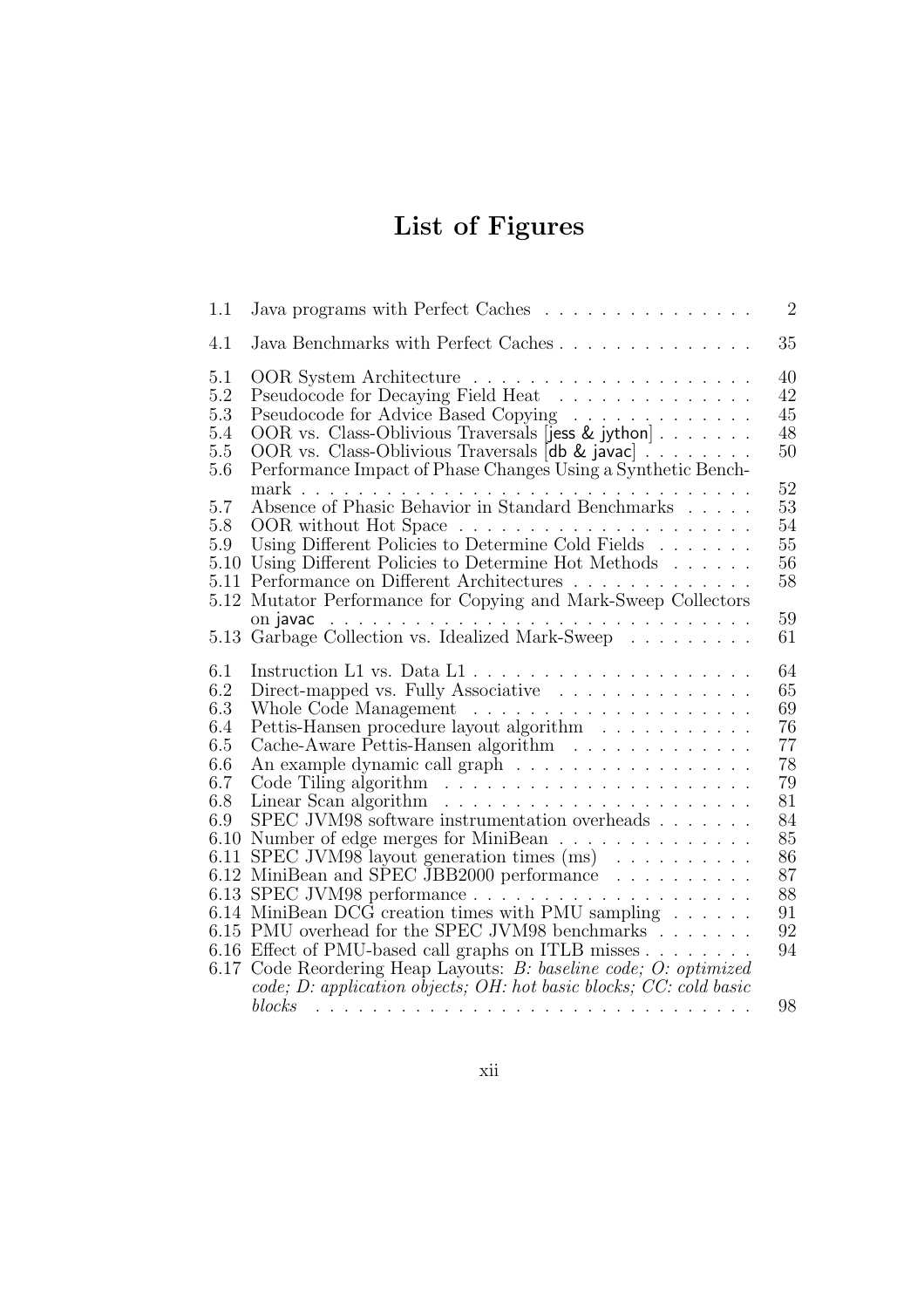| 6.18 Pseudocode for Code Padding 101                                |     |
|---------------------------------------------------------------------|-----|
| 6.19 Simulation Results for Directed-Mapped and Fully Associative   |     |
|                                                                     | 106 |
| 6.20 Code Optimizations on Pentium 4                                | 108 |
| 6.21 Code Optimizations on PowerPC 970: Geometric Mean              | 108 |
| 6.22 Compiler Activity Histogram on First Iteration 110             |     |
| 6.23 Total time, mutator time, and trace cache flushes for a simple |     |
| code cache, Jikes RVM default and various PCR configurations. 112   |     |
| 6.24 Total time, mutator time, and trace cache flushes for a simple |     |
| code cache, Jikes RVM default and various PCR configurations. 113   |     |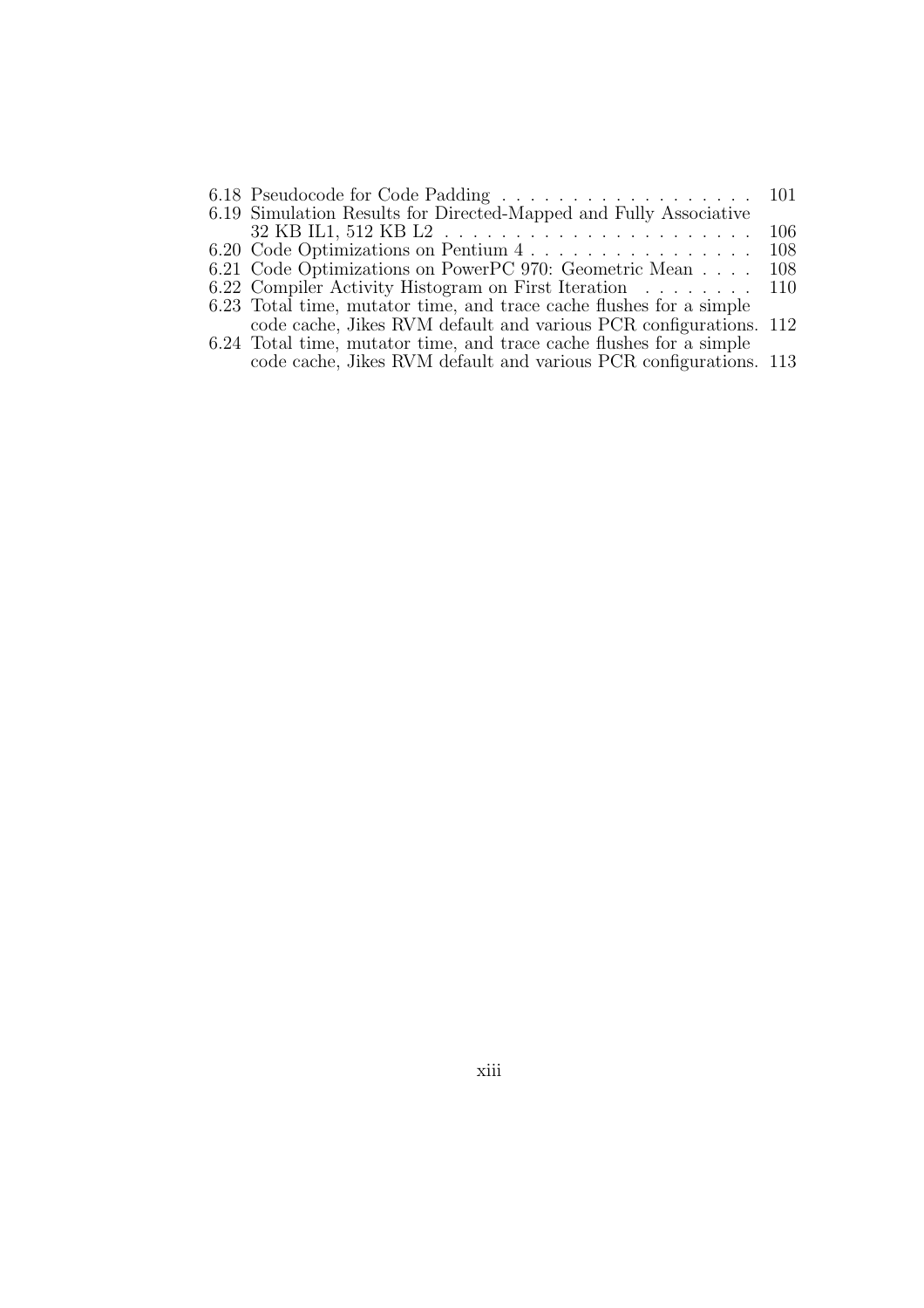### Chapter 1

### Introduction

Due to wire scaling and clock rates, processors will soon only be able to access a fraction of the chip in one cycle. This trend will result in (1) partitioning of some components such as caches and register files, (2) longer latency to access the memory and more complex memory systems, and (3) multi-core architectures which will need to find and exploit more instruction level parallelism (ILP) for performance. The imbalance between memory and processor speeds is called the memory gap. The memory gap is already a serious performance bottleneck and could be getting worse because of the new hardware technologies. Software can help alleviate the memory gap by improving data and instruction locality and can consequently reduce long latency memory accesses. But the popular object-oriented programming languages, such as Java and C#, still lose significant performance due to poor locality. We measure the potential locality improvements for nine Java programs, and we find these programs spend on average 27% of their execution time waiting for cache misses from L1 and L2 in Figure 1.1 (see Section 4.3.2 for detailed analysis).

The goals of good software engineering and high performance are often at odds. Common wisdom holds that object-oriented languages offer software engineering benefits such as fewer errors and reduced development time, but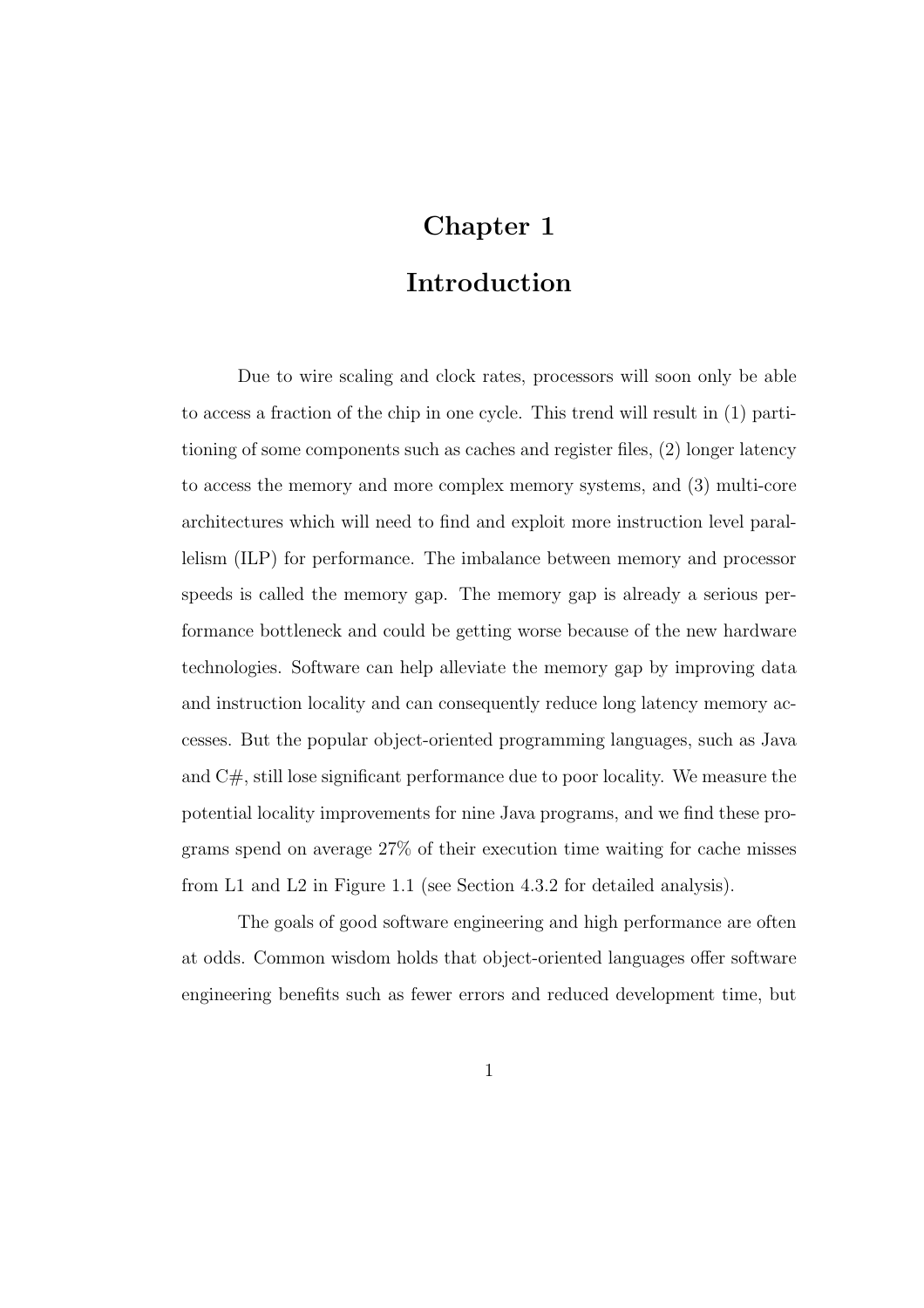

Figure 1.1: Java programs with Perfect Caches

these languages do so at a cost: New features such as garbage collection, JIT (just-in-time) compilation, and dynamic class binding add performance overhead to programs. Common wisdom also holds that traditional programming languages such as C offer performance benefits at a software engineering cost. With effort, programmers can free memory as soon as possible and use specialized allocators to gain memory efficiency and speed. For instruction accesses,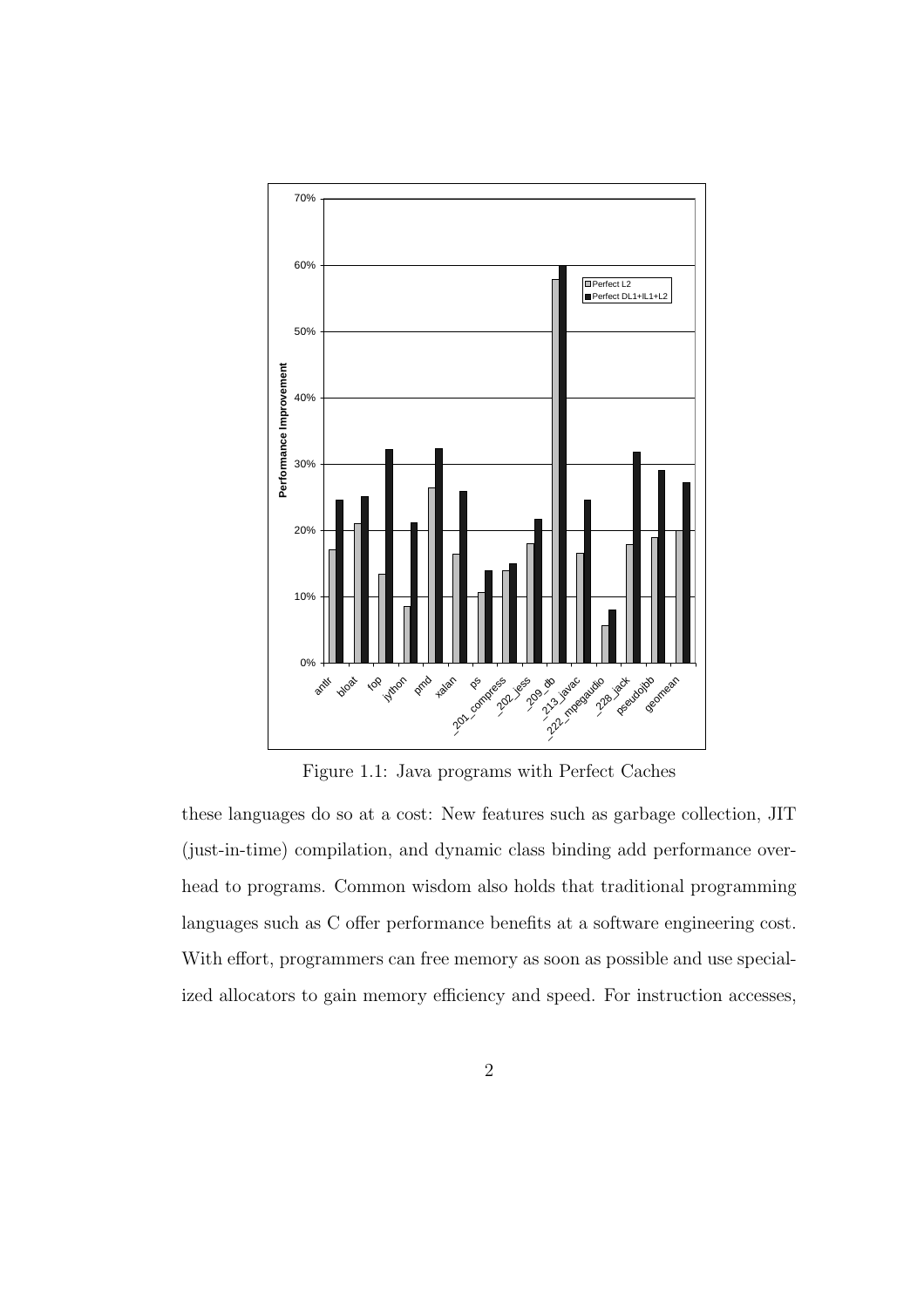C has pre-compiled and pre-allocated instructions which eliminate the runtime overhead of dynamic code generation. However, C has a hidden performance cost. Because C cannot move objects and instructions without violating language semantics, it requires a non-moving allocator, such as one based on free lists. A free-list allocator places contemporaneously-allocated objects in whichever locations are free at that time, but these locations are not necessarily adjacent or even nearby in memory. Java can move objects and can thus use contiguous allocation to attain locality for contemporaneously-allocated objects and instructions, and Java can use copying collection to place objects and instructions with locality closer together, or even move objects and instructions. These dynamic optimization opportunities have not been exploited by previous research.

Our approach to improving program locality is to exploit the available opportunities in object-oriented program languages to generate powerful dynamic optimizations to improve program locality with low overhead. The programs thus can potentially achieve better data and instruction locality than programs written in traditional programming languages.

#### 1.1 Improving Data Locality

There has been a lot of research on compile time optimizations for array accesses inside loops to improve data locality [17, 18, 33, 35, 43, 54]. Objectoriented languages usually use more pointer data structures than traditional programming languages and previous approaches only solve a small part of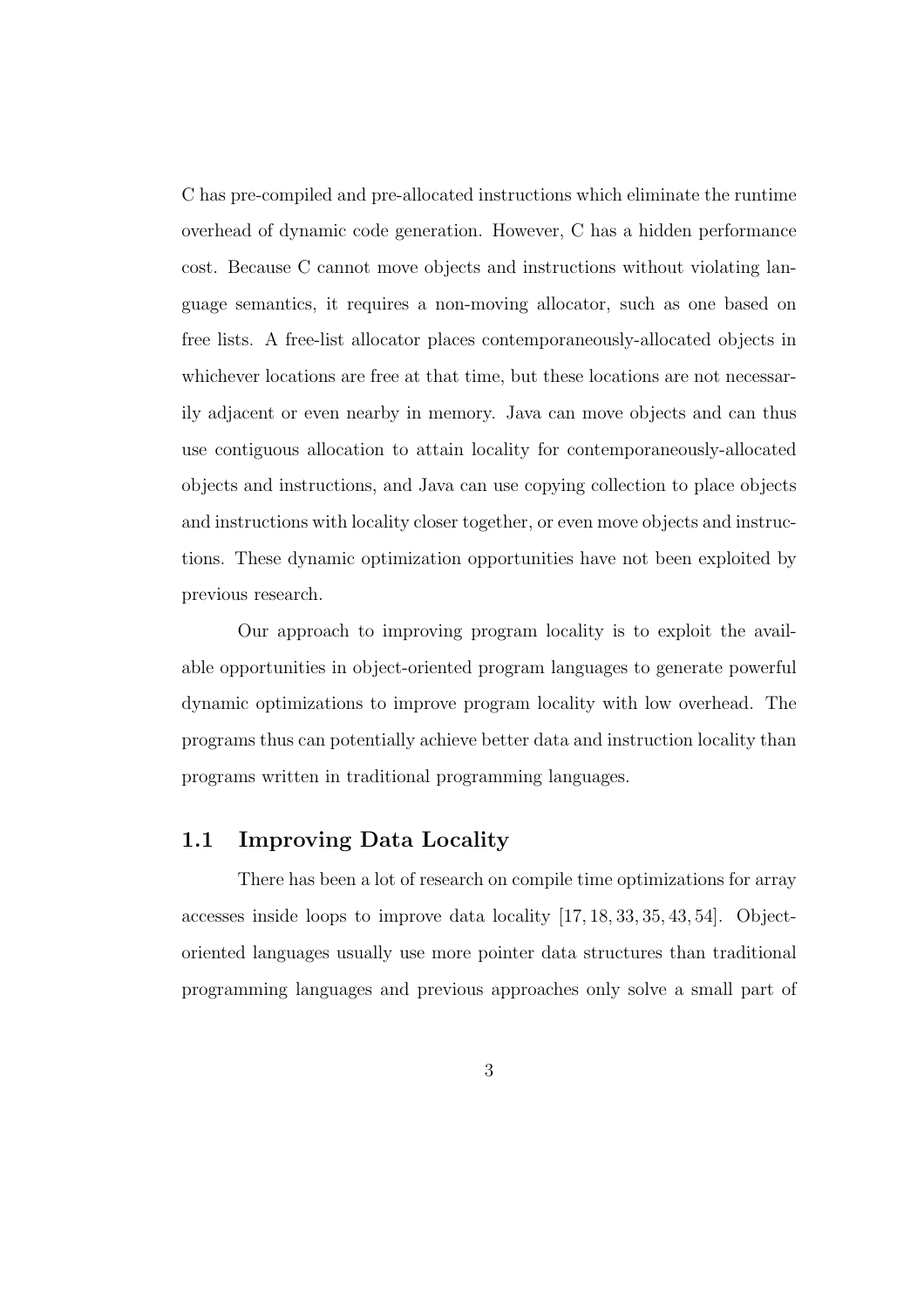the problems.

Copying generational collection is one of the best performing memory managers [11]. The allocator places contemporaneously allocated objects in contiguous memory. Generational copying collectors divide objects into newly allocated nursery objects and objects that have survived one or more collections [5, 51, 67]. Because most objects die young and the nursery is collected separately, generational copying collectors have better performance than nongenerational collectors [5, 11]. Copying collectors promote reachable objects using transitive closure and place objects in breadth first [21] or depth first order [48, 69]. Prior research to improve data locality by changing copying orders has explored priori static orderings [48, 69], static class profiling [22, 61], and online object instance sampling [24]. Static orderings are problematic when program traversal patterns do not match the collector's single ordering. We show large differences ranging of up to 25% in total execution time due to the locality of static copy orders for some benchmarks. In a JIT (just-intime) optimizing compiler for Java, dynamic class loading provides more nondeterminism and therefore limits the generality of static profiling. Instance based reordering is potentially more powerful than the class based orderings we present, since objects with locality are not necessarily connected. However, the sampling space and time overheads for just the old objects are significant (6% in time for Cecil [24]) and miss the opportunity to improve locality when the collector promotes young (nursery) objects.

We introduce a novel low-cost dynamic class analysis that drives a *gen*-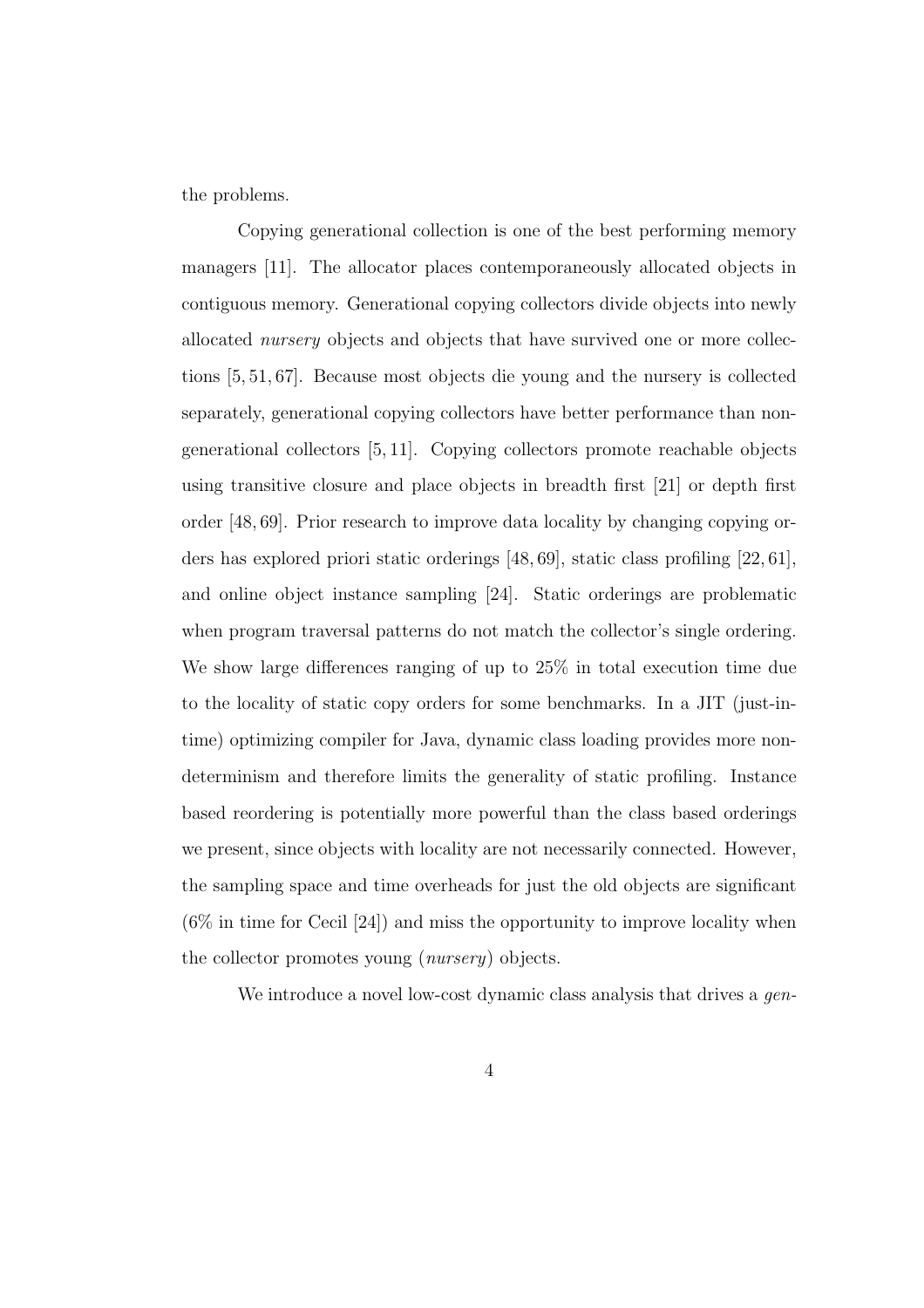erational [67] copying collector to use copy orders that match data access patterns and thus improve data locality. Our online class reordering analysis achieves its low cost (at most 2% of total time) by piggybacking on method sampling in an adaptive JIT compiler. The adaptive compiler in Jikes RVM uses timer-driven sampling to identify hot (frequently executed) methods, and they adaptive compiler recompiles them at progressively higher optimization levels. At compile time, online class analysis enumerates the field accesses in each method. During execution, when the adaptive compiler identifies a hot method (regardless of its optimization choice), adaptive class reordering analysis marks the fields the method accesses as hot. At garbage collection time, the collector preferentially copies referents of hot fields first, together with their parent. In this framework, we explore how quickly to decay heat to respond to phase changes, exploit Jikes RVM's static analysis to exclude cold basic blocks from the reordering analysis, and group objects of hot classes together in a separate copy space. More details about this research are presented in Chapter 5.

#### 1.2 Improving Instruction Locality

Another locality problem is instruction locality. Previous research on code reordering usually uses static profiling to perform reordering either at compile time or at link time, which as we point out above is problematic for Java. Most studies try to reorder code on three different granularities, procedure reordering [36, 37, 58], basic block reordering [37, 58, 59], or proce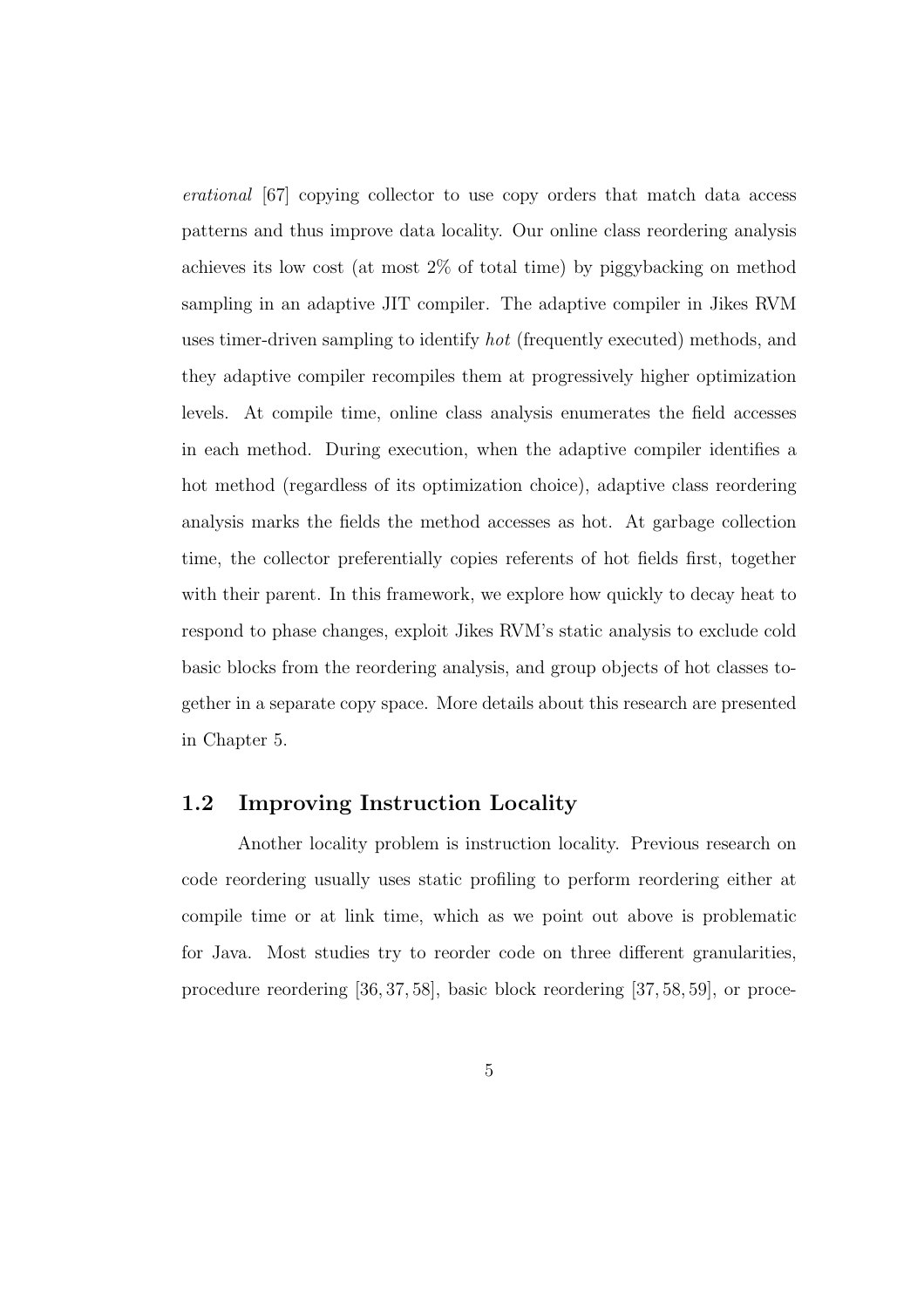dure splitting [58]. Their results show improvement in reducing instruction cache misses by up to 40% [37]. Because Java virtual machines have dynamic class loading and dynamic code generation, these static schemes are less effective. However, Java virtual machines also provide a new opportunity to apply similar optimizations during the execution of the program. We can pick the most frequently executed methods and avoid conflict misses on these methods. Most previous dynamic schemes include hardware components for detecting and removing conflict misses [10, 60]. Chen et al. [20] dynamically allocate procedure code at the time the procedure is invoked. But they only reorder the procedures inside libraries and they cannot move the instructions after they have been allocated. They show a comparable benefit to the profile-based algorithms.

We developed two online code reordering systems for improving instruction locality: one reorders all the methods in the heap and the other only does partial code reordering. An advantage of online schemes is that they can accommodate the dynamic properties of Java programs such as dynamic class loading, garbage collection, and dynamic code generation. However, the overhead at run time needs to be low to make our online algorithms beneficial.

We first describe the implementation of a Whole Code Management (WCM) system that is integrated into our managed runtime in Section 6.3. WCM uses dynamic profile information to reorganize all the compiled code at the granularity of a method. We show that our WCM can significantly improve performance. We also describe three new procedure layout algorithms that,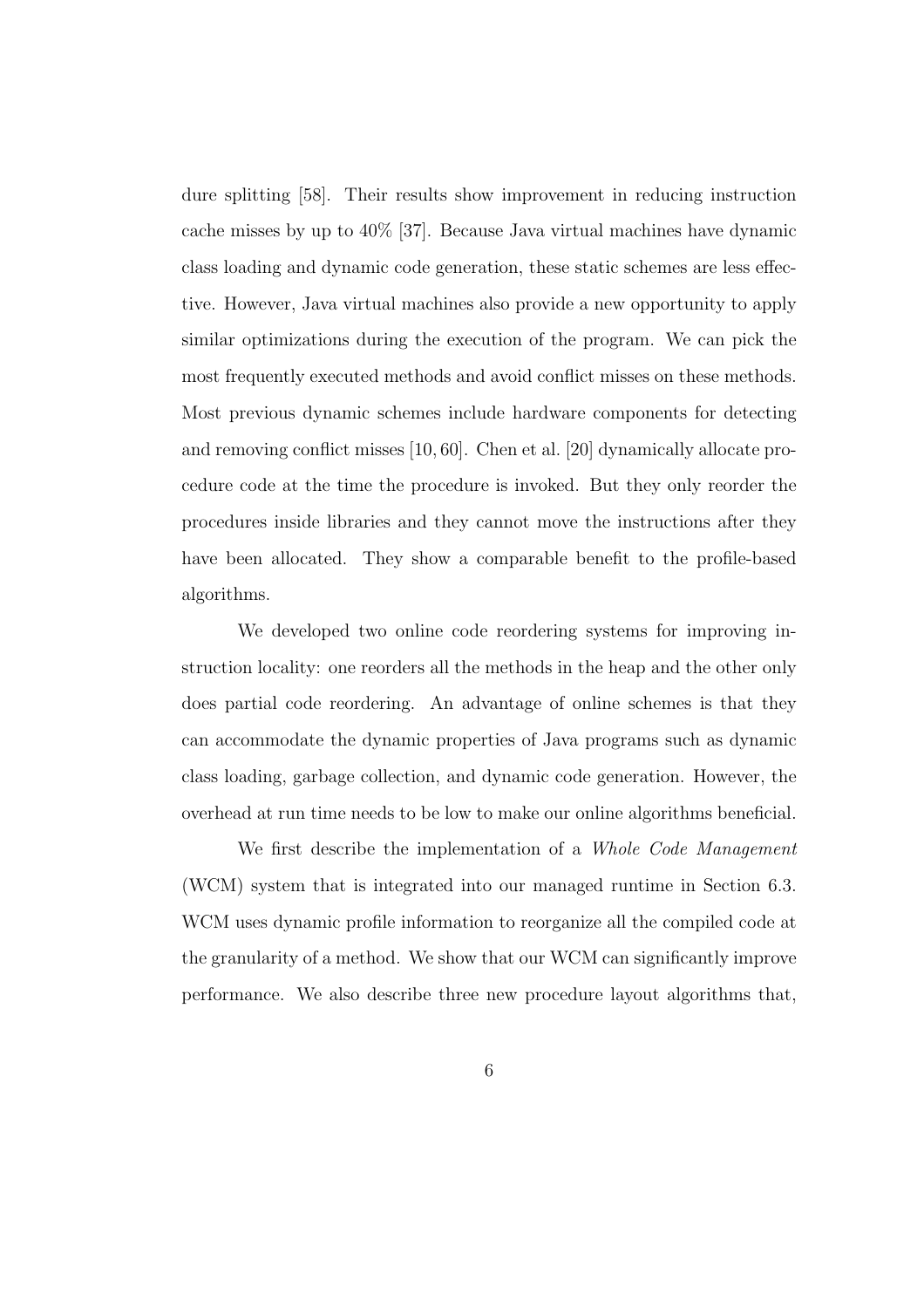compared to previous approaches, reduce the cost of computing a new code placement. These algorithms specifically target ITLB misses, which typically have the greatest impact on performance because of their frequency and high cost. One of these algorithms, the Code Tiling is significantly faster both in worst case complexity and in practice than the best-known previous technique by Pettis and Hansen [58]. We demonstrate that Code Tiling generates code layouts that are better or comparable to those by the Pettis-Hansen algorithm.

Although our WCM algorithms have much lower overhead than the popular Pettis-Hansen algorithm, they are still too expensive for short running programs. We hence developed Partial Code Reordering (PCR) which performs partial online code reordering so that we achieve even lower low overhead than WCM. PCR improves instruction locality by attacking both capacity misses and conflict misses in the cache. PCR performs three optimizations using multiple code spaces: (1) interprocedural hot/cold method separation, (2) intraprocedural hot/cold code splitting, and (3) interprocedural hot code padding. To reduce capacity misses, PCR allocates hot and cold methods into separate spaces in the heap. PCR also performs code splitting of hot and cold basic blocks within the same method to further reduce the hot instruction working set size. PCR utilizes the adaptive sampling system in Jikes RVM to detect hot methods and collect the dynamic edge profile to determine hot basic blocks. To reduce conflict misses, PCR uses the dynamic call graph generated by dynamic stack profiling to find hot caller/callee pairs. If the hot caller and callee methods map to the same cache line in the cache,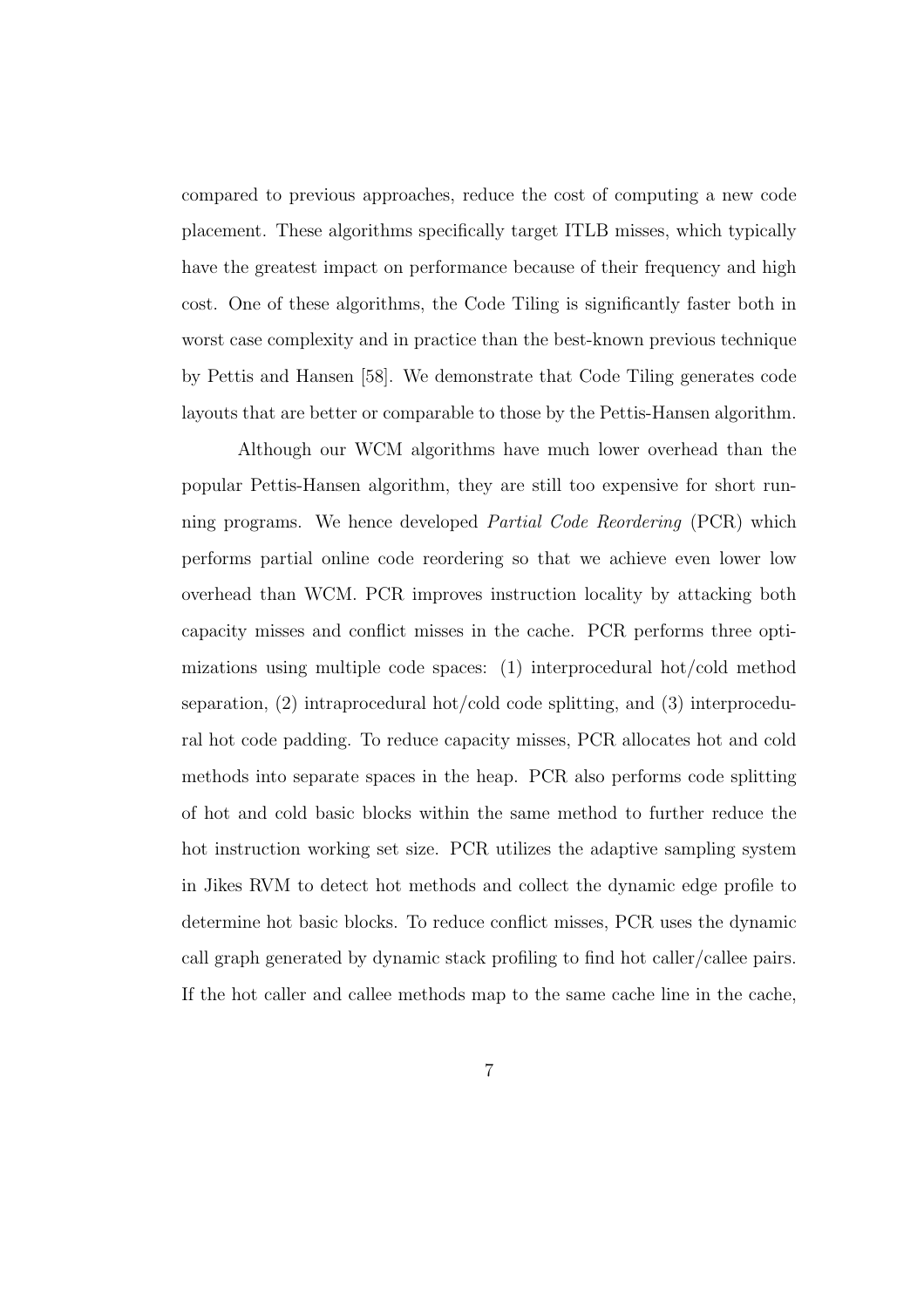they will have too many conflict misses. Therefore, PCR applies code padding on either caller or callee method (which ever it happens to be recompiling) to eliminate the potential conflict misses. Detailed algorithms of PCR are presented in Section 6.4.

#### 1.3 Contributions

The main contributions of this thesis are:

- 1. Program characteristics study: Quantifying Java program memory behavior to find performance losses due to poor locality.
- 2. Improving data locality:
	- (a) A novel, low-overhead, Online Object Reordering (OOR) system to improve data locality. We can improve over static copying orders by up to 25%, and the overhead of OOR is at most 2%.
	- (b) A thorough evaluation on three architectures of the performance improvements of data reordering optimizations and the comparison of different static data copying schemes.
- 3. Improving instruction locality:
	- (a) A Whole Code Management (WCM) system. This implementation of dynamic code reordering in a managed runtime is the first to our knowledge. Since it operates on-the-fly, it naturally copes with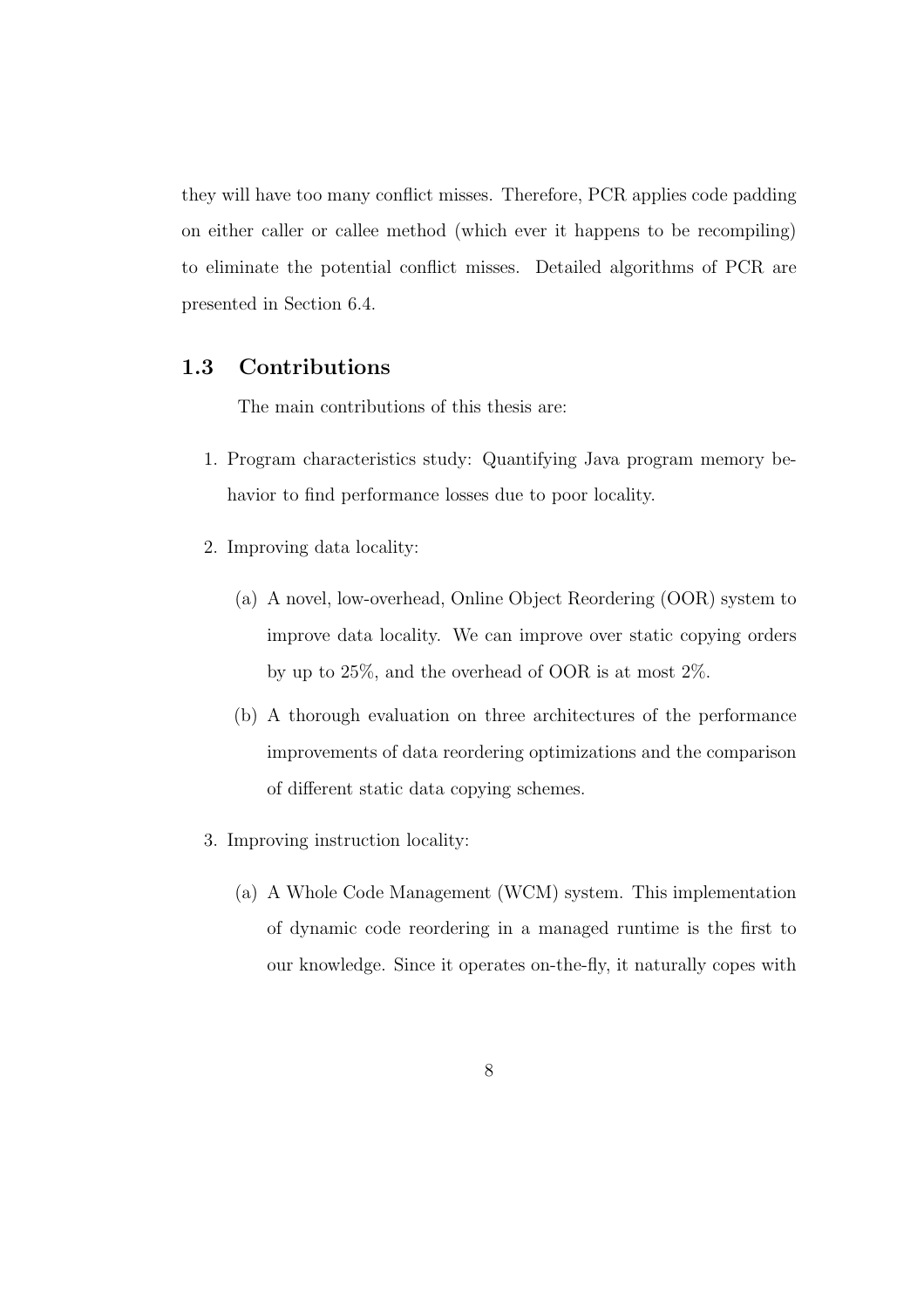dynamic features of languages like Java such as method recompilation and dynamic class loading. Results show, for example, that it reduces the execution time for a large benchmark by 6%.

- i. A new code placement algorithm called Code Tiling. This algorithm is fast enough to make dynamic code reorganization practical in a high-performance managed runtime. Placements computed by this algorithm perform as well and often better than those produced by the Pettis-Hansen procedure layout algorithm.
- ii. Detailed evaluation of the quality and overhead of dynamic call graphs which are generated using hardware performance counters on Intel Itanium architectures.
- (b) An instruction locality optimization framework, Partial Code Reordering (PCR) system, which piggybacks on hotspot recompilation to achieve negligible overheads and reduced instruction cache footprints.
	- i. The design of four code space optimizations: (1) one space with all code<sup>1</sup>; (2) two spaces: separate hot and cold methods; (3) three spaces: cold methods, hot blocks of hot methods, and cold blocks of hot methods; (4) three spaces with method padding for hot caller-callee pairs.

<sup>&</sup>lt;sup>1</sup>This design is common in commercial VMs.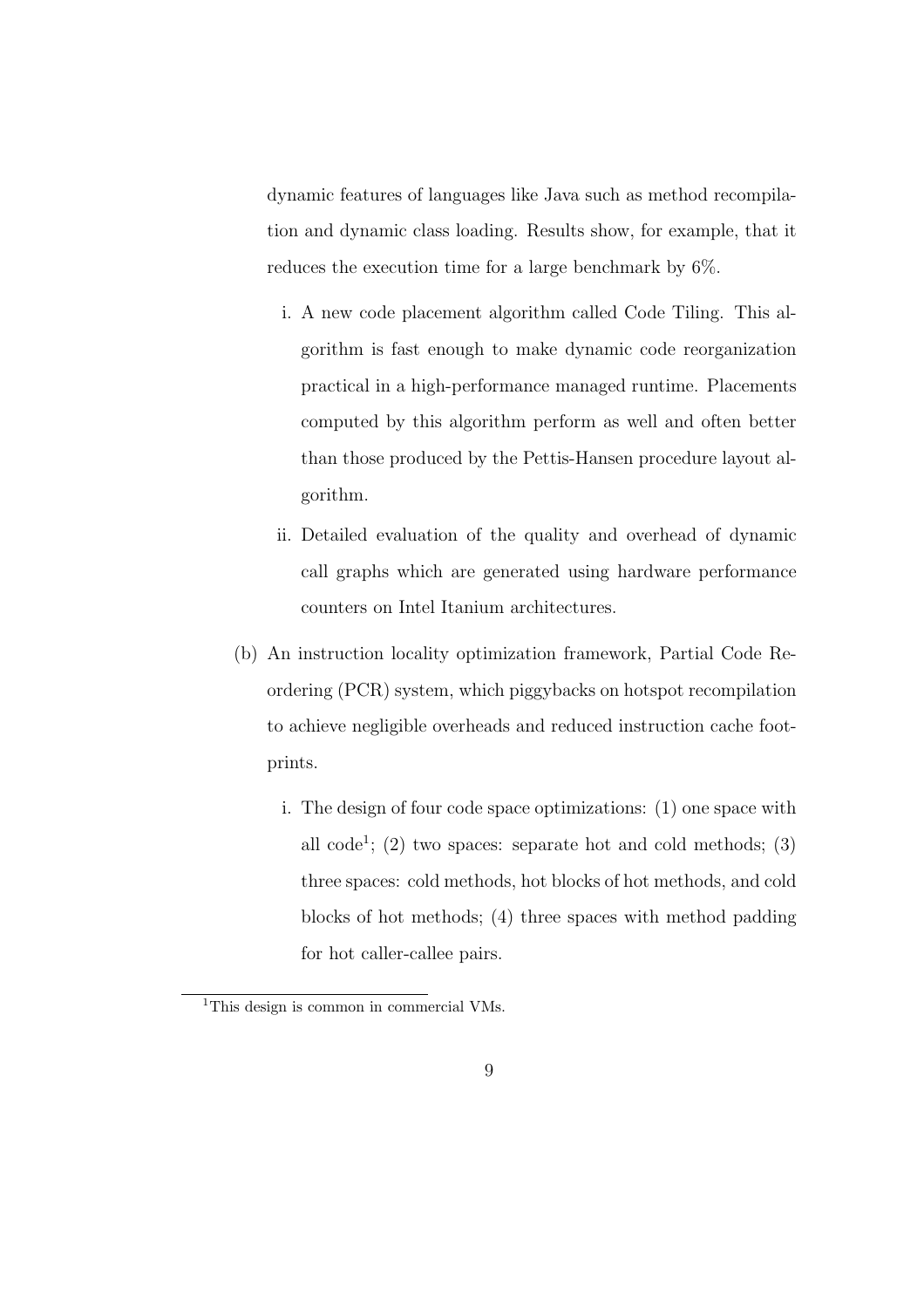ii. A thorough evaluation on two architectures and in simulation of the potential and actual performance of code space optimizations. Simulation results show potential improvements are possible, but PCR has a negligible effect in practice because of the small instruction cache footprint of the benchmarks we tested.

This work is the first to exploit the available opportunities in objectoriented programming languages to improve program locality with low overhead dynamic optimizations. This dissertation not only proves the applicability of this approach, but also develops several novel dynamic optimizations which effectively improve data and instruction locality.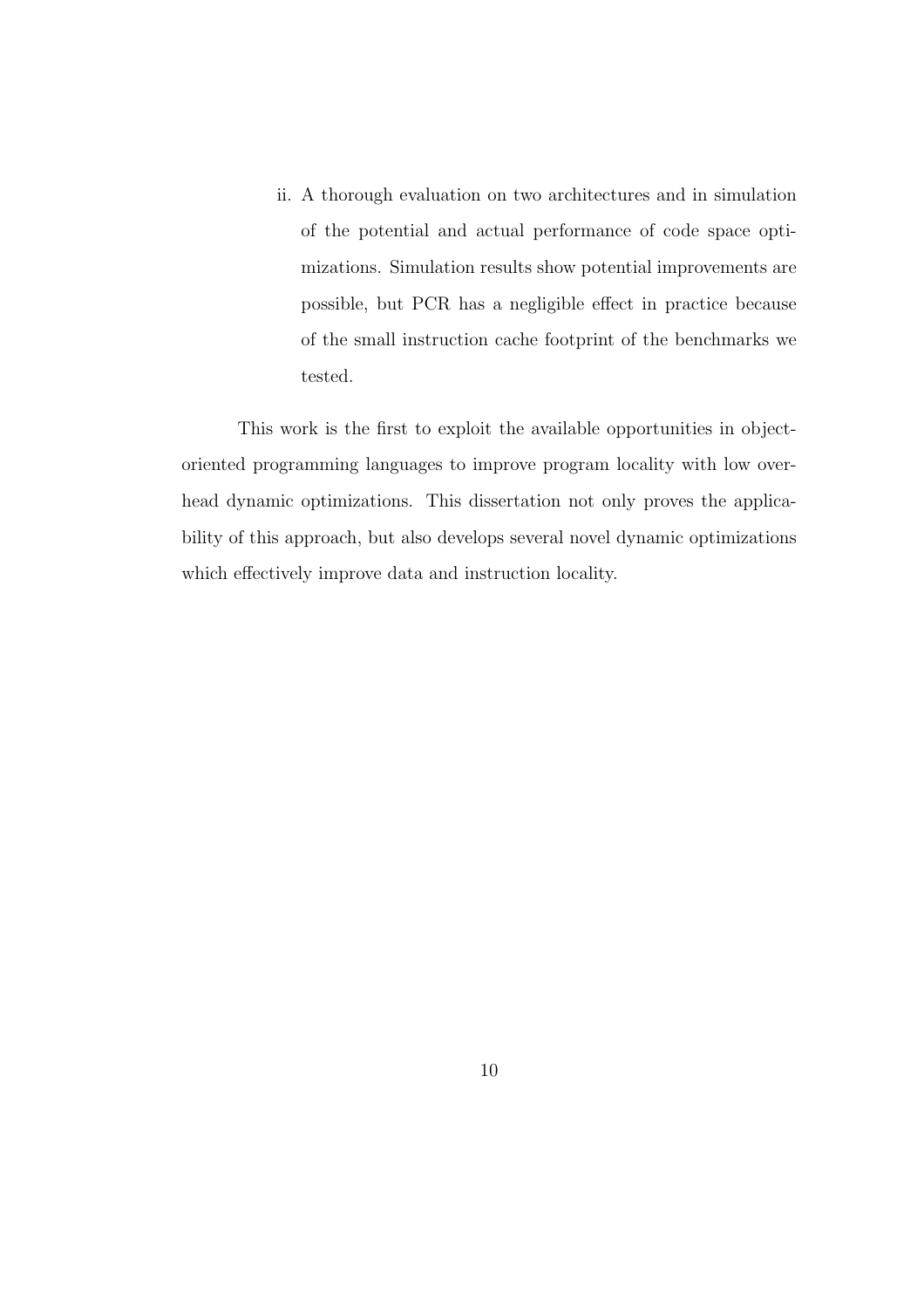### Chapter 2

### Background

This chapter gives the background of the two dynamic optimization systems we use in this dissertation. However, our techniques are not specific to these systems and can be added to any systems with mechanisms to identify hot methods at runtime, dynamic code generation, and generational copying collector. All three features are common to current virtual machine systems for Java and C#. Our optimizations for improving program locality are taking advantage of opportunities that are not VM dependent.

We first describe how the adaptive sampling, compilation system, and code allocation in the IBM Jikes RVM [3, 4] works. Then we describe the generational copying collector from the Memory Management Toolkit (MMTk). Last, we describe the code generation in Intel Open Runtime Platform virtual machine (ORP) [25] because we implement two different code reordering systems in Jikes RVM and ORP respectively. This chapter is to set the stage to explain our online data/instructions reordering algorithms in the subsequent chapters.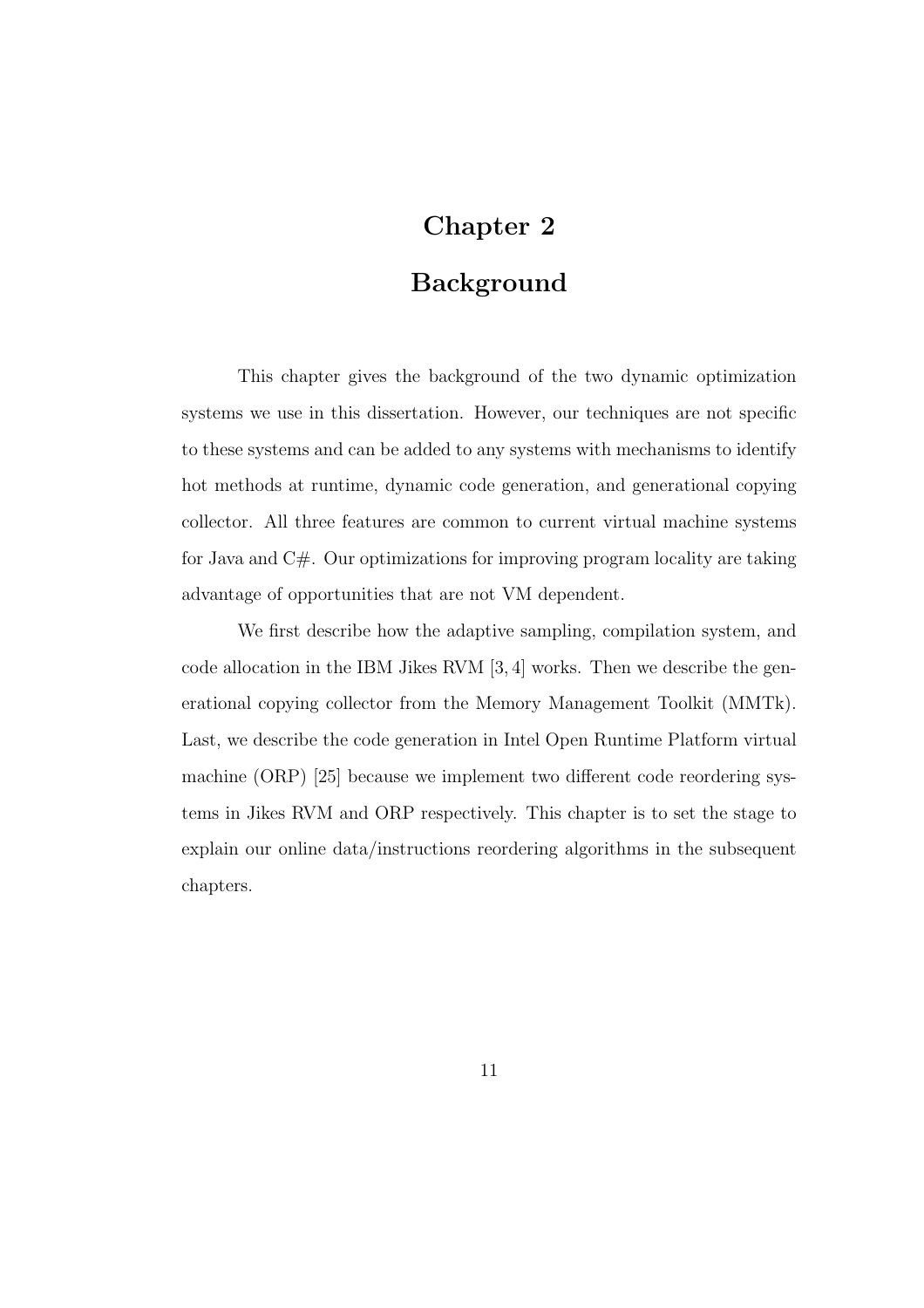#### 2.1 Jikes RVM

Jikes RVM [4, 6, 7, 44] is an open source high-performance Java-in-Java virtual machine (VM) written almost entirely in a slightly extended Java. A few C code is needed for boot strapping and system calls. Our work of online object reordering and partial code reordering is in the context of Jikes RVM. We leverage the existing adaptive optimization system in Jikes RVM for both our data object reordering and code reordering system. In this section we briefly review the most relevant aspects of this adaptive optimization system.

Jikes RVM does not have a bytecode interpreter. Instead, a fast templatedriven baseline compiler produces machine code when the VM first executes each Java method. Using timer-based profiling, the adaptive system periodically samples the currently executing code and records (1) the currently executing method and (2) the caller of the currently executing method. This profile data is fed into a cost-benefit model to identify methods that should be recompiled at a higher level of optimization. Methods selected by the system for recompilation are compiled asynchronously on a separate compilation thread by the Jikes RVM optimizing compiler. The profiled caller-callee relationships are used to maintain a weighted dynamic call graph that drives profile-directed inlining during optimizing compilation.

While generating code, the baseline compiler inserts instrumentation for every bytecode-level conditional branch to measure its execution frequency and its taken/not-taken distribution. The optimizing compiler uses this edge profile data to compute basic block frequencies and branch probabilities. A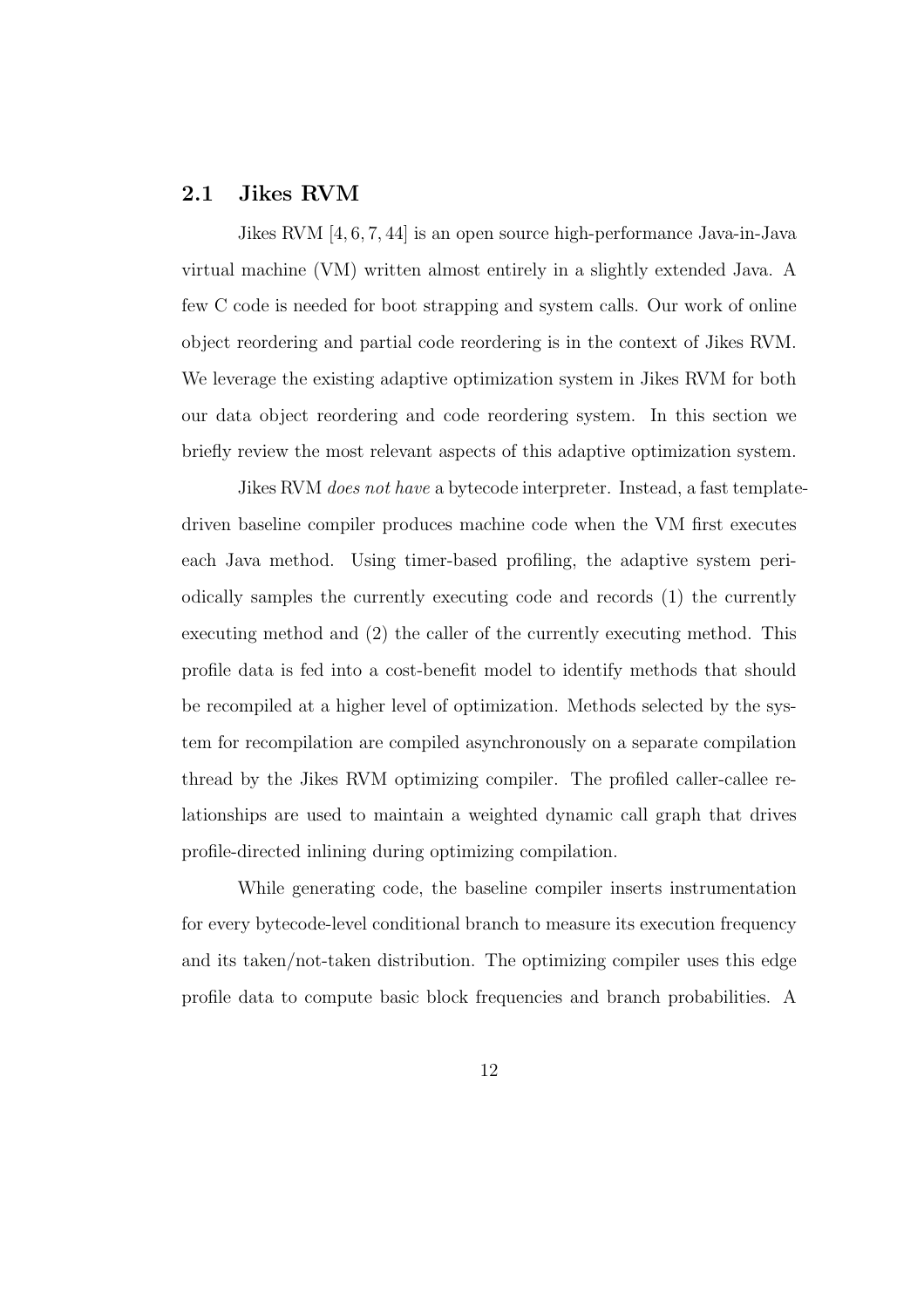number of optimizations exploit this information, and most relevant research to our work is basic block layout generation. At the lowest optimization level (O0), the compiler simply moves infrequently executed basic blocks to the bottom of the compiled method's code. At O1 and O2, it employs Pettis-Hansen's bottom-up positioning algorithm (Algo2) [58]. Note the Pettis-Hansen algorithm used here is for blocks reordering within a method, not the Pettis and Hansen algorithm which does inter-procedural method reordering and will be used for comparison in our instruction locality work.

#### 2.2 Garbage Collection and MMTk

MMTk is an efficient, composable Java memory management toolkit used in Jikes RVM that implements a wide variety of high performance garbage collectors that reuse shared components [11, 12]. It is ideal for our experiments because we can easily apply different algorithms on the same data structure to systematically compare different policies.

We use the copying generational collection in MMTk, which is one of the best performing memory managers [11]. Copying generational collection divides the heap into two portions, a nursery containing newly allocated (i.e., *young*) objects, and a *mature space*, containing older objects [51, 67]. It further divides the mature space into two semispaces. It collects the nursery frequently (whenever the nursery fills up), by performing a transitive closure over the nursery objects, and copying them into one semispace of the mature space. When that semispace is full after a nursery collection, it copies reach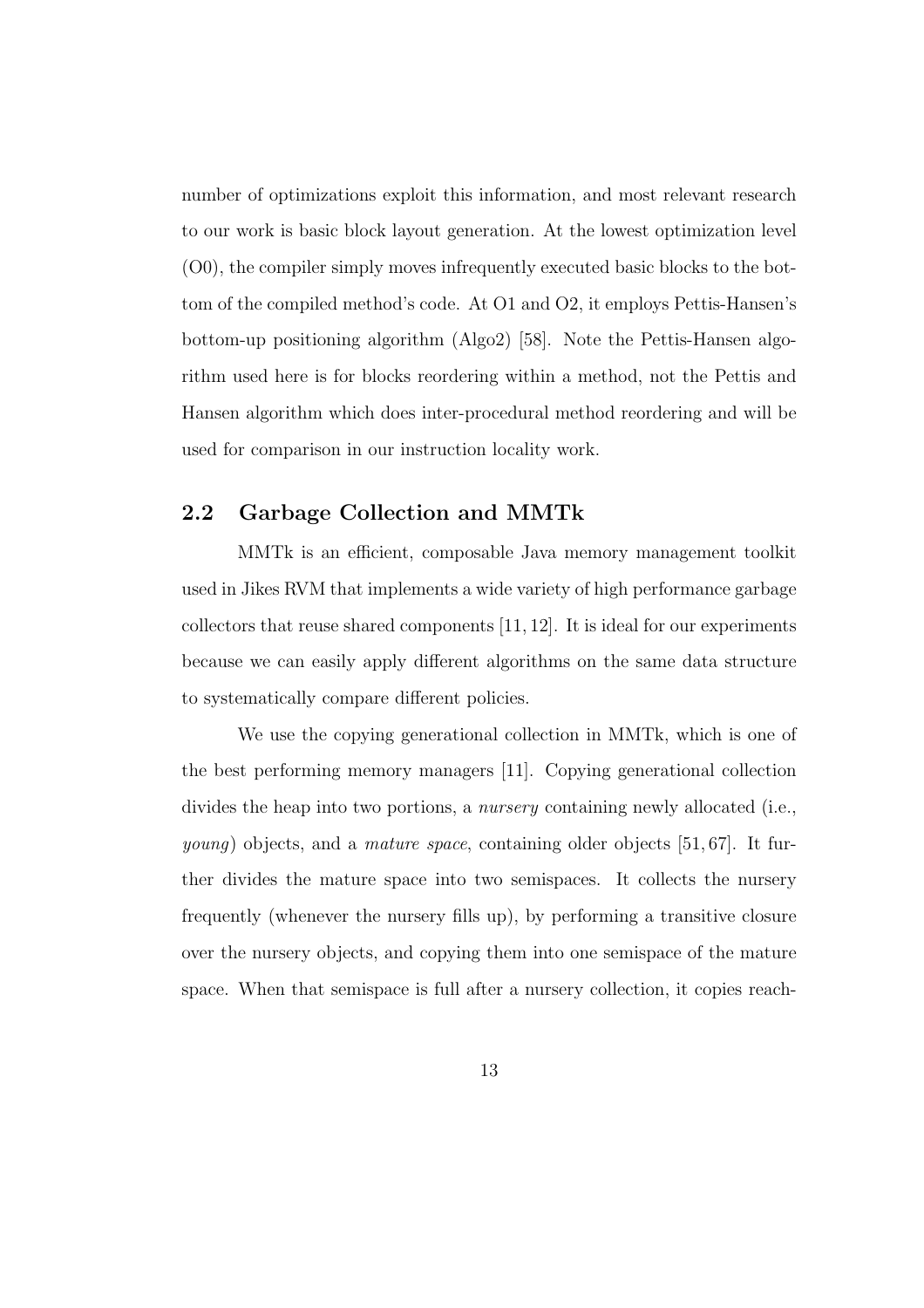able mature objects into the other semispace and flips the roles of the two semispaces.

Since the generational collector collects the nursery separately from the mature space, it requires the compiler to insert write-barrier code, which at run time records stores of pointers from mature to nursery objects in a remembered set. When the collector starts a nursery GC, the remembered set forms part of the set of root pointers, which also includes the stacks, registers, and static variables. It assumes all reachable objects are live. It copies any referents of the root pointers that lie in the nursery and iteratively enumerates the pointers in newly copied objects, copying their nursery referents, until it copies all reachable nursery objects. Mature space garbage collection proceeds similarly, except the remembered set is empty and the collector copies any reachable objects in both mature space and nursery. This scheme generalizes to multiple generations, but we use two.

We use the bounded generational copying collector (*GenCopy*) in our Online Object Reordering system for improving data locality. It follows Appel's flexible nursery [5], which shrinks the nursery as mature space occupancy grows, except that we never allow the nursery to exceed a fixed chosen bound (4MB) to reduce the average time to collect the nursery. When mature space occupancy approaches the maximum total heap size, bounded generational collector copying collector shrinks the nursery, until it reaches a lower bound (256KB) that triggers mature space collection. MMTk manages large objects (8KB or bigger) separately in a non-copying space and puts the compiler and a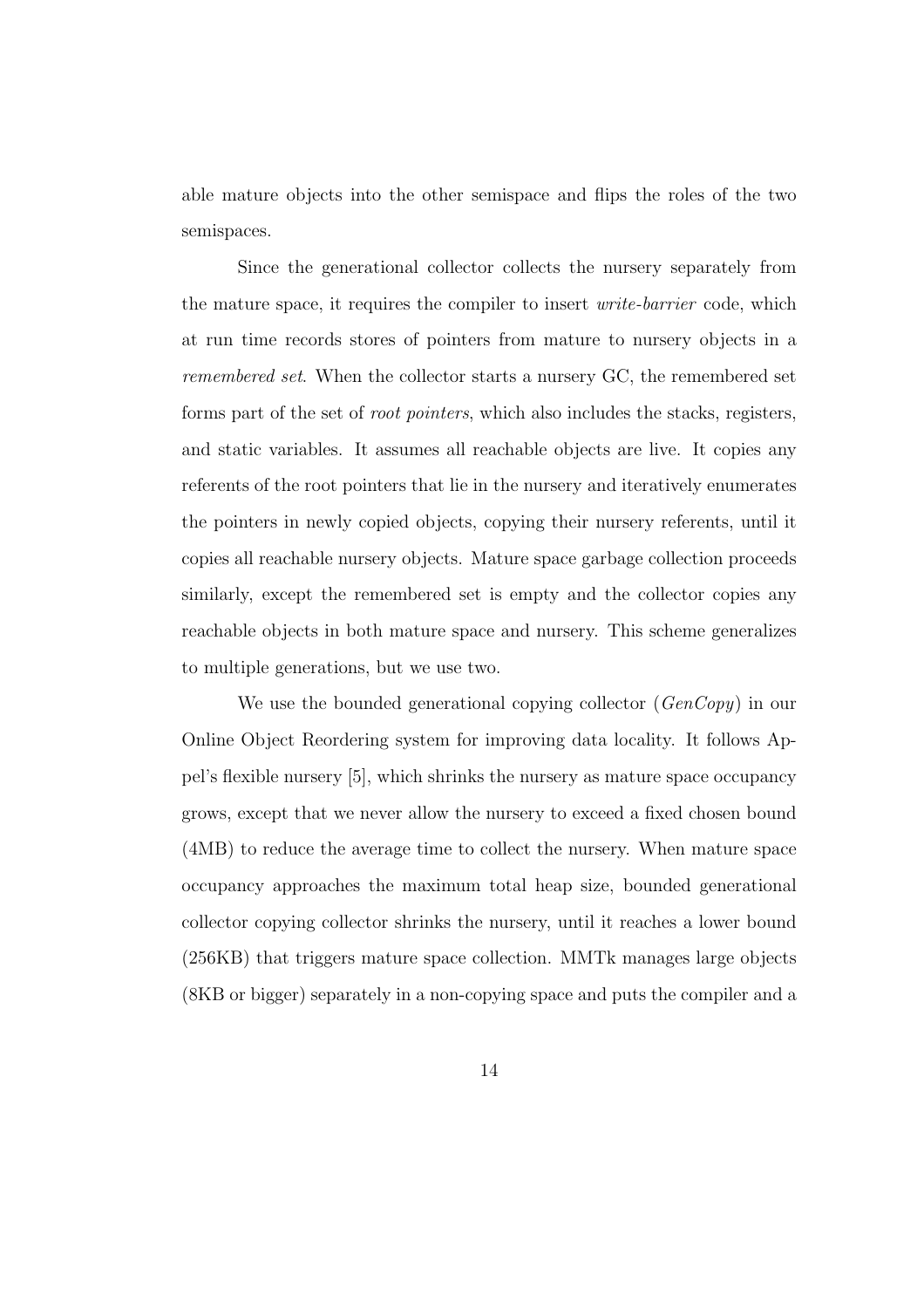few other system pieces into the boot image, an immortal space. See Blackburn et al. for additional implementation details [11, 12].

#### 2.3 ORP: Intel Open Runtime Platform

Besides Jikes RVM, we also implemented our optimizations for improving instruction locality in Intel's Open Runtime Platform virtual machine (ORP). ORP is a managed runtime environment that supports Java and  $C#$ programs. ORP is more robust than Jikes RVM and ORP can run more benchmarks including large server benchmarks. Not like Jikes RVM, ORP is written in C++. Our core platform consists of the ORP and one or more JIT compilers. On IA-32, we use the optimizing O3 JIT [26] to compile JVM bytecodes. This JIT performs inlining, a number of global optimizations (e.g., copy propagation, dead code elimination, loop transformations, and constant folding), as well as CSE and array bounds check elimination.

In ORP, a JIT may emit compiled code for a method that consists of more than one separately-allocated *code block*, which is a set of basic blocks in one method. Because of this, code blocks are the units of code management in our algorithm, not methods, and WCM reorders code blocks. ORP also allocates code blocks in a region of memory that is separate from the garbage collected heap. It provides different subregions for code that is cold (infrequently executed) and warm (more often executed). ORP allocates code of equal "temperature" sequentially. ORP can collect dynamic profile information from either software instrumentation or from hardware Performance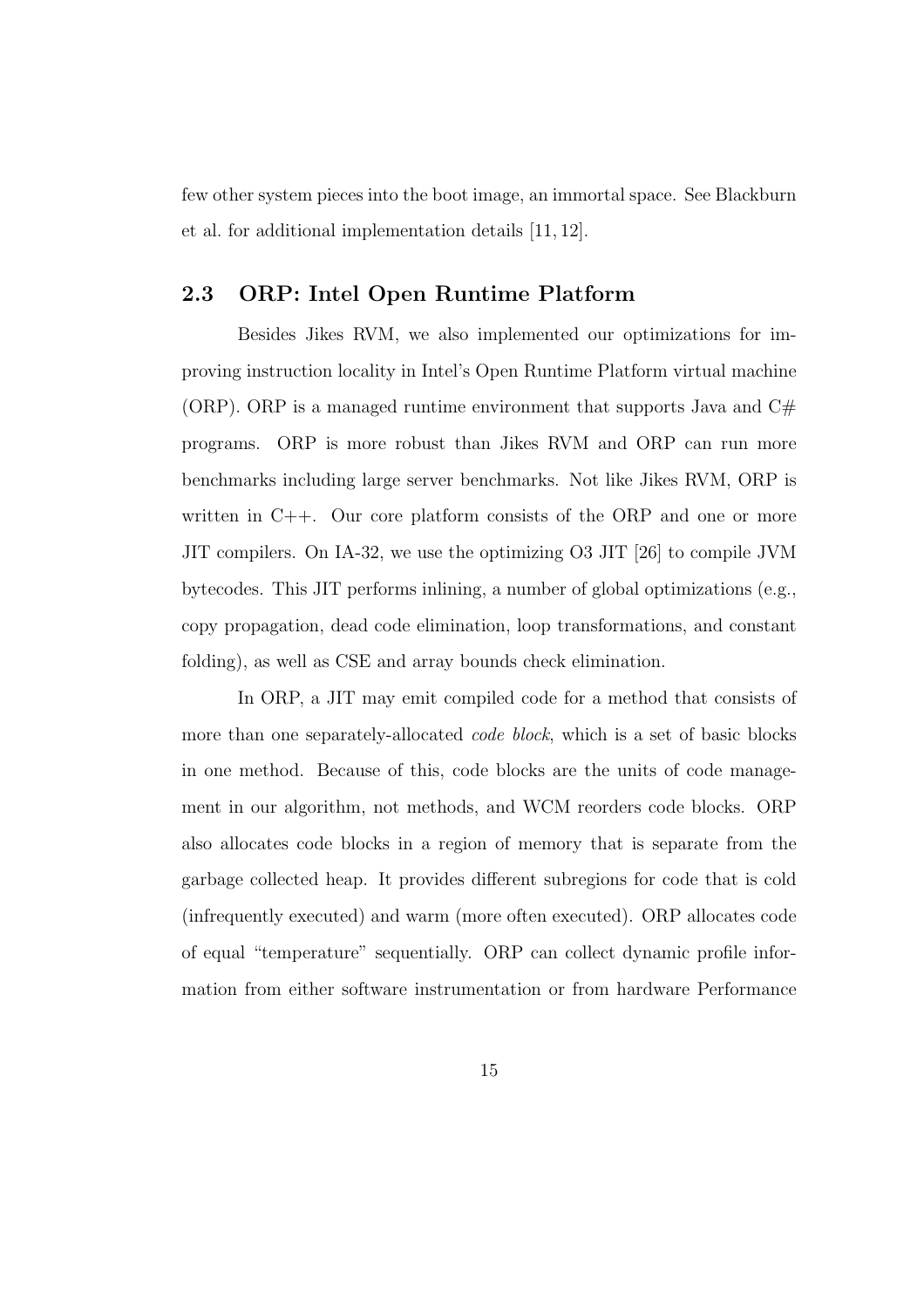Monitoring Unit (PMU) sampling. These dynamic profiles are used for optimizations such as basic block reordering within a method.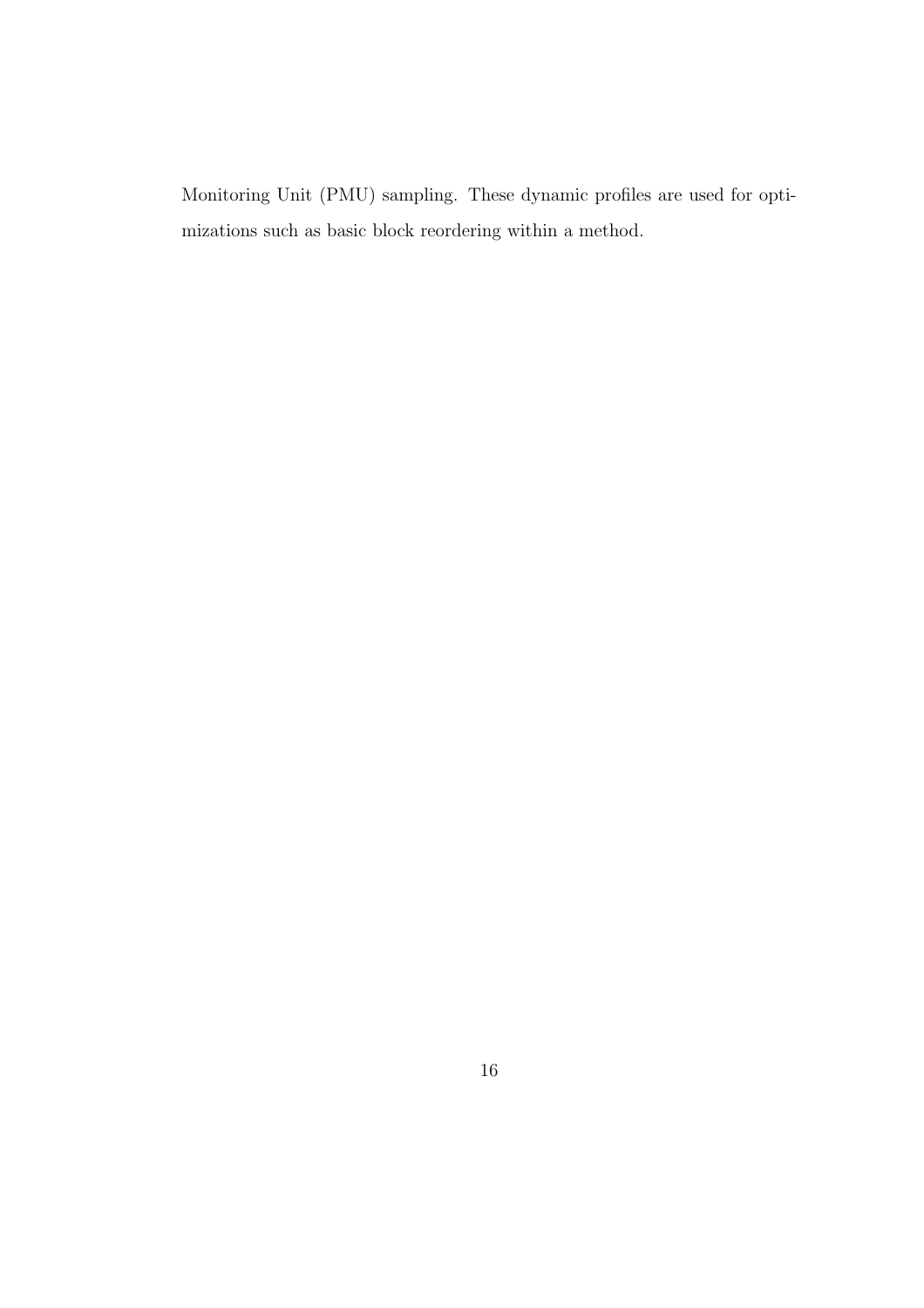### Chapter 3

### Literature Survey

In this section, we discuss the most closely related work in the following areas: (1) memory performance studies for Java programs, (2) research on improving data locality for Java, and (3) research on code reordering to generate better instruction locality.

#### 3.1 Memory Performance Studies

Several studies characterize the memory behavior and performance of Java programs via simulation [46, 50, 63]. Kim et al. [46] studied memory behavior by feeding Java memory access traces to cache simulators. The garbage collection algorithm they studied was mark-sweep GC. In our study, we will examine the behavior of Java programs in the context of bounded copying nursery generational garbage collectors, which have higher performance [11]. Their study concentrated on data locality but not instruction locality, while our work studies the effect of locality from both caches.

Li et al. [50] studied the performance characteristics of the SPECjvm98 Java programs. They used SimOS in their experiments. They did not differentiate the impact of mutator and GC, which, as we will show later, exhibit very different memory behaviors. SimOS does not have a cycle-level processor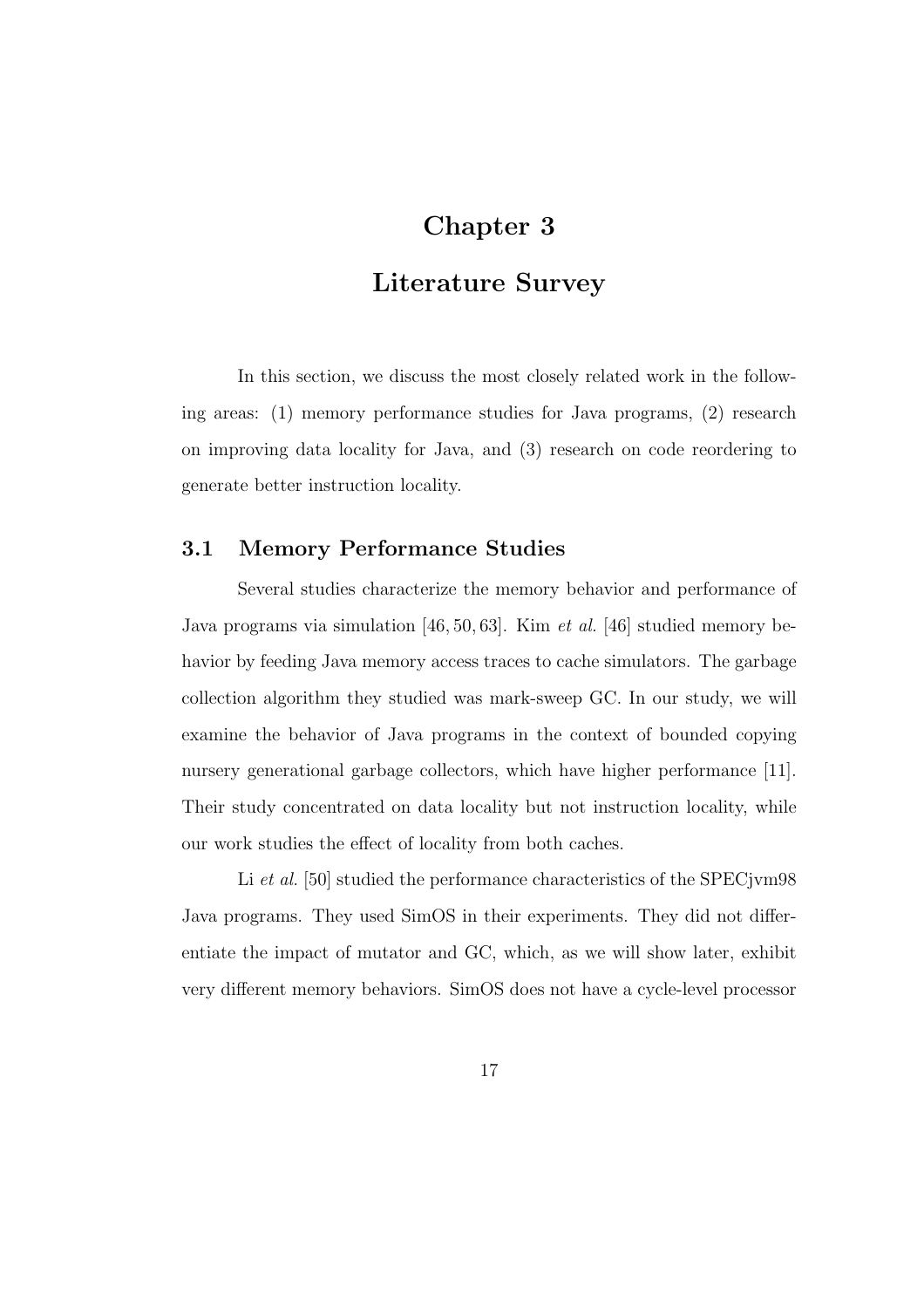model, affecting the accuracy of their results. Also, they did not have detailed study of instruction cache locality.

Shuf et al. [63] use a very similar methodology to Kim et al. They generated traces and simulated memory behavior by using the trace on a cache simulator on some of the benchmarks that we use. They adopted a very large heap size, ignoring the costs and benefits of GC. Also, because they use unusually large heaps, their results focus unnecessarily on TLB misses as a problem. In our study, we vary heap sizes and study the effects of GC and the interaction between mutator and GC. We find these applications very rarely stress the TLB since copying GC usually reduces the program's memory footprint.

#### 3.2 Data Locality

The key investigations of our data locality work are (1) exploiting the object reordering that happens during copying generational garbage collection [51, 67], and (2) using online profiling to collect information for controlling the copying order. Much previous research in this area considers non-garbage collected languages (such as C) [22, 23, 69], or does not address the effects of copying collectors [47]. In other words, it neither considers nor exploits moving heap objects.

The related work most pertinent to ours falls into two categories: techniques that group objects to improve inter -object locality [22, 24, 48, 69], and those that reorder fields within an instance to improve intra-object local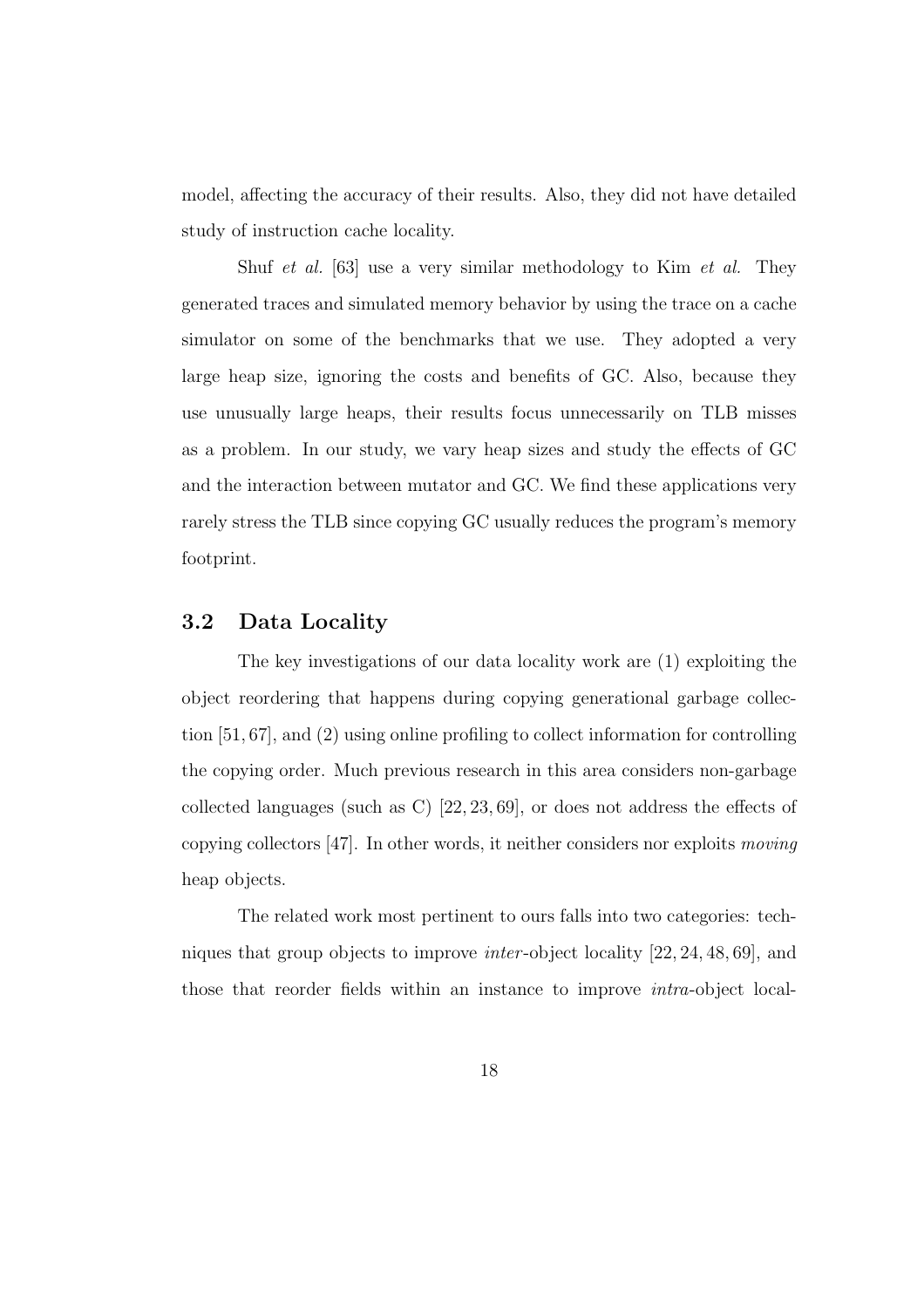ity [22, 47]. This prior work relies on static analysis or offline profiling to drive object layout decisions and is class-oblivious for the most part, i.e., it treats all classes the same.

One can improve inter-object locality by clustering together objects whose accesses are highly correlated. The work in this area differs in how to define correlation and specific methods to cluster objects. Wilson et al. describe a hierarchical decomposition algorithm to group data structures of LISP programs using static-graph reorganization to improve locality of memory pages [69]. They found that using a two-level queue for the Cheney scan groups objects effectively. Lam et al. later conclude that hierarchical decomposition is not always effective [48]. They suggest that users supply object type information to group objects. We automatically and adaptively examine fine-grained field accesses to generate such type-based advice.

Chilimbi and Larus use a continuously running online profiling technique to track recently referenced objects and build a temporal affinity graph [24] based on the frequency of accesses to pairs of objects within a temporal interval. The object pair need not be connected by a pointer, but must lie in the same non-nursery generation to reduce overhead. Their dynamic instancelevel profiling records in a buffer most pointers fetched from the heap. They report overheads of 6% for Cecil, a language which is not as well adopted as Java. Exploiting the timer-driven sampling, already in the adaptive optimization system of Jikes RVM, is much cheaper. We find copying cannot guarantee to improve every program by at least  $6\%$  so as to overcome instance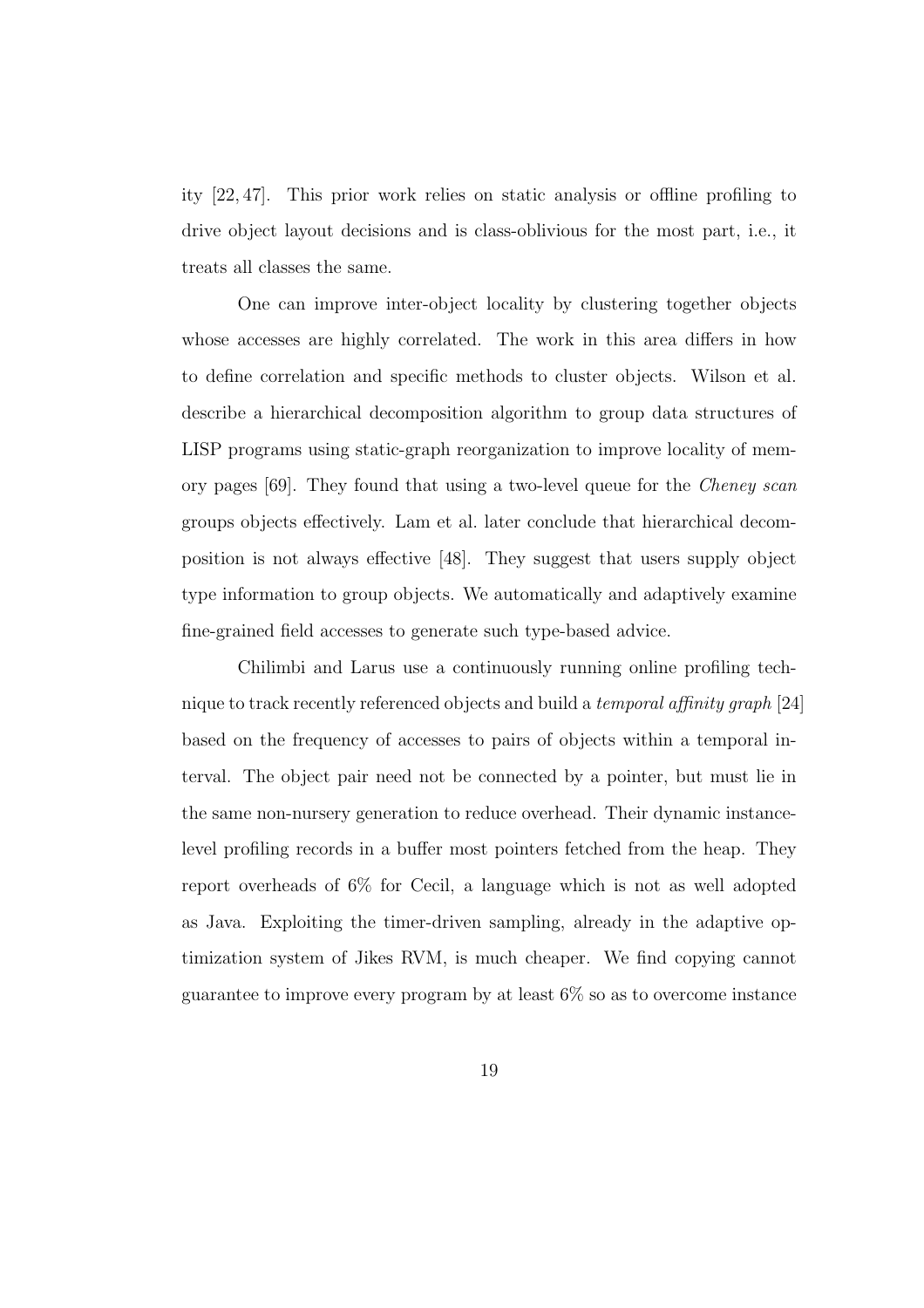profiling costs by their approach. Their algorithm copies together objects with high affinity only during collection of the old generation whereas our system reorders objects during both nursery and old generation collections.

Chilimbi et al. split objects into hot and cold parts to group the hot parts together [22]. This technique is not fully automated and requires substantial programmer intervention. Chilimbi et al.'s clustering and coloring methods also rely on manual insertion of special allocation functions [23]. Our technique is automatic, but we do not support object splitting in our current system.

Intra-object locality can be improved by grouping hot fields together so that they will usually lie in the same cache line, and it is most useful for objects somewhat bigger than a cache line. The size of hot objects in Java benchmarks is close to and rarely exceeds 32 bytes [32], whereas typical L1 cache line sizes are 64 to 128 bytes and L2 line sizes are 64 to 256 bytes. Thus the performance improvement offered by field reordering alone is usually small. Kistler and Franz use an LRU stack to track the temporal affinity of object fields, and they partition and reorder fields based on their affinity graph [47]. They use a mark-sweep collector, where field reordering has no effect on the object order after collection. Chilimbi et al.'s field reordering depends on profiling to generate reordering advice [22]. The programmer then follows the advice to rewrite the code and reorder fields.

Rubin, Bodik, and Chilimbi developed a framework that attempts to pull together much prior work in this area [61]. Their approach involves the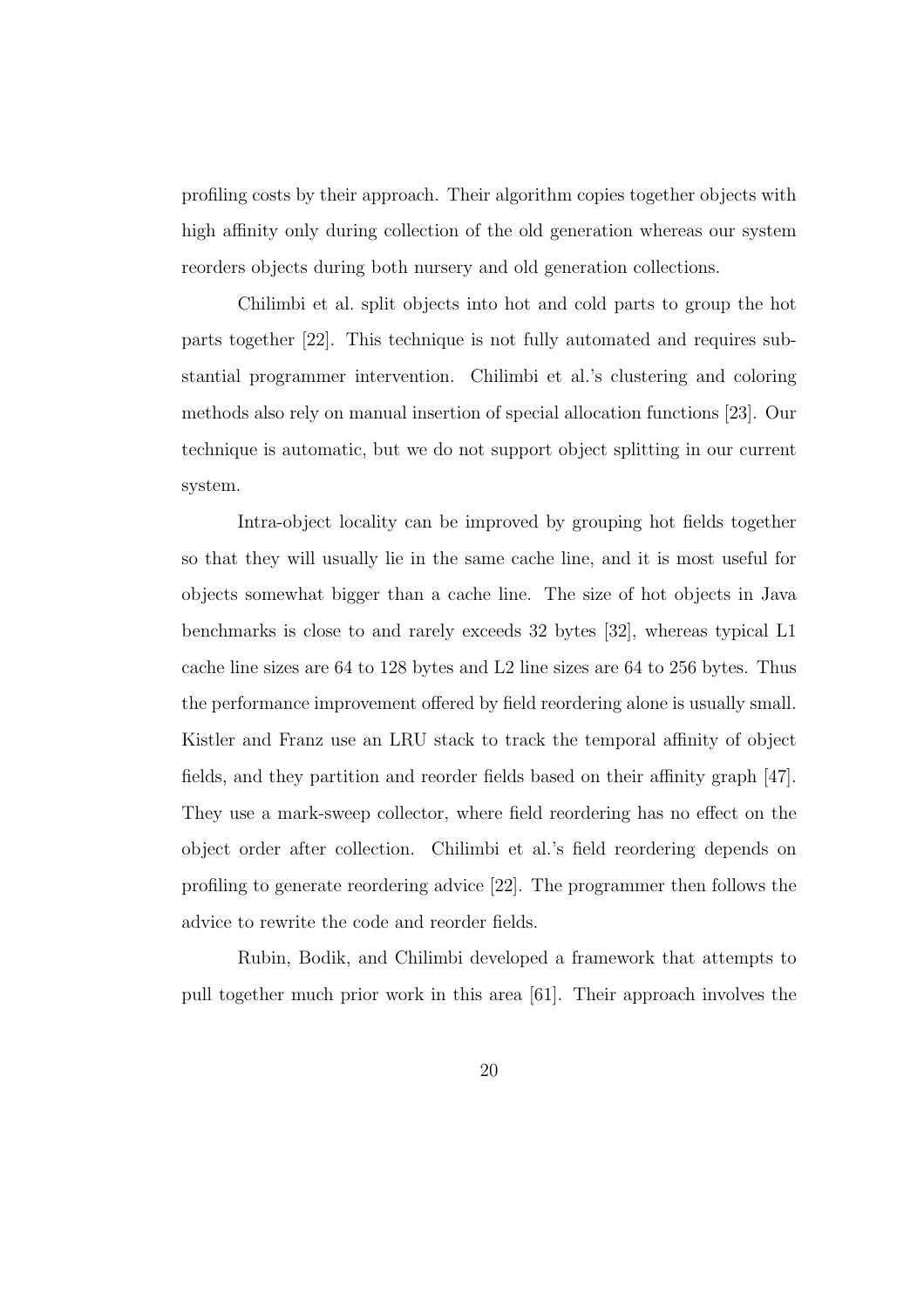following steps. (1) Produce an access trace with instance and field labels. (2) Compress the trace to fit in main memory and include only accesses relevant to a specific cache size and configuration. (3) Compute the objects with the most accesses and misses. (4) Use object properties (e.g., size, field access frequencies, field access correlations) to select optimizations. (5) Perform a hill-climbing search of possible field and object layout schemes, and model misses for each scheme on the compressed trace. Their framework would need significant changes to address moving collectors, and it is practical only as an offline tool. In contrast, we exploit the reordering of objects inherent in copying collection and our online analysis is inexpensive and robust to phase behavior.

#### 3.3 Instruction Locality

Numerous researchers have studied the problem of restructuring programs to improve the memory performance of instruction accesses. Much of the early software-based work reduces virtual memory page faults. Some current work also tries to minimize these very expensive faults [70]. However, most recent work focuses on static and dynamic approaches for reordering code to reduce instruction cache and ITLB misses with offline and online profiling.

#### 3.3.1 Static code placement

Researchers have explored code placement at compile or link-time at a number of different granularities: for example, at the granularity of basic blocks, groups of basic blocks, or entire procedures. A limitation of these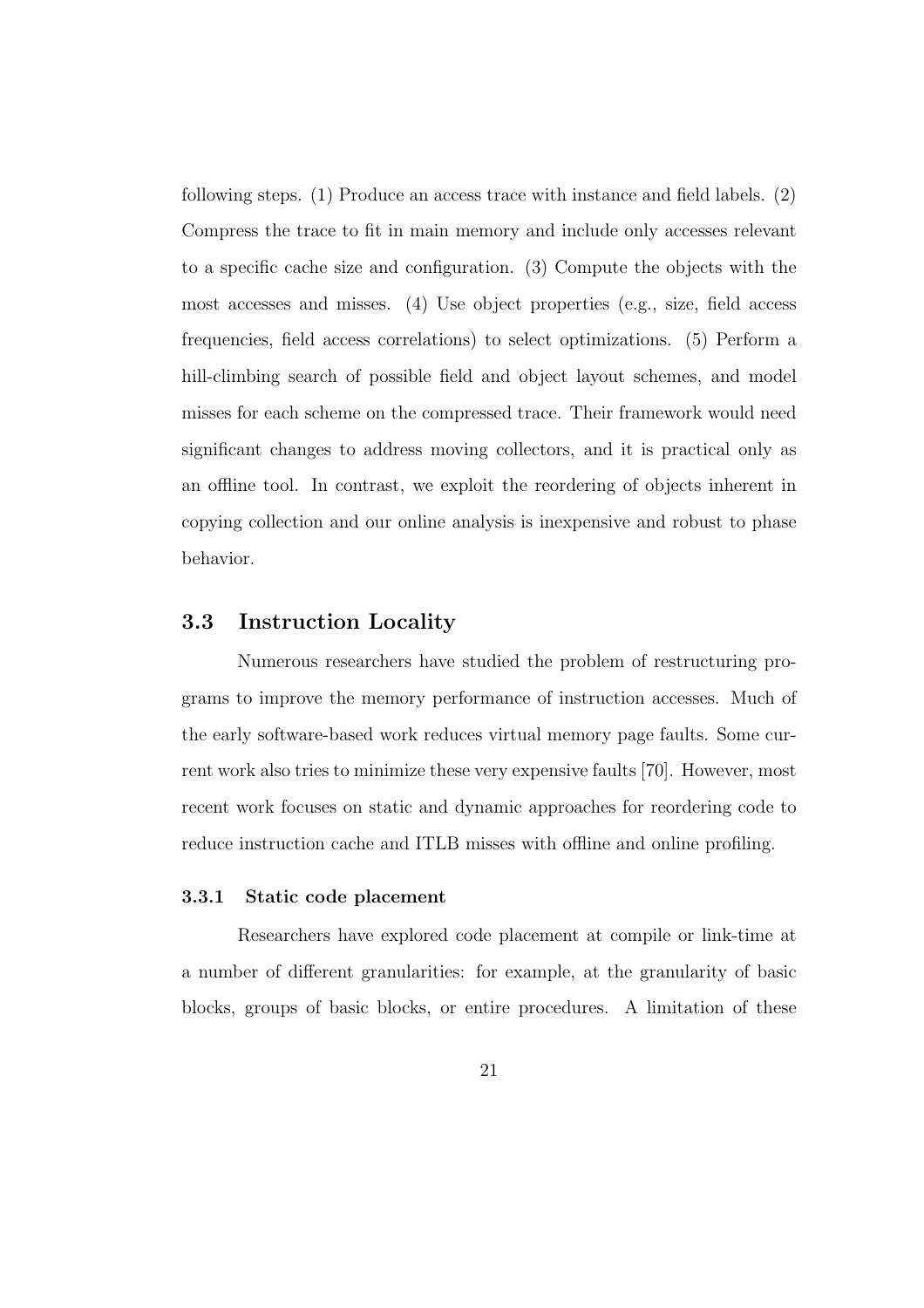static layout approaches is that they produce a fixed static layout, which as we discussed in Section 1.2, is not suitable for a managed runtime. Furthermore, static schemes must assume that the profile data gathered on a training run is representative of all program executions and miss the opportunities available to a managed runtime of exploiting profile data from the program's current execution.

McFarling [53] uses profile data to lay out code to reduce misses in a direct-mapped instruction cache. His algorithm identifies those parts of a program that could overlap each other in the cache and those that should be placed in non-conflicting addresses.

Pettis and Hansen [58] perform profile-based code placement at all three granularities. 1) At the finest granularity, basic block positioning lays out basic blocks to straighten out common control paths and minimize control transfers. 2) Procedure splitting moves a procedure's never-executed basic blocks into a different allocation area from that of its other blocks. 3) At the coarsest granularity, a greedy algorithm starts with an undirected weighted call graph constructed from the profile data and progressively combines its nodes to place frequent caller-callee procedure pairs close together. Pettis and Hansen show that combining all three optimizations can improve performance up to 26% (average about 12%) with a 16 KB directly-mapped unified cache. However, the improvement they achieve is very sensitive to cache organization and their algorithms can not achieve similar improvement on current architectures with bigger cache size (see Section 6.3.4). Because it is both simple and effective,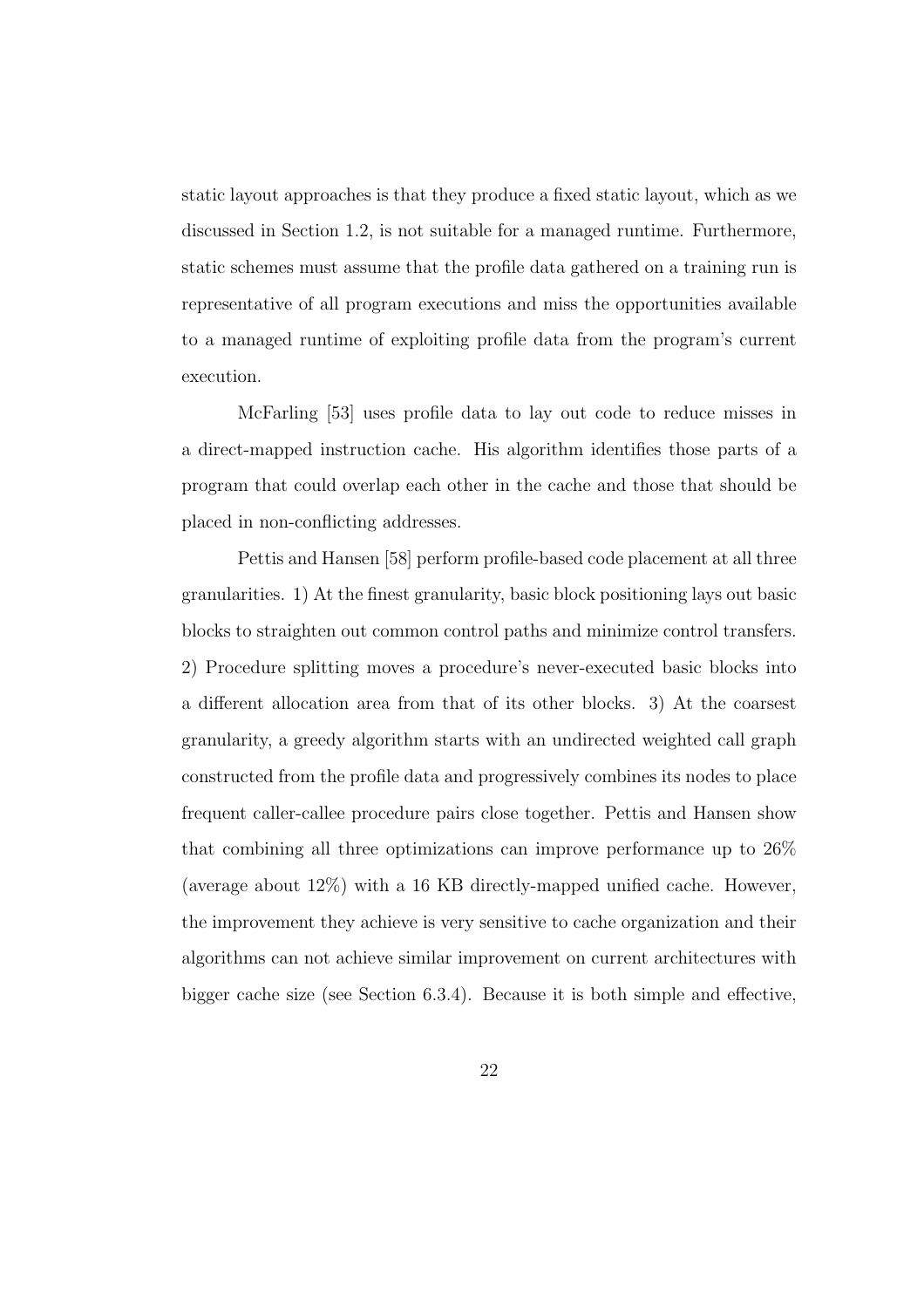their procedure ordering algorithm is generally considered the reference placement technique. It is the basis for several more recent algorithms. However, it has performance instability because small changes in the profile data often produce substantially different layouts as we will show in Section 6.3.

Cohn et al [29] describe the Spike post-link optimizer for Alpha/NT executables which includes the Pettis-Hansen procedure code layout algorithm. They report that, on a set of large benchmarks, Spike speeds up most by at least 5%, and often 10% or better. Ispike [52] is a post-link optimizer for the Itanium Process Family (IPF). It uses the IPF performance counters to collect low cost detailed profile information for instruction and data optimizations including inlining, branch forwarding, layout, and prefetching of both code and data. Their code layout optimization includes 1) basic-block chaining to lay out basic blocks in sequence if there is a frequently-executed control flow edge between them, 2) procedure splitting, and 3) procedure layout that keeps hot procedures close together. On a set of small benchmarks, they found that code layout by itself helps one-third of the benchmarks by over  $4\%$ .

Hashemi et al. [37] take the cache configuration into account to lay out procedures using cache line coloring. Their algorithm colors each cache line in the instruction cache and uses a greedy algorithm similar to Pettis and Hansen's to place procedures such that the most frequent caller-callee pairs will not occupy the same cache lines. In simulation, they achieve  $17\%$  lower instruction miss rate than Pettis and Hansen algorithm. Gloy and Smith [36] also compute procedure layouts that reflect the cache configuration. They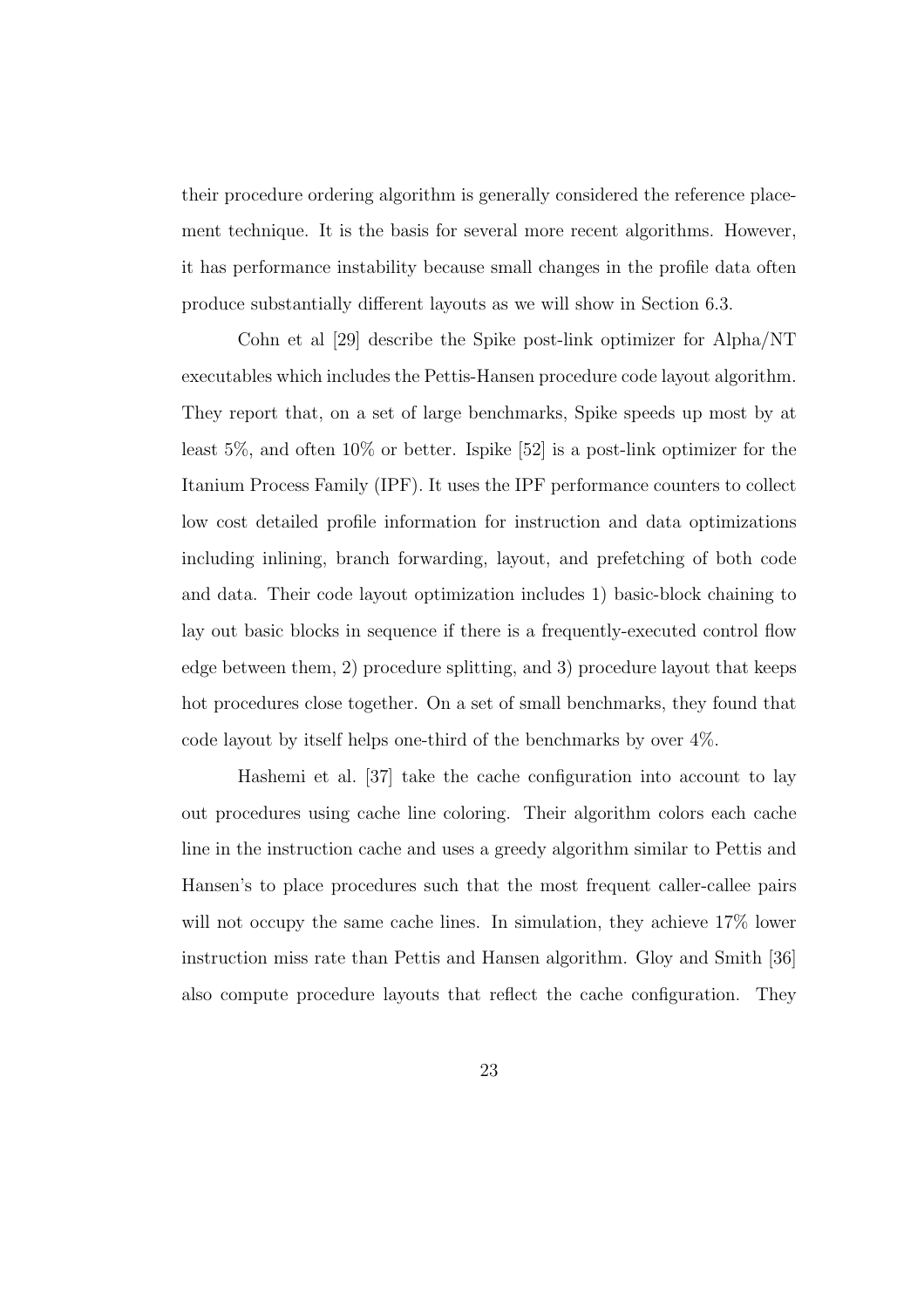collect complete procedure interleaving information that in combination with the cache configuration and procedure sizes, they use to produce a layout that minimizes both cache conflicts and the instruction working set size. By making use of temporal locality information, their technique eliminates more cache conflict misses than Pettis and Hansen.

Ramirez et al. [59] developed a code reordering system, called the Software Trace Cache (STC), to improve the instruction cache hit rate and increase the processor's effective instruction fetch width. Using profile information, STC determines traces (hot basic block paths) then maps the resulting traces into memory locations that minimize cache conflicts. It also makes effective use of instruction cache lines while tending to keep sequentially-executed instructions in order. STC also reserves a region in the instruction cache for hot instructions to avoid conflict misses with cold instructions.

Since these static approaches generate code layouts ahead-of-time, they lose the flexibility of determining layouts using the actual information for a particular run of a program. They also cannot cope with different program phases. The time complexity of these algorithms is too high for a dynamic scheme. For example, Pettis and Hansen's algorithm has a time complexity of  $O(n^3)$ . If we use Pettis and Hansen's algorithm to These limitations make them less useful in the context of virtual machines.

#### 3.3.2 Dynamic code placement

Dynamic schemes for improving instruction locality typically monitor system behavior and apply optimizations at runtime based on that behavior.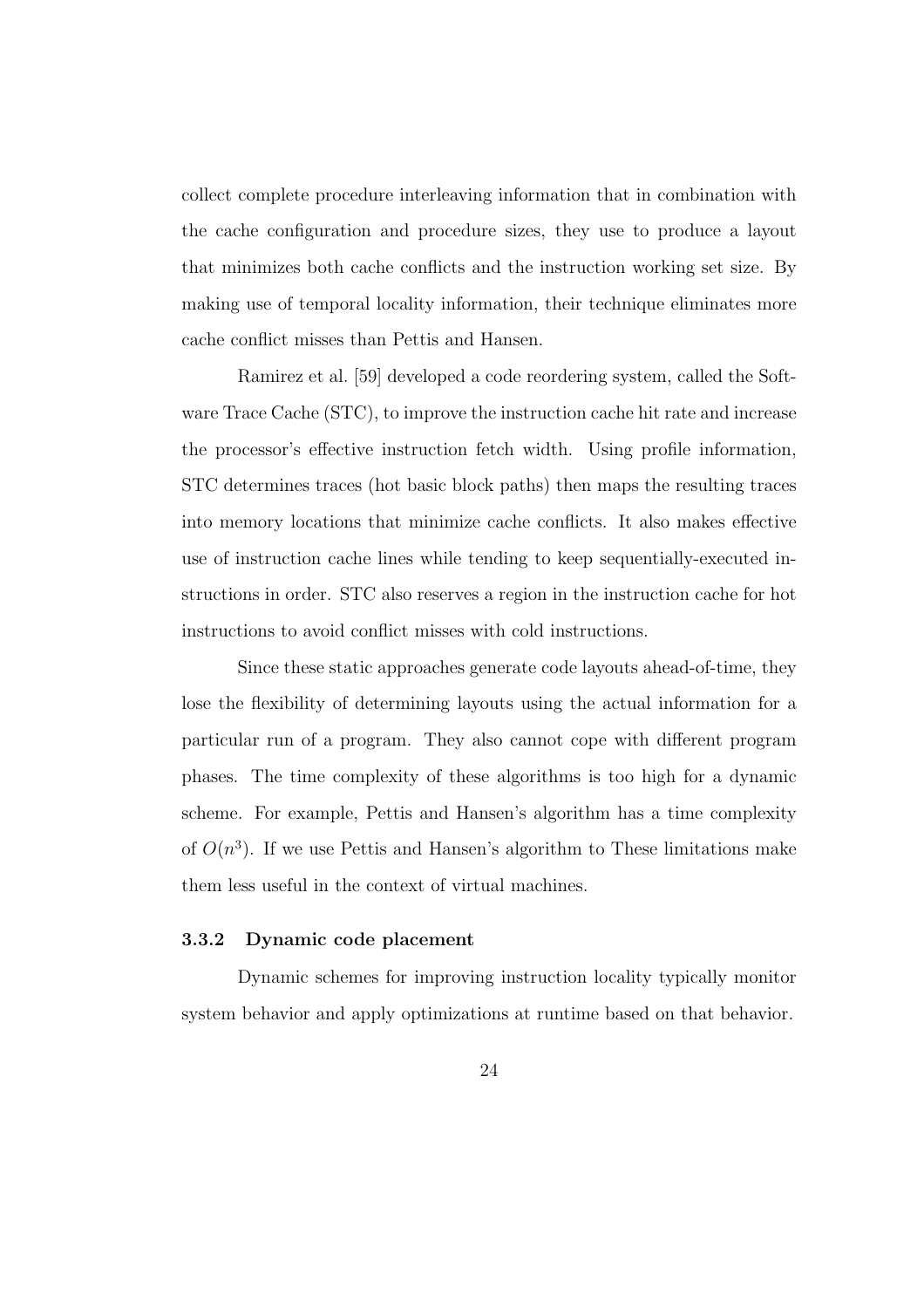Chen and Leupen's just-in-time code layout technique places the procedures of Windows applications in the order of their invocation at runtime [20]. Their results show improvements similar to that of the Pettis and Hansen. It also substantially reduces the program's working set size, often by about 50%. Pettis-Hansen's procedure layout also reduces the working set, but because it is a static approach, it is less effective because the procedures executed do not exactly match those of the training run. Chen and Leupen's approach lays out procedures at allocation time, whereas our approach reorders hot procedures during recompilation or after the program's warm-up phase.

Scales' DPP (dynamic procedure placement) system uses runtime information to dynamically lay out procedure code [62]. DPP uses a loader component that is invoked on procedure calls. It copies the code of the called procedure to a new code region, where it will be close to the caller, then fixes up all references to the procedure to refer to the new copy. Because this system supports C and other languages that are not strongly typed, it deals with indirect calls by memory protecting the original code space, so that attempts to call a procedure at its original address result in a trap whose handler then invokes the new copy of that procedure. DPP's overhead is high because of the virtual memory protection traps and the many calls to the DPP loader. The DPP system can restart procedure placement to try to improve the layout, but each restart is expensive due to the overhead of the new loader calls. An extension of DPP supports runtime profiling: at each call to the loader, the call stack is recorded to build a profile of the calls. This information is used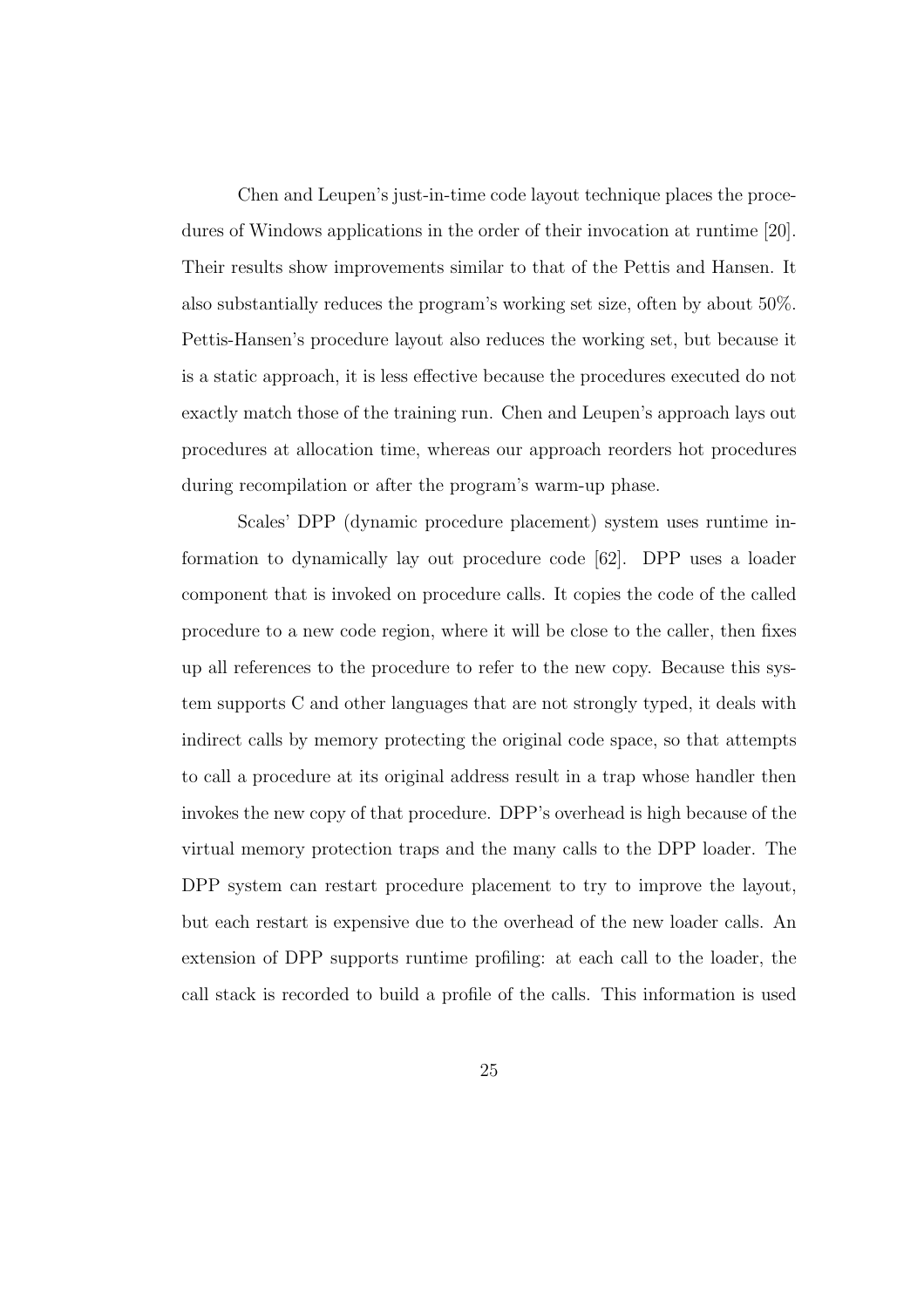later to improve the layout. However, this profiling is extremely expensive and slows down the program by a factor of ten or more.

Whaley [68] very briefly outlines a never implemented dynamic procedure code layout optimization for Jikes RVM. It also piggybacks on branch and call stack profiling, but suggests passing this information to the garbage collector as a hint to reorder code in the heap (see Figure  $6.17(a)$ ). In contrast, our PCR algorithm separates code from data objects in the heap which sometimes improves performance. Furthermore, PCR pads conflicting hot caller/callee pairs when the methods are recompiled, and it does not wait until garbage collection.

Recent research [14, 38, 39, 60] investigates code cache management for dynamic binary optimizing systems. This work focuses on frameworks for software managed code caches, creating basic block sequences (superblocks) for a trace cache, replacement policies for hardware instruction caches, and sharing between threads. Our work is complementary to theirs since we not only reduce the working set size by code splitting, and whole program reordering, but also reduce conflict misses by code padding.

Our system thus differs from the prior work in several key ways: it is not restricted to invocation order [20], nor does it rely on expensive page protection [62], nor does it require special hardware [39, 60], and it is implemented in a JVM [68].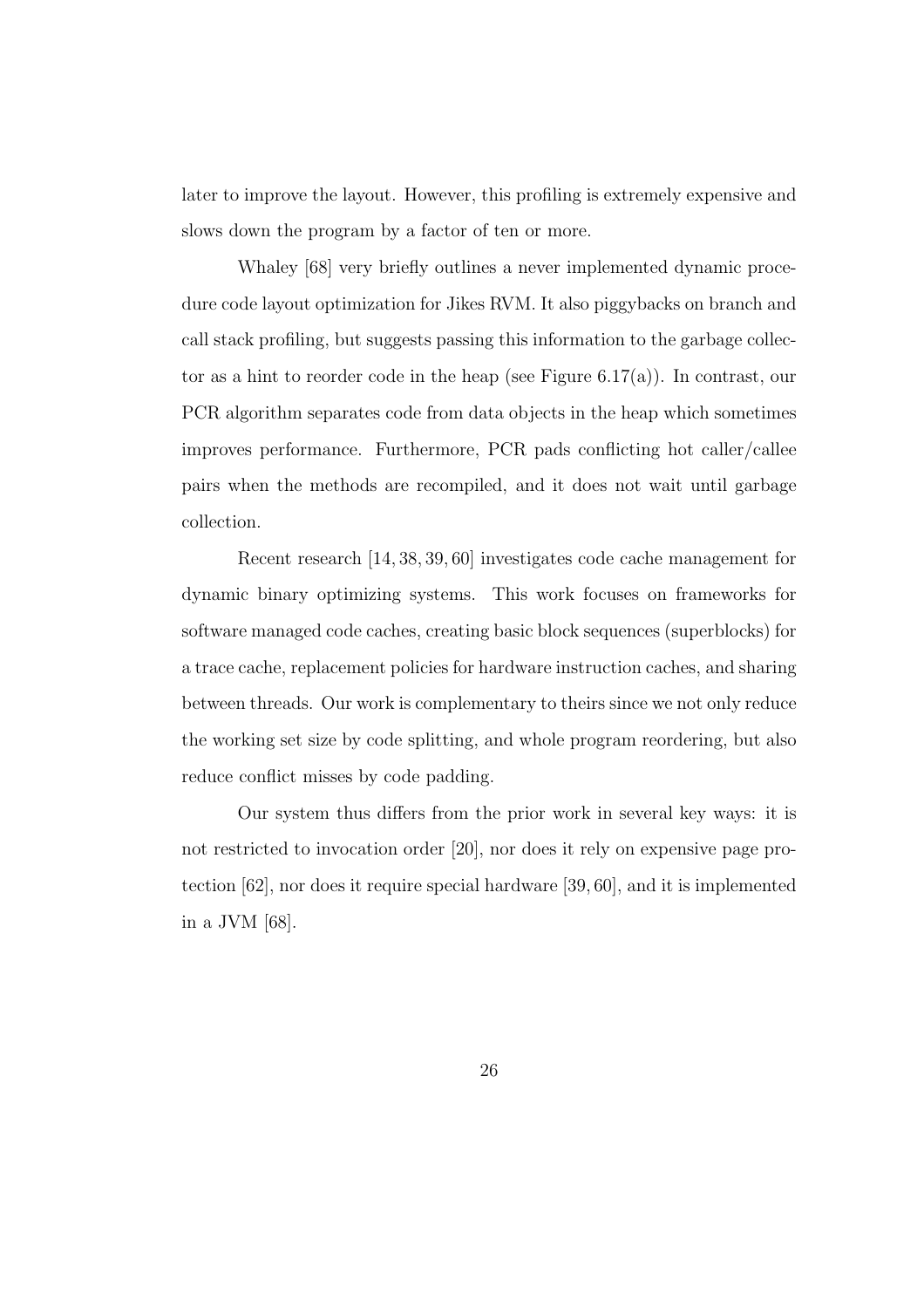# Chapter 4

# Methodology

We begin describing our experimental methodology, and relevant characteristics of the benchmarks we use. We also present different platforms used in our experiments in this section.

## 4.1 Jikes RVM

We use two methodologies for our experiments on Jikes RVM. (1) The adaptive methodology lets the adaptive compiler behave as intended and is non-deterministic. (2) The compiler-replay methodology is deterministic and eliminates memory allocation and mutator variations due to non-deterministic application of the adaptive compiler. We need this latter methodology because the non-determinism of the adaptive compilation system makes it a difficult platform for detailed performance studies. For example, we cannot determine if a variation is due to the system change being studied or just a different application of the adaptive compiler due to sampling variations.

In the adaptive methodology, the adaptive compiler uses non-deterministic sampling to detect hot methods and blocks, and then tailors optimizations for the hot blocks. Thus on different executions, it can optimize different methods and, for example, choose to inline different methods. Furthermore,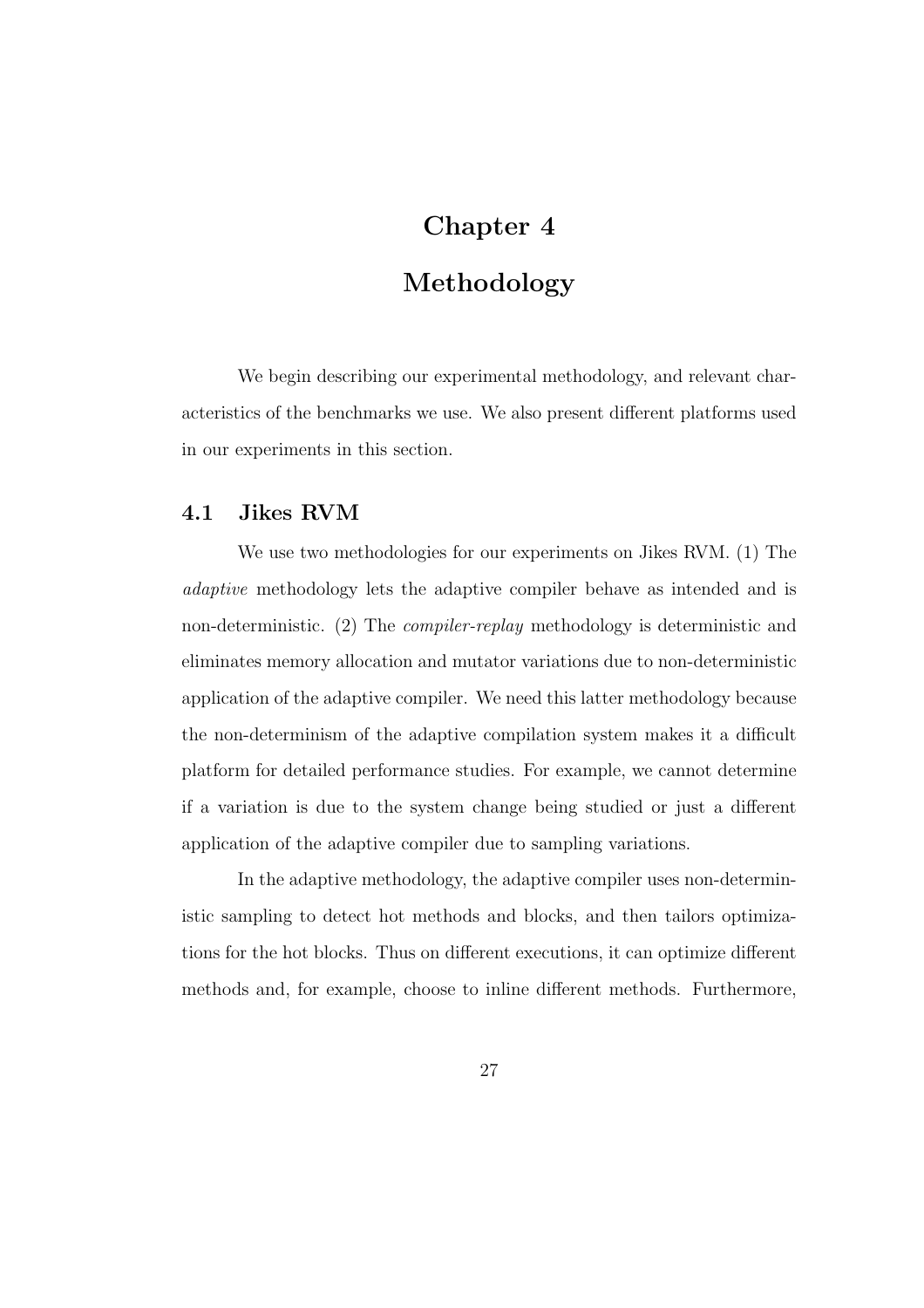any variations in the underlying system induce variation in the adaptive compiler. We use this methodology for measuring the overhead of our system in Section 5.2.2 and for measuring programs running under multi-program environment in Section 6.4.2.5.

For all other experiments, we use a deterministic methodology that holds the allocation load and the optimized code constant. The compilerreplay methodology gives a mixture of optimized and un-optimized code that reflects what the adaptive compiler chooses, but is specified by an advice file from a previous run. We run each benchmark five times and profile the optimization plan of the adaptive compiler for each run. We pick the optimization plan of the run with best performance and store it in an advice file. For the performance measurement runs, we execute two iterations of each benchmark and report the second. We turn off the adaptive compiler, but not the adaptive sampling. In the first iteration, the compiler optimizes selected methods at the selected level of optimization according to the advice file. Before the second iteration, we perform a whole heap collection to flush the heap of compiler objects. We then measure the second iteration. Thus we have optimized code only for the hot methods (as determined in the advice file). This strategy minimizes variation due to the adaptive compiler since the workload is not exposed to varying amounts of allocation due to the adaptive compilation. We measure only the application behavior and exclude the compiler in this methodology.

We report the second iteration because Eeckhout et al. show that mea-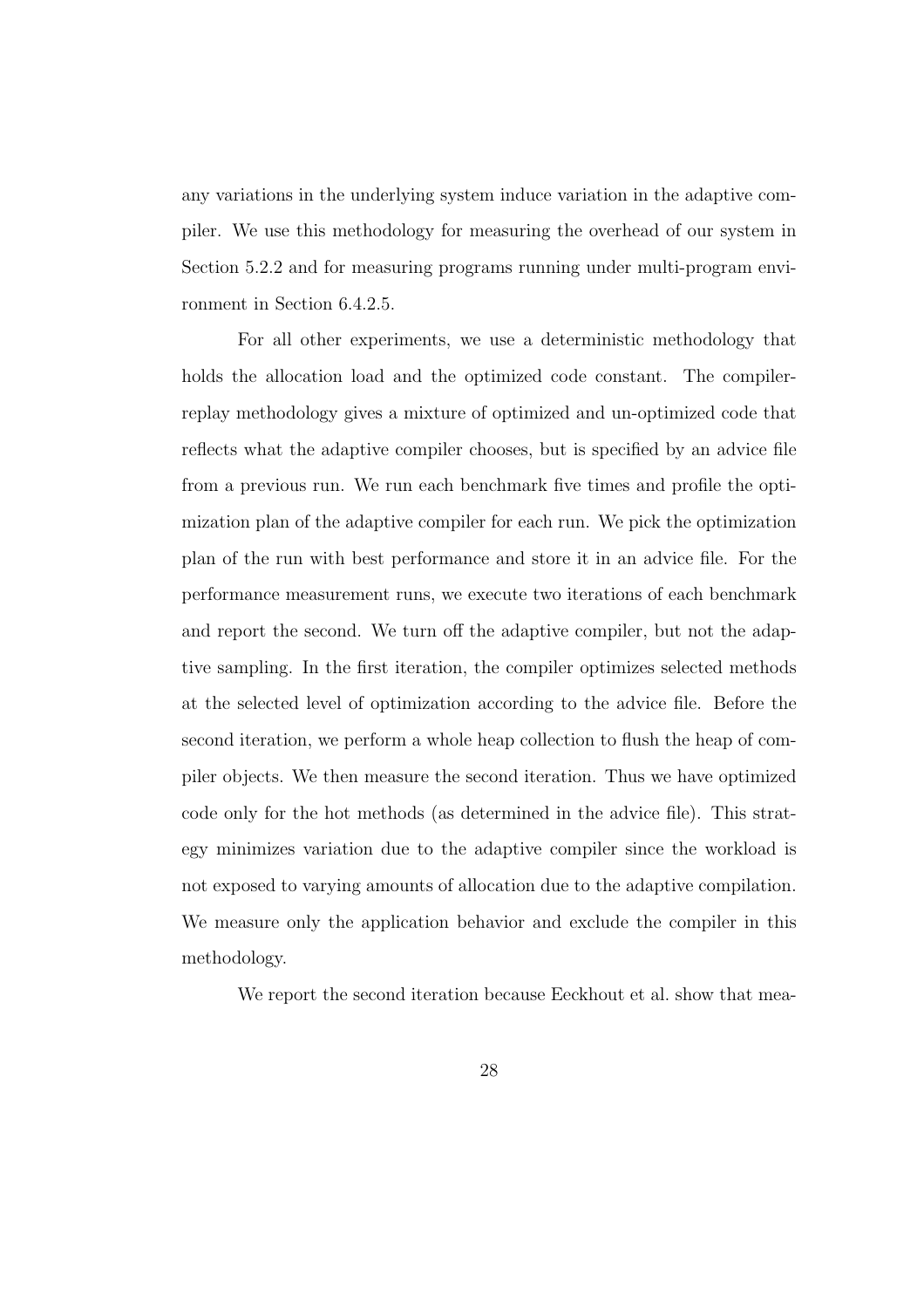suring the first iteration, which includes the adaptive compiler, is dominated by the compiler rather than the benchmark behavior [34].

For each experiment we report, we measure the benchmark five times, interleaving the compared systems. We use the methodologies above, and take the fastest time. The variation between these measurements is low. We believe this number is relatively undisturbed by other system factors. When measuring the system overhead in the adaptive compiler, we believe the low variation from the fastest time reflects a stable application of the adaptive compiler.

### 4.2 Dynamic SimpleScalar

We conduct our experiments both on real machines whenever applicable and on our simulator for different cache configuration and some instrumented runs. The simulator we use is Dynamic SimpleScalar (DSS) [42], which is developed on the base of SimpleScalar [9, 15, 30].

Many current simulators do not have support for simulation of dynamic compilation, threads, or garbage collection–all of which Java Virtual Machines (JVMs) require. To experiment with effects of different cache configuration and to study detailed memory behavior of Java programs, we developed Dynamic SimpleScalar (DSS). DSS is a tool that simulates Java programs running on a JVM, using just-in-time compilation, executing on a simulated multi-way issue, out-of-order execution superscalar processor with a sophisticated memory system. Detailed implementation description and validation results are in our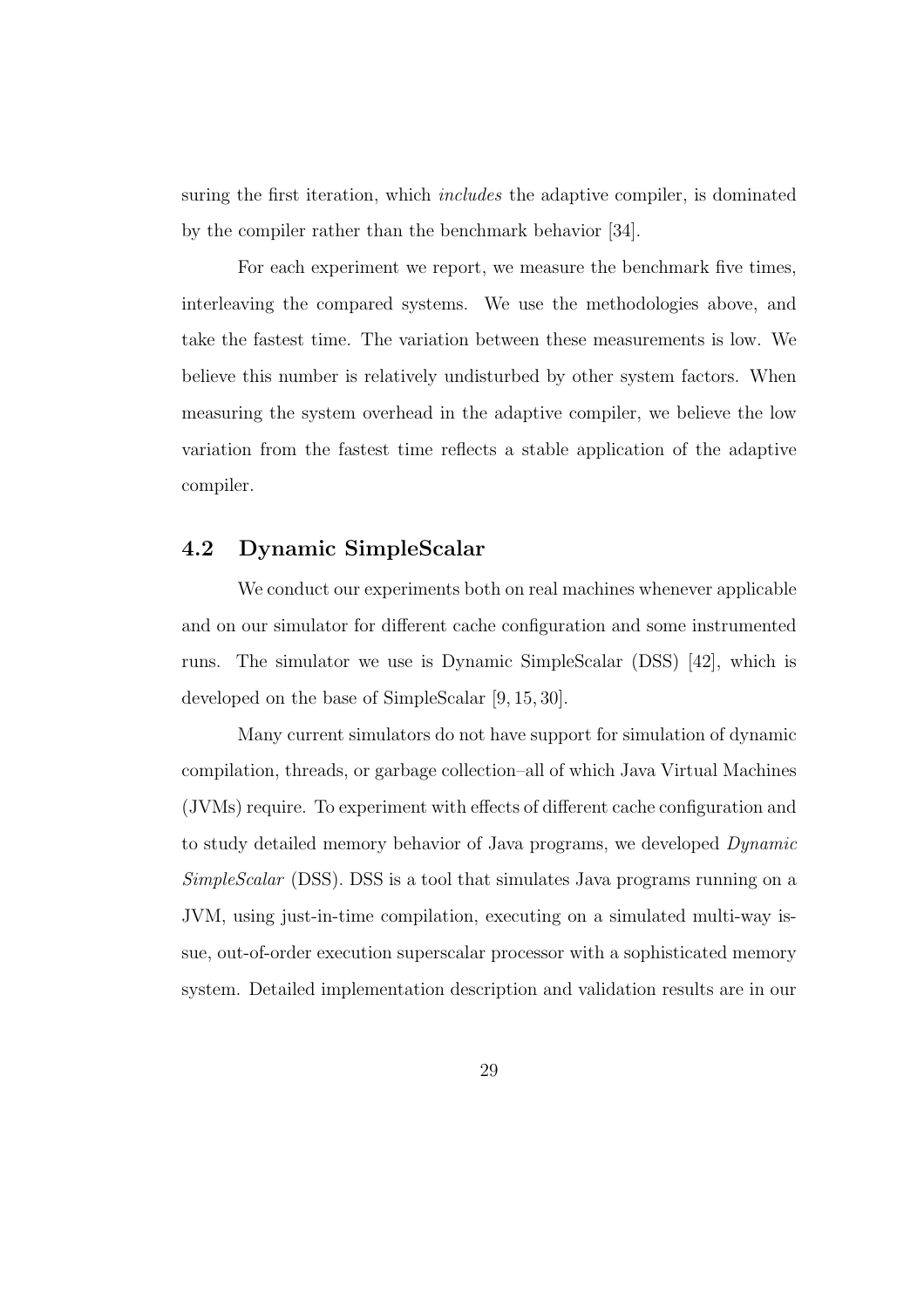technical report [42].

We use the same microprocessor configurations for our simulation experiments in this dissertation. The DSS configuration we use a processor model with five-stage pipeline. The details of this simulated microprocessor are as follows:

- Five-stage pipeline based on a 16 entry Register Update Unit (RUU), which combines the physical register file, reorder buffer, and issue window into a single data structure
- Out-of-order issue, including speculative execution
- Issue width, decode width, and commit width are 4
- 2-level branch predictor that uses its own 1 KB L1, 16 KB L2, and a 14 bit history register. The BTB is 2 way associative with 256 sets.
- An 8-entry load-store queue

## 4.3 DaCapo Benchmarks

DaCapo project is a multi-institution research project that aims to improve the performance of Java programs, with a particular focus on garbage collection and memory performance. As part of an ongoing effort with our collaborators in the DaCapo project [56], we collect several memory intensive Java programs for the DaCapo benchmark suite [13]. These benchmarks are intended to exercise garbage collection vigorously in order to reveal collector and platform induced differences.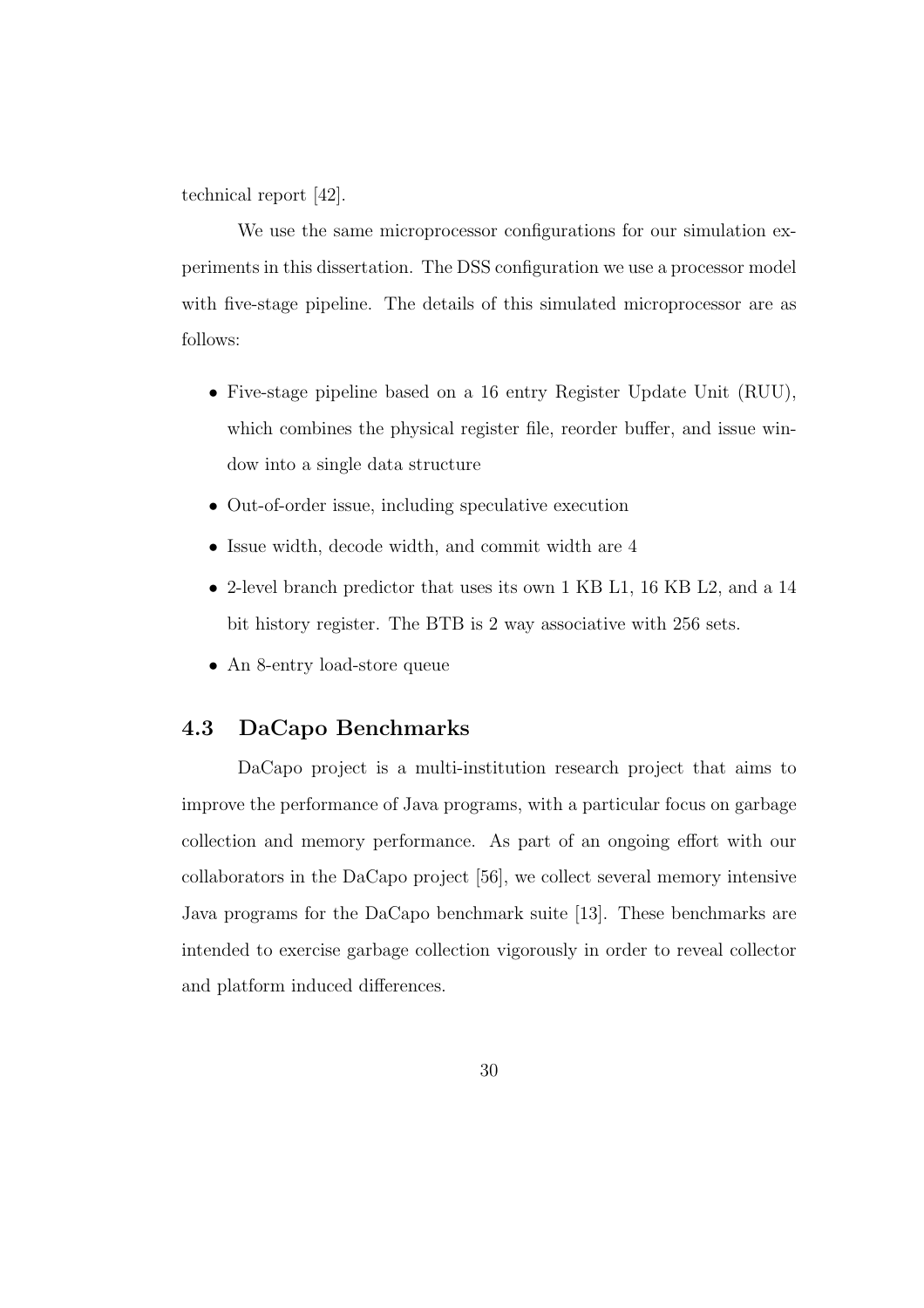- 1. antlr: parses one or more grammar files and generates a parser and lexical analyzer for each.
- 2. bloat: performs a number of optimizations and analysis on Java bytecode files
- 3. fop: takes an XSL-FO file, parses it and formats it, generating a PDF file.
- 4. hsqldb: executes a JDBC-like in-memory benchmark, executing a number of transactions against a model of a banking application
- 5. jython: interprets a series of Python programs
- 6. pmd: analyzes a set of Java classes for a range of source code problems
- 7. ps: reads and interprets a PostScript file
- 8. xalan: transforms XML documents into HTML
- 9. ipsixql: persistent XML database.
- 10. postscript-fun: a PostScript interpreter.

### 4.3.1 Benchmark Characteristics

Table 4.1 and Table 4.2 shows key characteristics of our benchmarks using the fixed workload and adaptive methodologies. We use the eight SPECjvm98 benchmarks, five DaCapo benchmarks, plus pseudojbb, a variant of SPECjbb2000 [64, 65] that executes a fixed number of transactions (70000), rather than running for a fixed time (for comparisons under a fixed work load). The alloc columns in Table 4.1 and Table 4.2 indicate the total number of megabytes allocated under adaptive and fixed work loads respectively. The *alloc:min* column lists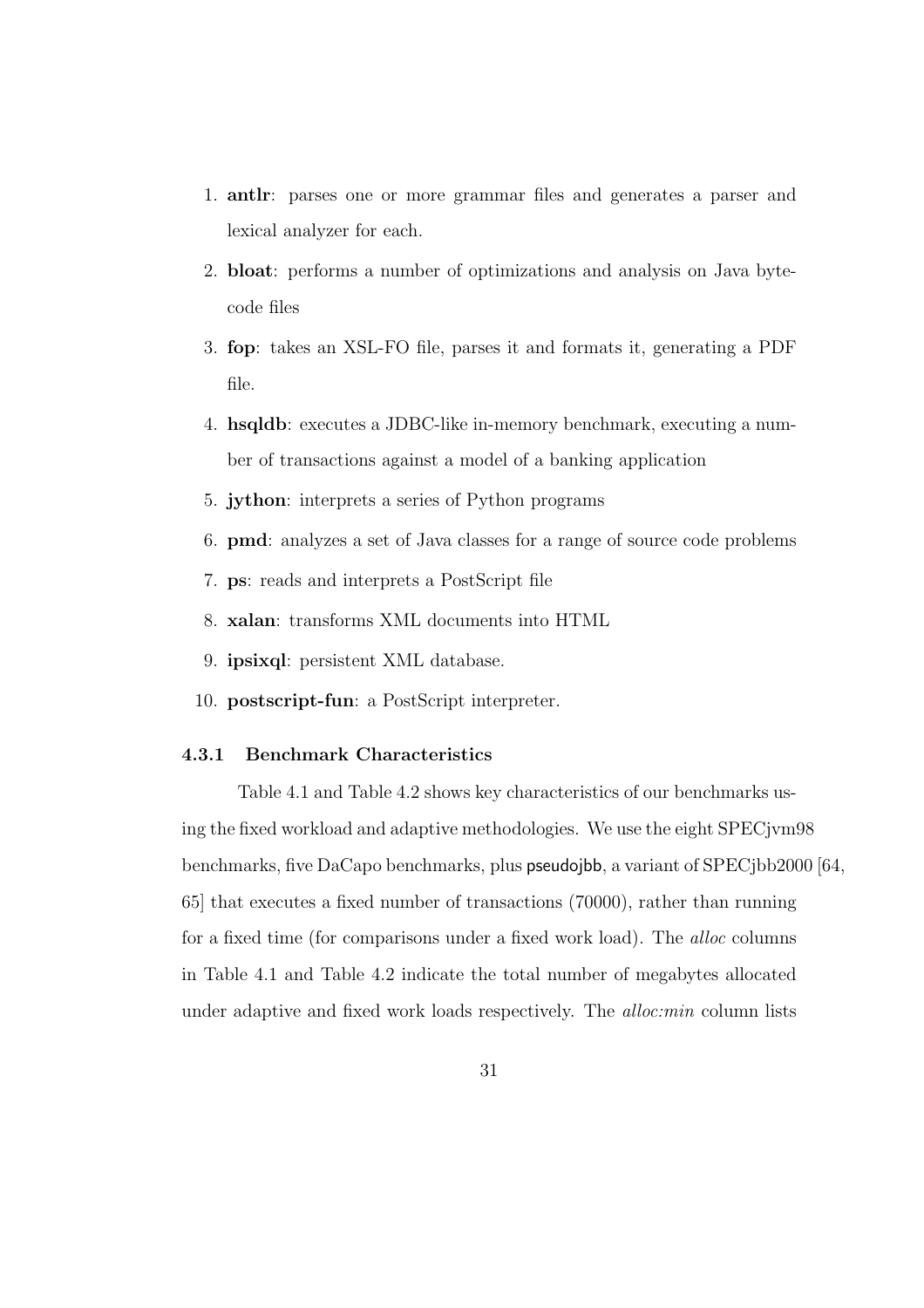|           | classes | methods  | alloc | alloc: |
|-----------|---------|----------|-------|--------|
|           |         |          |       |        |
| Benchmark | loaded  | compiled | (MB)  | min    |
| jess      | 155     | 507      | 403   | 25:1   |
| jack      | 61      | 331      | 307   | 22:1   |
| javac     | 160     | 821      | 593   | 23:1   |
| raytrace  | 34      | 227      | 215   | 12:1   |
| mtrt      | 35      | 225      | 224   | 11:1   |
| compress  | 16      | 99       | 138   | 8:1    |
| db        | 8       | 92       | 119   | 6:1    |
| mpegaudio | 59      | 270      | 51    | 4:1    |
| ps-fun    | 347     | 522      | 8602  | 410:1  |
| ipsixal   | 120     | 381      | 1777  | 105:1  |
| hsgldb    | 90      | 432      | 6804  | 76:1   |
| ivthon    | 175     | 1050     | 796   | 47:1   |
| antlr     | 114     | 719      | 22    | 18:1   |
| pseudojbb | 13      | 92       | 339   | 7:1    |

Table 4.1: Benchmark Characteristics With Adaptive Run

the ratio of total allocation to the minimum heap size in which the program executes in MMTk. Including the adaptive compiler substantially increases allocation and collector load (compare alloc columns in Table 4.1 and Table 4.2, and alloc:min columns in Table 4.1 and Table 4.2). This behavior can obscure program behaviors and further confirms Eeckhout et al. [34]. Notice that mpegaudio allocates only 3MB, and with a 4MB heap is never collected; hence we exclude it from the remaining experiments. Also notice that the DaCapo benchmarks place substantially more load on the memory management system than the SPECjvm98 benchmarks. Therefore there are more opportunities for improving data locality in DaCapo benchmarks.

The  $\%$  nrs srv column indicates the percent of allocation in the nursery that the collector copies (e.g., **mpegaudio** copies  $0\%$  means the survival rate of nursery object is less than 0.5% for mpegaudio). OOR can influence the subset of these objects with two or more non-null pointers. Notice that most programs follow the weak generational hypothesis, but that javac and ipsixql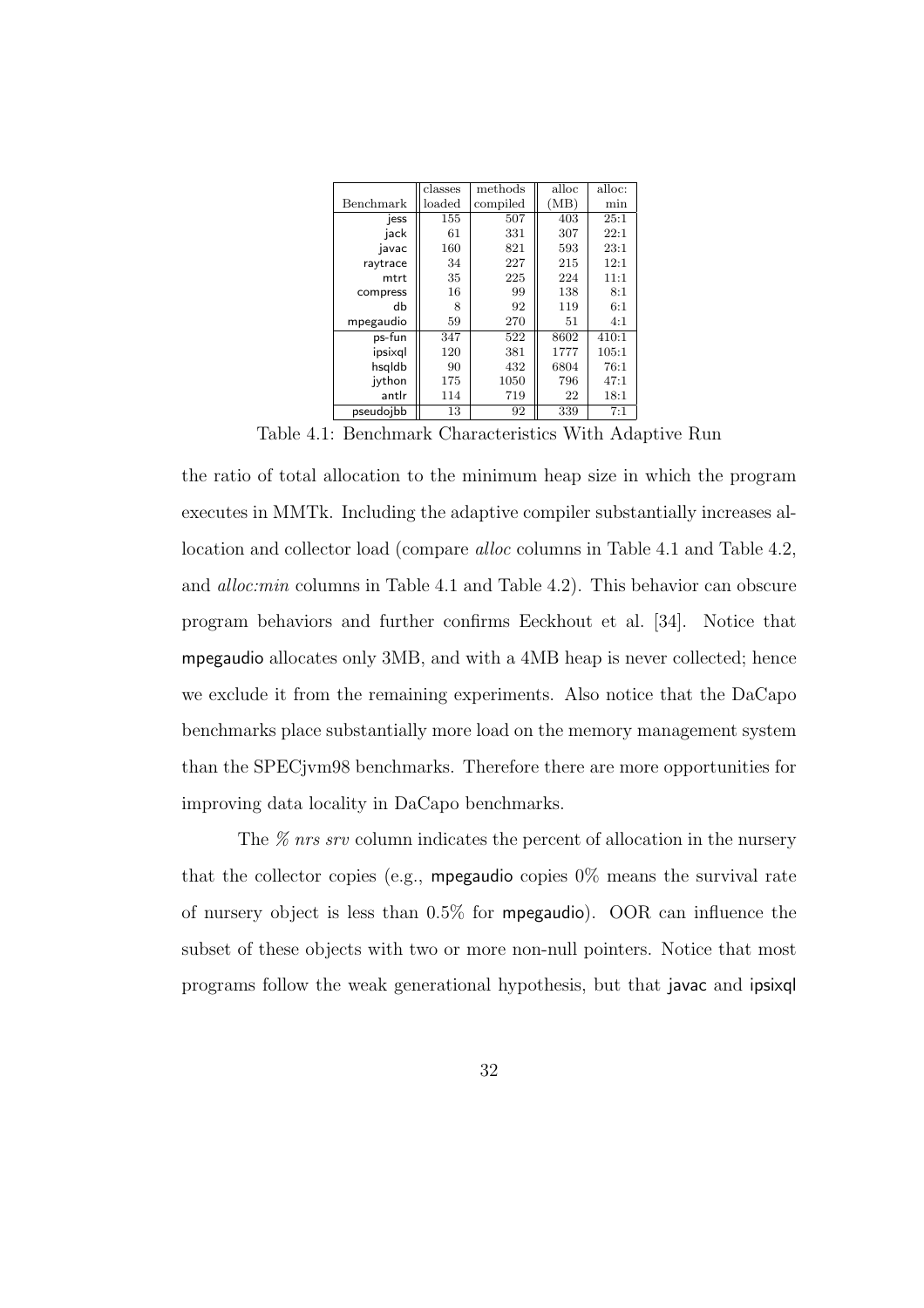|           | alloc | alloc: | $\overline{\%}$ nrs | $\%$ wb | alloc pointers |                   |        | scan pointers |       | scan non-null pointers |          |       |       |
|-----------|-------|--------|---------------------|---------|----------------|-------------------|--------|---------------|-------|------------------------|----------|-------|-------|
| Benchmark | 'MB)  | min    | <b>Srv</b>          | take    | 0              |                   | many   | 0             |       | many                   | $\Omega$ |       | many  |
| jess      | 261   | 17:1   |                     | 0.08    | 18%            | 40%               | 42%    | $1\%$         | 52%   | 47%                    | $7\%$    | 49%   | 43\%  |
| jack      | 231   | 17:1   | 3                   | 3.15    | 48%            | 31%               | 22%    | 21%           | 44%   | 35%                    | 34%      | 53%   | 13%   |
| javac     | 185   | 7:1    | 23                  | 1.21    | 29%            | 34%               | 37%    | 5%            | 27%   | 68%                    | $6\%$    | 34\%  | 60%   |
| raytrace  | 135   | 8:1    | $\overline{2}$      | 0.01    | 89%            | $1\%$             | 10%    | 55%           | 12%   | 33%                    | 57%      | 14%   | 29%   |
| mtrt      | 142   | 7:1    | 5                   | 0.65    | 87%            | $2\%$             | 11\%   | 55%           | 12%   | 33%                    | 57%      | 14%   | 29%   |
| compress  | 99    | 6:1    | $\Omega$            | 1.20    | 56%            | 34%               | $10\%$ | 41%           | 31%   | 29%                    | 43%      | 37%   | 20%   |
| db        | 82    | 4:1    | 9                   | 1.21    | $4\%$          | 95%               | $1\%$  | 42%           | 53%   | 5%                     | 42%      | 53%   | $5\%$ |
| mpegaudio | 3     | 1:1    | $\Omega$            | 0.00    | 76%            | 15%               | 10%    | 83%           | $5\%$ | 12%                    | 83%      | 5%    | 12%   |
| ps-fun    | 8589  | 409:1  | $\Omega$            | 0.00    | 95%            | $2\%$             | $3\%$  | 25%           | 30%   | 45%                    | 25%      | 30%   | 44%   |
| ipsixal   | 1739  | 102:1  | 31                  | 1.17    | 40\%           | $3\%$             | 56%    | 39%           | $2\%$ | 59%                    | 39%      | $2\%$ | 59%   |
| hsgldb    | 6720  | 75:1   | 4                   | 0.01    | 44\%           | 41%               | 16%    | 50%           | $0\%$ | 50%                    | 50%      | 0%    | 50%   |
| ivthon    | 722   | 42:1   |                     | 0.103   | $0\%$          | 78%               | 22%    | $1\%$         | 62%   | 37%                    | $2\%$    | 64%   | 34%   |
| antlr     | 5     | 3:1    | 11                  | 1.78    | 68\%           | 23%               | 9%     | 25\%          | 26\%  | 48%                    | 30%      | 41\%  | 28\%  |
| pseudoibb | 216   | 5:1    | 32                  | 1.82    | 51%            | $\overline{26\%}$ | $23\%$ | 36%           | 29%   | 35%                    | 37%      | 29%   | 34%   |

Table 4.2: Benchmark Characteristics With Fixed Workload are memory intensive while not being very generational. However, generational collectors still improve their performance [11].

The  $\%$  wb take column shows the percent of all writes that the write barrier records in the remembered set. The remaining columns indicate the percentage of objects with 0, 1, or many pointer fields. The alloc pointers column indicates these proportions with respect to allocated objects. The scan pointers column indicates the proportions with respect to objects scanned at collection time, and scan non-null pointers indicates the proportions with respect to non-null pointers in objects scanned at collection time. Since OOR influences only objects with two or more non-null pointers, the final column in Table 4.2 indicates the proportion of scanned (copied) objects to which OOR can be applied.

We ran all the experiments we report here on all the benchmarks. For some benchmarks, performance variations due to different optimizations are small. For brevity and clarity, the results section focuses on programs that are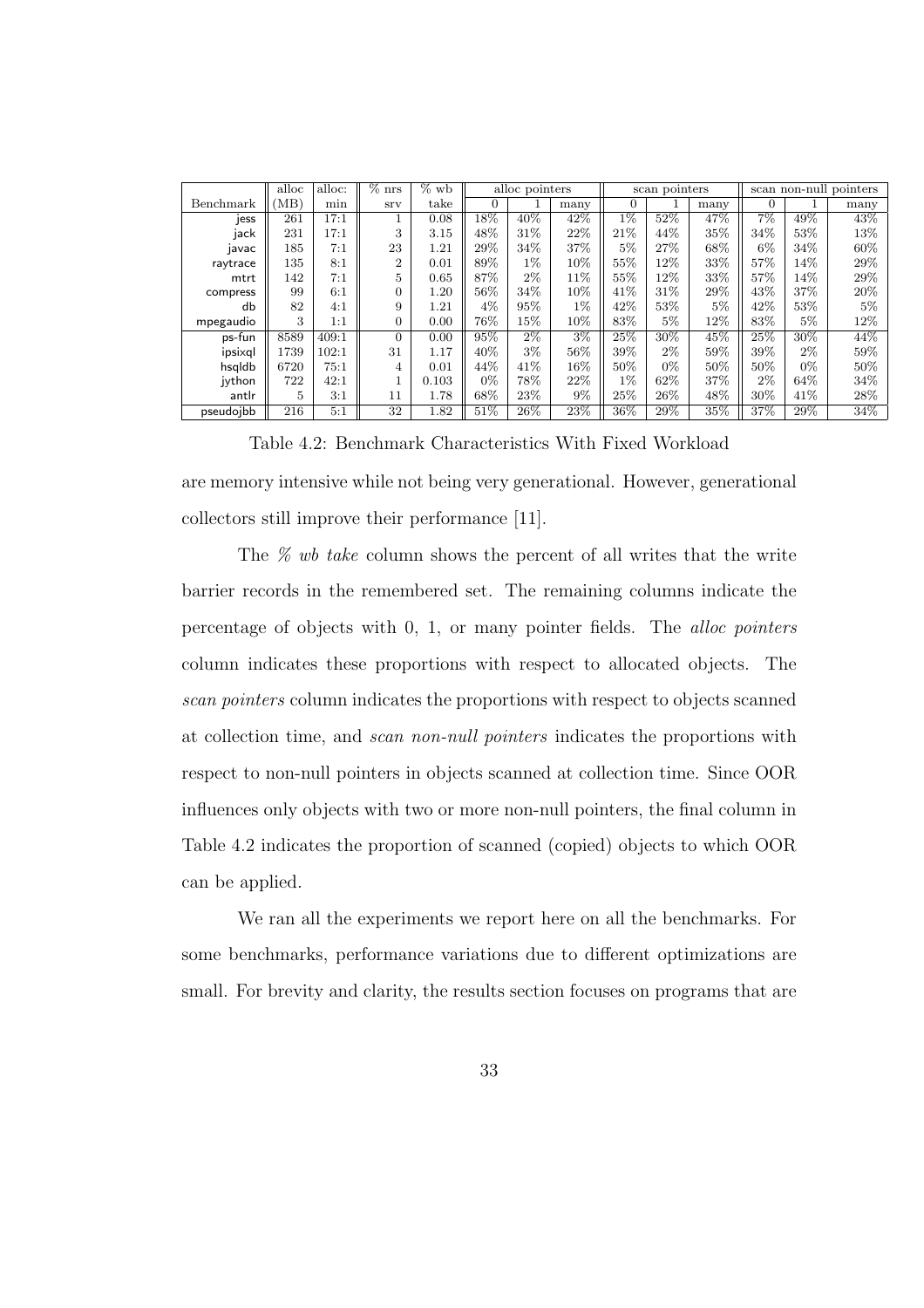sensitive to our optimizations (positive or negative), and just summarizes the programs where our optimizations have little effect.

#### 4.3.2 Program Locality Potential

This section we examine the locality characteristics of these benchmarks. We first use an unrealistic model of perfect cache as the caches used in Chapter 1 to measure the potential performance lost due to poor locality. In these perfect caches, there is never a miss, not even a compulsory miss.

Figure 4.1 shows DaCapo benchmarks and SPECjvm98 Benchmarks running under perfect caches. We use modest cache sizes for our experiments: both instruction L1 and data L1 caches are 32K 2-way set associative. 512K unified L2 cache. We run our benchmarks under five configurations: Base (regular caches); perfect L2 cache; perfect DL1 and L2 caches; perfect IL1 and L2 caches; and perfect DL1, IL1 and L2 caches. Also, to reduce the anomaly generated by mixing data and instruction together, we use separate spaces for data and instructions for this experiment. From Figure 4.1, we can see most of the performance is lost due to poor L2 cache locality (on average, 20% of the execution time is waiting for L2 cache misses). Because these benchmarks usually have small instruction footprints (as we will show later in Table 6.6), the L2 performance loss is mostly contributed by L2 data locality. As for L1 cache locality, instruction locality has more impact than data locality (5.7% vs.  $1.7\%$ ). These results show the performance potential of improving L2 data locality and L1 instruction locality for these programs, as we will verify again in our results in the following chapters.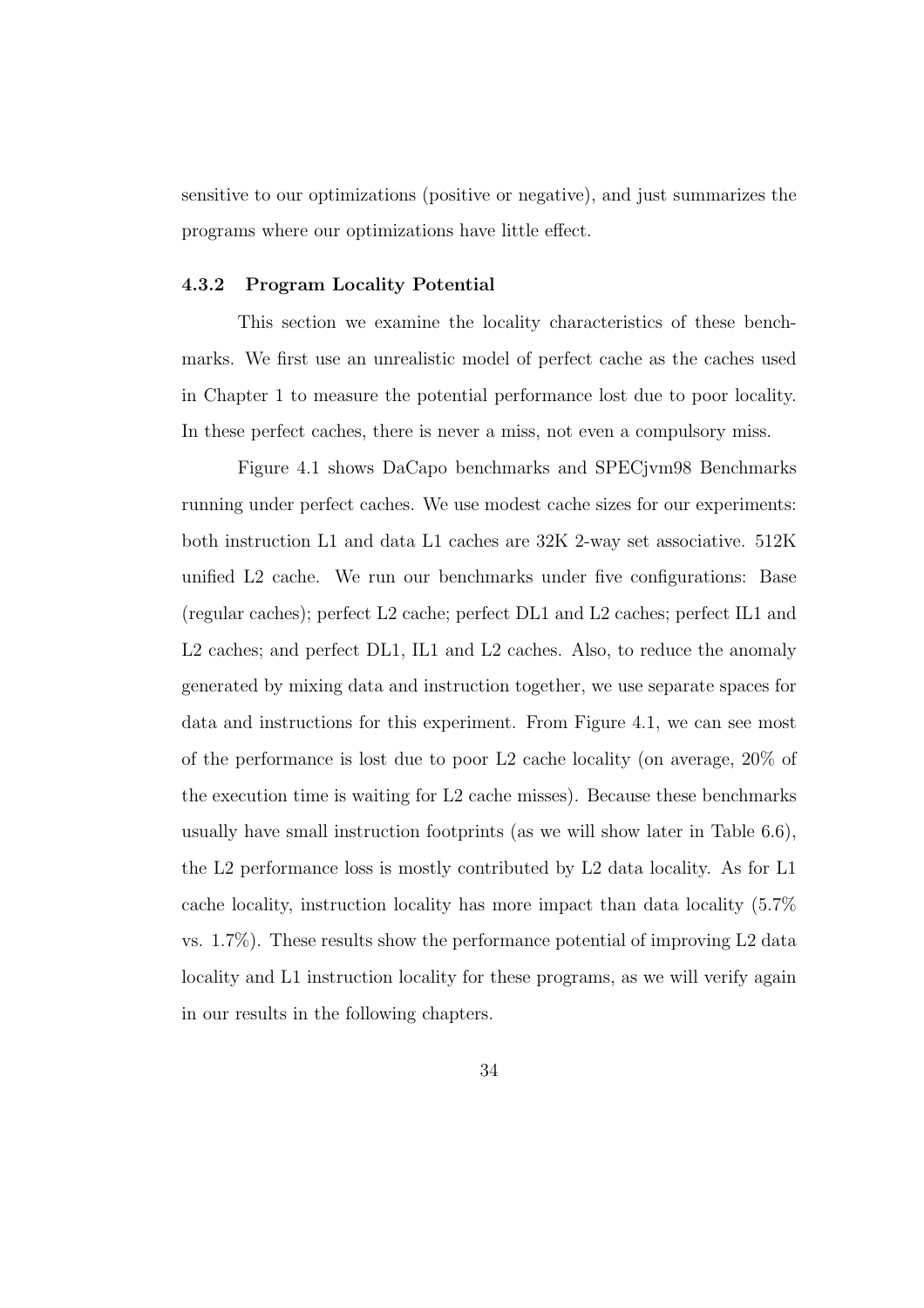

Figure 4.1: Java Benchmarks with Perfect Caches

## 4.4 Server Benchmarks

We use MiniBean and SPECjbb for our evaluation of full code layout algorithms to improve program locality. MiniBean is a large benchmark inspired by the SPECjAppServer2002 enterprise application server benchmark, but runs in a single process on a single machine. While MiniBean uses enterprise JavaBeans (EJB) functionality, it generates no network traffic itself.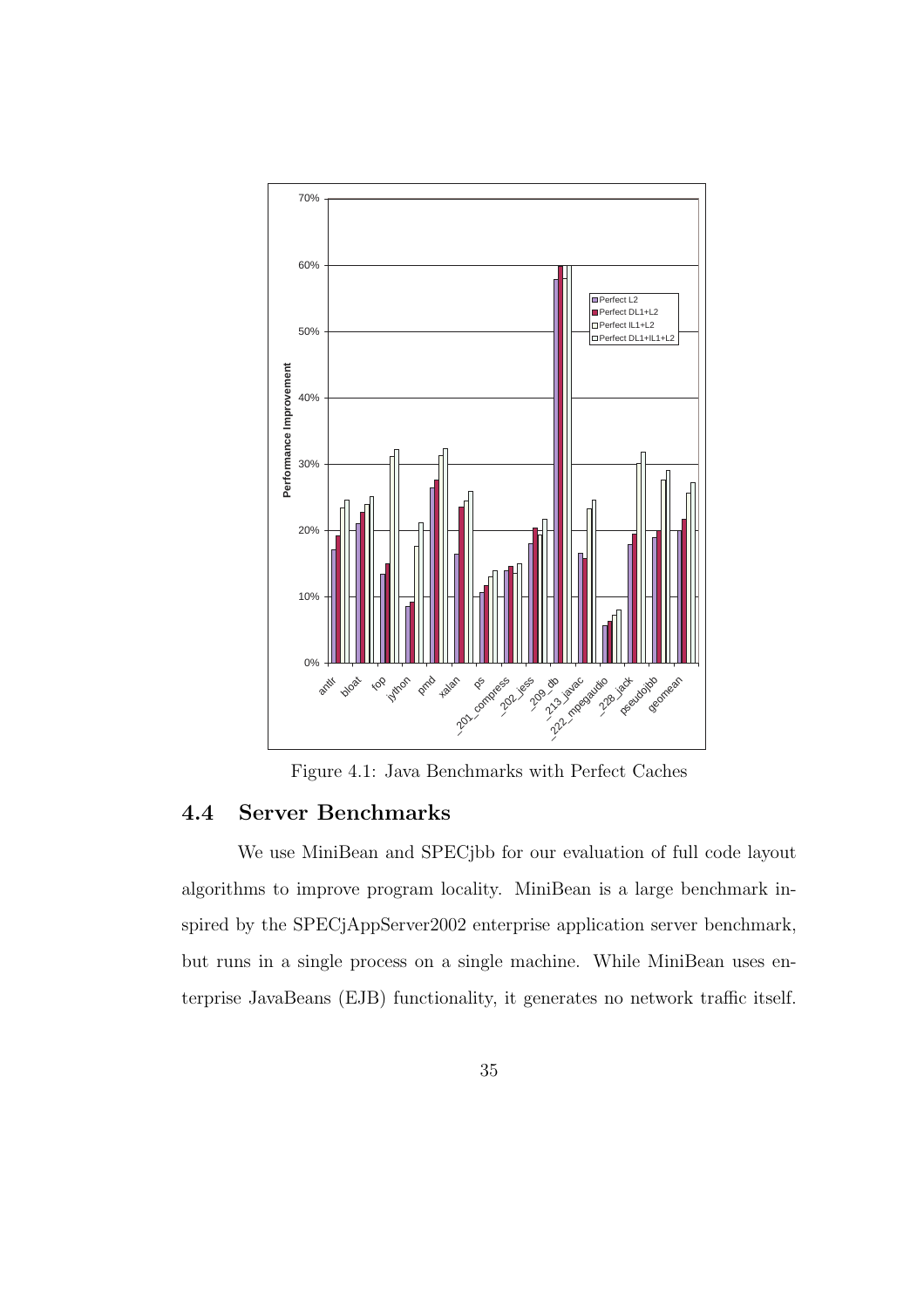| Benchmark    IA32 Size |       | Methods   Calls/sec |       |
|------------------------|-------|---------------------|-------|
| SPECjbb                | 268K  | 758                 | 2.04M |
| MiniBean               | 3.10M | 15586               | 3 65M |

Table 4.3: Benchmark characteristics

SPECjAppServer2002, on the other hand, must be run using multiple machines including a database server. When collecting our results, we run each benchmark five times and used the best time. Table 6.3 shows the code allocation characteristics of these benchmarks<sup>1</sup>. As for heap sizes, we use  $512M$ for MiniBean, 256M for SPEC JBB2000. We reorganize code once at the end of application warm-up with MiniBean and SPEC JBB2000, and at the end of the first iteration of each program with SPEC JVM98.

## 4.5 Platforms

We report run-time results for our implementation on the following platforms:

- **3.2GHz P4** with hyper-threading enabled, a 64 byte L1 and L2 cache line size, an 8 KB 4-way set associative L1 data cache, a 12 K $\mu$ ops L1 instruction trace cache, a 512 KB unified 8-way set associative L2 on-chip cache, and 1 GB main memory running Linux 2.6.0.
- 2.4GHz P4 The 2.4GHz Pentium 4 uses HyperThreading. It has a 64 byte L1 and L2 cache line size, an 8KB 4-way set associative L1 data cache,

<sup>&</sup>lt;sup>1</sup>We measure the calls per second by running SPEC JBB2000 for 50 seconds and MiniBean for 200 seconds.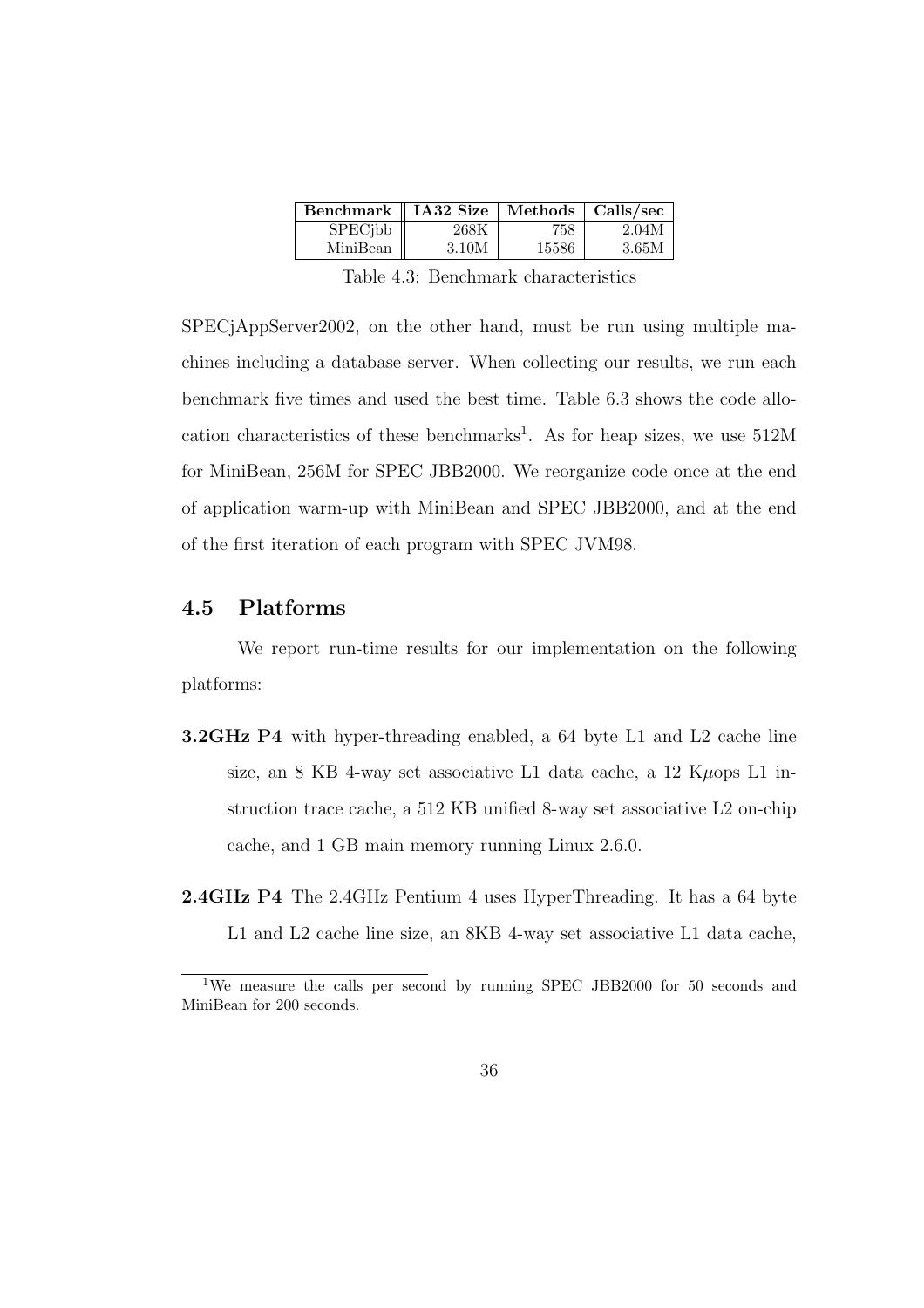a 12Kµops L1 instruction trace cache, and a 512KB unified 8-way set associative L2 on-chip cache, 1 GB main memory, and runs Linux 2.6.0.

- 1.9GHz AMD Athlon XP 2600+ with a 64 byte L1 and L2 cache line size. The data and instruction L1 caches are 64KB 2-way set associative. It has a unified, *exclusive* 512KB 16-way set associative L2 cache. The L<sub>2</sub> holds only replacement victims from the L<sub>1</sub>, and it does not contain copies of data cached in the L1. The Athlon has 1GB of main memory and runs Linux 2.6.0.
- 933MHz PPC The Apple G4 has a 933MHz PowerPC 7450 processor, separate 32KB on-chip L1 data and instruction caches, a 256KB unified L2 cache, 32 bytes L1 and L2 cache line size, 512MB of memory, and runs Linux 2.4.25.
- 1.6GHz PowerPC 970 with a 128 byte L1 and L2 cache line size, a 32 KB 2-way set associative L1 instruction and data (split) caches, a 512 KB unified 8-way set associative L2 on-chip cache, and 1 GB main memory running Linux 2.6.0.
- **1.5GHz Itanium 2** with  $4 \times 1.5$ GHz processors running Windows Server 2003. On each processor, the data and instruction L1 caches are both 16KB in size with 4-way set associativity and have a 64 byte line size. The 256KB unified L2 on-chip cache is 8-way set associative and has a 128-byte cache line. Also, the L3 cache is 9MB, has 128-byte cache lines and is 36-way associative. The ITLB on this machine is a two level TLB, where both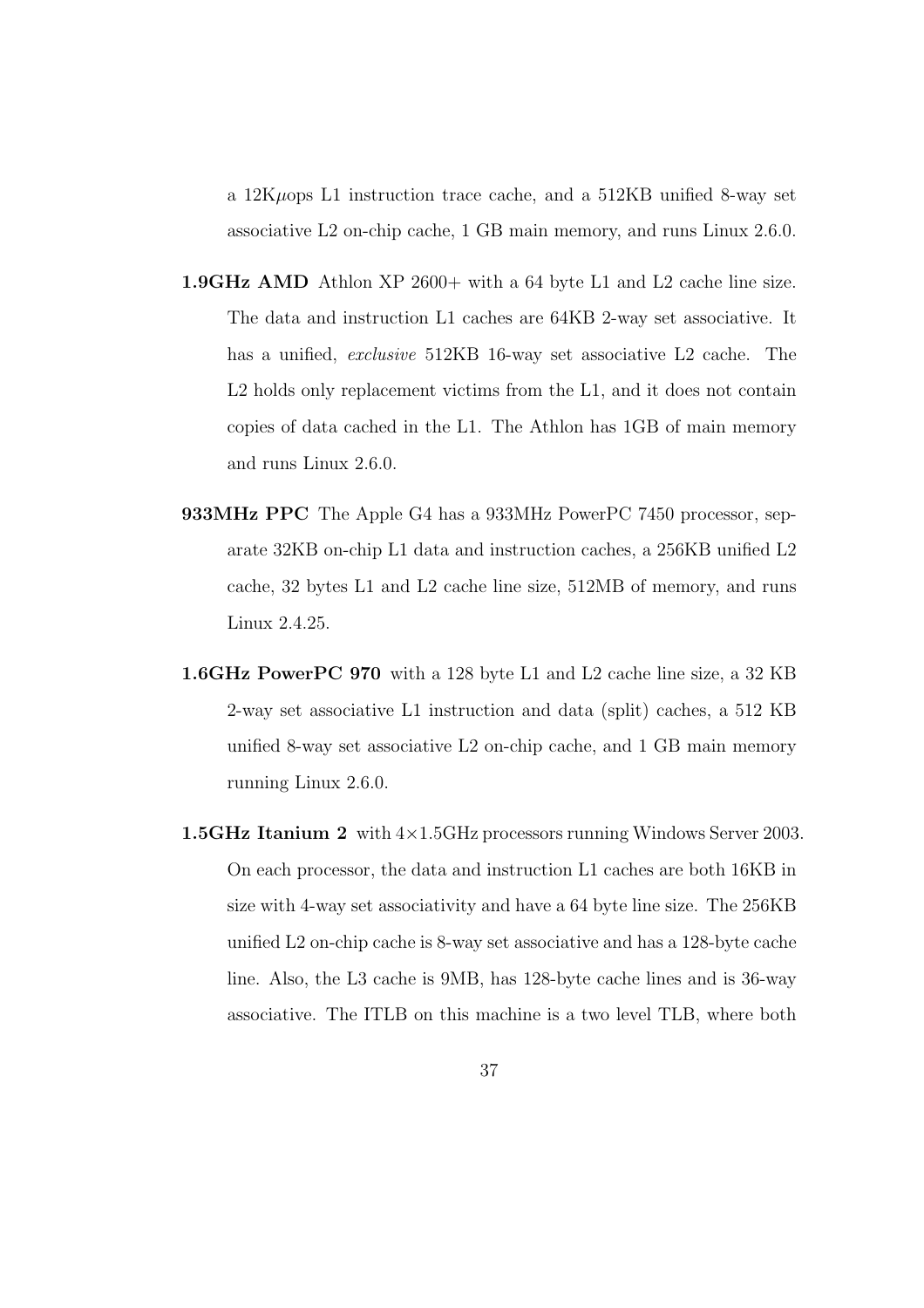levels are fully-associative, The L1 ITLB has 32 entries while the L2 ITLB has 128 entries. Page size is 4KB.

**2GHz Xeon** with  $4\times2$ GHz Xeon processors. This machine runs Windows 2000 Advanced Server Edition and has a 400MHz system bus. Each processor has an 8K 4-way set associative L1 data cache, a 8-way  $12K\mu$ ops L1 instruction trace cache, a 512K unified 8-way set associative L2 onchip cache, and a 2MB 8-way L3 cache. The L1 and L2 cache line size is 64 bytes. This machine's ITLB has 128 entries and is 4-way set associative. We disable HyperThreading and use the default 4K page size.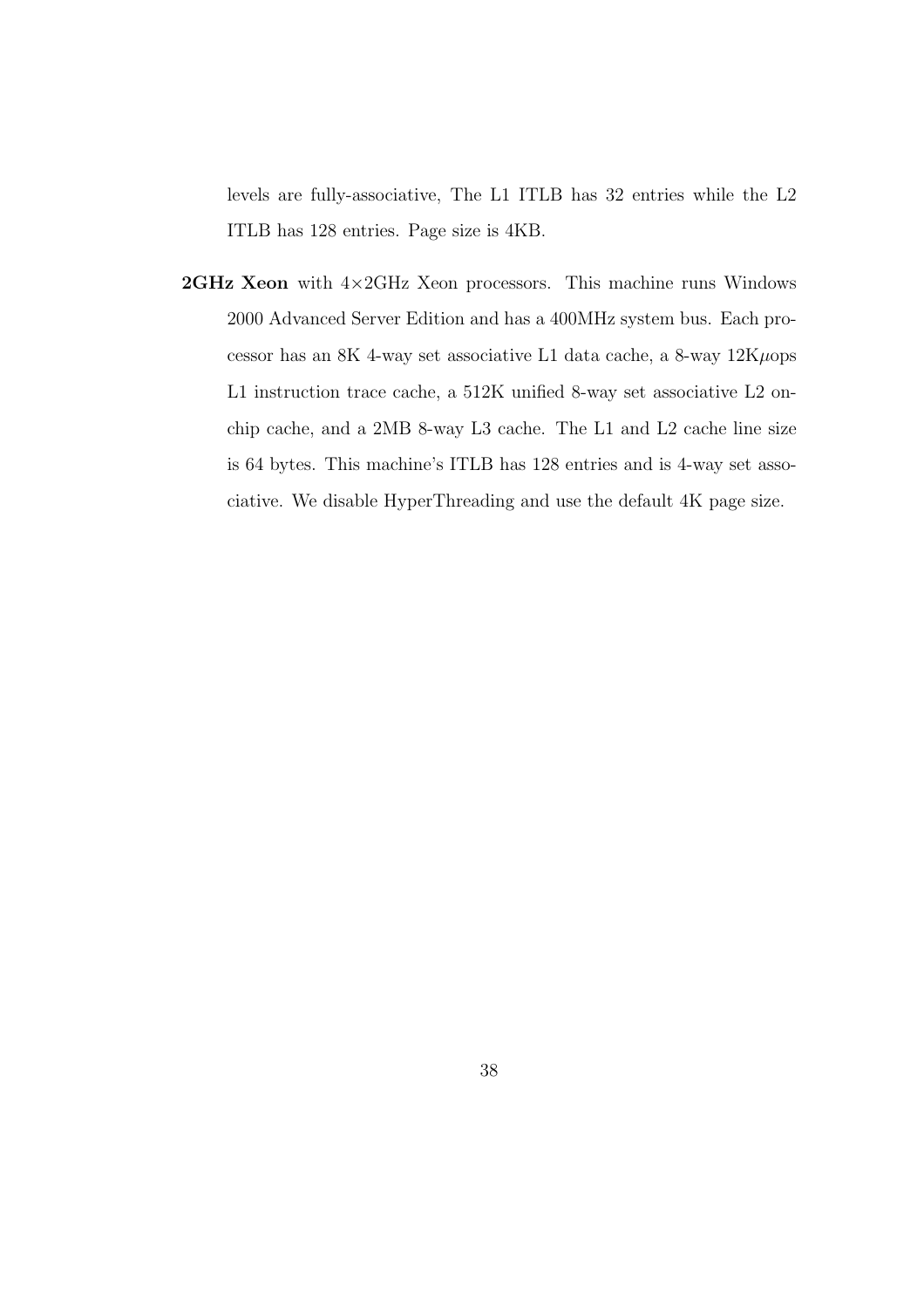# Chapter 5

# Online Object Reordering to Improve Data Locality

The generational copying collector can reorder the objects during garbage collection and from Section 4.3.2, we observe that there is a large performance improvement potential by improving data locality. We develop the Online Object Reordering (OOR) system to exploit this opportunity to improve program data locality at runtime. OOR analysis identifies the hot field accesses by piggyback to JIT compilation and use the hot field information to direct code copying policy during garbage collection. The OOR system thus generate data layout that matches the dynamic access pattern of the program. The OOR system is the first effective dynamic object reordering system for improving data locality with low overhead.

## 5.1 Online Object Reordering Algorithm

The Online Object Reordering (OOR) system is class-based, dynamic, and low-overhead. OOR consists of three components, each of which extends a subsystem of Jikes RVM: (1) static compiler analysis; (2) adaptive sampling for hot methods in the adaptive optimization subsystem; and (3) object traversal and reordering in garbage collection. Figure 5.1 depicts the structure and in-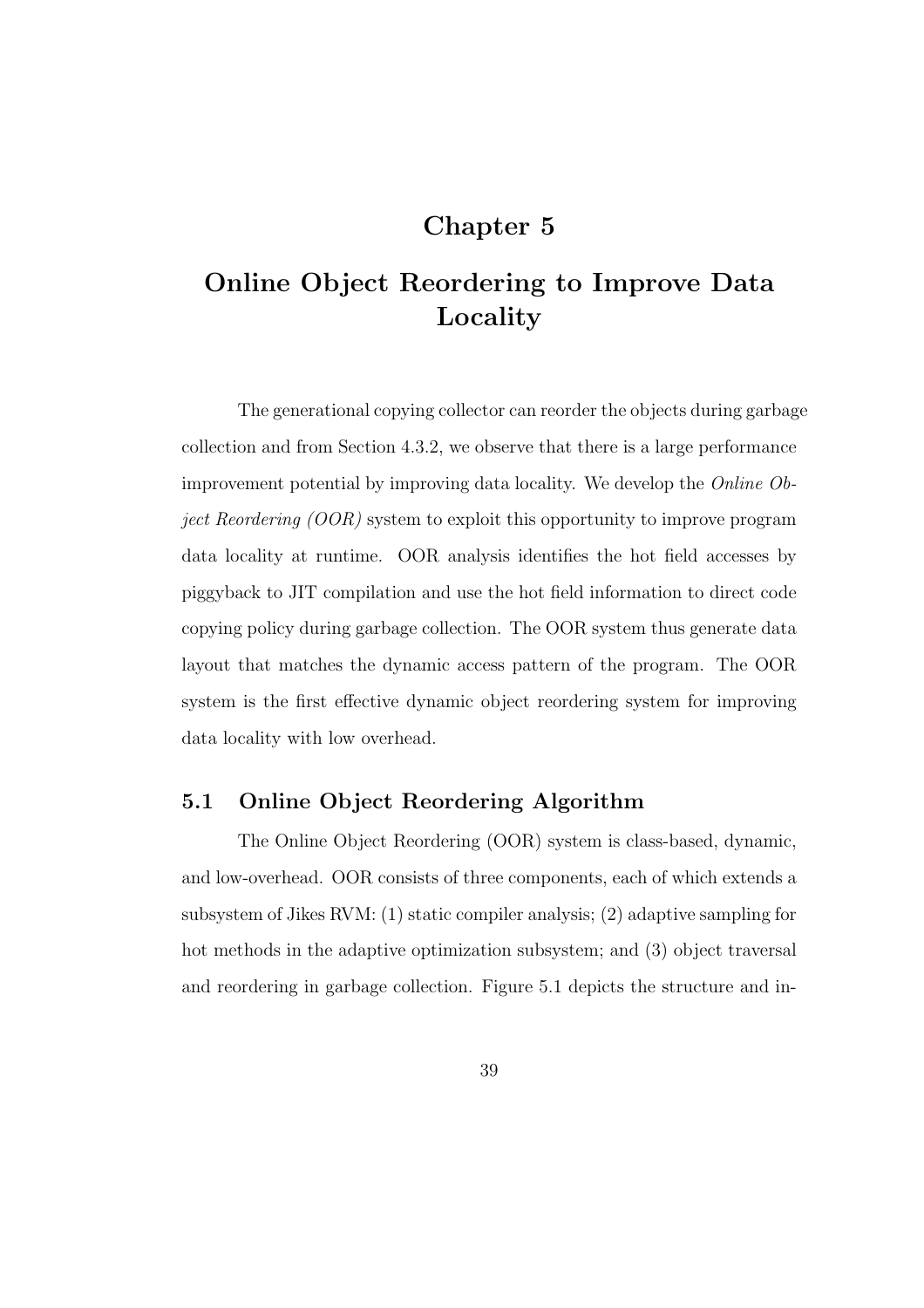

Figure 5.1: OOR System Architecture

teractions of the OOR system. When Jikes RVM initially compiles a method, we collect information about field accesses within that method. Later, the Jikes RVM adaptive compilation system identifies frequently executed (hot) methods and blocks using sampling (see Chapter 2). We piggyback on this mechanism to mark hot field accesses by combining the hot method information with the previously collected field accesses. We then use this information during garbage collection to traverse the hot fields first. The next three sections discuss each component in more detail.

#### 5.1.1 Static Identification of Field Accesses

OOR analysis first identifies potentially hot fields by noting field accesses when first compiling each method. The Jikes RVM optimizing compiler uses a static analysis with a coldness threshold to mark cold basic blocks. OOR does not enumerate field accesses in cold blocks by using the compiler's default threshold (see Section 5.2.6). The compiler uses loop and branch prediction heuristics to estimate the execution frequency of basic blocks in a method. For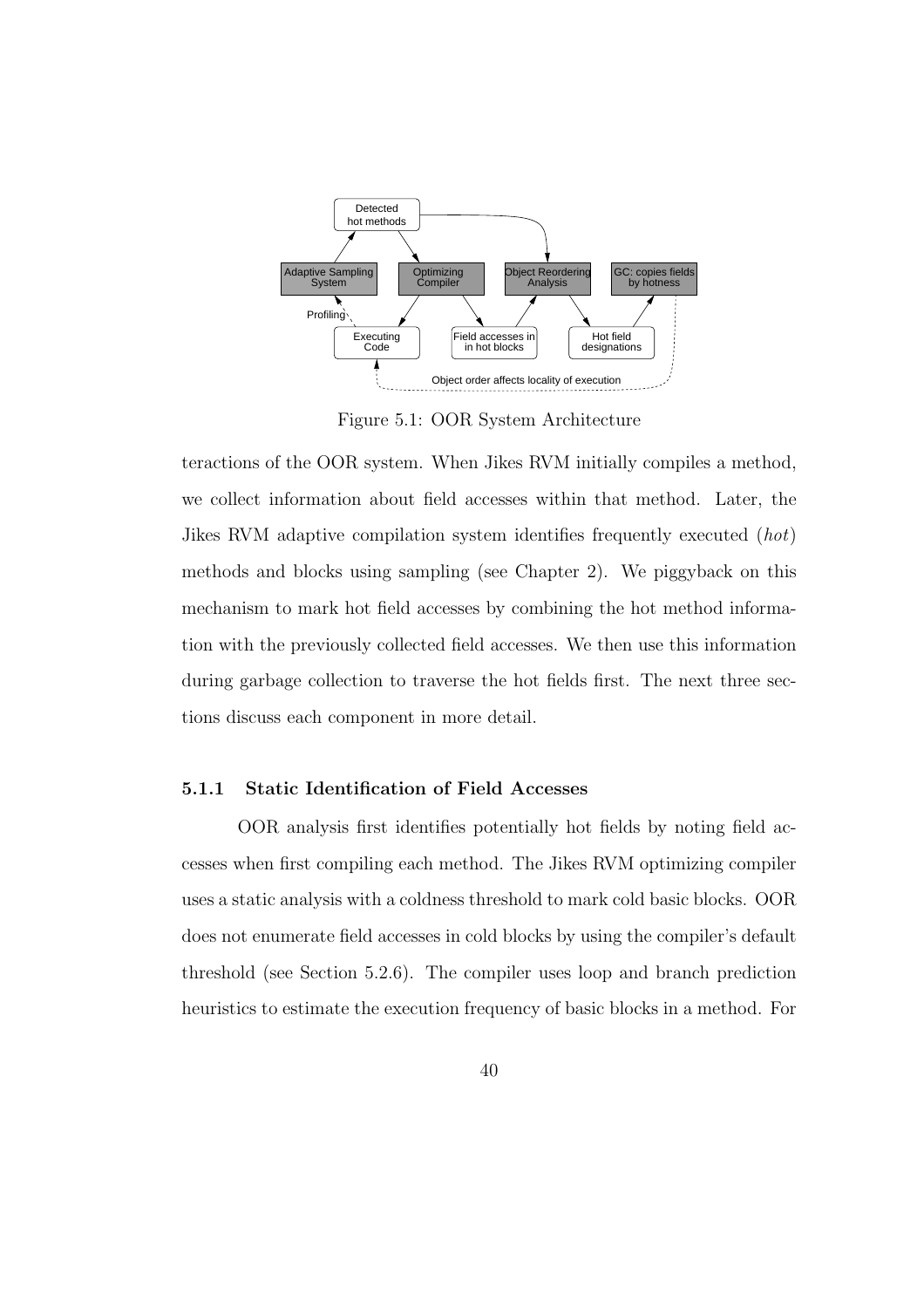example, it marks exception handler basic blocks as cold, and basic blocks in loops as potentially hot. For each method, OOR analysis enumerates all the field accesses in potentially hot blocks, generating tuples of the form  $\langle \text{class}, \rangle$ offset>. The tuples identify the class and offset of any potentially hot field, and OOR associates each tuple with the compiled method. This analysis thus filters out field accesses the compiler statically determines are cold and associates a list of all non-cold field accesses with each compiled method. At present, we do not perform any field access analysis in the Jikes RVM baseline compiler. Since the Jikes RVM adaptive compilation framework recompiles hot methods with the optimizing compiler, we use it to apply our analysis selectively to hot methods. Jikes RVM also collects basic-block dynamic execution frequencies using a counter on every branch. We believe this information can improve the accuracy of OOR analysis, although we have not implemented this feature here.

### 5.1.2 Dynamically Identifying Hot Fields

The Jikes RVM adaptive sampling system detects hot methods by periodically sampling the currently executing method. When the number of samples for a method grows beyond a threshold the adaptive system invokes the optimizing compiler on it. OOR analysis piggybacks on this mechanism. The first time the system identifies a hot method, OOR changes all the potentially hot field accesses for the method to hot. Each time the sampling mechanism re-encounters a hot method (regardless of whether the adaptive system recompiles it), it updates the heat metric for the corresponding hot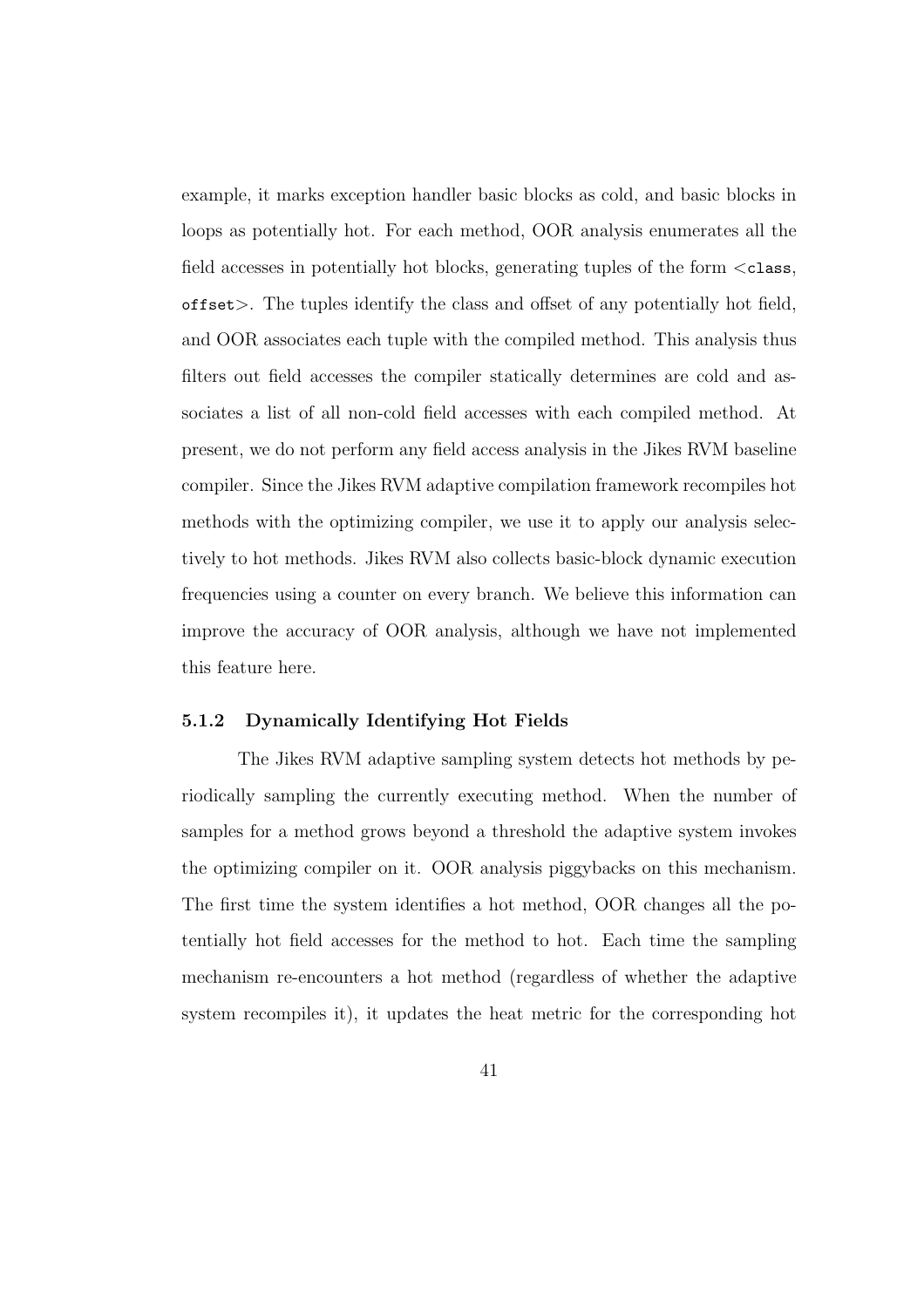| 1  | for each <i>fieldAccess</i> in method do            |
|----|-----------------------------------------------------|
| 2  | <b>if</b> POTENTIALLYHOT( <i>fieldAccess</i> ) then |
| 3  | $hotField \leftarrow field Access.field$            |
| 4  | $class \leftarrow hotField.instantiating Class$     |
| 5  | $class. has Hot Field \leftarrow true$              |
| 6  | for each <i>field</i> in <i>class</i> do            |
| 7  | $period \leftarrow Now() - class lastUpdate$        |
| 8  | $decay \leftarrow HI/(HI + period)$                 |
| 9  | $field. heat \leftarrow field. heat * decay$        |
| 10 | if $field. heat < LO$ then                          |
| 11 | $field. heat = 0$                                   |
| 12 | $hot Field. heat \leftarrow HI$                     |
| 13 | $classlastUpdate \leftarrow Now()$                  |
|    |                                                     |

Figure 5.2: Pseudocode for Decaying Field Heat

fields.

Figure 5.2 shows OOR's decay mechanism for adapting to phase changes. Other policies are possible of course. The high and low heat thresholds, HI and LO (default values of 100 and 30 respectively) indicate the hottest field with heat  $HI<sup>1</sup>$  Any field cooler than LO is regarded as cold. Initially all fields are cold, with heat 0. When the timer goes off, the heuristic records the current sampling time, Now(), and updates one or more heat fields in class for the method.

This heuristic decays heat for un-accessed fields based on the last time the analysis updated the instantiating class, class.lastUpdate. However, the heuristic does not decay field heat for all classes every sample period, since the cost would be prohibitive. Instead, it updates a class only when the adaptive compiler samples another method that uses a field instantiated by it. In the worst case of not strictly decaying field heat for all classes, the OOR collector will copy an old object using obsolete hot field information. Since none of

<sup>&</sup>lt;sup>1</sup>The units for these thresholds are sample intervals, which are approximately 10ms:  $HI$  $\approx 1$  sec,  $LOW \approx 0.3$  sec.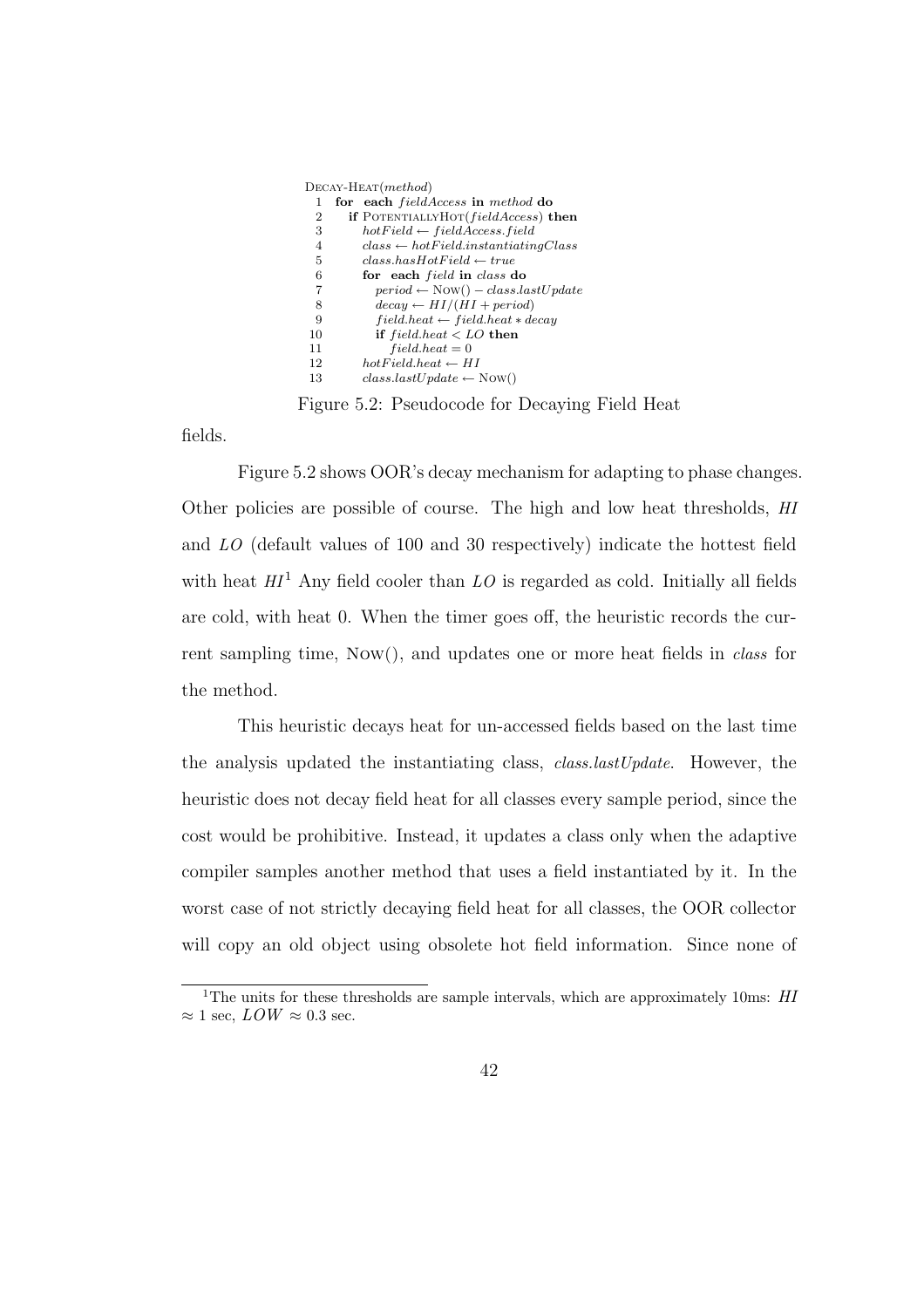the hot methods access this field, the order in which the collector copies these objects will simply be based on access orders further back in history and should not degrade performance because these fields are likely to be cold now. If these objects never become hot again, this mechanism does no harm. Otherwise, if their past accesses predict the future, program locality will benefit.

#### 5.1.3 Reordering during Garbage Collection

The copying phase of the collector applies OOR advice. For each instance of a class, the collector traverses the hot fields (if any) first. At class load time, the OOR system constructs an array for each class, with one integer representing the heat of each field in the class. Initially all fields have a heat of zero. OOR analysis uses the algorithm in Figure 5.2 to set the heat value for each field and thus identify hot fields to the collector. The OOR collector then copies and enqueues the hot fields first. Figure 5.3 shows how the collector copies data. For a nursery collection, it begins by processing the remembered sets (these are empty in a full heap collection), and then processes the roots. Advice-Process() places all uncopied objects (line 2) in the copy buffer, and updates the pointer for already copied objects.  $ADVICE-SCAN()$  then copies all the hot fields first (line 3), and enqueues the remaining fields to process later. Without advice, all fields are cold.

We also experiment with using a *hot space* that segregates hot objects from the others to increase their spatial locality, which should improve cache line utilization, reduce bus traffic, and reduce paging. We refine hot objects to hot referents—instances referred to by hot fields, and hot parents—instances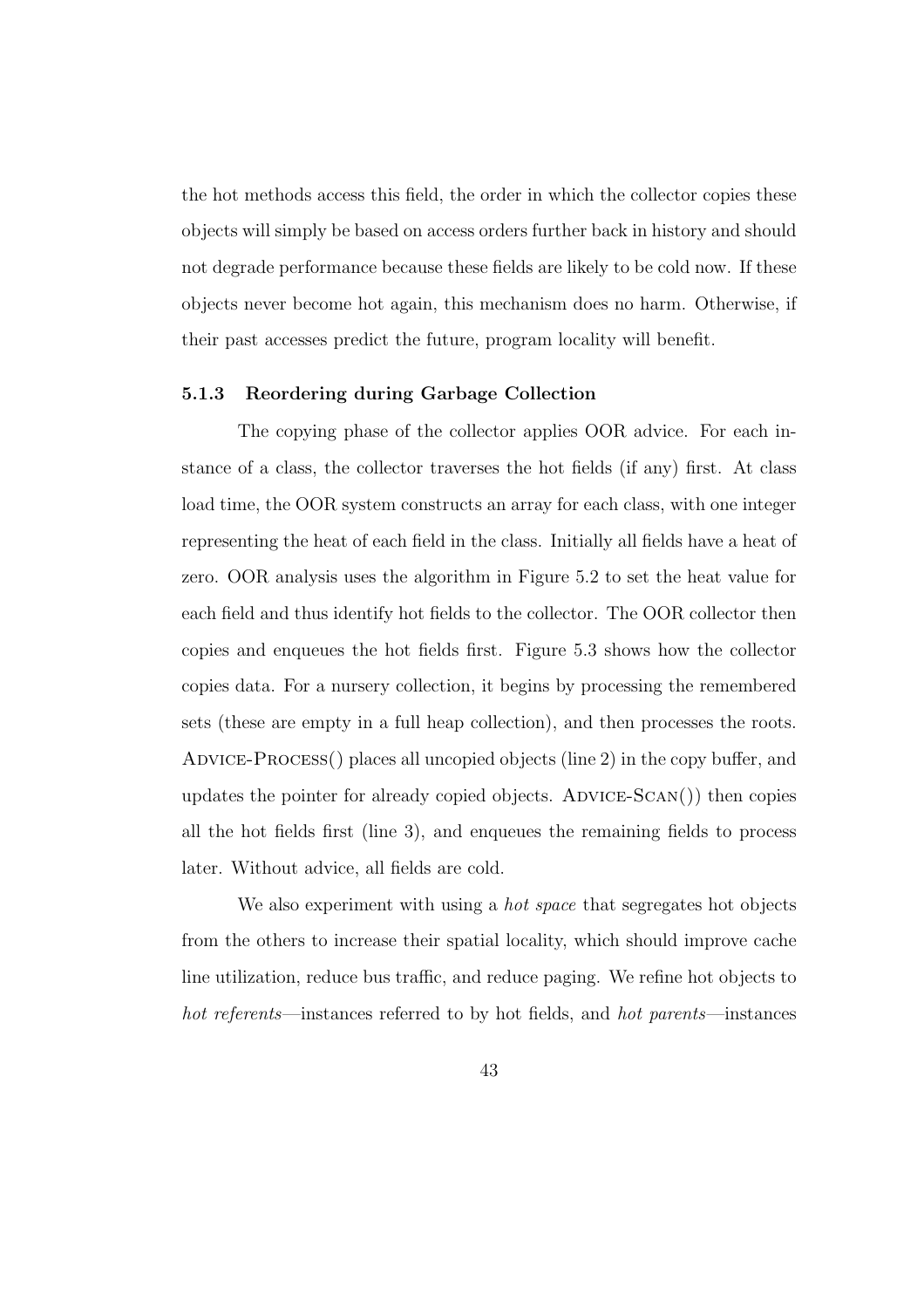of classes that instantiate hot fields. When copying an object, it is identified as a hot parent if the  $hasHotField$  value of the object's class is true. Hot referents are discovered when traversing hot fields. The hot space contains all the hot objects and is part of the older space; during nursery garbage collection, the collector copies into the hot space all objects that contain hot fields and the objects to which the hot fields point. During older generation collection, the collector copies objects in the hot space to a new hot space. It always copies all other objects into a separate space in the older generation. We do not need to change the write barrier to add a hot space since we always collect it at the same time as other objects in the older generation. Therefore, this change does not influence write barrier overhead in the mutator.

An advantage of advice-directed traversal is that it is not exclusive. For those objects without advice, we can use the best static traversal order available to combine the benefit of both methods. In our current implementation, the default copy order is pure depth first for cold objects, last child first, because this static order generally generates good performance, as we will show in the following section.

### 5.2 Experimental Results

We now present evaluation of our online object reordering system. We begin with results that show that the overhead for the reordering analysis, including its use by the collector, adds at most 1 to 2% to total time. We then show some programs are sensitive to copying order. Comparisons with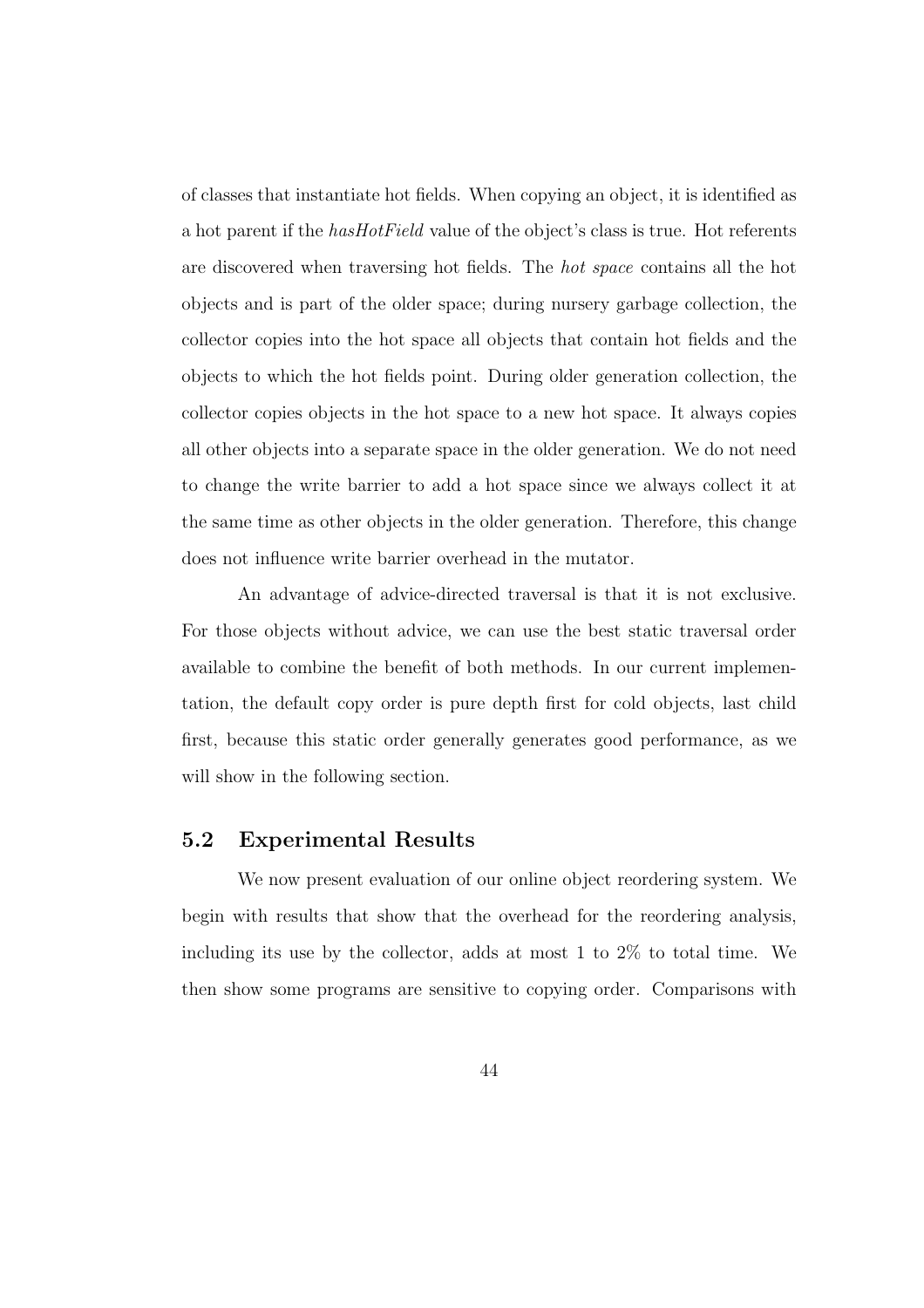```
Advice-Based-Copying()
 1 Objects \leftarrow \text{EMPTYQUEUE}()2 Cold \leftarrow \text{EMPTYQUEUE}()3
 4 for each location in Remsets do
 5 ADVICE-PROCESS(location)
 6 for each location in Roots do
 7 Advice-Process(location)
 8 repeat
 9 while Objects.NOTEMPTY() do
10 ADVICE-SCAN(Objects.DEQUEUE())<br>11 while Cold.NOTEMPTY() do
        while Cold.notEmpty() do
12 ADVICE-PROCESS(Col\ddot{d}.DEQUEUE()13 until Objects.isEmpty()
Advice-Process(location)
1 obj \leftarrow *location2 if NEDsCoPYING(obj) then
3 Objects \text{ENQUEUE}(\text{Copy}(obj))4 if FORWARDED(obj) then
5 *location \leftarrow \text{NewADDRESS}(obj)ADVICE-SCAN(obj)1 for each field in obj.fields() do
2 if field.isHot(location) // advice<br>3 then \text{ADVICE-Process}(obj, field)then ADVICE-PROCESS(obj-field)4 else Cold. ENQUEUE(obj.field)
```
Figure 5.3: Pseudocode for Advice Based Copying

OOR show that it essentially matches or improves over the oblivious orders. A series of experiments demonstrates the sensitivity of OOR to the decay of field heat to respond to phase changes, the use of a hot space, cold block analysis, and hot method analysis. We also compare OOR with class-oblivious copying on three additional architectures. Static ordering performance is not always consistent across architectures. However, OOR consistently attains essentially the same performance as the best static order across these platforms.

#### 5.2.1 Experimental Platform

We perform our experiments on four platforms and find similarities across these. Section 5.3 reports on cross architecture results. For brevity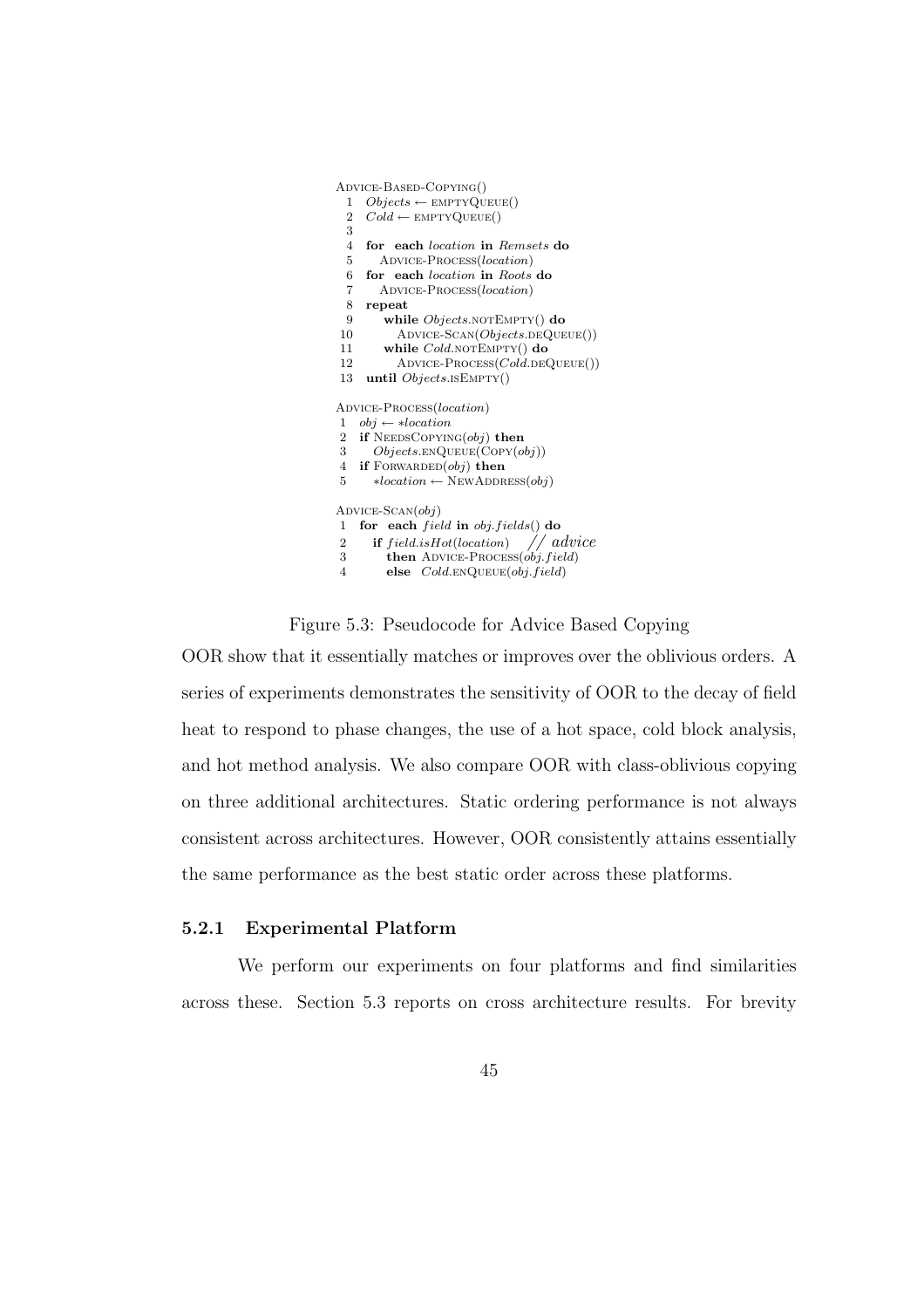and unless otherwise noted, we report experiments on a 3.2GHz Pentium 4 machine described in Section 4.5

We instrument MMTk and Jikes RVM to use the CPU's performance counters to measure cycles, retired instructions, L1 and L2 cache misses, and TLB (translation look-aside buffer) misses of both the mutator and collector, as we vary the collector algorithm, heap size, and other features. Because of hardware limitations, each performance counter requires a separate execution. We use version 2.6.5 of the *perfctr* Intel/x86 hardware performance counters for Linux with the associated kernel patch and libraries [57].

#### 5.2.2 Overhead of Reordering Analysis

To explore the overhead of the analysis, we measure the first iteration of the benchmark (where the compiler is active) with the adaptive compiler on a moderate heap size  $(1.8 \times$  maximum live) and pick the fastest of 5 runs. We consider the fastest run to be the one which has the least disturbance from other factors in the system, therefore we can measure only the impact of our changes. This experiment performs the additional run-time work to record hot class fields and examines the results at collection time, but it never acts on those results. Therefore, the system does all the work of class reordering, but obtains no benefit from it. Table 5.1 compares the original adaptive system with the augmented system. The table shows some improvements as well as degradations. At worst, OOR adds a 2% overhead, but this overhead is obscured by larger variations due to the timer-based sampling. For the exact same program, VM, and heap size, the timer-based sampling can cause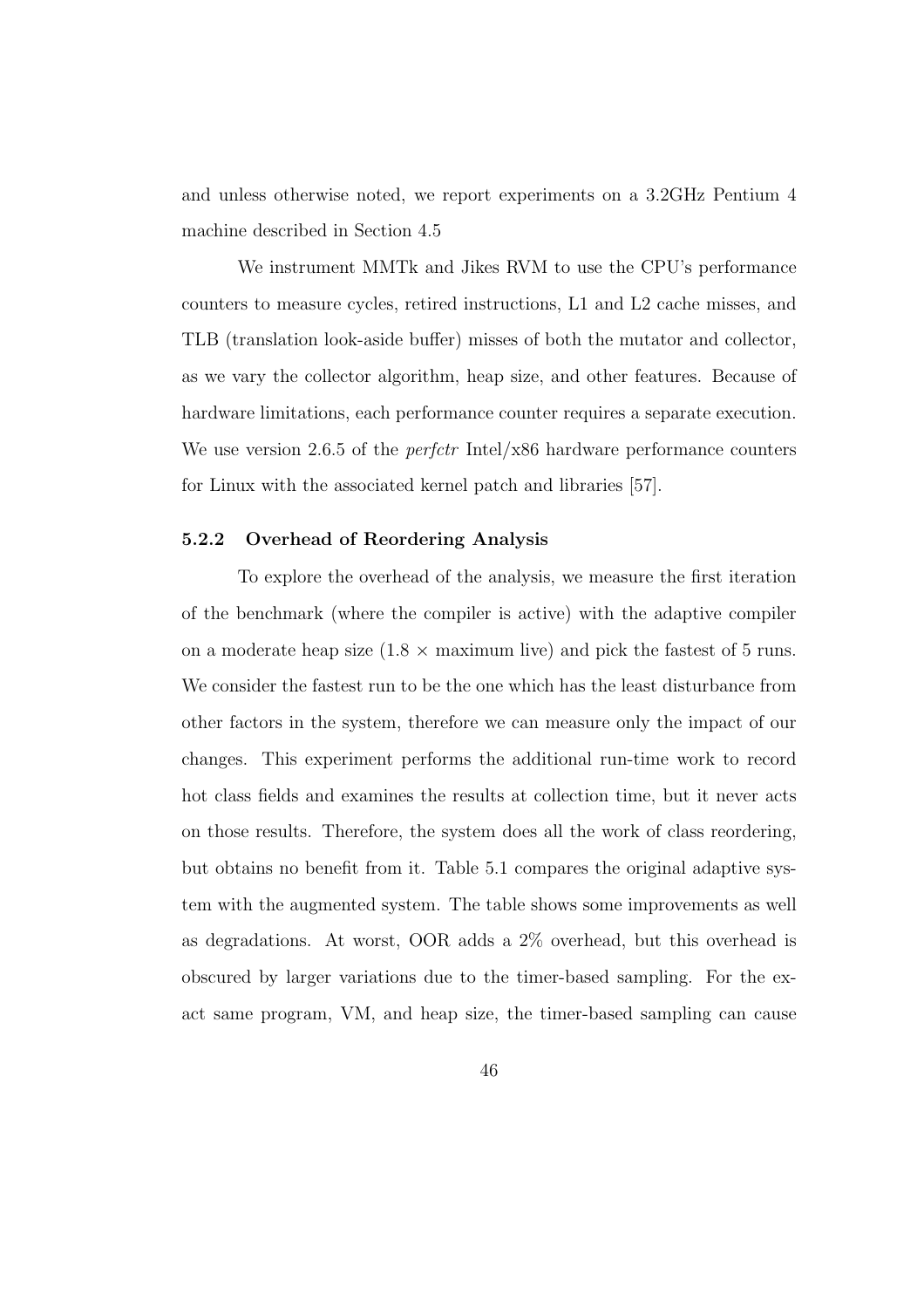| Benchmark     | Default | OOR    | Overhead   |
|---------------|---------|--------|------------|
| jess          | 4.39    | 4.43   | $0.84\%$   |
| jack          | 5.79    | 5.82   | 0.57%      |
| raytrace      | 4.63    | 4.61   | $-0.59\%$  |
| mtrt          | 4.95    | 4.99   | 0.7%       |
| javac         | 12.83   | 12.70  | $-1.05\%$  |
| compress      | 8.56    | 8.54   | $-0.2\%$   |
| pseudojbb     | 13.39   | 13.43  | $0.36\%$   |
| db            | 18.88   | 18.88  | $-0.03\%$  |
| antlr         | 0.94    | 0.91   | $-2.9\%$   |
| gcold         | 1.21    | 1.23   | $1.49\%$   |
| hsqldb        | 160.56  | 158.46 | $-1.3\%$   |
| ipsixql       | 41.62   | 42.43  | $1.93\%$   |
| jython        | 37.71   | 37.16  | $-1.44\%$  |
| ps-fun        | 129.24  | 128.04 | $-1.03\%$  |
| $_{\rm mean}$ |         |        | -0.19 $\%$ |

Table 5.1: OOR System Overhead

variations up to 5% because of the non-determinism, and this variation is the dominant factor, not the OOR analysis.

#### 5.2.3 Class Sensitive vs. Class Oblivious

This and all remaining sections apply the compiler-replay methodology, reporting only application behavior. This section compares static and OOR copying orders. OOR uses a hot space (Sections 5.1.3 and 5.2.5), the decay function described in Section 5.1.2, and excludes field accesses from cold blocks (Sections 5.1.1 and 5.2.6). This configuration produces the best results across all architectures.

Most of the benchmark programs vary due to copy order by less than 4%. However, four programs (jython, db, jess, and javac) show variations of up to  $25\%$  due to copying order, so we focus on them. Figure 5.4 (jess) and Figure 5.5 (jython, db, javac) compare OOR with three static, class-oblivious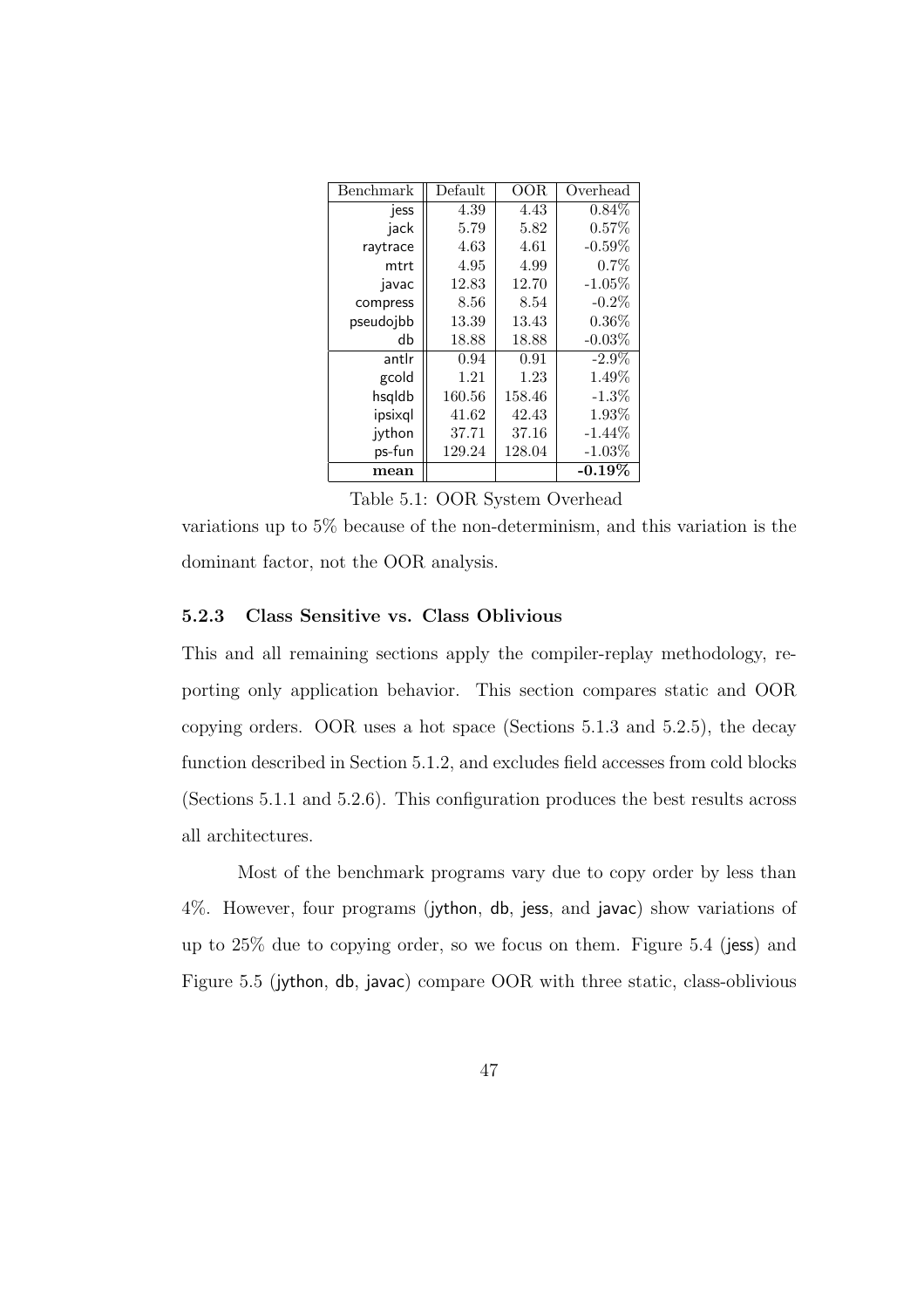

Figure 5.4: OOR vs. Class-Oblivious Traversals [jess & jython]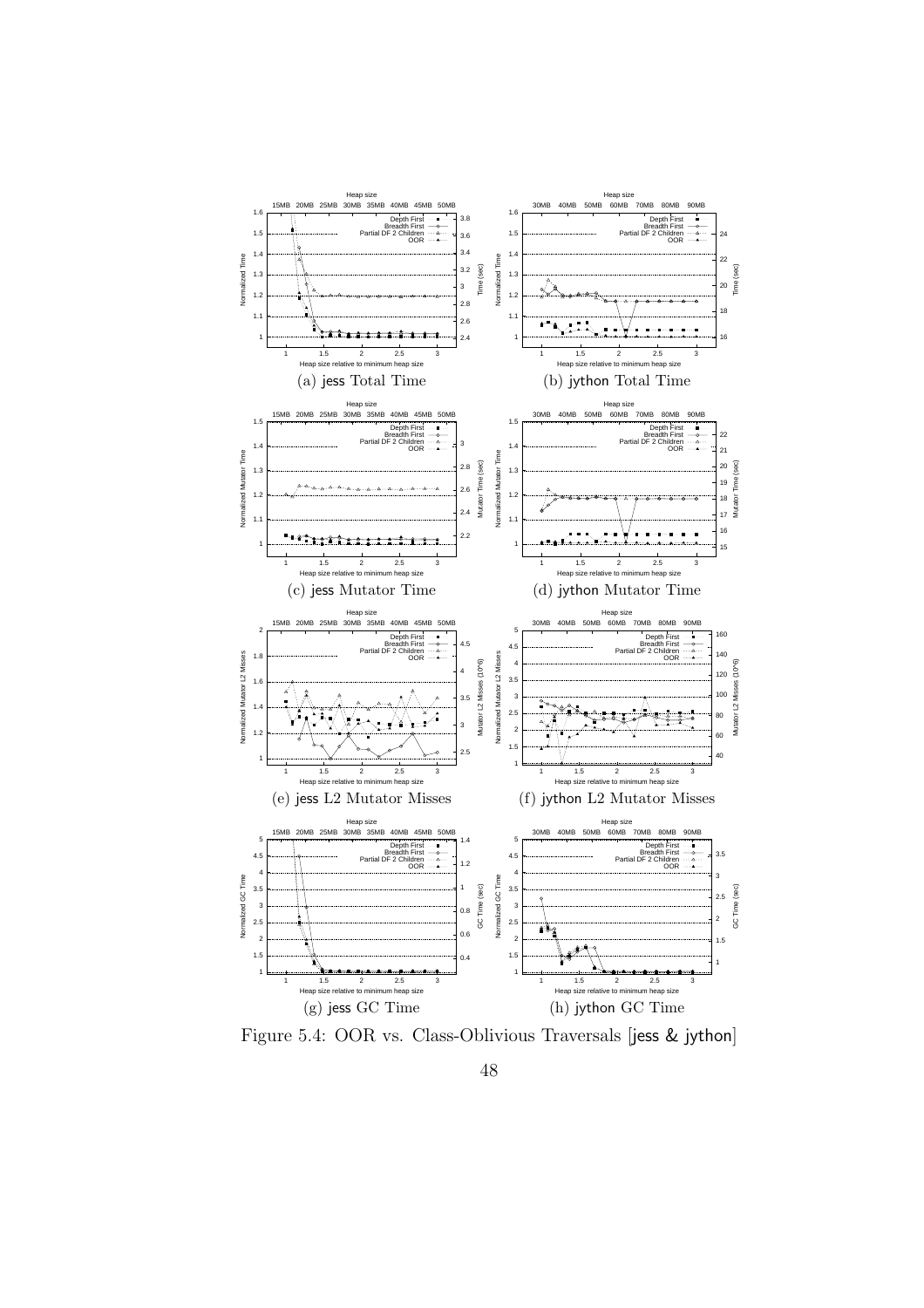orders: breadth first, depth first, and partial depth first using the first two children (a hierarchical order). The figures present total time, mutator time, mutator L2 misses (from performance counters), and garbage collection time. Notice that the total time of jess and javac and the mutator L2 misses of jython use scales different from the other benchmarks in the figures.

First consider variations due to a priori breadth or depth first on db and jython (Figure 5.5). In db, class-oblivious depth first and partial depth first using the first two children perform over 25% better in total time than breadth first copying order. For jess (Figure 5.4), partial depth first is more than  $20\%$ worse than breath first. For jython, depth first performs about 18% better than breadth first and partial depth first. Locality explains these differences as shown in the mutator time and L2 miss graphs. For a few other programs, partial depth first offers a minor improvement  $(1 \text{ to } 4\%)$  over the best of breadth or depth first. The wide variation in performance is a pathology of static copying orders and is of course undesirable.

Figures 5.4 and 5.5 show that OOR is not subject to this variation and matches or improves over the best static orders. In javac and jess, OOR sometimes degrades mutator time by 2 to 3% which degrades the total performance by 2%. The worst case for OOR on all benchmarks and platforms is 4% degradation for ipsixql on the 3.2 GHz P4. For all other benchmarks on these architectures, OOR matches or improves over the best mutator locality and total performance.

These results are consistent with cache and page replacement algo-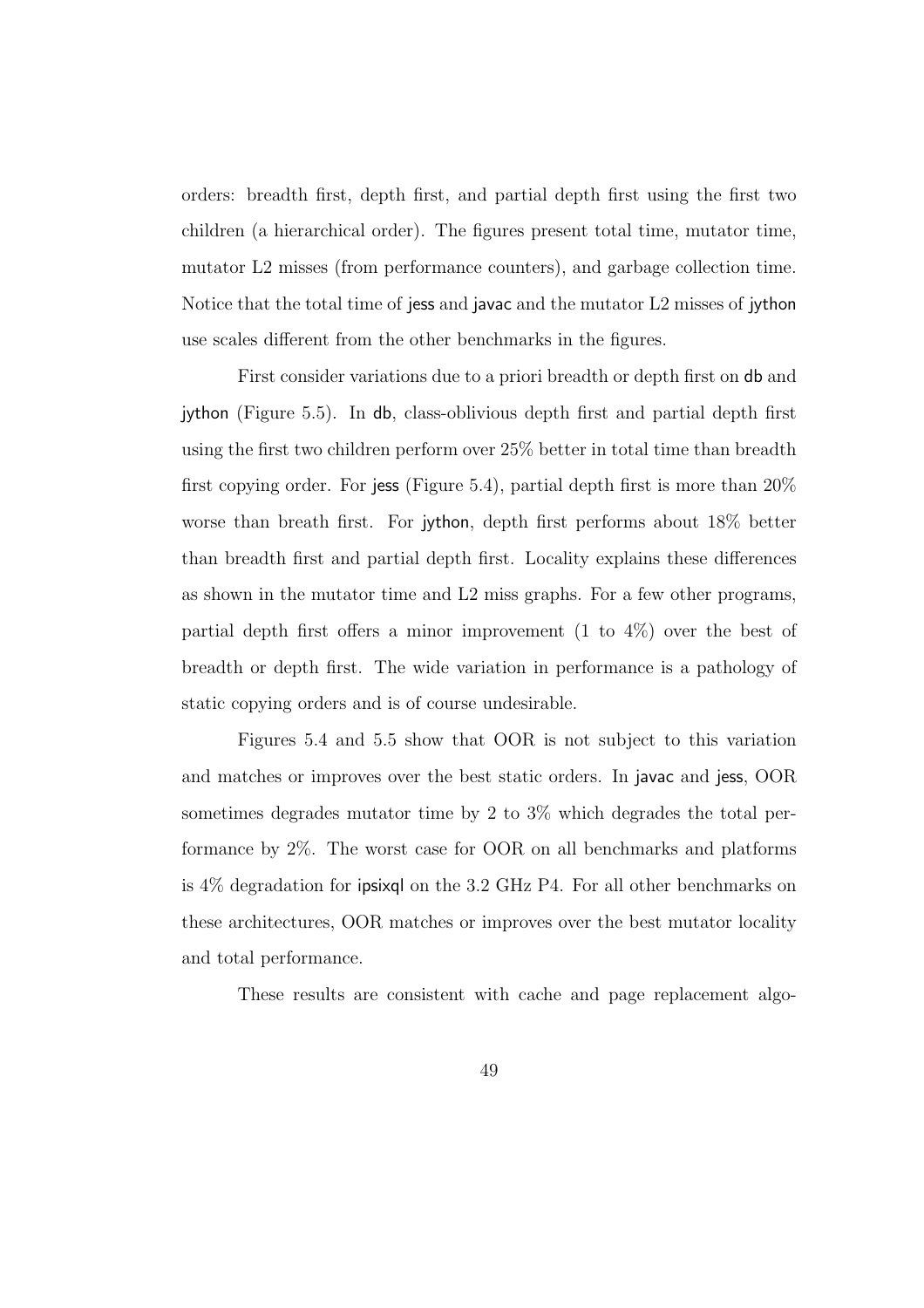

Figure 5.5: OOR vs. Class-Oblivious Traversals [db & javac]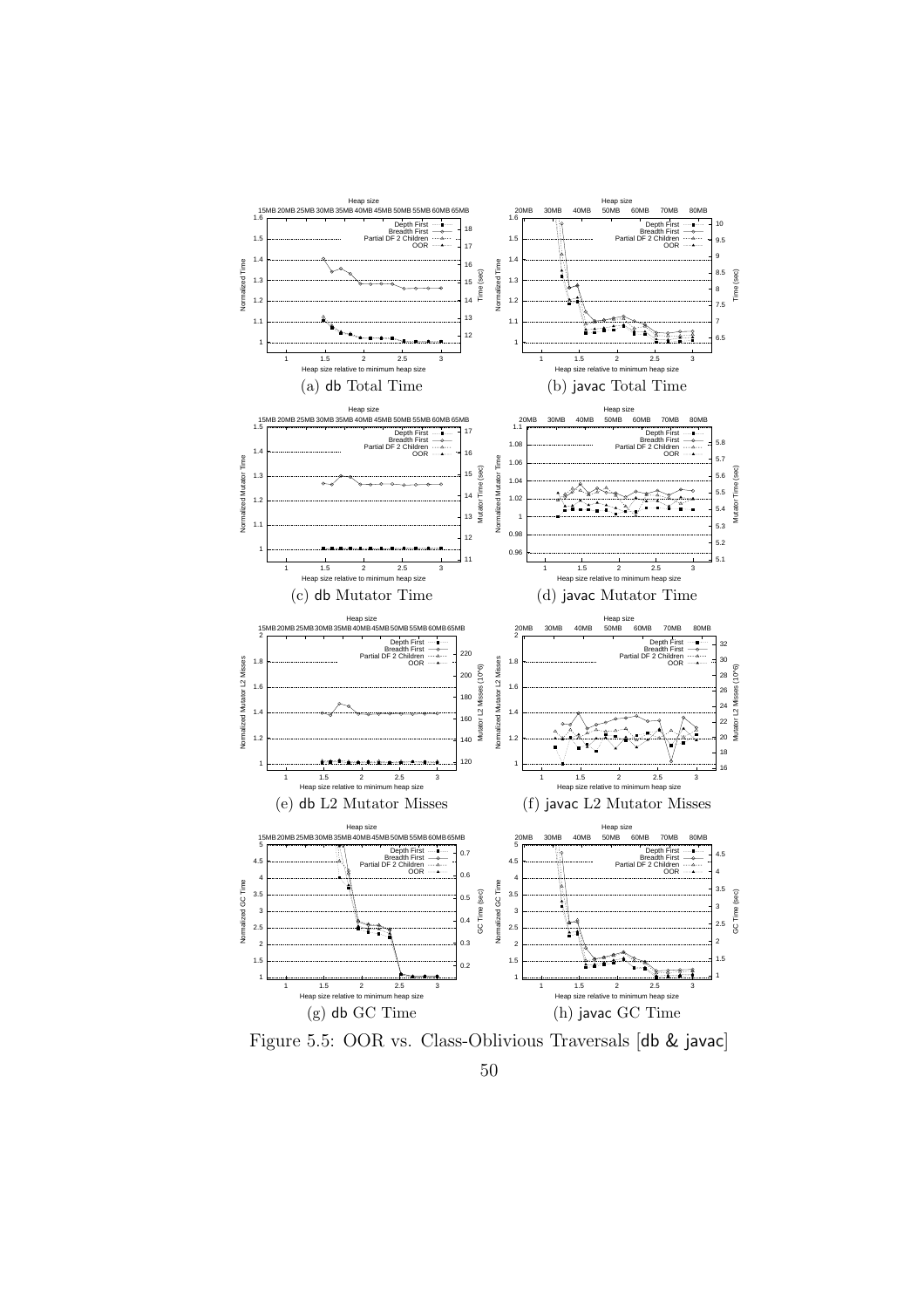rithms, among others, that use past access patterns to predict the future. OOR dynamically tunes itself to program behavior and thus protects copying garbage collection from the high variations that come from using a single static copying order that may or may not match program traversal orders.

#### 5.2.4 Capturing Phase Changes

OOR can adapt to changes within the execution of a given application. Section 5.1.2 describes how the decay model ensures that field heat metrics adapt to changes in application behavior. We now examine the sensitivity of this approach. We use a synthetic benchmark, phase, which exhibits two distinct phases. The phase benchmark repeatedly constructs and traverses large trees of arity 11. The traversals favor a particular child. Each phase creates and destroys many trees and performs a large number of traversals. The first phase traverses only the 4th child, and the second phase traverses the 7th child.

Figure 5.6 compares the default depth first traversal in Jikes RVM against OOR and OOR without phase change detection on the phase benchmark. Phase change detection improves OOR total time by 25% and improves over the default depth first traversal by 55%. Mutator performance is improved by 37% and 70% respectively (Figure 5.6(b)). Much of this difference is explained by reductions in L2 misses of 50% and 61% (Figure 5.6(c)). Figure 5.7 compares OOR with and without phase change detection on jess, jython, javac, and db. These and the other benchmarks are insensitive to OOR's phase change adaptivity, which indicates that they have few, if any, traversal order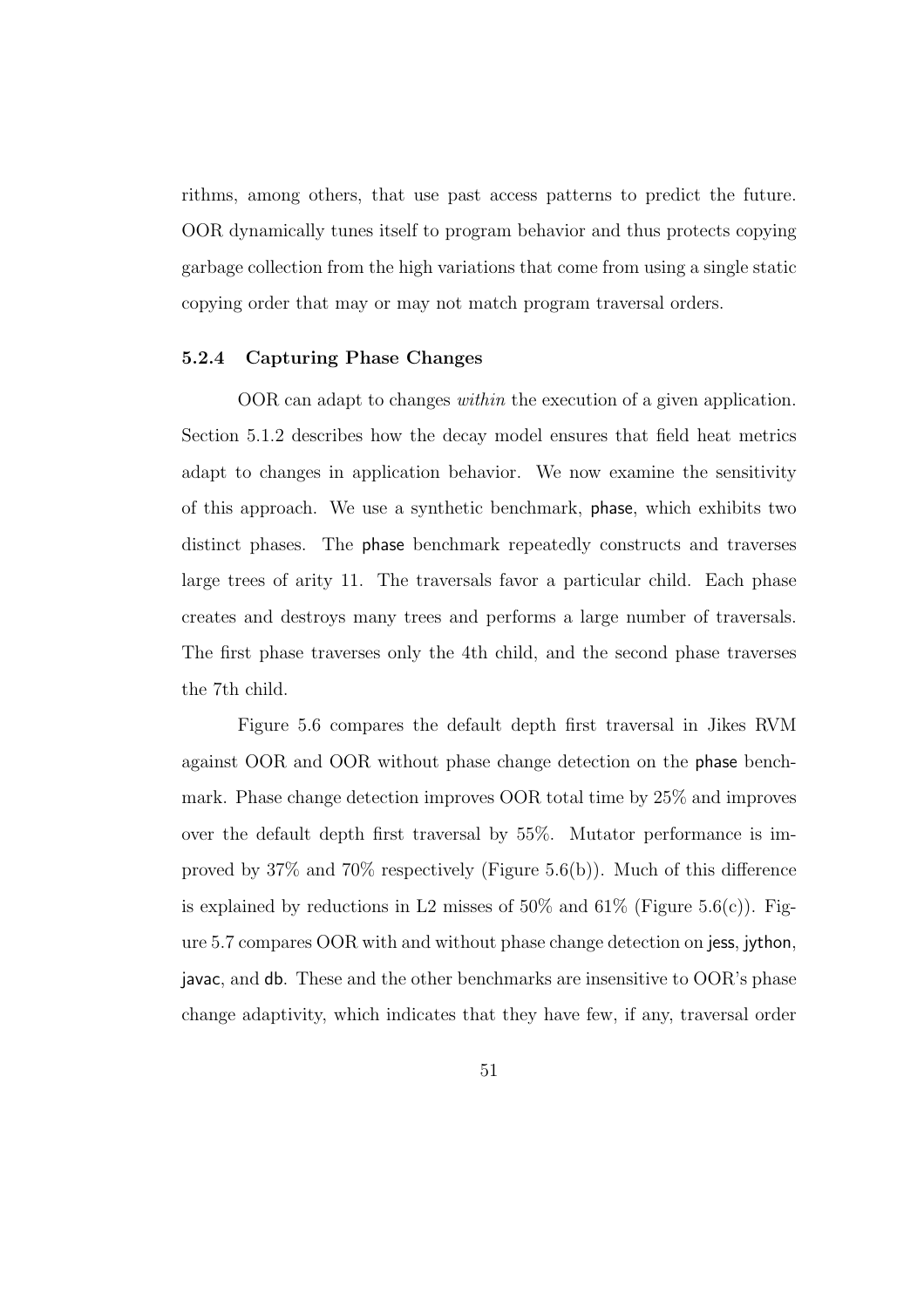

Figure 5.6: Performance Impact of Phase Changes Using a Synthetic Benchmark

phases.

#### 5.2.5 Hot Space

In order to improve locality further, OOR groups objects with hot fields together in a separate copy space within the mature space, as described in Section 5.1.3. Figure 5.8 shows results from four representative benchmarks for OOR with and without a hot space. On average, these configurations perform similarly. However, in our experiments for other platforms, we found OOR with the hot space usually has slightly better results (see Figure 5.11(b) in Section 5.3). The hot space generally reduces the footprint of the hot objects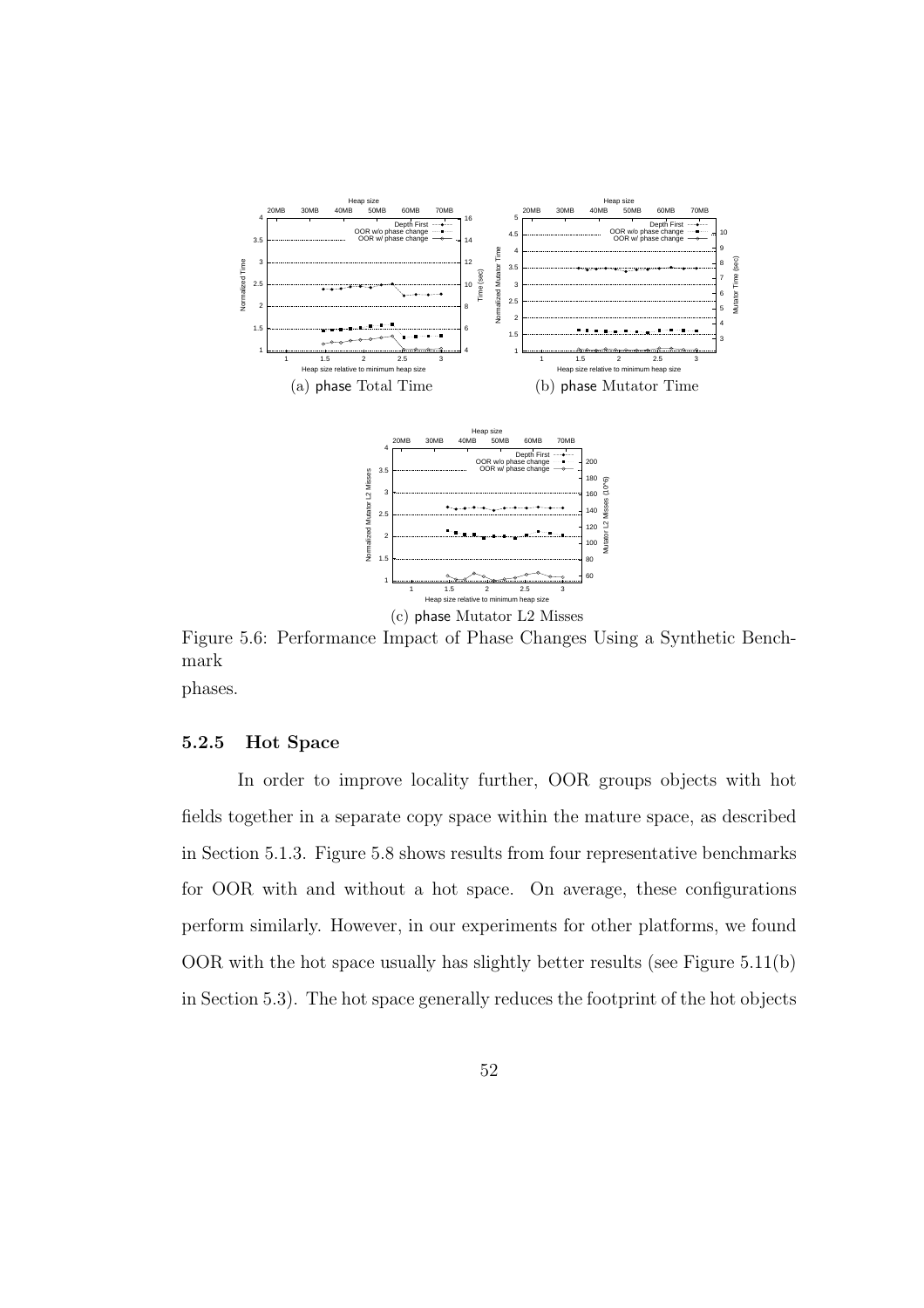

Figure 5.7: Absence of Phasic Behavior in Standard Benchmarks but this benefit is not as significant as copying order.

### 5.2.6 Hot Field Analysis

We now explore the impact of the Jikes RVM static analysis thresholds for basic block heat on OOR (see Section 5.1.1). The Jikes RVM optimizing compiler assigns a heat value to basic blocks based on static loop iteration estimates (or counts if available) and branches. It then classifies them as hot or cold based on a run-time configuration threshold. OOR directly uses this classification to enumerate field accesses in hot basic blocks. The default configuration marks the fewest blocks cold (BB1 in Figure 5.9). BB20 through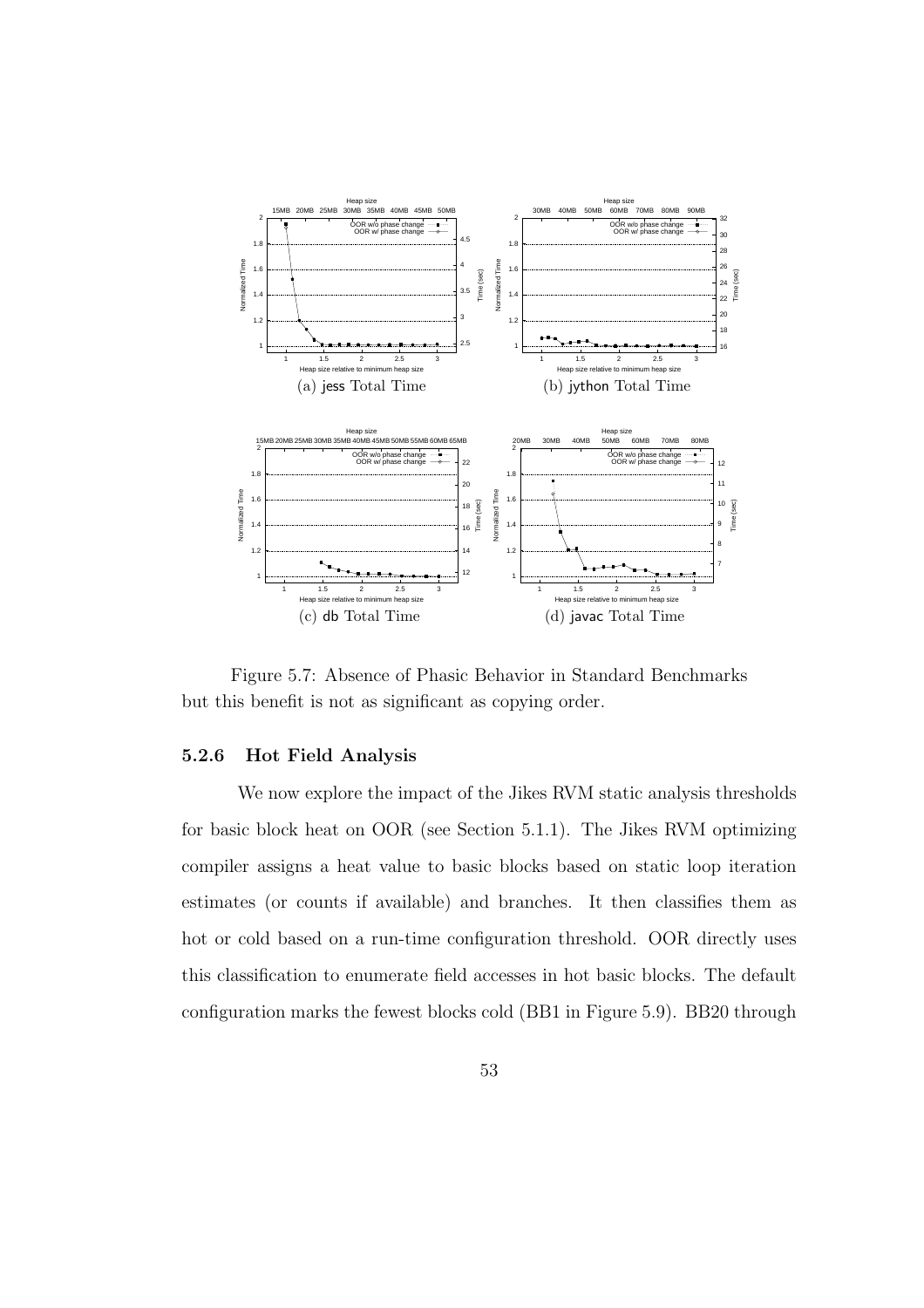

Figure 5.8: OOR without Hot Space

BB150 mark increasingly more basic blocks cold. Figure 5.9 presents the sensitivity of OOR to this threshold. Most of the benchmarks, including jess and javac, are fairly insensitive to it, but jython is particularly sensitive, with a worst case degradation of 20%. For db, when OOR marks only basic blocks with heat greater than 20 as hot, the program has the worst performance. One possible explanation is that this threshold causes OOR to distribute an important data structure between the hot and cold spaces. With thresholds higher and lower than 20, OOR probably tends to put the whole data structure in one space or the other. Based on these results, we use the Jikes RVM default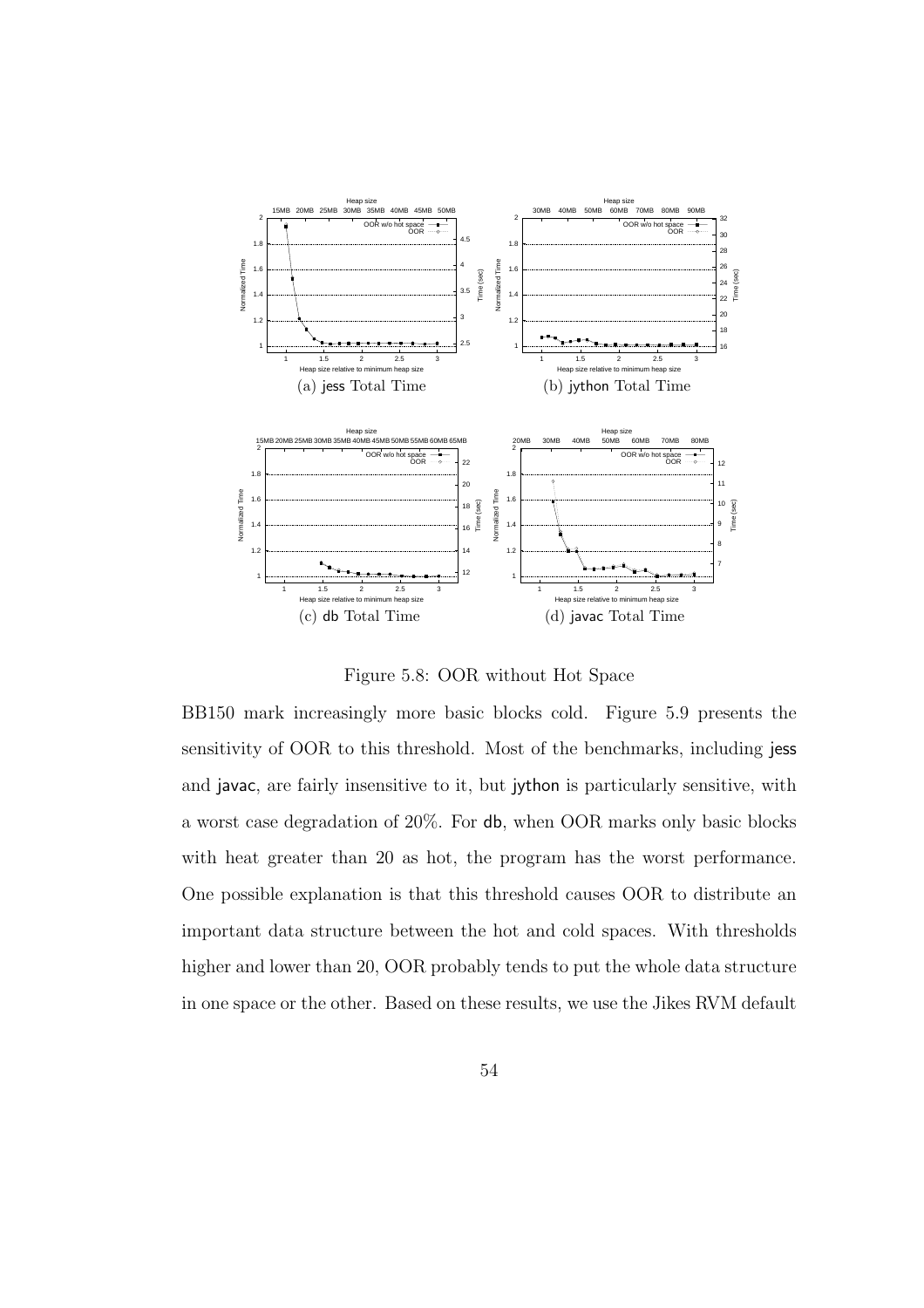



Figure 5.9: Using Different Policies to Determine Cold Fields

#### 5.2.7 Hot Method Analysis

Finally, Figure 5.10 examines the sensitivity of the sampling frequency for selecting hot methods. Hot methods are identified according to the number of times the adaptive optimization infrastructure samples them. Figure 5.10 shows OOR with sampling rates of 20ms, 10ms, and 5ms. More frequent sampling marks more methods as hot. OOR is quite robust with respect to this threshold. One possible explanation for this insensitivity is that method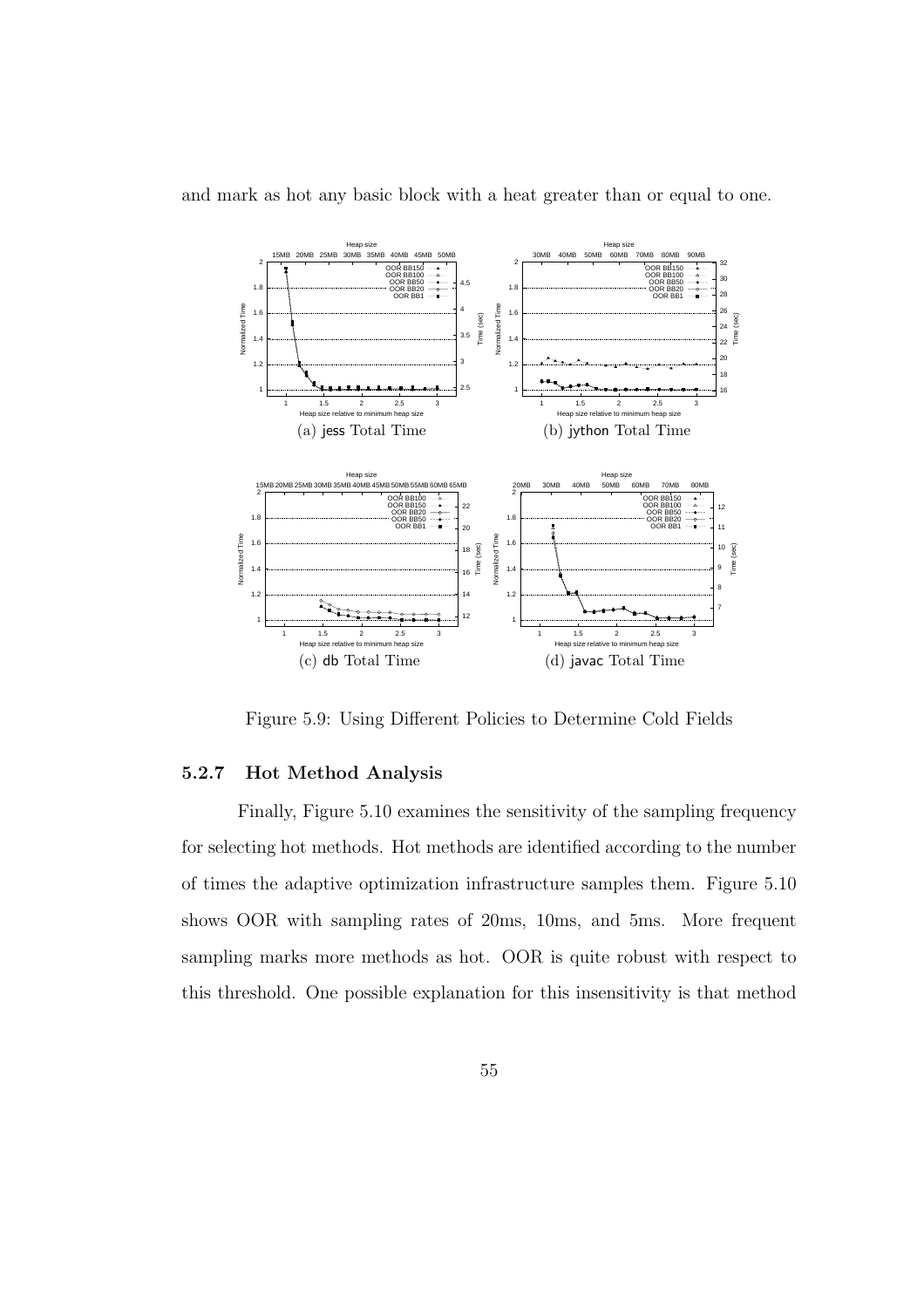heat tends to be bimodal—methods are either cold or very hot. Another explanation is that warm methods (those neither hot nor cold) tend not to impact locality through field traversal orders.



Figure 5.10: Using Different Policies to Determine Hot Methods

## 5.3 Different Platforms

This section examines the sensitivity of OOR to architecture variations, including processor speed and memory system. We run the same experiments as before on an three additional architectures (933MHz PPC, 1.9GHz AMD, and 2.4GHz P4 as described in Section 4.5.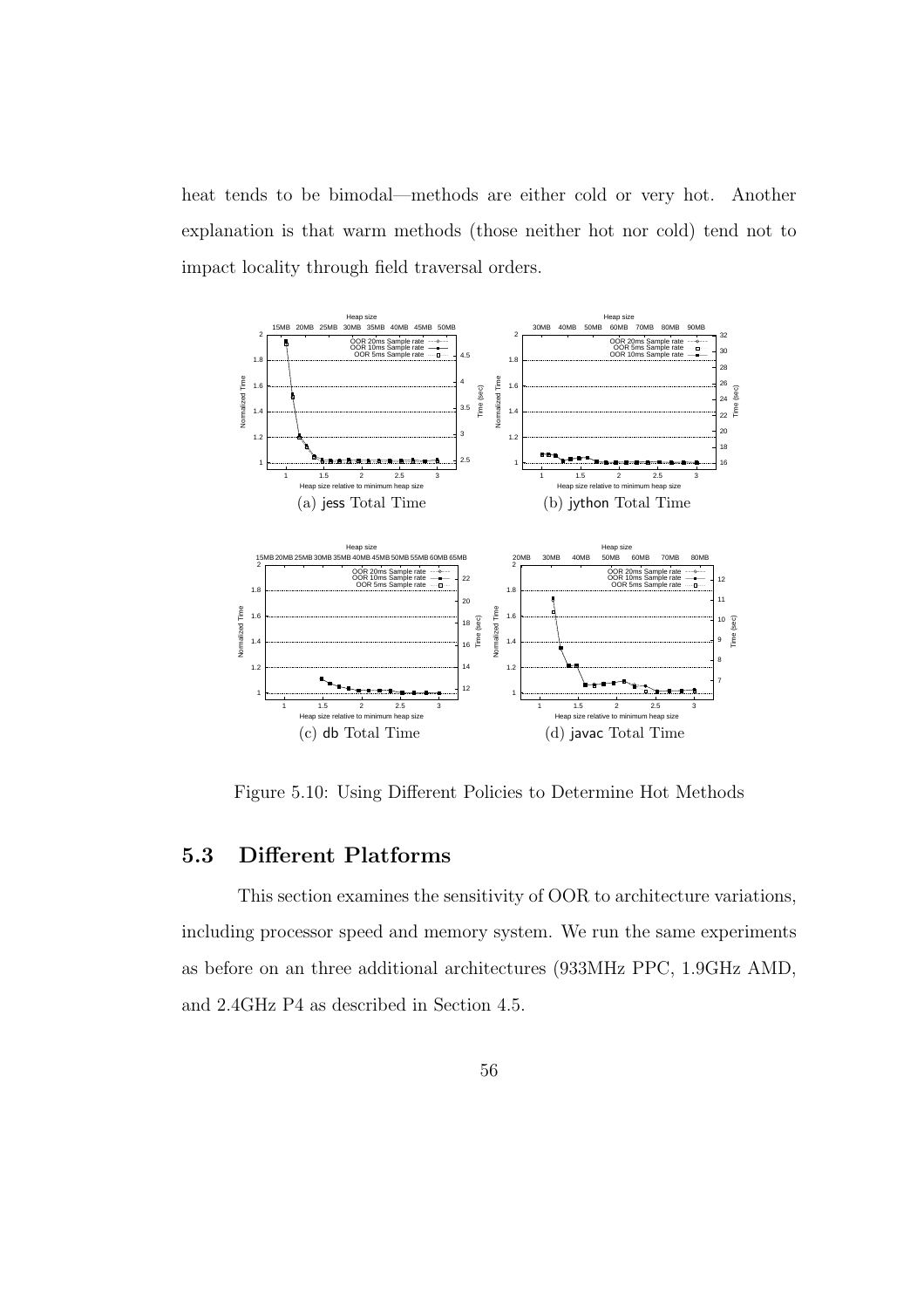We present a representative benchmark with variations due to locality. Figure 5.11 shows jython on all four architectures. Not surprisingly, the two Intel Pentium 4 architecture graphs have very similar shapes and the 3.2GHz P4 is faster. Comparing between architectures shows that the memory architecture mainly dictates differences among traversal orders. The 1.9GHz AMD and 933MHz PPC are less sensitive to locality because they have larger and relatively faster caches compared to the P4s which have higher clock speeds. Interestingly, the slower AMD processor achieves the best, performance, possibly due to its large non-inclusive caches. However, on all four architectures, OOR consistently provides the best performance, across all benchmarks and architectures.

### 5.4 The Copying Advantage

We now present evidence confirming the locality advantages of copying. We first examine mutator locality by comparing a standard copying collector with a non-copying mark-sweep collector. We then compare the mutator time of a non-copying mark-sweep collector with the total time of the copying collector to see whether the benefits of copying can ever outweigh the cost of garbage collection.

Figure 5.12(a) compares just the mutator performance of the bounded (4MB) nursery generational copying collector using OOR to a whole heap mark-sweep collector [12], labeled OOR and Mark-Sweep respectively. The figure shows mutator time as a function of heap size for javac, a represen-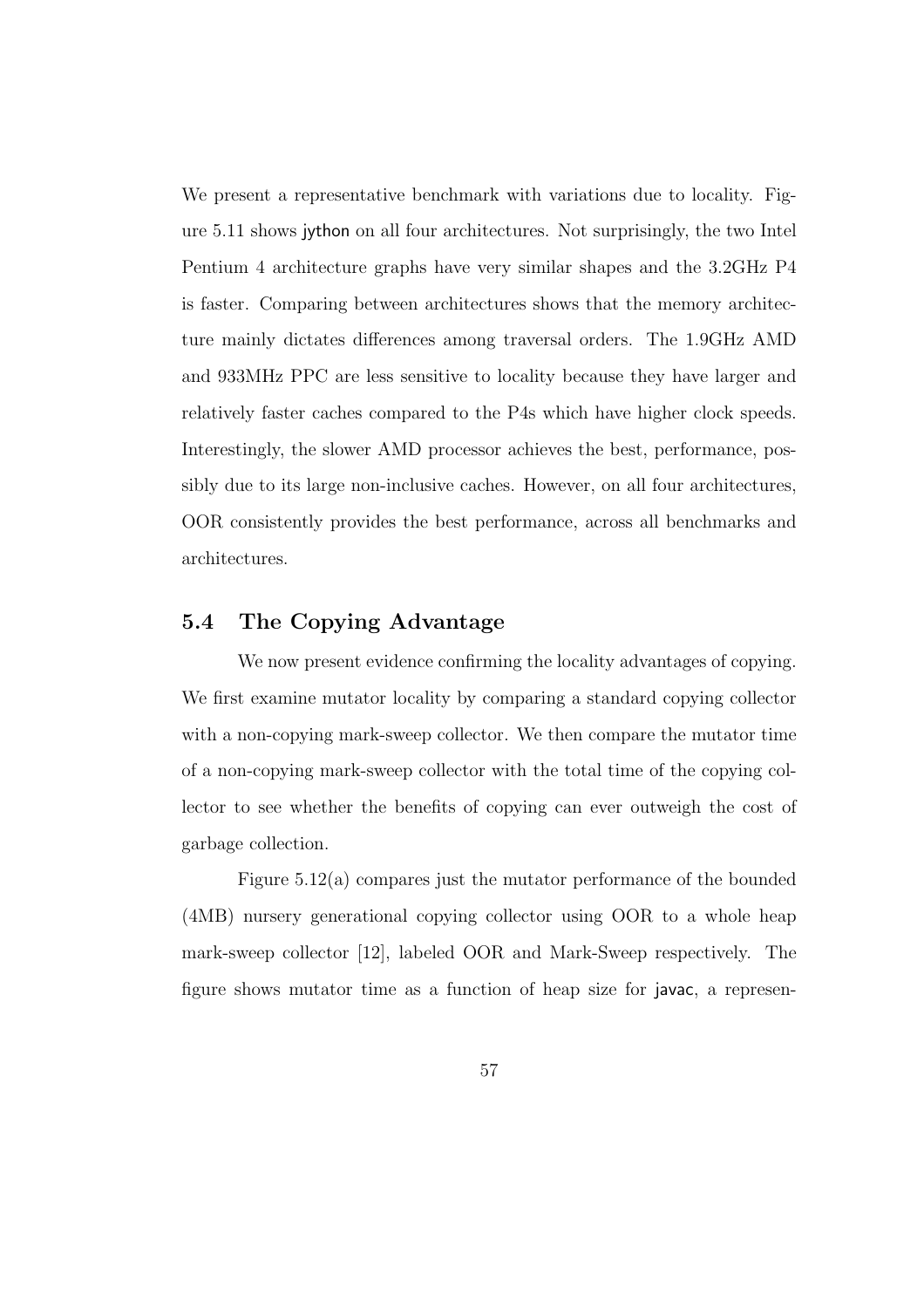

Figure 5.11: Performance on Different Architectures

tative program. OOR has a mutator-time advantage of around 8-10% over Mark-Sweep due to fewer L1 misses on javac (Figure 5.12(b)). The L2 and TLB misses follow the same trend, and this advantage holds across all of our benchmarks, ranging from a few percent on jython and compress, to 15% on pseudojbb and 45% on ps-fun. Our analysis confirms a prior result [11]: it is locality rather than the cost of the free-list mechanism that accounts for the performance gap. Note that this result is contrary to the oft-heard claim that non-moving collectors 'disturb the cache less' than do copying collectors.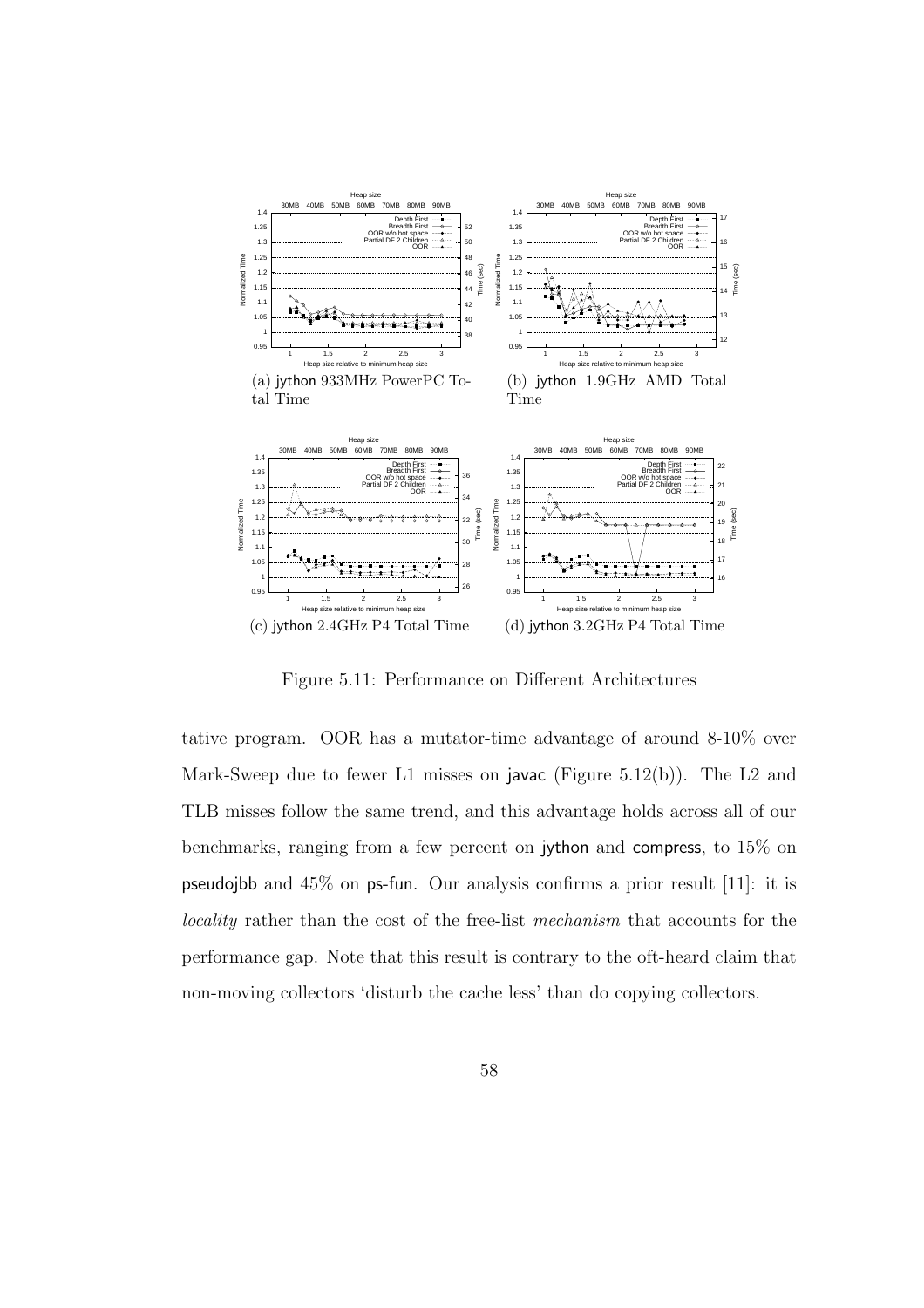

Figure 5.12: Mutator Performance for Copying and Mark-Sweep Collectors on javac

We now examine the overall impact of garbage collection when the locality advantage and collection overhead are combined. Figure 5.13 compares the total execution time of the copying collector (labeled OOR) with the mutator time of mark-sweep (Mark-Sweep), which we regard as an approximation to the performance of explicit memory management. We use a standard free-list allocator [11, 49] and subtract the cost of garbage collection. The approximation is imperfect. On one hand, the application does not pay the cost of free(). On the other hand, it does not reclaim memory as promptly as explicit memory management does. In both graphs, the performance of the copying collector is normalized against the mutator time for Mark-Sweep. A result less than 1 indicates that the total time for the copying collector is less than the Mark-Sweep mutator time.

Three patterns emerge in our results. Figure 5.13(a) shows three representative benchmarks: pseudojbb, ps-fun, and ipsixql. ipsixql is the only outlier where the Mark-Sweep mutator actually has consistently better performance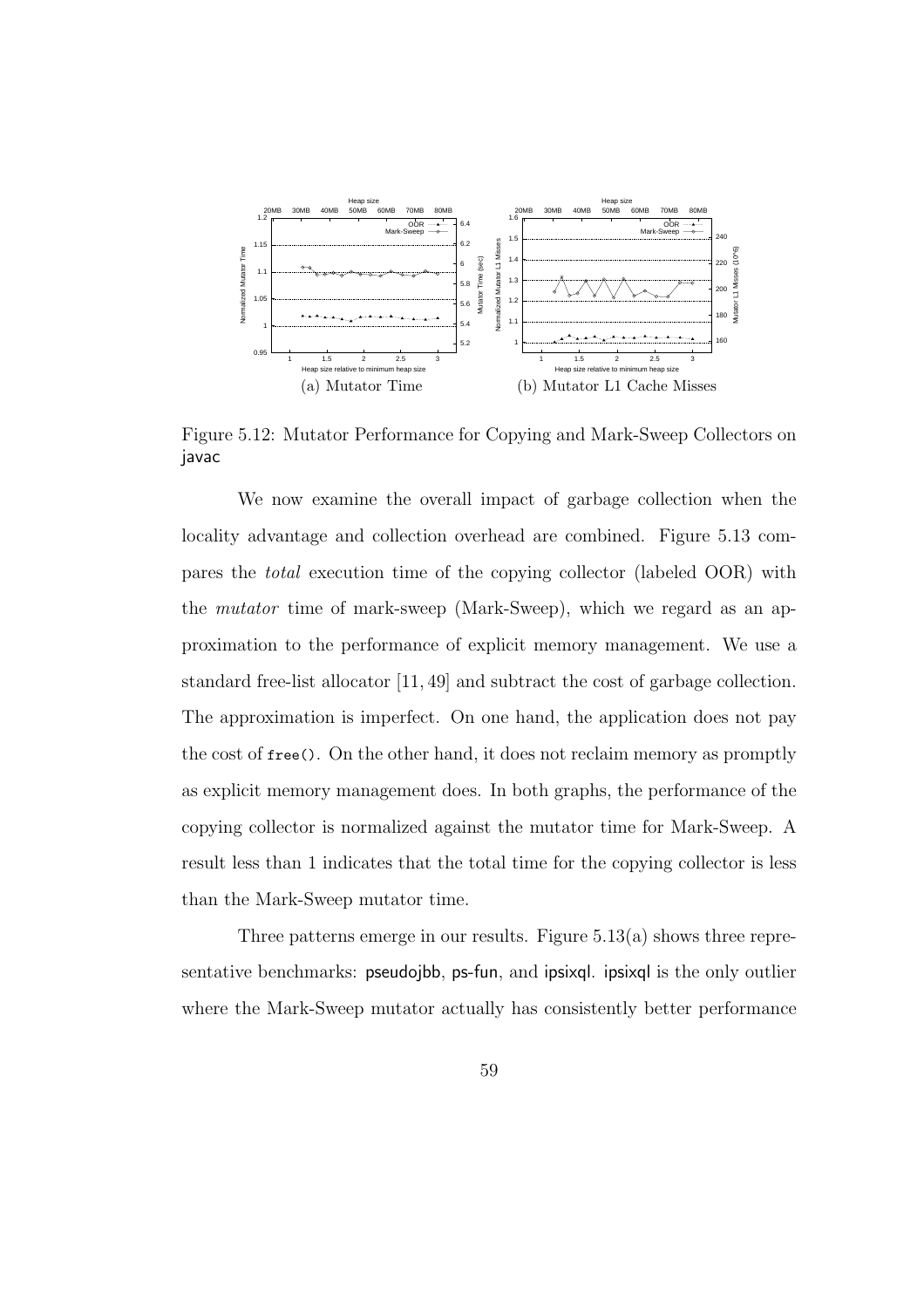than the copying collector. Seven benchmarks are like pseudojbb. In modest to large heaps, the locality advantage of copying garbage collection compensates for its collection costs, to the point where the total time of OOR is the same as the mutator time of Mark-Sweep. ps-fun represents five benchmarks, where the locality advantage is so significant that OOR improves over the mutator time of Mark-Sweep, even in small heap sizes. Figure 5.13(b) is remarkable because it shows that for one of the largest and most realistic benchmarks in our suite, garbage collection produces a net performance win. These results stand against the conventional wisdom that garbage collection always comes at a performance price.

# 5.5 Summary

We show that the performance of class-oblivious traversal orders can be unpredictable and expose programmers to variations outside of their control. We show that our online object reordering system eliminates copying order gambling. It has a negligible overhead, is amenable to the virtual machine context, and adaptively matches or improves over the best static, class-oblivious order for a given program. Our results show that most of the performance benefit of applying OOR comes from the reduction of L2 cache misses.

Common wisdom holds that the software engineering benefits of garbage collection come with a performance penalty. We show that copying collectors have a locality advantage over the free-list organizations of explicitly managed memory. Copying collectors achieve good locality by placing contemporane-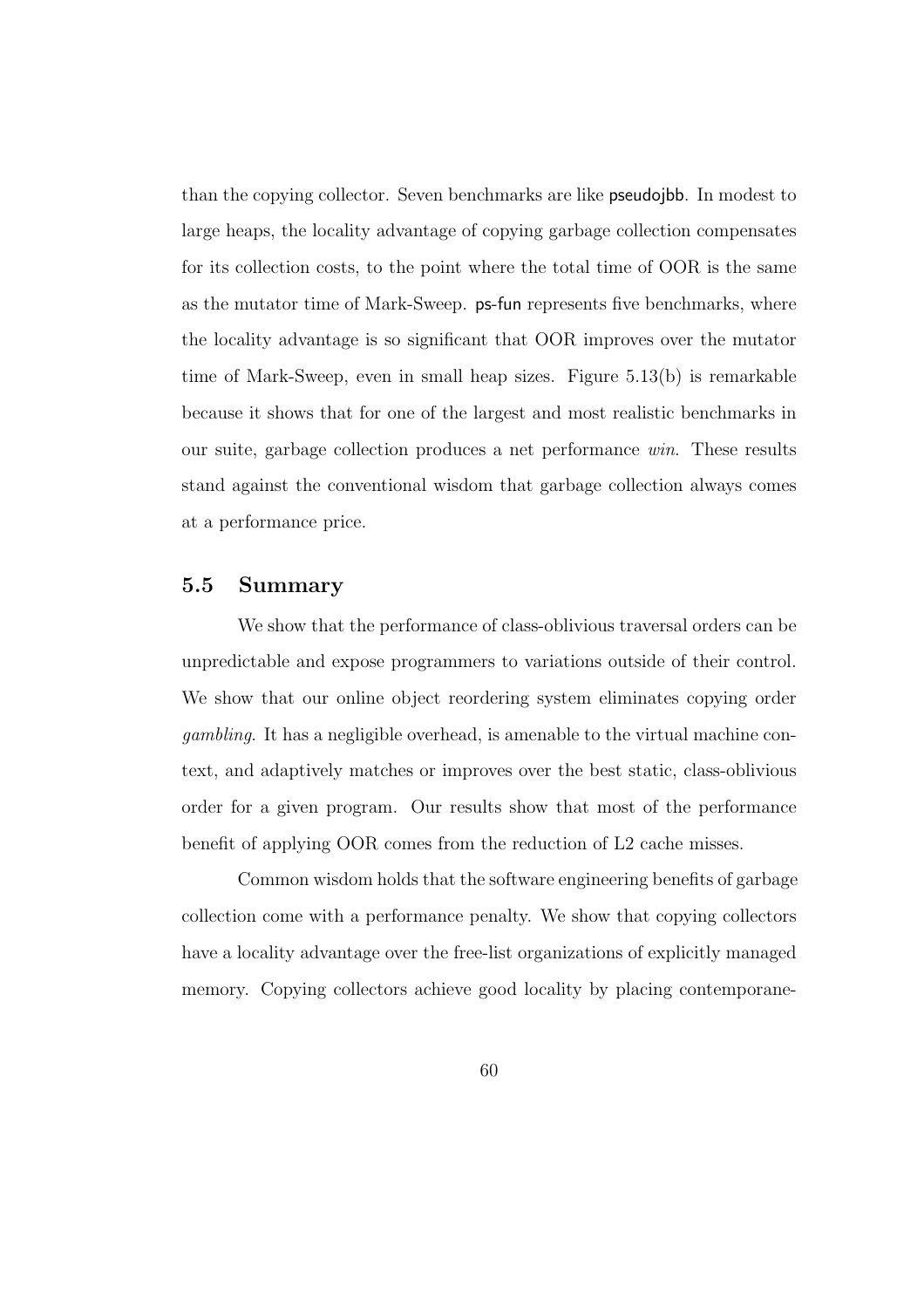

Figure 5.13: Garbage Collection vs. Idealized Mark-Sweep

ously allocated objects together in memory and copying connected objects together in the mature space. OOR further adapts copying order to program access patterns. Since future processors will demand locality to achieve high performance, we can look forward to a future where garbage collection combines software engineering and performance benefits.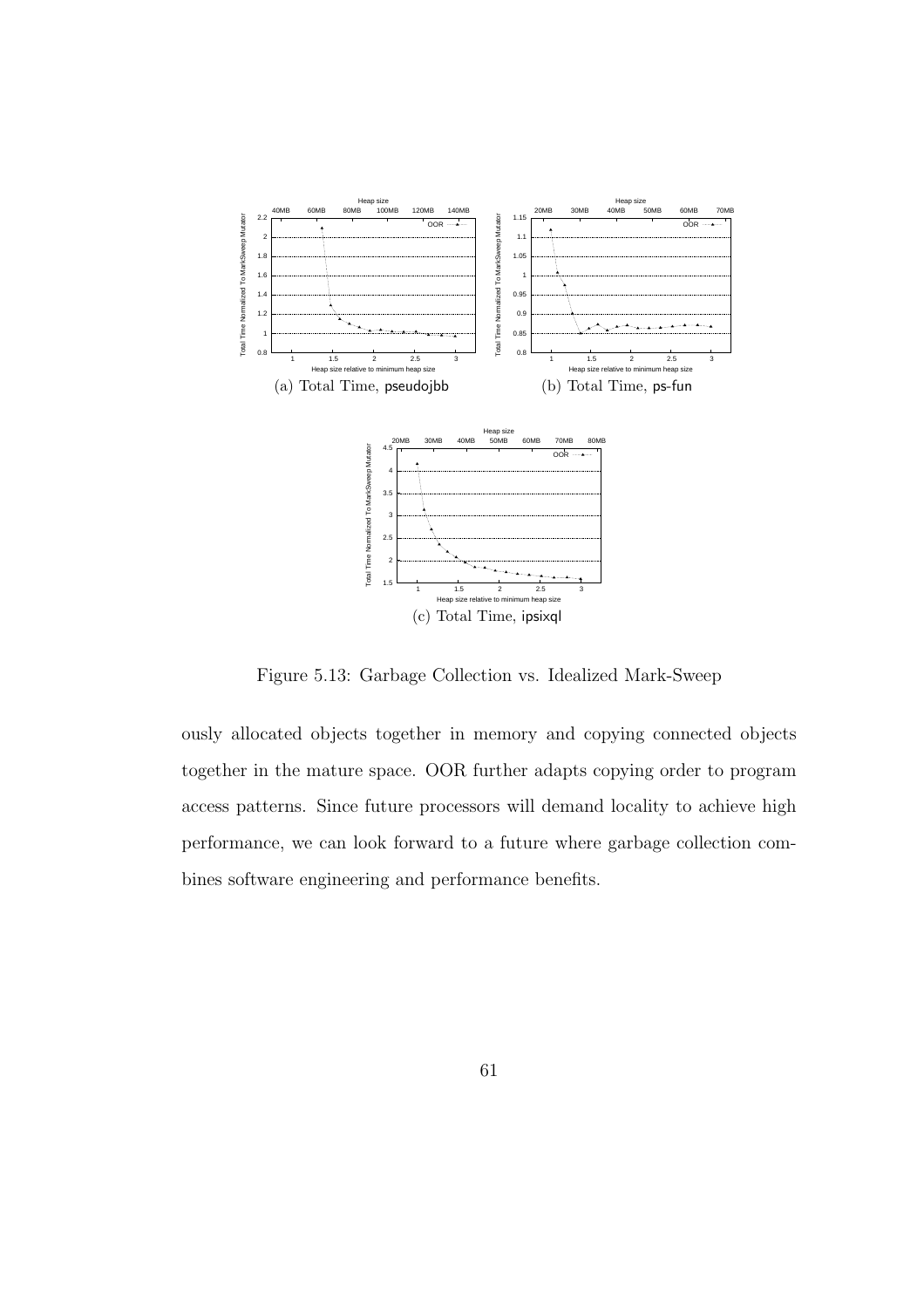# Chapter 6

# Dynamic Systems for Improving Instruction Locality

Now we change our focus to improving instruction cache locality. The importance of the instruction cache to Object-oriented programming languages is not clear from previous work, therefore we conduct a series of studies to understand the potential of performance improvement by improving instruction cache and the different types of instruction cache misses for Java programs. After that, we describe two approaches that we implemented for improving instruction locality. (1) One approach is to reorder all the code in the heap using a greedy algorithm after the warm-up phase of the program run. This approach is suitable for long running applications (like server application). We developed several new algorithms for full code layout algorithm in Section 6.3 (2) An incremental approach calculates the position of a method at allocation time using runtime information. This approach incrementally changes the code layout to improve code footprint and to avoid conflict misses in direct-mapped instruction caches. This second approach generates negligible overhead so it is suitable for even short-running applications. To our best knowledge, this work is the first to perform dynamic code reordering for JIT compilation.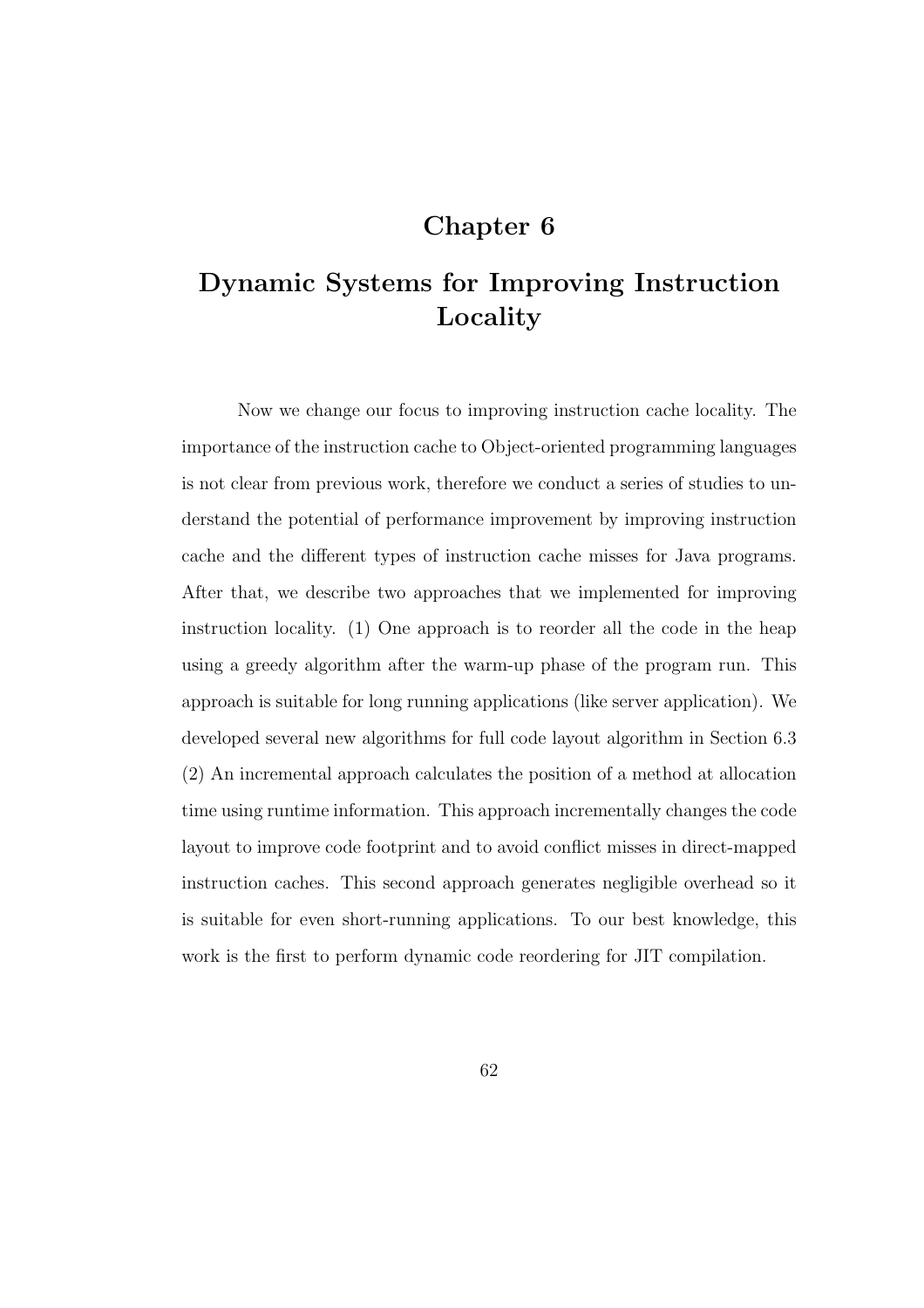# 6.1 Different Types of Instruction Cache Misses

Figure 6.1 reports data for instruction cache accesses. From the graph, we can see that for javac, there are more cache misses in the instruction L1 cache than in the data L1 cache. This result holds for all the SPECjvm98 benchmarks except db. Although all the programs we measured have better instruction locality (lower cache miss rate) than data locality, the absolute number of instruction cache misses is sometimes higher than data cache misses because there are usually 2 to 3 times more instruction accesses than data accesses. Therefore, there is a significant performance loss due to poor instruction locality as well as data locality.

To find out what kind of optimizations for improving instruction locality are effective for Java programs, we try to separate the instruction cache misses into conflict misses and capacity misses. We measure the impact of conflict misses in the instruction cache by comparing the results of a directmapped cache with a fully associative cache. Also, to find out how hard it is to remove the conflict misses, we use a two-way set associative cache for comparison. Comparing a direct-mapped cache to a fully associative cache, most benchmarks show a large reduction in misses. For example, we are able to reduce 83% of the instruction misses for jess. The detailed numbers are in Table 6.1.

The results show that, except for jess, using two-way set associative cache can reduce most of the conflict misses and approaches the full-associative cache. Although the improvement on reducing cache misses is significant,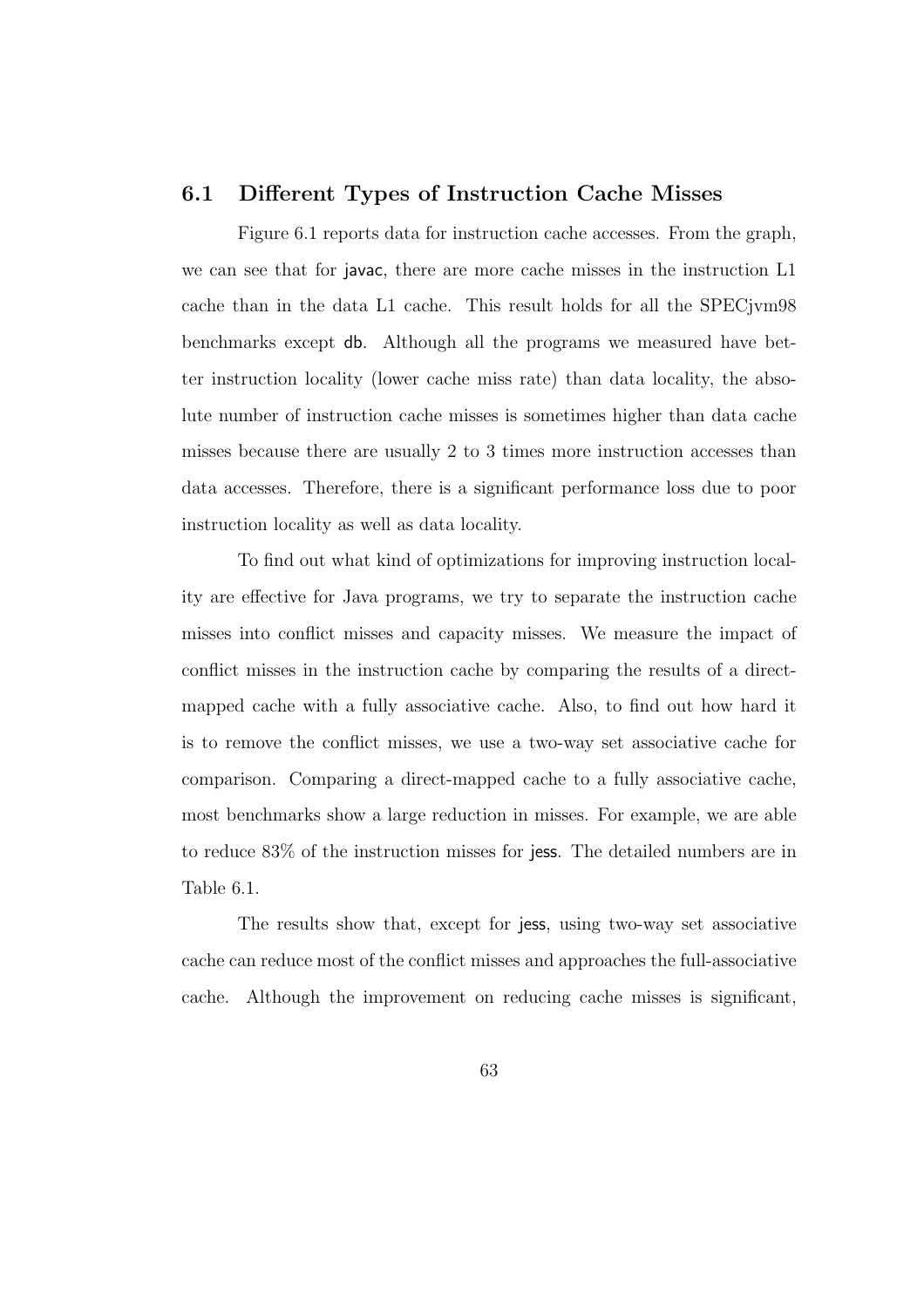

Figure 6.1: Instruction L1 vs. Data L1

the performance of the program does not always improve as much as the improvement in cache misses because half of the programs do not have a lot of misses even using a direct-mapped cache. If we use the same latency for all three cache configurations, jess has the most improvement of 25% and javac has 8% in total cycles . All other benchmarks have little improvement (less than 5%). The results of instruction cache accesses and total cycles for javac and jess is shown in Figure 6.2.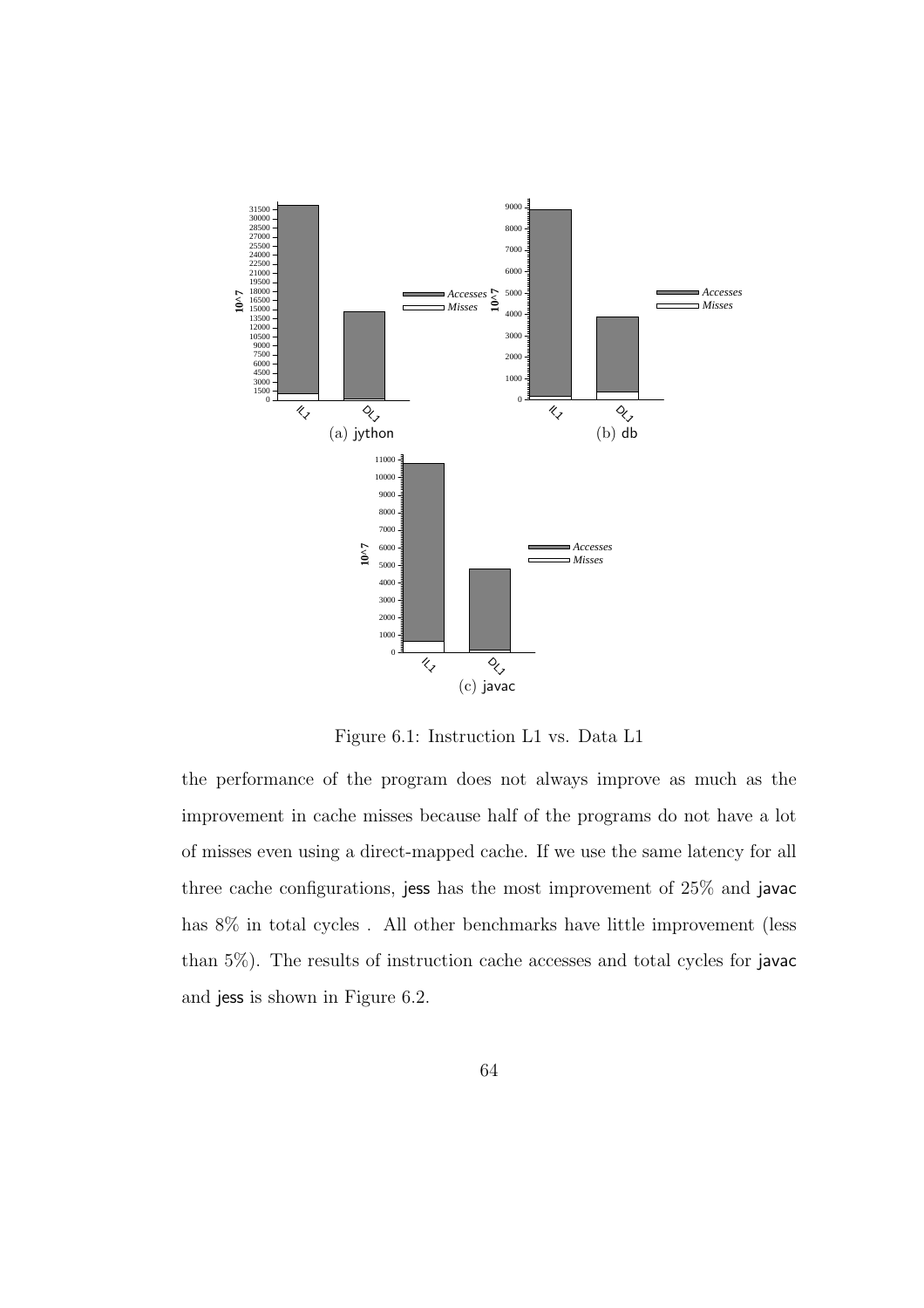| Benchmark | Direct-mapped | Two-way | Fully-asso. |
|-----------|---------------|---------|-------------|
| jess      | 314           | 180     | 52          |
| javac     | 603           | 457     | 405         |
| jack      | 277           | 243     | 212         |
| mtrt      | 137           | 117     | 89          |
| compress  | 14            |         |             |
| db        | 45            | 12      |             |

Table 6.1: Number of Conflict Misses  $(10^7)$ 



Figure 6.2: Direct-mapped vs. Fully Associative

This experiment shows that the potential performance loss from poor instruction cache locality is significant and the locality can be improved relatively easily (two-way set associativity can remove more than half of the loss, but it will not solve the entire problem).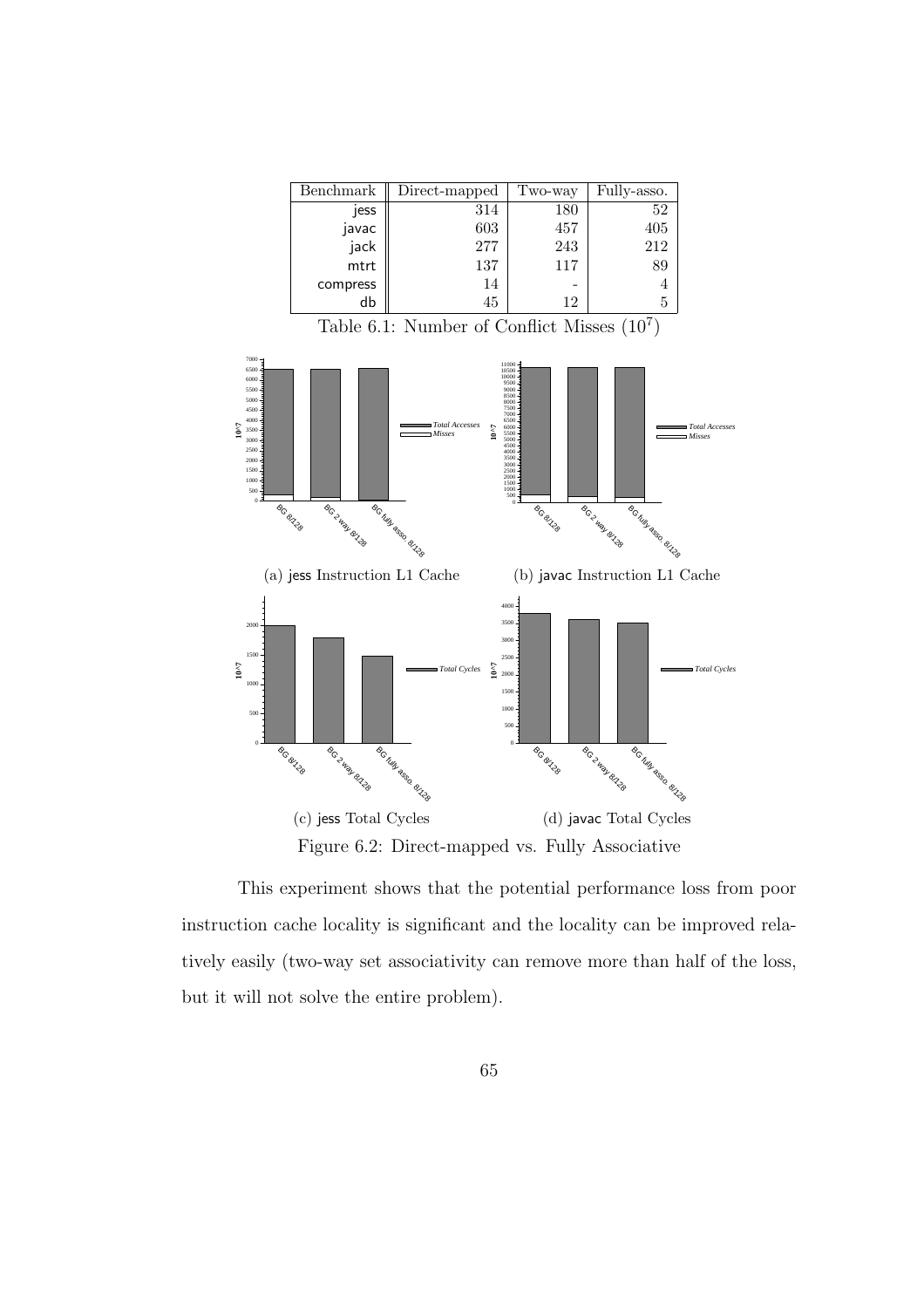# 6.2 Whole Program and Incremental Code Layout

In the previous section, we find that there are usually more L1 instruction cache misses than L1 data cache misses, partly because the instruction cache is direct-mapped. Also, the JVM treats code objects just like any other objects. Unlike C and other languages, Java code can be allocated anywhere in the heap and mixed with data. Therefore there is a larger chance of having conflict misses among Java code if code allocation is not carefully implemented. In addition to reordering code during allocation, we can also reorder code after it has been allocated at runtime to improve locality just like the data objects.

In Section 3, we show that previous work mostly improves full code layout. But the algorithms are too expensive to apply dynamically, even for long running applications. We developed new algorithms which are orders of magnitude faster and produce better layouts, which make them more suitable for long running programs. These algorithms are presented in Section 6.3

Because full code layout is expensive for modest to short-running benchmarks, we developed an online Partial Code Reordering (PCR) system to perform a procedure-level, low overhead, and dynamic code allocation and reordering. PCR has two major components: avoiding code conflicts during code allocation and code reordering to remove code conflicts at runtime. The first component to reduce instruction working set size during code allocation by utilizing method execution frequency information at runtime. The second component, reordering code at runtime, includes three steps: (1) adaptive sampling to generate dynamic call graphs with weighted edges to represent the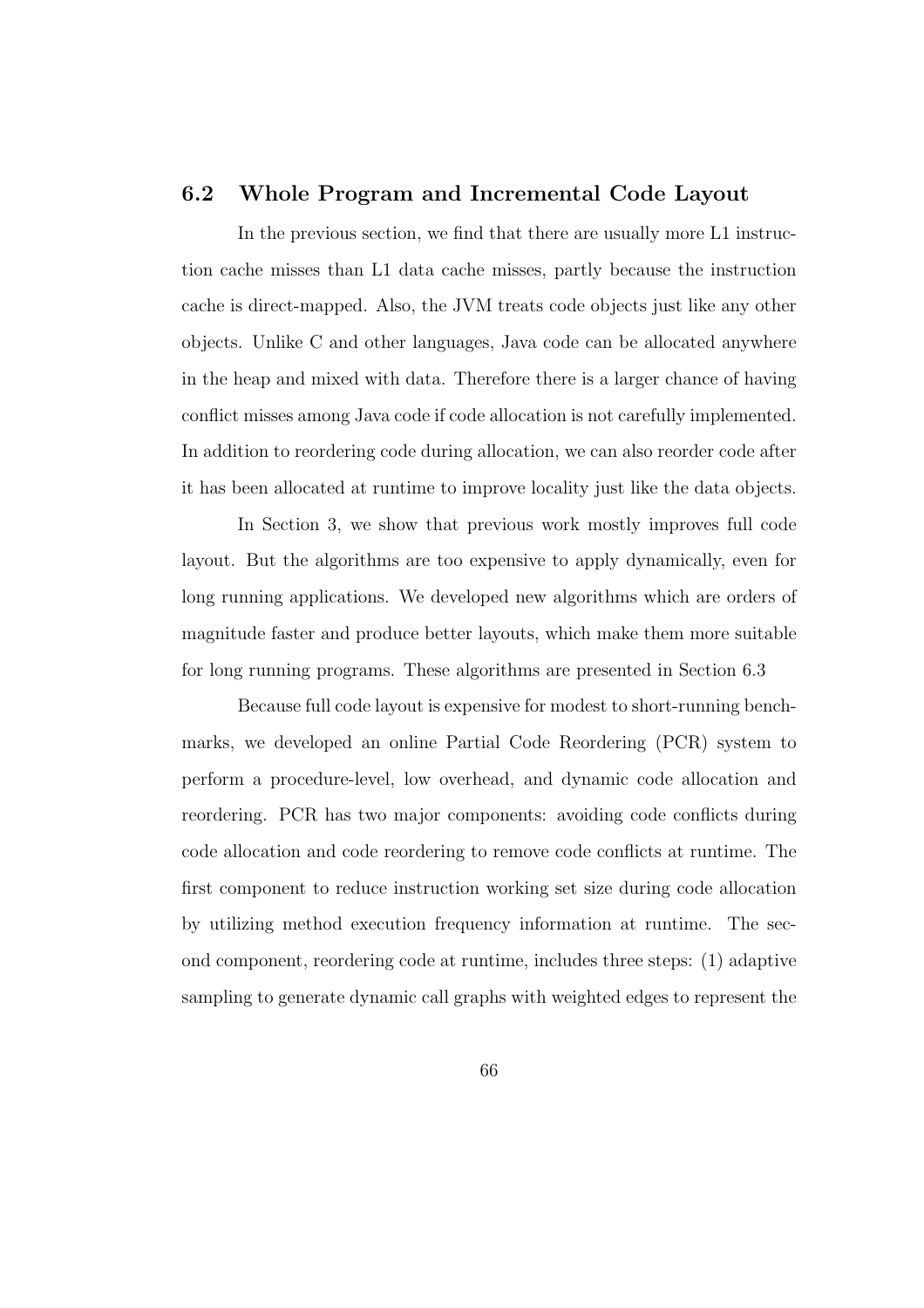heat,  $(2)$  runtime analysis for detecting conflicts among procedures in the call graph, and (3) code reordering to remove conflicts among procedures, during recompilation of hot methods.

In the rest of this section, we will describe full code layout generation system in Section 6.3 and the low overhead systems for short-running programs in Section 6.4 in greater details.

# 6.3 Whole Program Dynamic Code Management System

This section describes the implementation of a Whole Code Management system (WCM) that is integrated into a managed runtime. WCM uses dynamic profile information to reorganize the compiled code at the granularity of a method. We show that WCM can significantly improve performance. We also describe three new procedure layout algorithms that, compared to previous approaches, reduce the cost of computing a new code placement. These algorithms specifically target ITLB misses, which typically have the greatest impact on performance because of their frequency and high cost. One of these algorithms, Code Tiling, is significantly faster both in worst case complexity and in practice than the best-known previous technique by Pettis and Hansen [58]. We demonstrate that Code Tiling generates code layouts that are better or comparable to those by the Pettis-Hansen algorithm.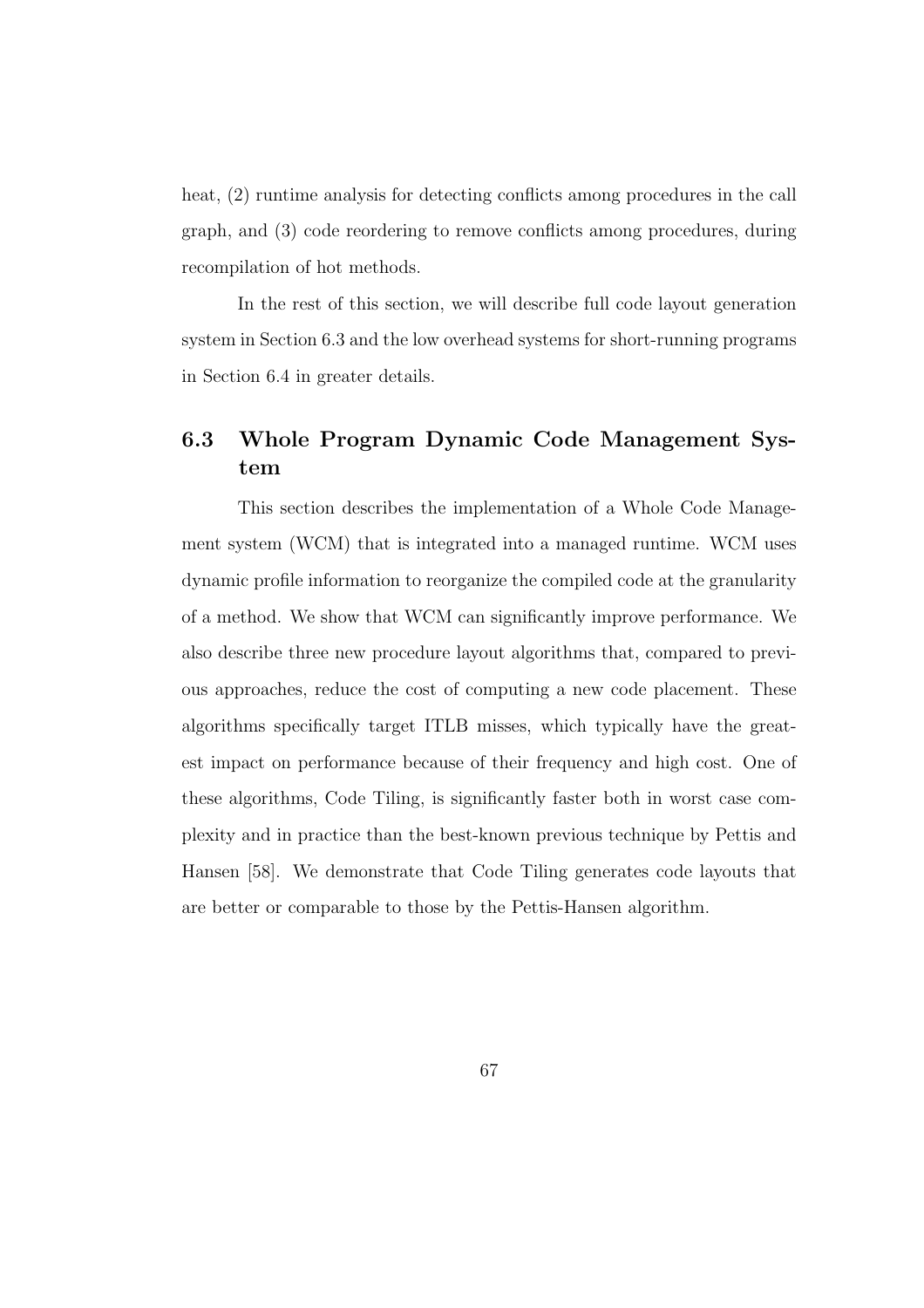#### 6.3.1 Whole Code Management overview

This section overviews the Whole Code Management system (WCM), and the following section describes its implementation and design choices.

As the application executes and its behavior changes, WCM reorganizes compiled code as necessary. When miss rates for the ITLB or instruction cache become too high, it calculates a new layout, moves method code, and updates code pointers and offsets in methods, thread stacks, registers, and data structures of the managed runtime to reflect the new locations. The miss rates for the ITLB or instruction cache can be detected by hardware performance counter or software estimation. WCM currently uses user-defined execution point for code reorganization. Different schemes for detecting program instruction locality behavior are beyond the scope of this work.

WCM gathers profile information on callers and callees and uses it to build a dynamic call graph. The dynamic call graph (DCG) is an undirected graph with a node for each method, and edges from a method to any methods it invokes, weighted by their dynamic frequency. When the system triggers a reorganization, WCM computes a new placement for each method's code based on the DCG. WCM then moves the code and does any required code updates. Figure 6.3 depicts WCM's components and their interactions.

Software instrumentation or hardware performance monitoring unit (PMU) can provide the dynamic call graph profiles. WCM can use one of a number of different code layout algorithms. The Pettis-Hansen procedure layout algorithm is one, and we describe three others in Section 6.3.3. These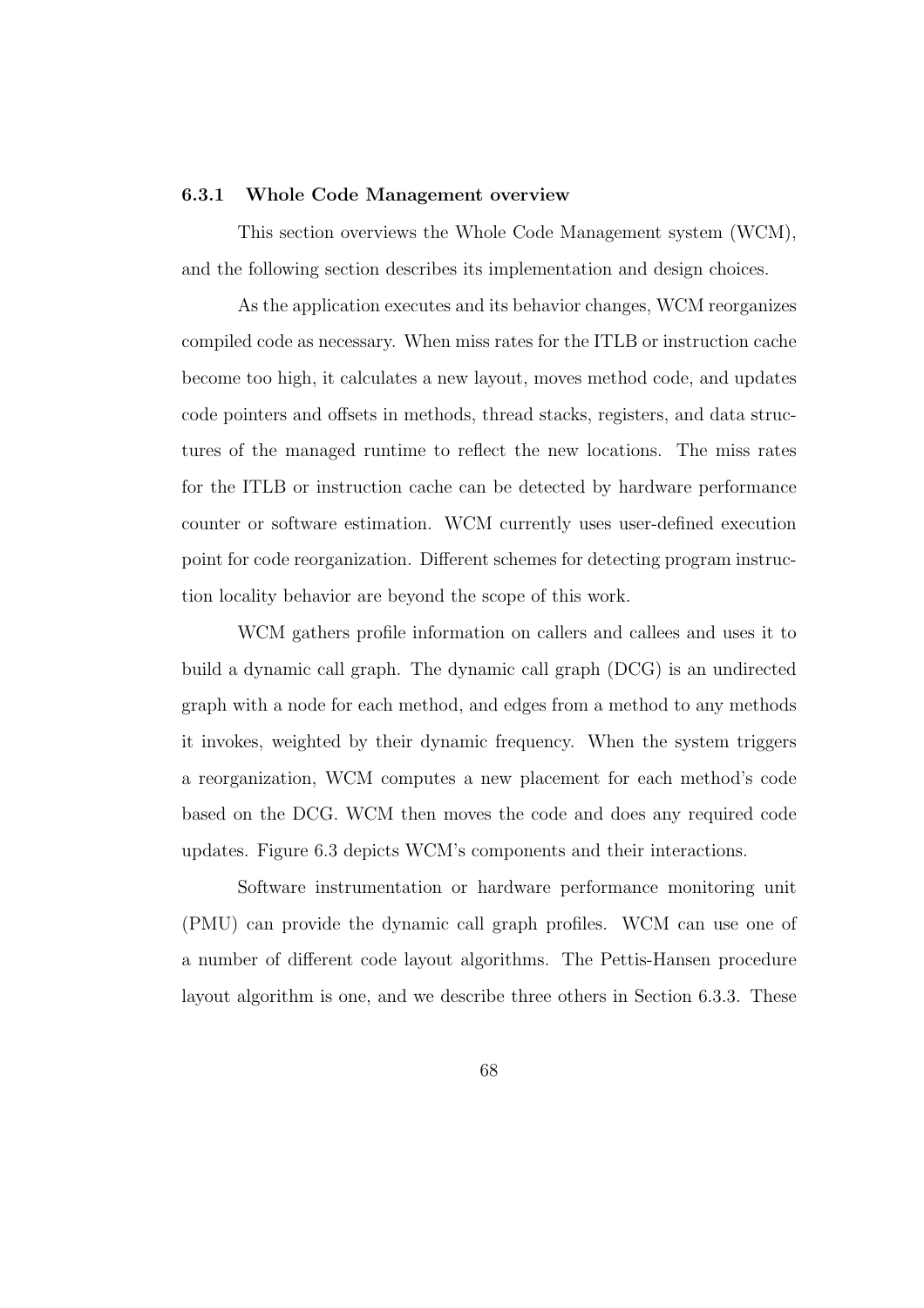

Figure 6.3: Whole Code Management

algorithms attempt to improve performance by, for example, reducing the number of frequently executed code pages to minimize ITLB misses.

To minimize the number of managed runtime components that need to understand JIT-compiled code, WCM relies on the JIT to make any necessary adjustments to relocated code. This division gives JITs more freedom in how they emit code, and the code management system and the rest of the managed runtime do not need to understand the representation of JIT-compiled code.

# 6.3.2 WCM Implementation on IA-32

We implemented WCM in a managed runtime environment that supports Java and C# programs. Our core platform consists of the Open Runtime Platform virtual machine (ORP) [25] and one or more JIT compilers. On IA-32, we use the optimizing O3 JIT [26] to compile JVM bytecodes. This JIT performs inlining, a number of global optimizations (e.g., copy propagation, dead code elimination, loop transformations, and constant folding), as well as common subexpression elimination and array bounds check elimination.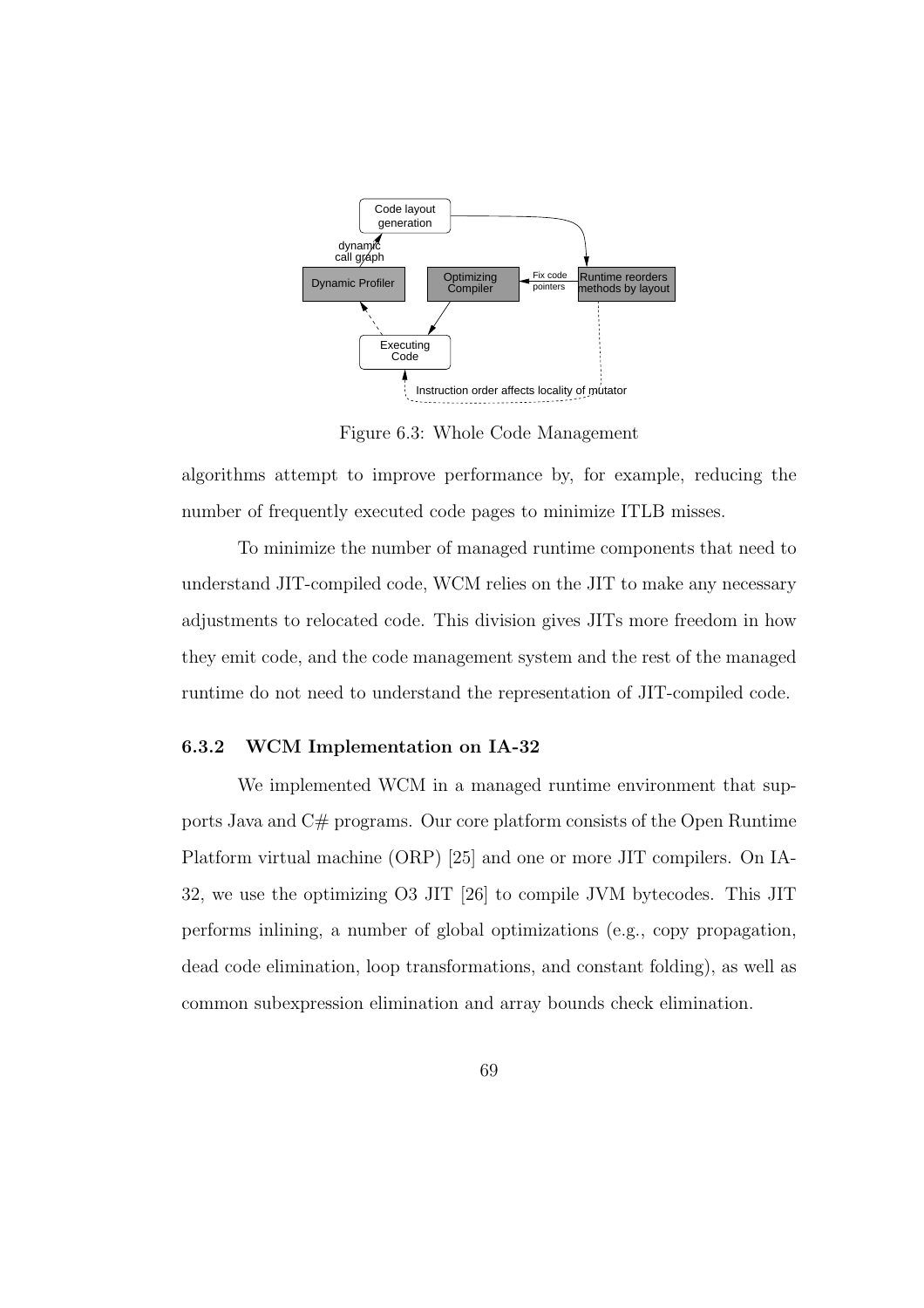ORP allocates compiled code in a region of memory that is separate from the garbage collected heap. It provides different subregions for code that is cold (infrequently executed) and hot (more often executed). ORP allocates code of equal "temperature" sequentially. Our IA-32 O3 JIT emits a single block of code for each compiled method. As a result, the granularity of reorganization for the IA32 is methods; for the IPF, it is a code block which typically divides a method into two parts: one for its hot basic blocks and another for its cold ones. We return to the IPF implementation in Section 6.3.5, but the remainder of this section and the next two discuss our IA-32 implementation.

To support Whole Code Management, we modified O3 to emit relocatable code. This simplifies moving code during code reorganization, but usually requires updating pointers to compiled methods used in that code, including references into code of other methods as well as into the same method. WCM calls the JIT (here O3) to update code after it has moved it.

ORP can collect dynamic profile information from either software instrumentation or from hardware Performance Monitor Units (PMU) sampling. However, on the IA-32, we found that using the PMU is too expensive. In particular, capturing the LBR (last branch record) requires hundreds of cycles since it requires flushing the pipeline and performing memory fences. As a result, ORP uses software instrumentation on IA-32. We could have modified our JITs to do the instrumentation, but we chose a simpler approach. ORP interposes on method calls to record the caller and the callee. It does this by generating a small machine code stub for each compiled method that is exe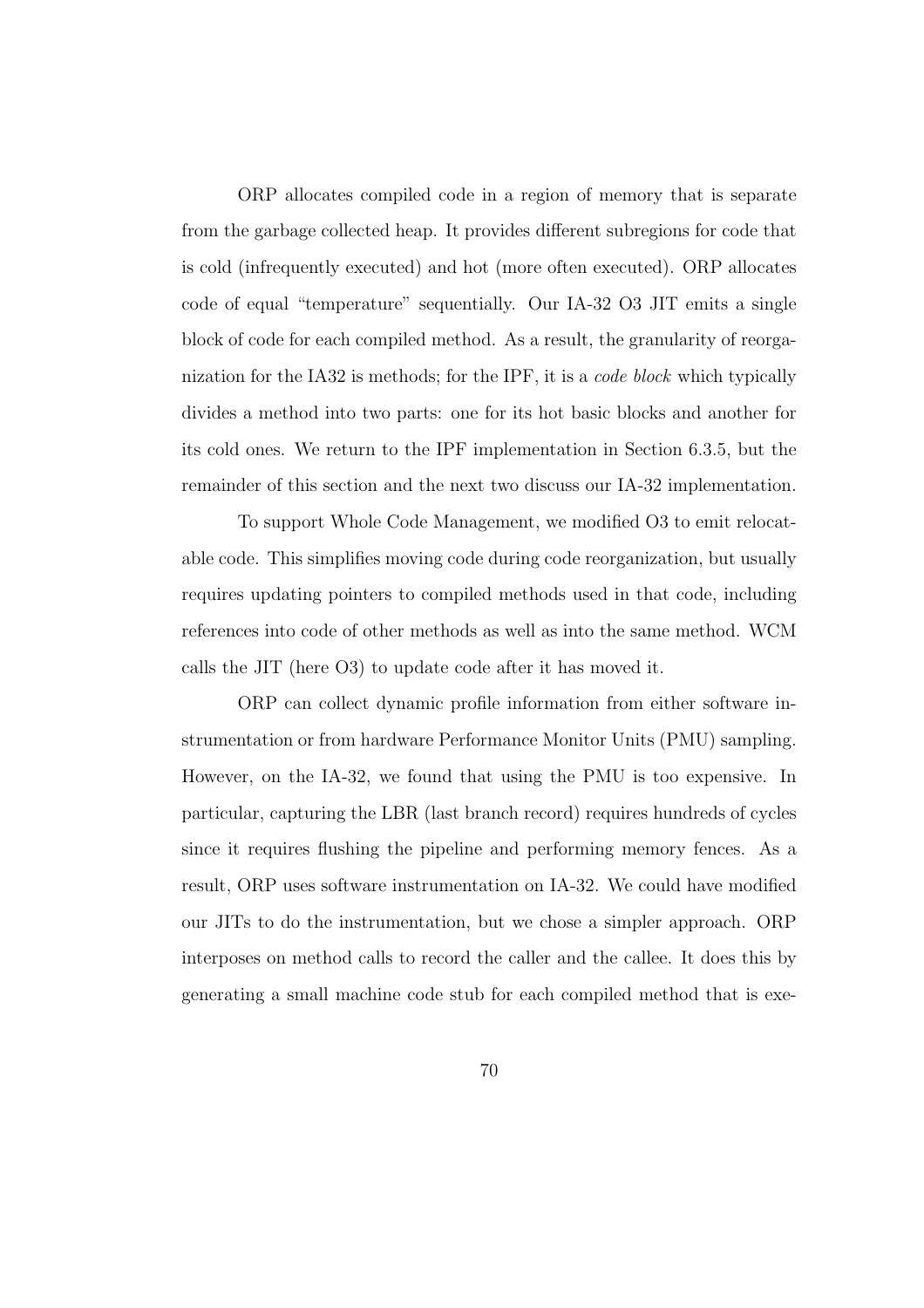cuted first whenever a call is made to the associated method. When entered, this stub records the caller/callee information and then transfers control to the start of the intended callee. This stub approach handles indirect calls and hot-cold method splitting. Our implementation of software instrumentation has the feature that it can be turned on or off, and when turned off has no impact at all on the application's execution.

To reorganize code, WCM performs the following steps:

- 1. Stop all managed threads.
- 2. Compute a new layout.
- 3. Allocate new code storage. It would be possible to reorganize code in place, but moving to a newly-allocated code region is simpler. It also simplifies debugging our WCM implementation, since it is easy to recognize a reference to an old code location.
- 4. For each method, move the code and call the JIT to fix it up. Also fix up the method's meta data recorded by the managed runtime.
- 5. Update the call stack of each thread. In particular, fix up any code addresses such as return addresses currently on stacks. Also, update any registers containing code addresses.
- 6. Restart the managed threads.

To compute the new layout, WCM uses one of several different code layout algorithms. Each of these operates on the dynamic call graph (DCG)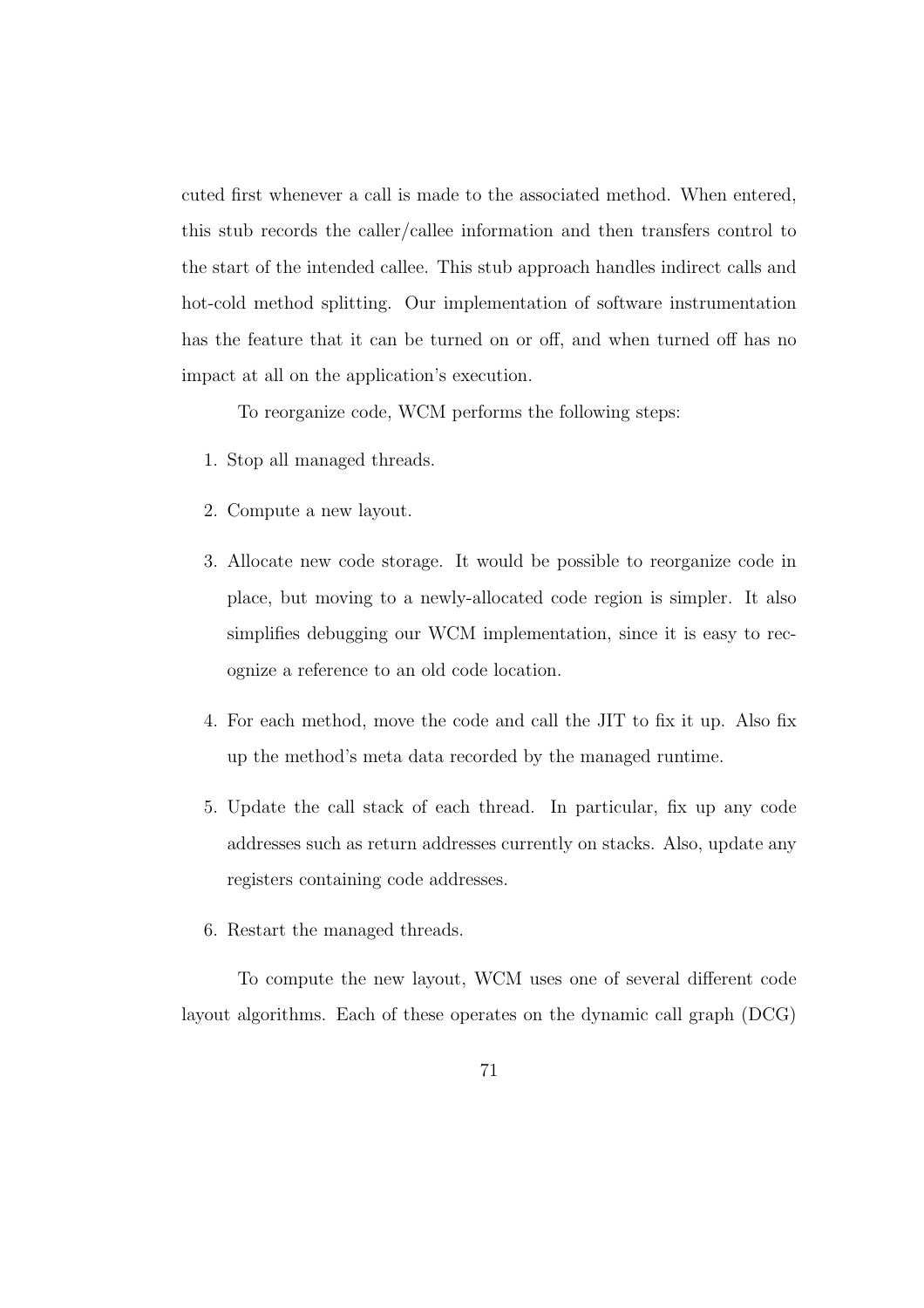| <b>WCM</b> Step         | Cache-Aware Pettis-Hansen   Code Tiling |  |
|-------------------------|-----------------------------------------|--|
| Compute new layout      | 28.459                                  |  |
| Allocate new code space |                                         |  |
| Move and update code    | 90                                      |  |
| Update thread stacks    |                                         |  |

Table 6.2: Breakdown of time to reorganize MiniBean's code (ms)

produced during profiling and creates a code layout. This layout identifies sequences of code that should be placed together in memory in that order. So far, we have implemented four code layout algorithms.

Our experience is that most of the time needed to reorganize code is due to the new layout calculation; WCM finishes the remaining steps quickly. To illustrate this, for MiniBean, the Code Tiling layout algorithm requires 417ms of the 510ms total reorganization time, while Cache-Aware Pettis-Hansen requires 28,459ms of the total 28,555ms. The other steps require about 100ms. These times are shown in Table 6.2.

#### 6.3.2.1 Current Status

Our IA-32 WCM implementation currently reorganizes code at GC time for simplicity. Since our garbage collector stops all threads during a GC, we reorganize code then. Despite this implementation, WCM itself is completely independent of GC and could reorder code at any time.

We do not currently support a mechanism to automatically trigger code reorganization since we have not yet developed a technique to determine when it would be be productive to do so. In the future, we plan to enhance WCM's use of PMU information to monitor ITLB and other instruction-related misses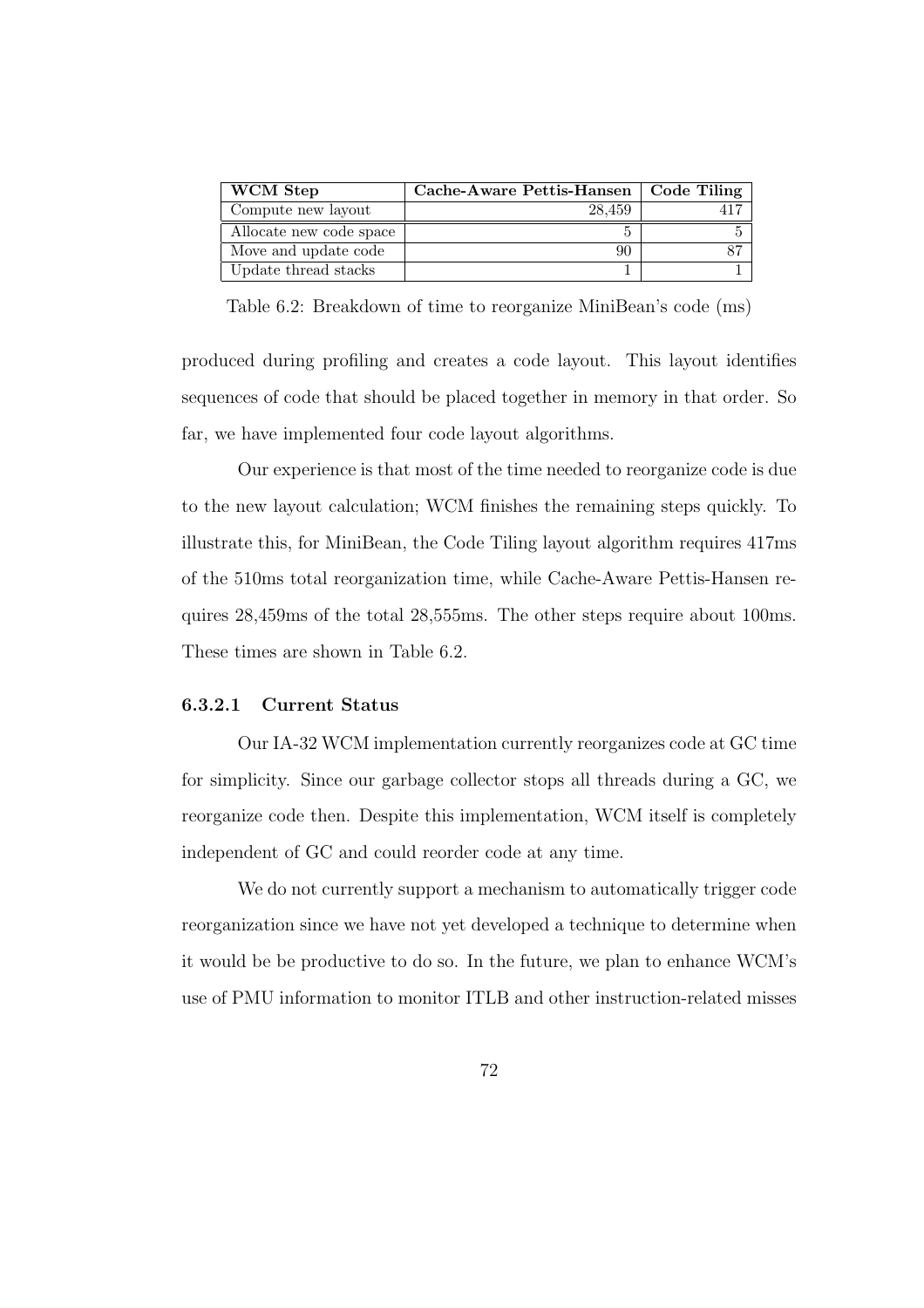in order to determine when reorganizations are needed. Currently, the user specifies on the ORP command line the GC at which to reorganize code, and ORP invokes WCM at the end of that GC. Although this interim solution allows only a single reorganization, WCM itself is capable of reorganizing code multiple times. Eventually, we will use WCM to reorder code whenever necessary.

Our WCM implementation also stops application threads while it does all reorganization work. However, much of WCM's work—in particular, calculating the new code layout—could be done concurrently with application threads to minimize pause time. Those threads need to be stopped only during the update of the metadata and thread stacks.

#### 6.3.2.2 Discussion

In many ways, WCM resembles a copying garbage collector. It moves objects (method code) and updates any pointers to those objects. It is intended to improve program locality, but that is also a partial goal of many garbage collectors including ones that compact the heap or place objects to improve their locality [41, 45]. WCM also supports pinning of objects that would be too hard or too expensive to relocate. For example, we pin methods containing Java JSR bytecodes since these bytecodes are relatively rare and the resulting code is complex. Like many garbage collectors, WCM could also do much of its work in parallel with application threads, even though it does not currently do this. New code layouts could be computed in parallel, for example. WCM could also reclaim no-longer-needed code: code that is currently not referenced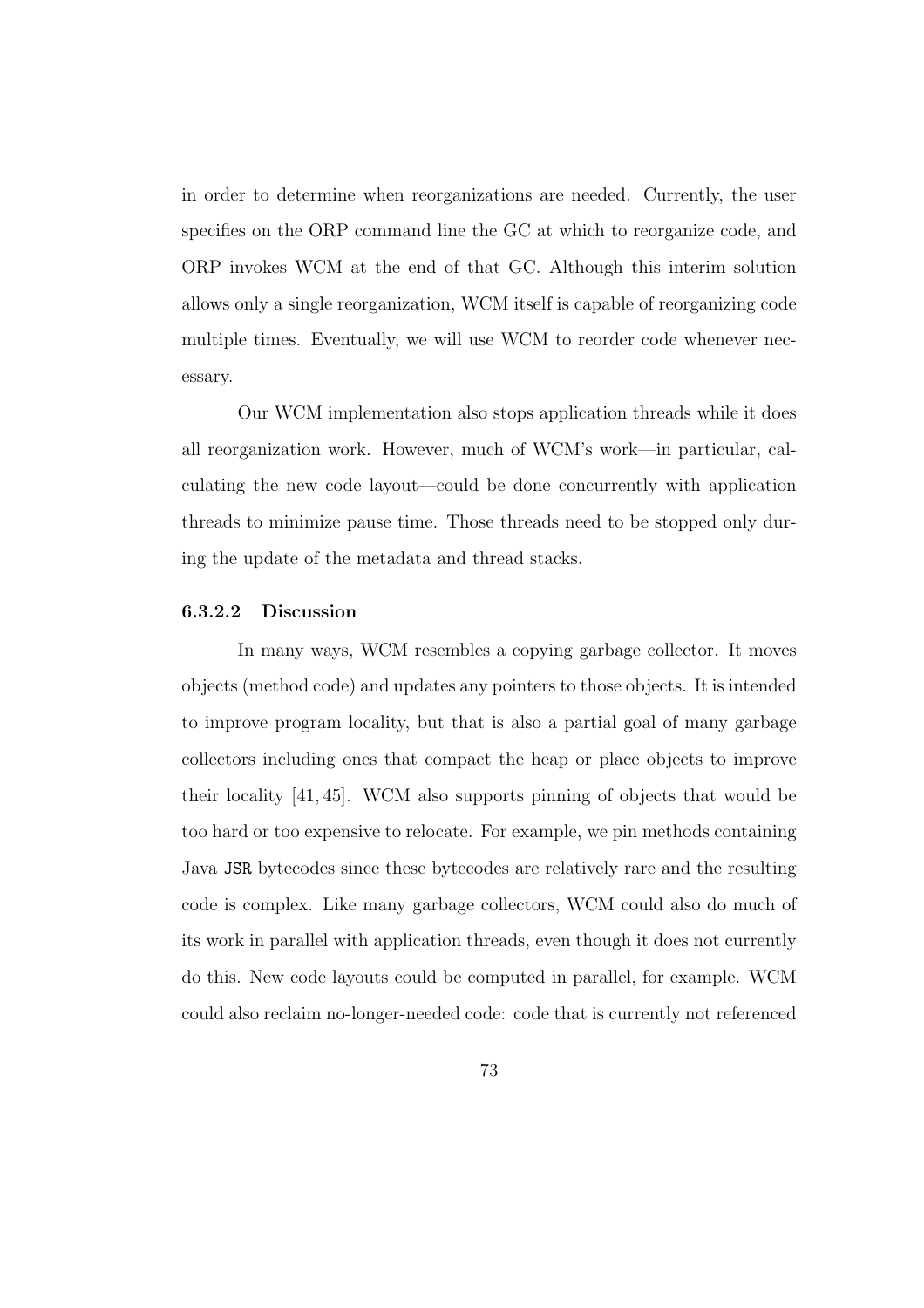by any thread and not likely to be needed again.

#### 6.3.2.3 Alternatives to WCM

One alternative to WCM is to use large pages for code which will reduce the number of ITLB entries and misses. Unfortunately, not all operating systems support large pages. For example, IA-32 versions of Windows do not support them. However, large pages will consume a larger portion of the virtual address space and may suffer higher fragmentation, which may be a problem if the virtual address space is relatively small. In addition, using large pages does not address instruction cache misses.

Another alternative to WCM is method recompilation. Many JITs support profile-based recompilation of frequently executed (hot) methods, or methods in which a significant amount of execution time is spent. If the managed runtime or JIT allocates code sequentially, these recompiled hot methods will tend to be located close together, which is likely to improve code locality. However, for very large applications with large instruction foot prints and many hot methods, the natural benefits of JIT compilation are unlikely to consistently provide good code locality.

#### 6.3.3 The Code Layout Algorithms

This section describes the Pettis-Hansen and our new code layout algorithms. All the algorithms use the same underlying data structure, the dynamic call graph (DCG), and produce a new code layout. We first implemented Pettis-Hansen algorithm, and find it usually improved performance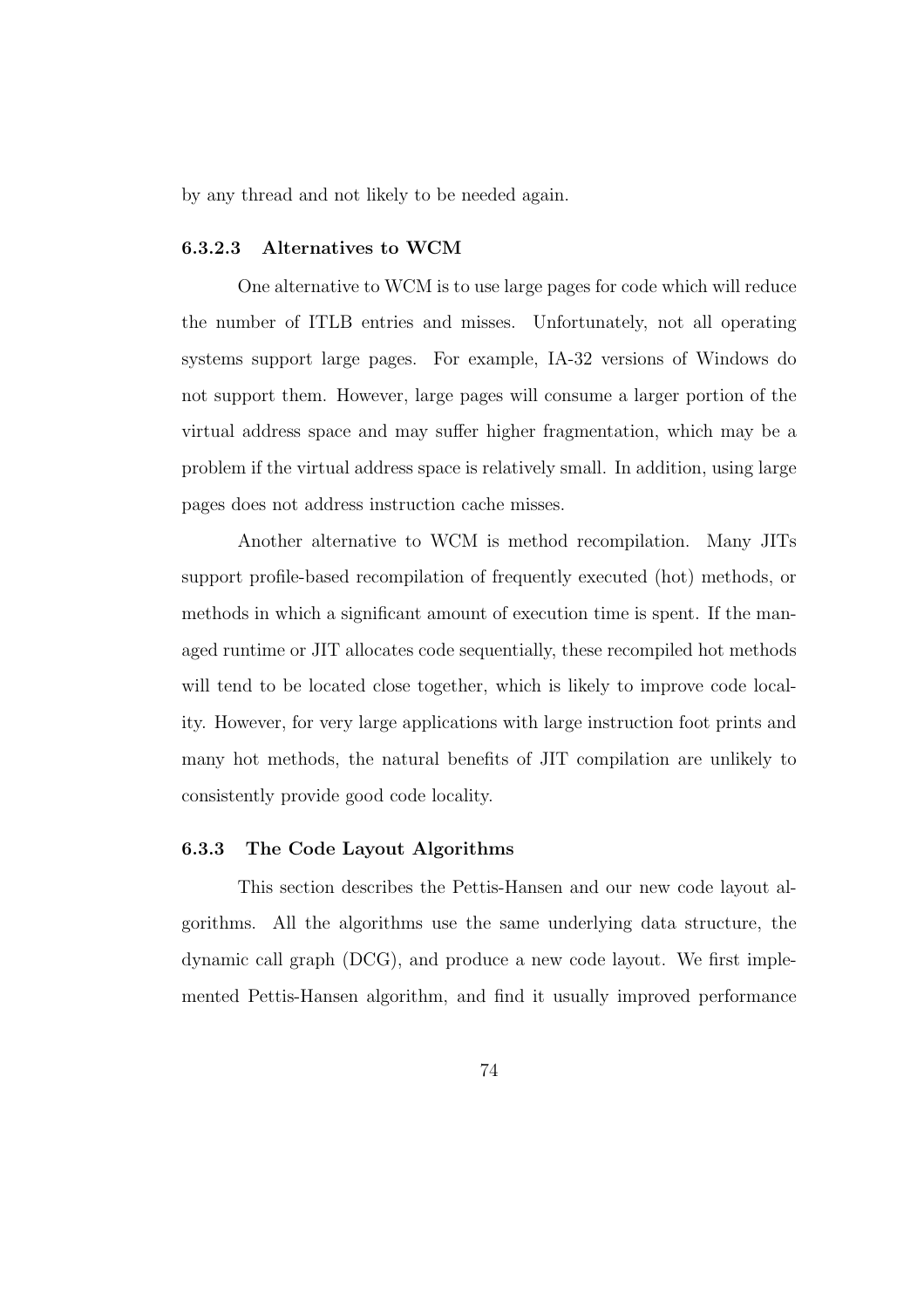of large applications. However, it is too expensive. Pettis-Hansen creates a new layout for SPEC JBB2000 (758 methods) in less than 150ms, but requires minutes for MiniBean (15,586 methods). This overhead leads us to develop three new, faster algorithms.

#### 6.3.3.1 Pettis-Hansen Algorithm

Pettis-Hansen places methods using a greedy "closest is best" strategy from the original call graph. Each step combines two nodes in the DCG and specifies their code layout. Each of the call graph's nodes initially contains a single method. The algorithm repeatedly chooses an edge  $A \rightarrow B$  of highest weight in the entire graph (i.e., greatest calling frequency), then merges the nodes and outgoing edges of A and B. It lays out the code in the new node using the heuristic described by Gloy and Smith [36] (line 7 of procedure MergeNodes in Figure 6.4). Pettis-Hansen finds the hottest call edge between two methods from node  $A$  and  $B$  in the original call graph, and then orders the merged methods to minimize the distance between these two methods. Here the distance is measured in bytes (details are in Gloy and Smith [36]'s paper). It leaves the ordering within  $A$  and  $B$  the same. When it merges outgoing edges, if two point to the same node  $C$ , it merges them and weights the edge with the sum of the original weights. The algorithm terminates when no edges remain. Figure 6.4 shows the pseudo-code for the Pettis-Hansen algorithm.

**Time Complexity** The complexity of finding the maximum edge is  $O(n^2)$ since in the worst case, there are  $n$  edges connected to each node. The max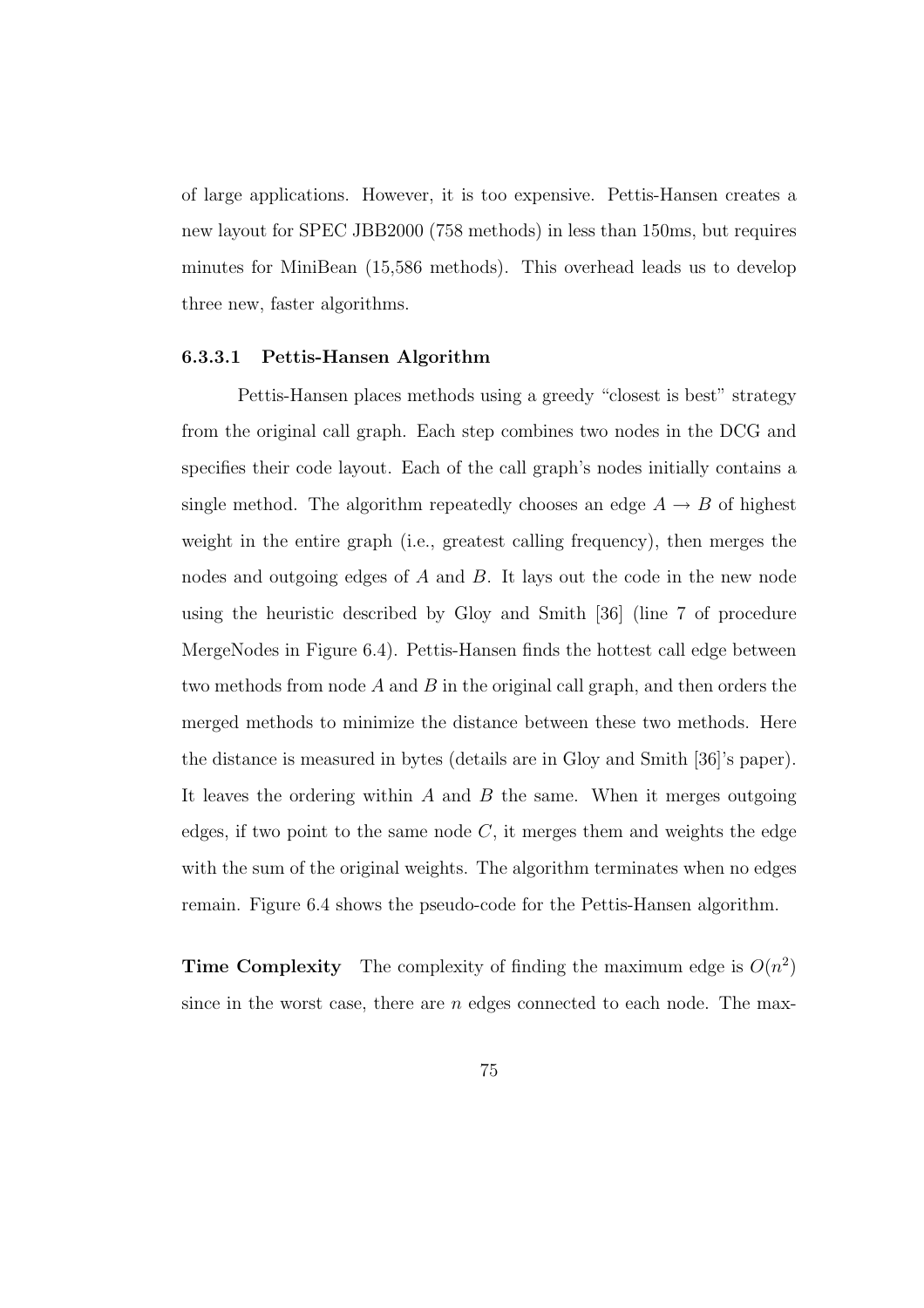$PETTISHANSEN(Graph)$ 1 while  $\text{(edge} \leftarrow \text{HEAVIESTEDGE}(\text{GRAPH}))! = NULL$ 2 do  $(nodeA, nodeB) \leftarrow edge \text{GETNODES}()$  $3$  MERGENODES(nodeA, nodeB);  $HEAVIESTEDGE(Graph)$ 1  $maxEdge \leftarrow NULL$ 2 for each node in Graph do 3 for each edge in node.edgeList do 4 if  $(maxEdge = NULL)||(edge heat > maxEdge-weight)$  then 5  $maxEdge \leftarrow edge$ 6 return maxEdge  $MERGENODES(nodeA, nodeB)$ 1 for each edgeB in nodeB.edgeList do 2 for each edgeA in nodeA.edgeList do 3 if  $edgeB$ . EQUALS(edgeA) 4 then  $edgeA.weight \leftarrow edgeB.weight + edgeA.weight$  $5$  REMOVEEDGE(edgeB) 6  $nodeA.edgeList.$ ATTACH $(nodeB.edgeList)$ 7  $nodeA blockList.GSATTACH(nodeB.methodList)$ 

Figure 6.4: Pettis-Hansen procedure layout algorithm

imum number of edge merges for each node merge is also  $O(n^2)$ . So the asymptotic time complexity of the algorithm is  $O(n*(n^2+n^2)) = O(n^3)$ . This complexity explains the dramatic increase in time required to place the code for large applications such as MiniBean.

There are data structures such as priority queue and Fibonacci heap that can speed up searching for the maximum edge and inserting the new edges generated by merging. However, these will not help Pettis-Hansen much since the most expensive part of that algorithm is the edge merge.

#### 6.3.3.2 Cache-Aware Pettis-Hansen Algorithm

In our search for a faster placement algorithm, we realize that there is little locality benefit in putting two methods on different pages, even if the two methods are on consecutive pages. We modify Pettis-Hansen to stop merging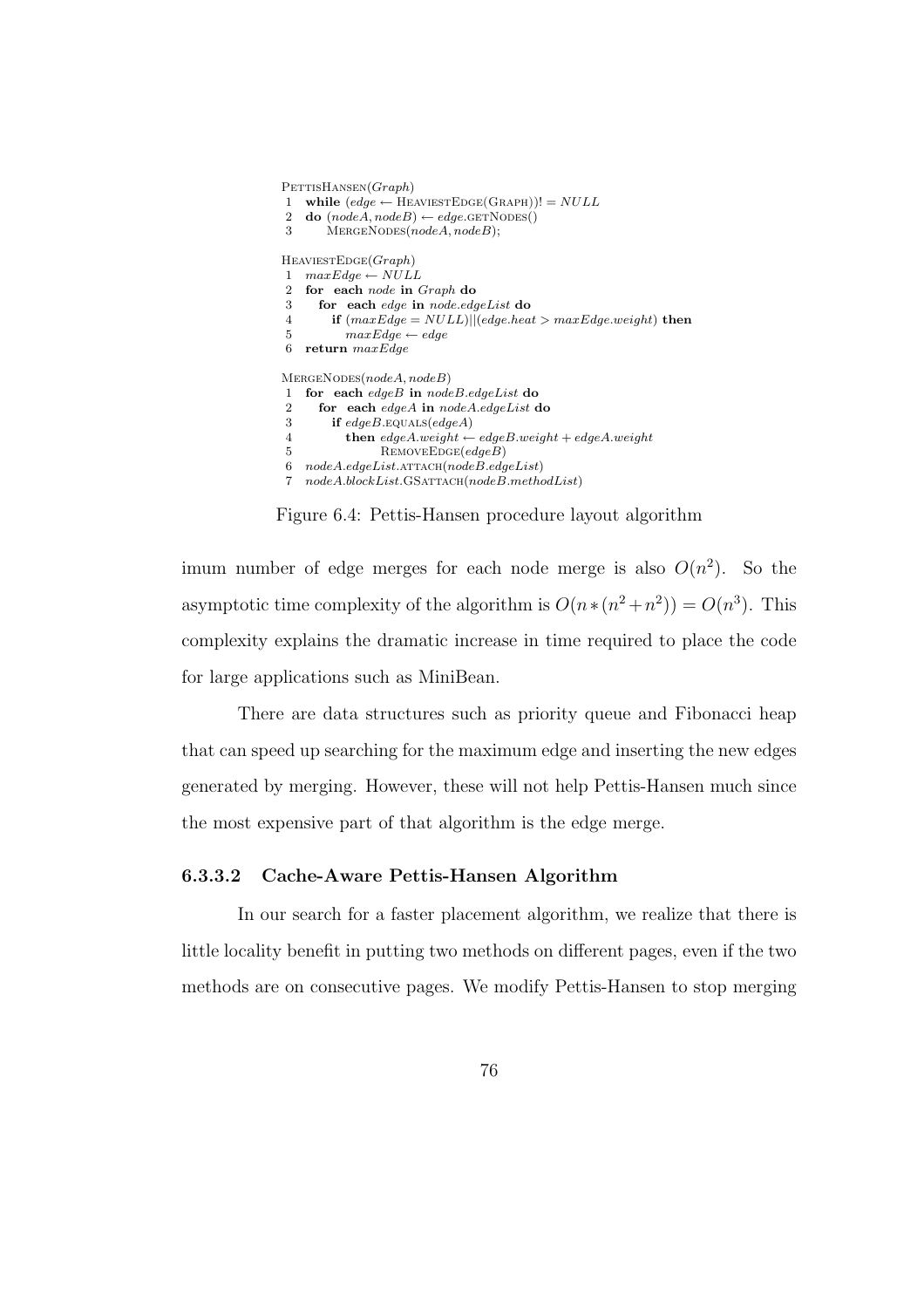|    | $C$ ACHEAWAREPETTISHANSEN $(Graph)$                                                 |
|----|-------------------------------------------------------------------------------------|
|    | 1 while $\text{(edge} \leftarrow \text{HEAVIESTEDGE}(\text{GRAPH}))! = \text{NULL}$ |
|    | 2 <b>do</b> $(nodeA, nodeB) \leftarrow edge \text{.GETNODES}()$                     |
| -3 | <b>if</b> $(nodeA.SIZE() > PAGE.SIZE)  (nodeB.SIZE() > PAGE.SIZE)$                  |
|    | <b>then</b> REMOVEEDGE( $edge$ )                                                    |
| 5  | else MERGENODES(edge, nodeA, nodeB)                                                 |
|    |                                                                                     |

Figure 6.5: Cache-Aware Pettis-Hansen algorithm methods into the current code after enough methods have been merged to fill a page. We find that, with this optimization, the total time to calculate a layout is reduced by a factor of 10. This new Cache-Aware Pettis-Hansen algorithm is shown in Figure 6.5.

Cache-Aware Pettis-Hansen may generate a different layout from Pettis-Hansen. For example, Pettis-Hansen generates a layout of DABC for the DCG in Figure 6.6 (merging order:  $AB$ ,  $DAB$ ,  $DABC$ ). But if node A and node B are both larger than the page size, the new algorithm generates layout  $ABCD$ . Note here that C and D are adjacent, but are not with the original Pettis-Hansen layout. The different layout Cache-Aware Pettis-Hansen produces may or may not improve application performance. For example, assume that  $A$  and  $B$  are both two pages in size, and  $C$  and  $D$  are half a page. If every invocation of another method on a different page triggers a page fault, our layout generates fewer page faults than Pettis and Hansen because the method A and B would be on 4 pages instead of 5 pages in Pettis and Hansen layout. But with other node sizes, the result could be different. None of the four algorithms is guaranteed to produce the best layout. However, our main concern is the layout generation time, and we show in the next section that Cache-Aware Pettis-Hansen runs much faster.

A further refinement for Cache-Aware Pettis-Hansen is the following.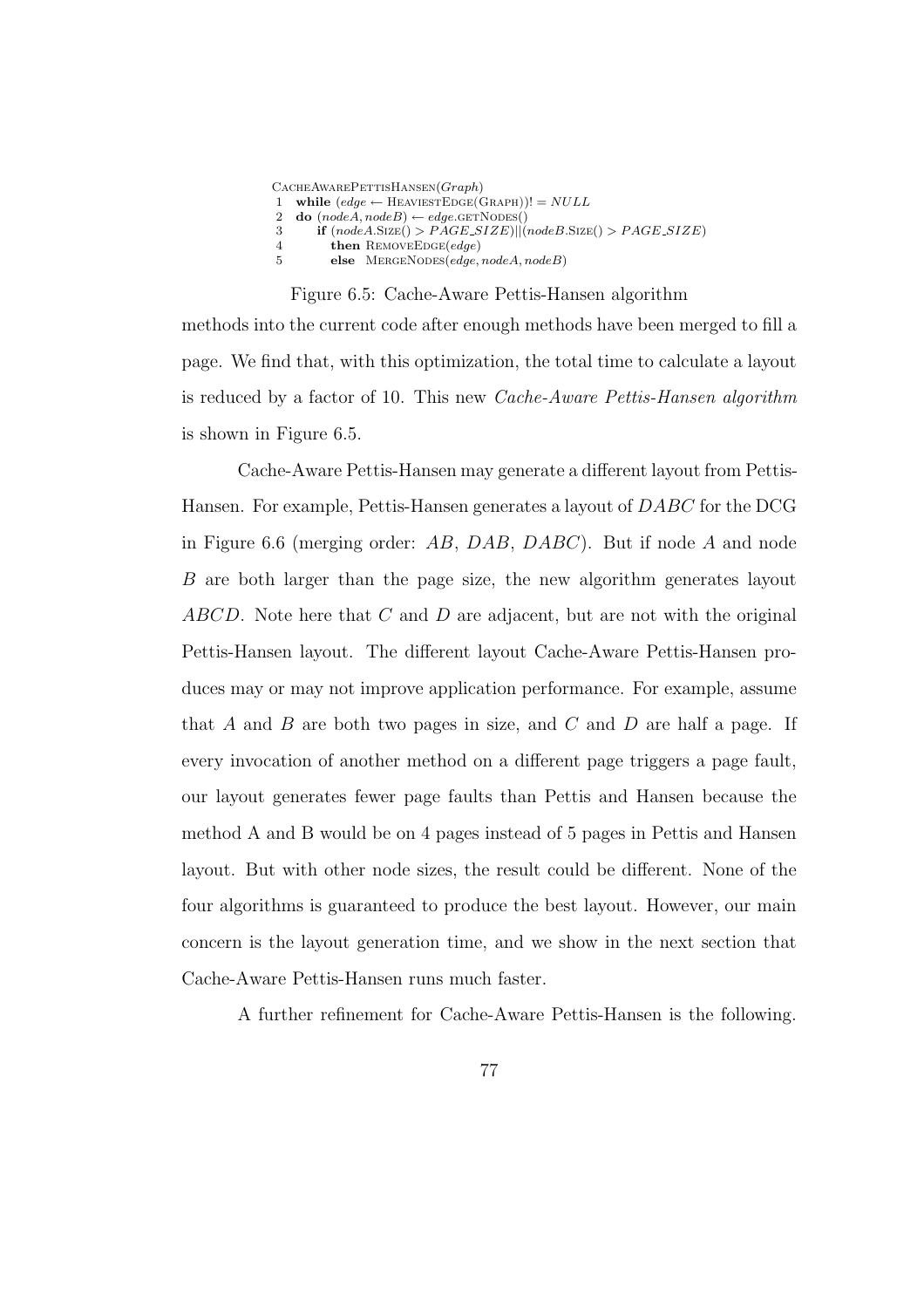

Figure 6.6: An example dynamic call graph

In a direct-mapped cache, we do not want two methods mapped on the same cache set if they frequently call each other. To avoid causing cache interference in direct-mapped instruction caches, the algorithm should use the cache size instead of the page size.

Time Complexity Complexity of the Cache-Aware Pettis-Hansen algorithm is the same as the Pettis-Hansen algorithm. However, this algorithm removes edges from the graph as it operates. As a result, in practice, finding the heaviest edge and merging the edges of two nodes are both less expensive than in the Pettis-Hansen algorithm.

## 6.3.3.3 Code Tiling Algorithm

A major cost in Cache-Aware Pettis-Hansen is finding the heaviest edge in the entire graph every time. To reduce this cost, we developed the Code Tiling algorithm that uses a simpler approximation. This algorithm traverses the nodes of the DCG one at a time. Assume the current node is A. As long as A's code occupies less than a page, it selects the heaviest edge  $A \rightarrow B$  and merges  $A$  with the node  $B$ . If this algorithm merges any nodes, it produces a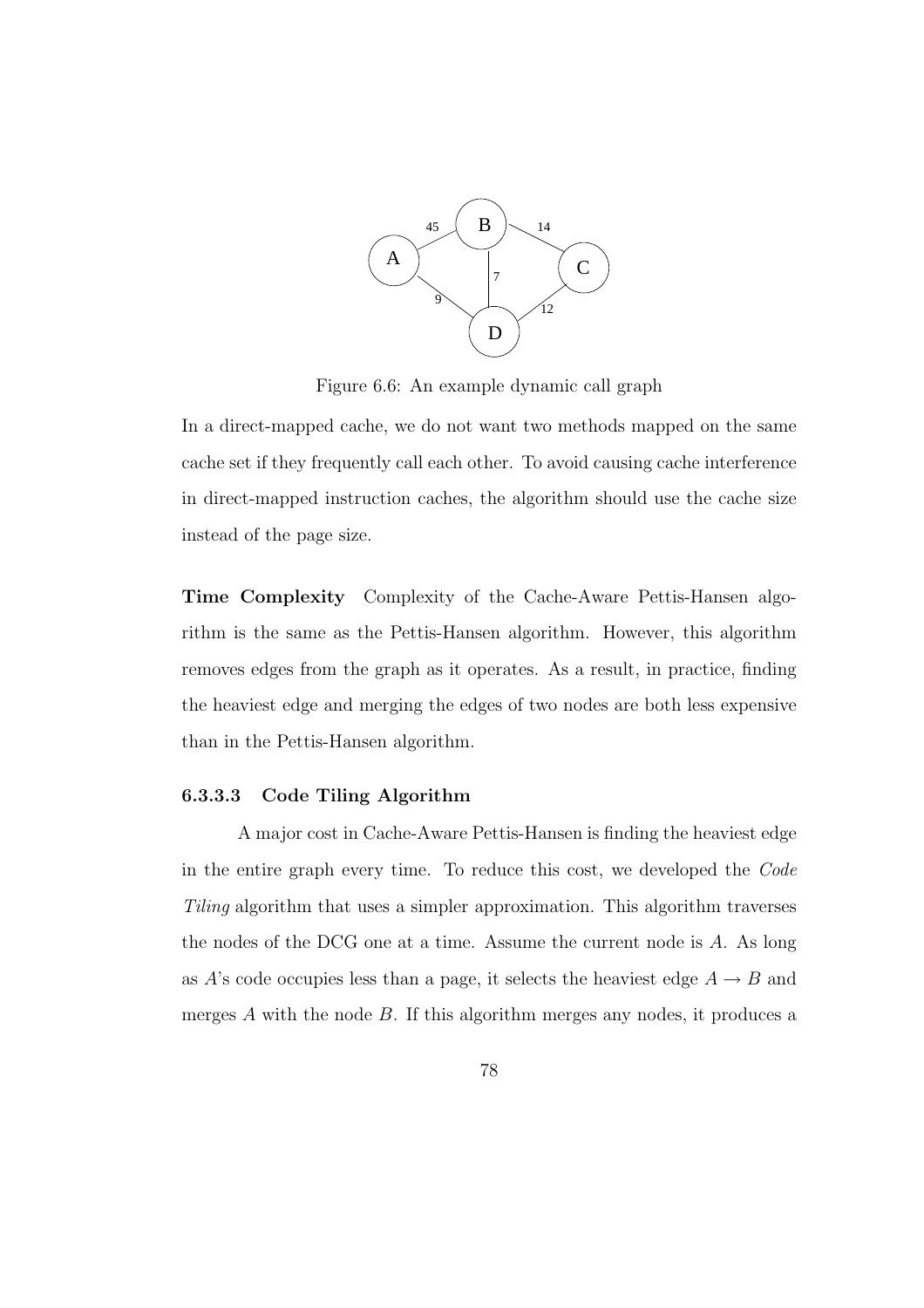|                | $C$ ODETILING $(Graph)$                                     |
|----------------|-------------------------------------------------------------|
| 1              | for each <i>node</i> in <i>Graph</i> do                     |
| 2              | $currentNodeSize \leftarrow 0$                              |
| 3              | $node.isVisted \leftarrow true$                             |
| $\overline{4}$ | $STAY$ :                                                    |
| 5              | $maxEdge \leftarrow NULL$                                   |
| 6              | for each edge in node.edgeList do                           |
| 7              | <b>if</b> ISVISITED $\text{(\textit{edge})}$                |
| 8              | <b>then</b> REMOVEEDGE( <i>edge</i> )                       |
| 9              | else if $(maxEdge = NULL)  (edge, heat > maxEdge, heat)$    |
| 10             | <b>then</b> $maxEdge \leftarrow edge$                       |
| 11             | if $(currentNodeSize > PAGE\_SIZE)  (maxEdge = NULL)$       |
| 12             | <b>then</b> REMOVEEDGE( $maxEdge$ )                         |
| 13             | $nodeB \leftarrow maxEdge.\mathtt{OTHERNODE}(node)$<br>else |
| 14             | $currentNodeSize \leftarrow currentNodeSize + nodeB.size()$ |
| 15             | MERGENODES(node, nodeB);                                    |
| 16             | goto $STAY$                                                 |
|                | ISVISITED $\left( edge\right)$                              |
| 1              | $(nodeA, nodeB) \leftarrow edge \text{GETNODES}()$          |
| $\overline{2}$ | return $(nodeA.isVisted) \&\& (nodeB.isVisted);$            |

Figure 6.7: Code Tiling algorithm

different layout than either Pettis-Hansen or Cache-Aware Pettis-Hansen since it only considers that part of the graph immediately connected to the current node. However, this layout may occasionally be better than Pettis-Hansen since it can give the best possible locality to the single hottest path, if one exists. Performance results in the next section show this algorithm computes good layouts and computes them faster.

**Time Complexity** If we have n nodes in the graph, we must scan n nodes. Since in the worst case, there are  $n$  out edges for each node, the time to find the heaviest edge for one node is still  $O(n)$ . However, in practice this case does not occur. The maximum number of edge merges requires  $O(n^2)$ . As a result, the worst case asymptotic complexity of the Code Tiling algorithm is  $O(n * (n + n^2)) = O(n^3)$ . It is the same as the Cache-Aware Pettis-Hansen algorithm, but since we avoid the work of repeatedly searching for the heaviest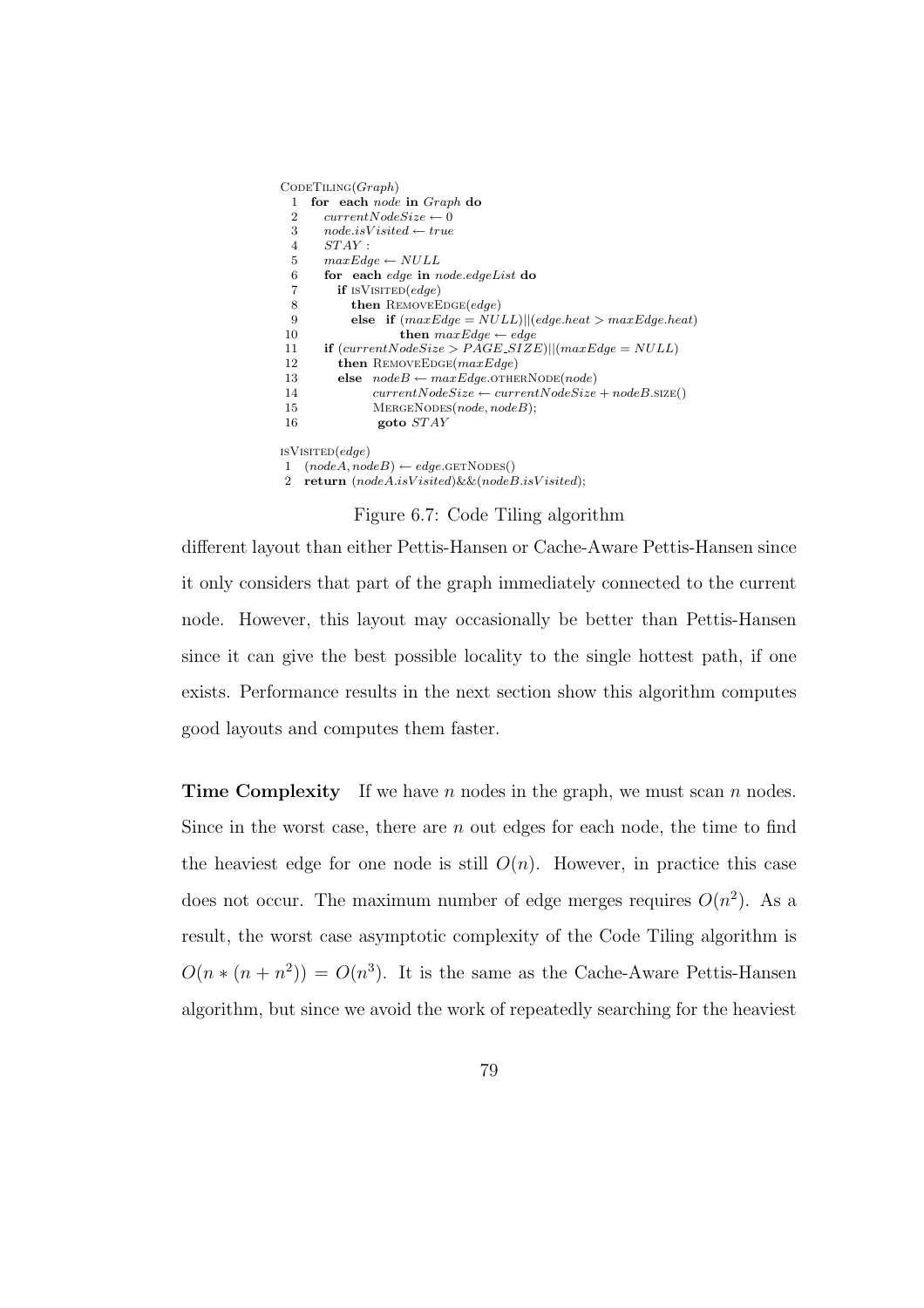edge in the whole graph, we expect layout generation to be faster than with the Cache-Aware Pettis-Hansen algorithm.

#### 6.3.3.4 Linear Scan Algorithm

To further reduce the cost of generating a code layout from the dynamic call graph, we also tried a straightforward algorithm that has linear time complexity, the Linear Scan algorithm. In this algorithm, we scan each node in the graph in breadth-first traversal order, but we ignore cold edges (ones with weight less than some threshold). We show this algorithm in Figure 6.8. Notice that when AttachNodes merges two nodes, it does not merge their out edges: even if two edges connect to the same node, they are not merged. We do eliminate this step because merging edges is especially expensive. Notice also, that when merging one node  $B$  into another node  $A$ , AttachNodes simply attaches B's edge list to A without updating any of the edges in B's edge list. As a result, the edge data structure for  $B$ 's edge list will still record  $B$  instead of the correct A. Not updating the data structure does not cause a problem because we never attach an already-visited node like  $B$  again. By reducing the work done during node merges, Linear Scan scans every edge exactly once and achieves linear time to the number of edges.

**Time Complexity** If there are  $n^2$  edges (worst case for n nodes) in the graph, the Linear Scan algorithm scans  $n^2$  edges. If an edge E has both ends visited before, edge  $E$  is removed. Otherwise, both nodes connected by edge E are merged. When Linear Scan merges nodes, it simply attaches one edge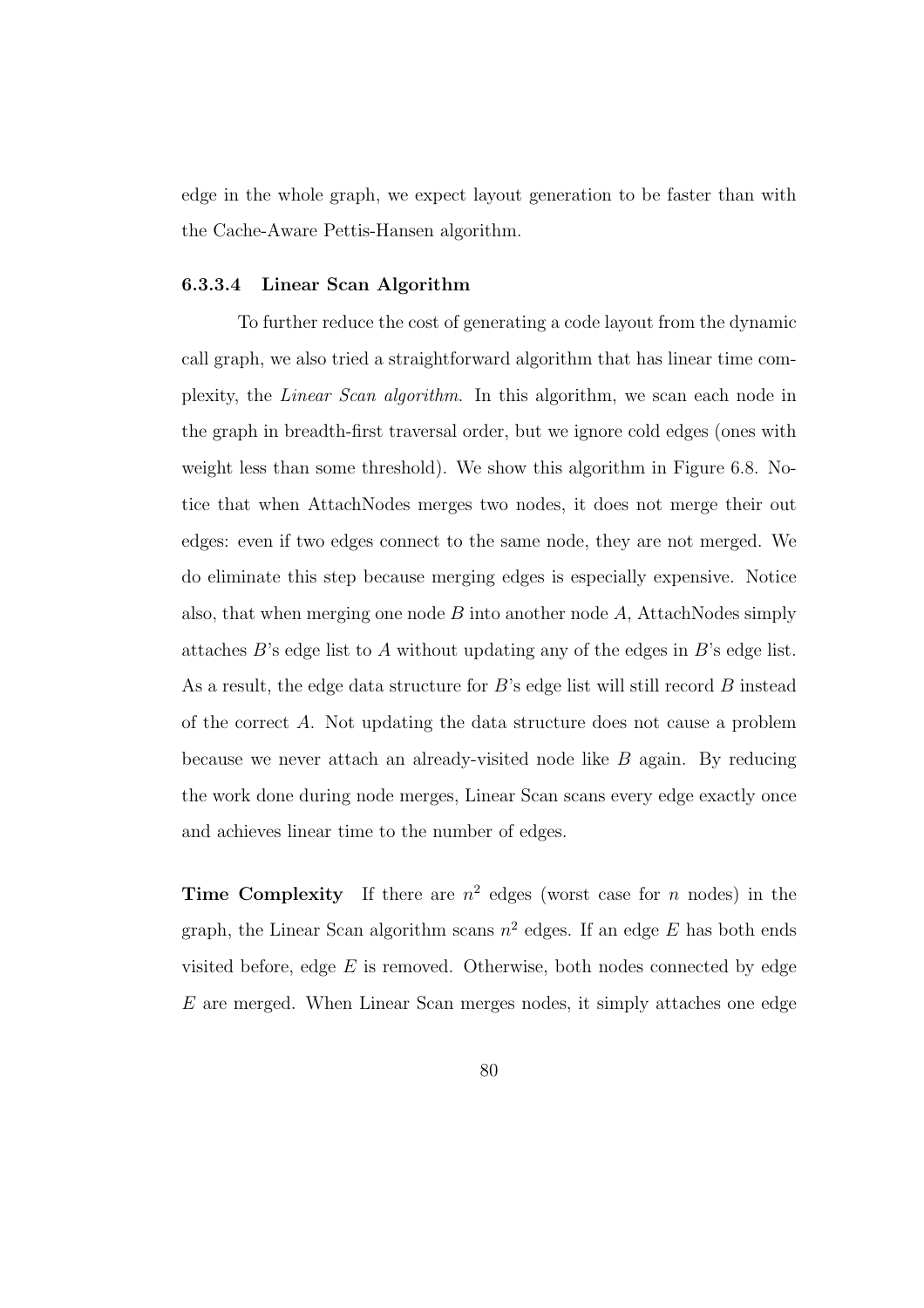LinearScan(Graph)

- 1 for each node in Graph do
- 2  $node.isV isited \leftarrow true$
- 3 for each edge in node.edgeList do
- 4 if  $(edge.heat > Threshold) \&\& (!ISVISTED(edge))$
- 5 **then** ATTACHNODES(edge, node)
- 6 else REMOVEEDGE(edge)

ATTACHNODES(edge, node) 1  $(nodeA, nodeB) \leftarrow edge \text{GETNODES}()$ 2 if  $(!nodeA.isV isited)$ 

- 3 then  $nodeB \leftarrow nodeA$
- 4  $nodeB.isV isited \leftarrow true$
- 5  $node-edgeList$ .  $ATTACH(nodeB. edgeList)$
- 6  $node blockList$ .ATTACH $(nodeB.methodList)$ 
	- Figure 6.8: Linear Scan algorithm

list to the other node and takes a constant time. This means the Linear Scan algorithm's asymptotic complexity is  $O(n^2)$ .

#### 6.3.4 WCM Results

We evaluate WCM by measuring its benefit and runtime overhead for various benchmarks using each of the four code layout algorithms.

#### 6.3.4.1 Experimental framework

To do our experiments, we use a 4-way Intel Xeon server with 2GHz Xeon processors (details are in Section 4.5. Our experiments use the SPEC JVM98, SPEC JBB2000, and MiniBean benchmarks. We execute each application stand-alone. For heap sizes, we use 512M for MiniBean, 256M for SPEC JBB2000, and 50M for SPEC JVM98 to accommodate their different working set (data and code) sizes. Because we focus our efforts on server applications and are not changing the garbage collector, we do not consider the trade offs of different heap sizes.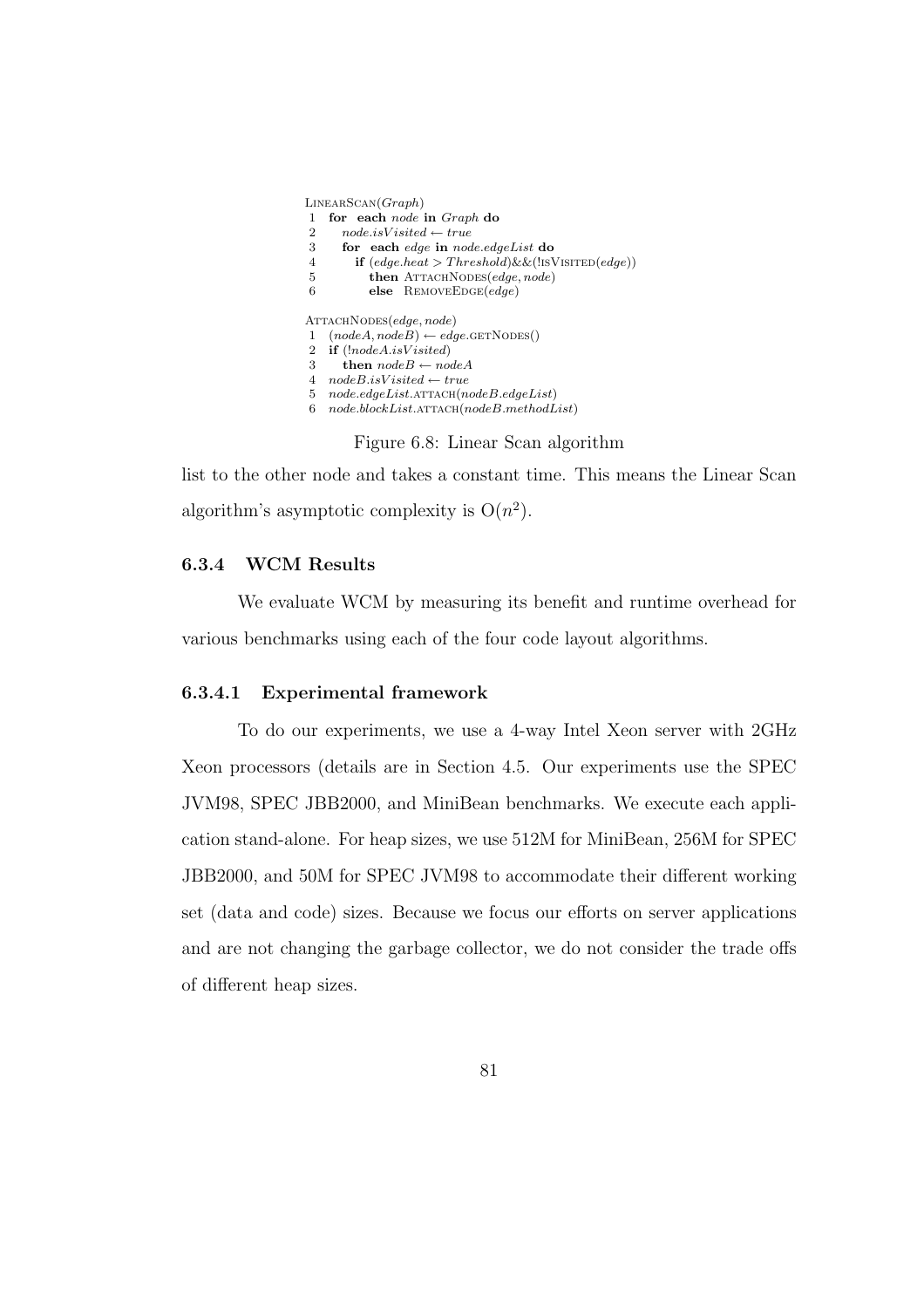| Benchmark    IA32 Size |       | Methods $\vert$ Calls/sec |       |
|------------------------|-------|---------------------------|-------|
| SPECjbb                | 268K  | 758                       | 2.04M |
| MiniBean               | 3.10M | 15586                     | 3.65M |

Table 6.3: Benchmark characteristics

To measure performance, we divide application execution into three components: (1) profiling (warm-up), (2) code reorganization, and (3) steadystate execution. This methodology is widely used for reporting long running server programs in the literature and industry [65], and where WCM should be most effective. We measured these three components separately. We reorganized code once at the end of application warm-up with MiniBean and SPEC JBB2000, and at the end of the first iteration of each program with SPEC JVM98.

#### 6.3.4.2 WCM Overhead

The overhead of WCM has two main components: the time to generate a dynamic call graph, and the time to generate a new code layout. We evaluate both overhead components separately.

Dynamic Call Graph Generation Overhead We use software instrumentation on IA-32. To determine the overhead of software instrumentation for DCG creation, we run MiniBean two times: once with no instrumentation and a second time with our software-based DCG generation. Each time, we run MiniBean up to the same point in its execution, when it completed its warm-up phase. We found that MiniBean required 54 seconds with no in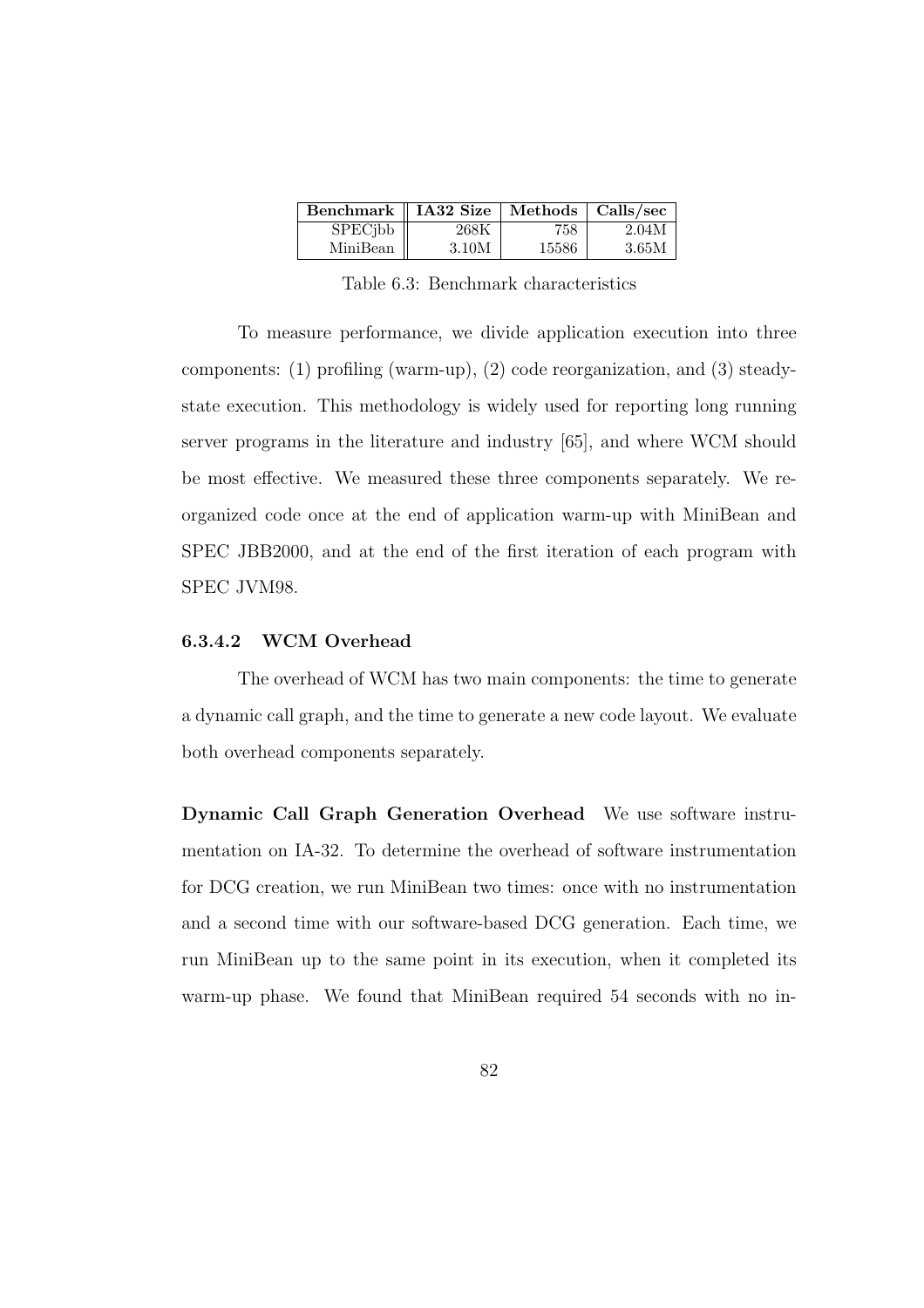strumentation, but 66 seconds when we used software instrumentation. This overhead is high.

Our software instrumentation overhead is high because it uses an untuned, unspecialized call-counting stub requiring additional procedure calls, memory allocation, and locking. We do not tune this stub because it is only used during warmup. A production WCM implementation would use optimized and inlined JIT-compiled code. However, although this instrumentation overhead is high today, it only exists while the DCG is being generated. After WCM reorganizes code, it turns off software instrumentation and removes the instrumentation stubs. As a result, there is no overhead after code reorganization. For long running server benchmarks like MiniBean, the time during which WCM uses software instrumentation is relatively short and so the overall impact on the benchmark is low.

We also expect and do observe high overheads due to software instrumentation implementation on the SPEC JVM98 benchmarks. The overheads are shown in Figure 6.9. The bars for 227 mtrt are cut off since they are about 3000%. The geometric mean of the overheads is about a factor of 3. This result indicates that if software instrumentation is used, a faster implementation is needed, especially for smaller applications. Jikes RVM use adaptive sampling to collect dynamic call graph which has much lower overhead and therefore suitable for small application.s

Code Layout Generation Overhead Another overhead of WCM is the time required by the code layout algorithms to generate a code layout. We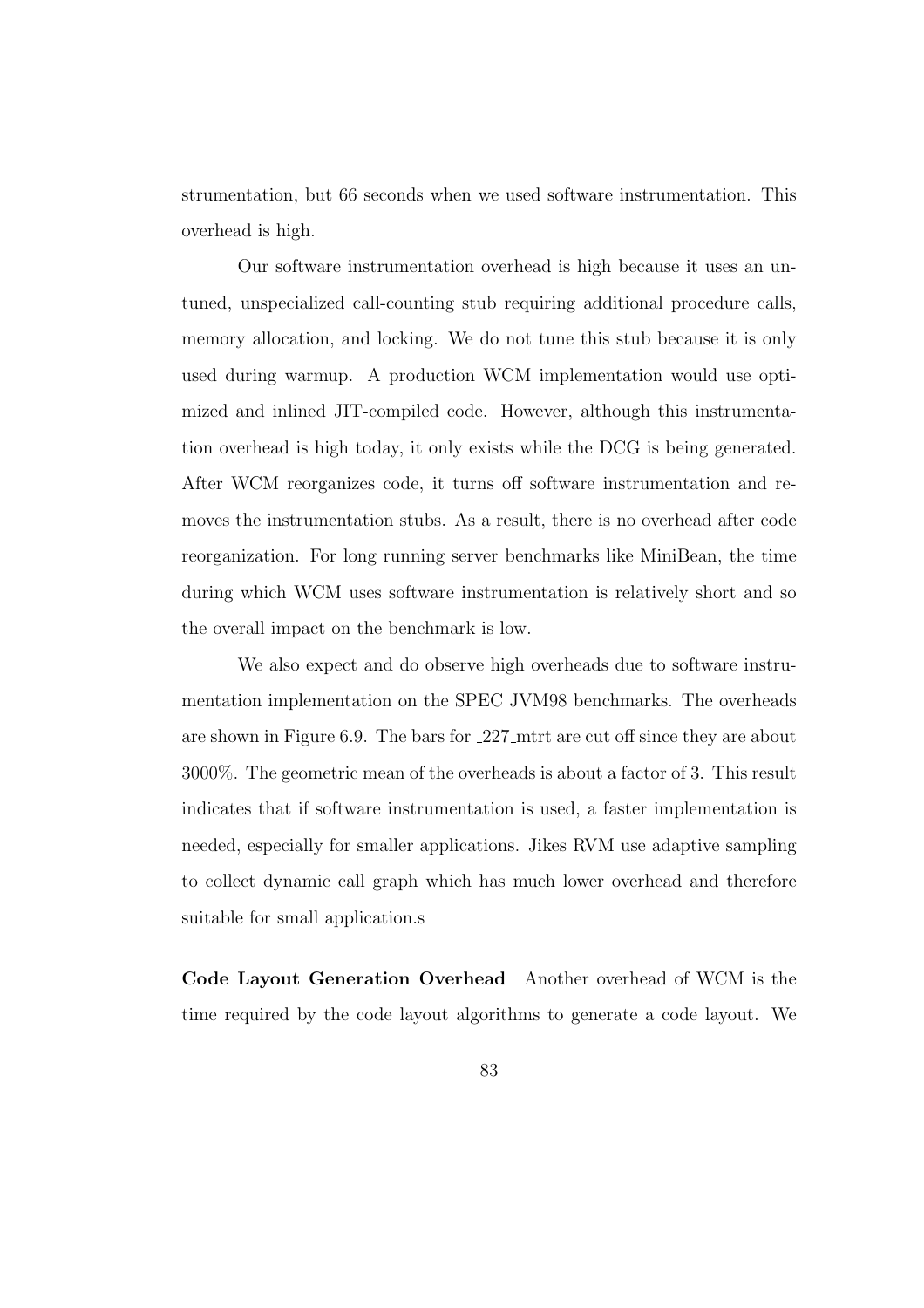

Figure 6.9: SPEC JVM98 software instrumentation overheads

| Algorithm                       | <b>MiniBean</b> | <b>SPEC</b> jbb |
|---------------------------------|-----------------|-----------------|
| Pettis-Hansen                   | 2215127         | 503             |
| Cache-aware Pettis-Hansen (16K) | 26012           | 197             |
| Cache-aware Pettis-Hansen (4K)  | 28840           | 186             |
| Code Tiling $(16K)$             | 508             | 17              |
| Code Tiling $(4K)$              | 352             | 15              |
| Linear Scan $(1)$               | 3611            | 29              |
| Linear Scan $(10)$              | 820             | $\overline{23}$ |
| Linear Scan $(100)$             | 295             | $\overline{21}$ |
| Linear Scan $(1000)$            | 254             | 19              |
| Linear Scan $(10000)$           | 253             | $\overline{21}$ |

Table 6.4: MiniBean and SPEC JBB2000 layout creation times (ms)

show the times needed for MiniBean and SPEC JBB2000 in Table 6.4.

The Pettis-Hansen procedure layout algorithm requires 37 minutes to reorder MiniBean's code which is much too long to be practical in a dynamic code reordering system. Our new algorithms are much faster, especially Code Tiling which takes just 0.35 seconds for MiniBean when using a 4KB page as the cut off threshold. This time is less than most of MiniBean's garbage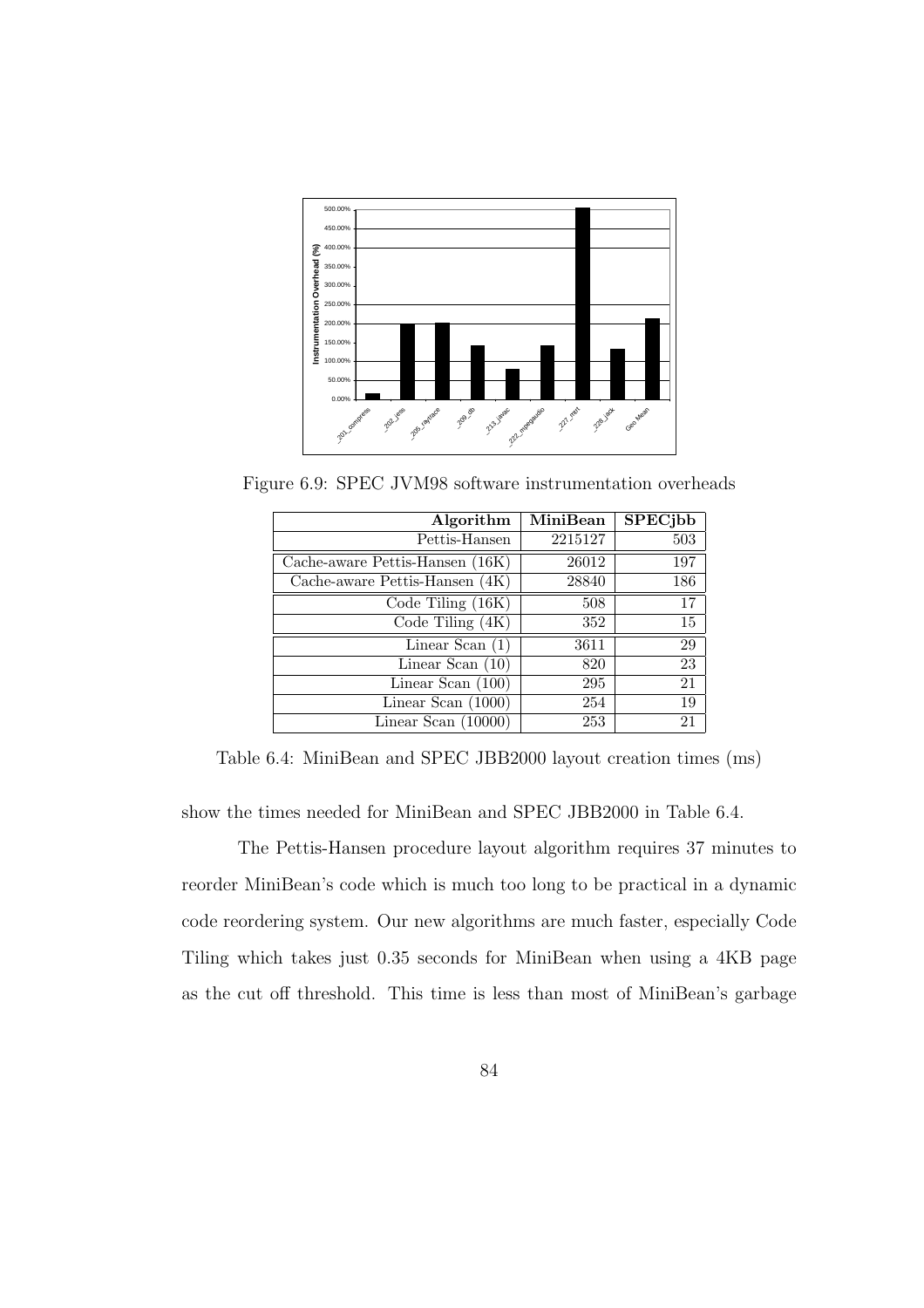

Figure 6.10: Number of edge merges for MiniBean

collection times.

Pettis-Hansen merges many more edges than Code Tiling or our other layout algorithms as illustrated in Figure 6.10. In this figure and the following ones, "PH" stands for the Pettis-Hansen algorithm, "CAPH" for Cache-Aware Pettis-Hansen, "CT" for Code Tiling, and "LS" for Linear Scan. The figure shows the number of edge merges (in millions) needed for MiniBean with Pettis-Hansen and the other algorithms. Note that the bar for Pettis-Hansen is cut off since it merges about 1.8 billion edges. When we explore where Pettis-Hansen spent its time, we find that merging edges required most of the time for SPEC JBB2000 and MiniBean.

Generating the new code layouts for the SPEC JVM98 benchmarks is generally much faster than for SPEC JBB2000. Our new algorithms are up to 6.33 times faster (for Code Tiling with a 4KB threshold). The results are shown in Figure 6.11.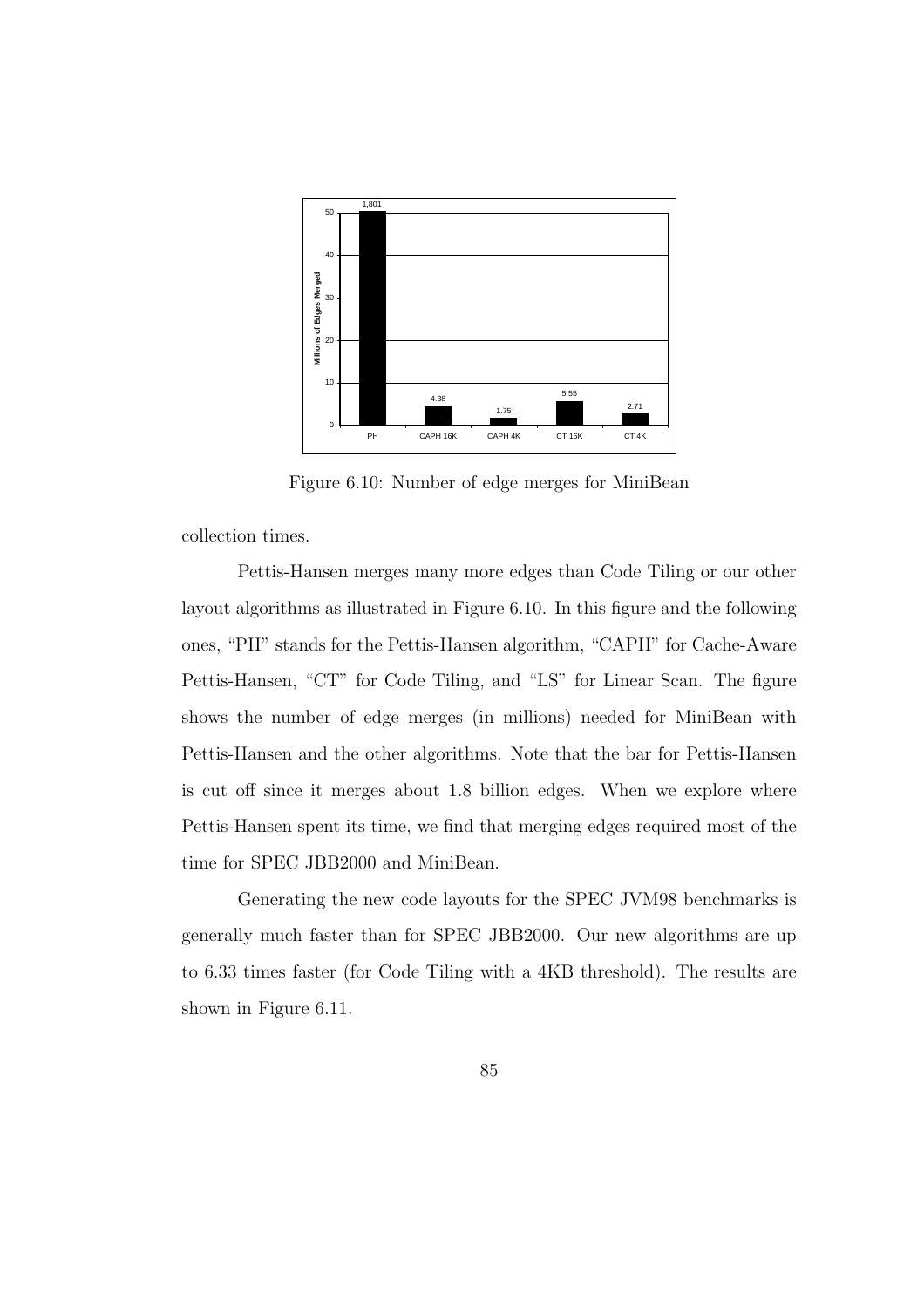

Figure 6.11: SPEC JVM98 layout generation times (ms)

#### 6.3.4.3 WCM Performance Results

Figure 6.12 shows the performance benefit of dynamic code reorganization with both the MiniBean and SPEC JBB2000 benchmarks using the four different code layout algorithms. The base code layout is the default one used by our managed runtime, which is based on invocation order and already provides some locality benefit, as we noted in Section 1.2. The MiniBean rate reported in the second column is the harmonic mean of the four throughput rates it reports. For SPEC JBB2000, we report the 8-warehouse score.

These results show that WCM with Code Tiling can significantly improve MiniBean's performance. However, it has essentially no impact on SPEC JBB2000. One reason for this difference is the size of the two benchmarks. The IA-32's 128-entry ITLB can map 512K of simultaneous code space with the default 4K pages which is much smaller than MiniBean's 3.1MB of JITcompiled code. Optimizations that improve MiniBean's code locality should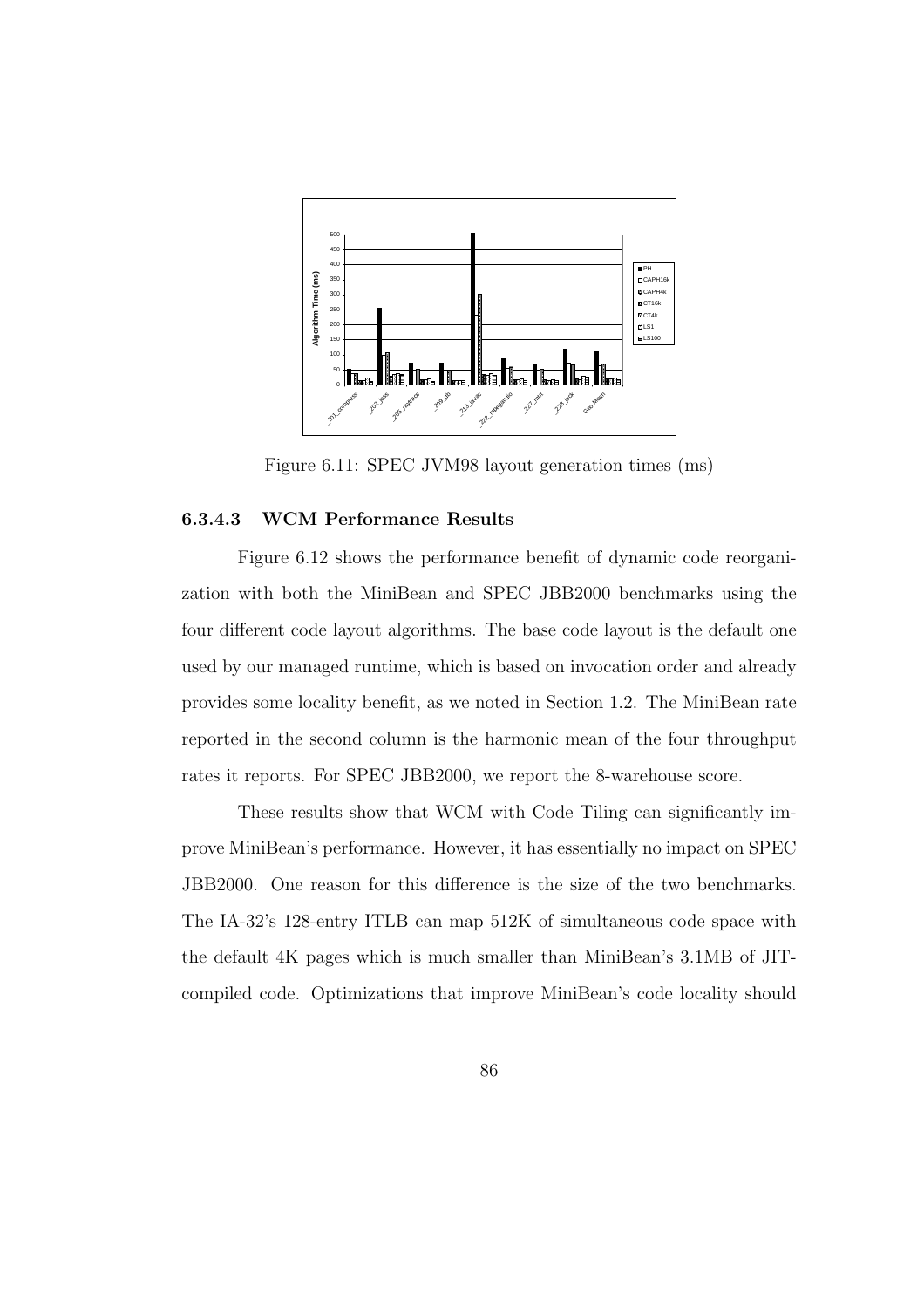

Figure 6.12: MiniBean and SPEC JBB2000 performance

thus improve its performance. SPEC JBB2000, on the other hand, only has 268K of code, so it fits within the ITLB span. Reorganizing this code to improve locality has little benefit, at least as long as SPEC JBB2000 is the only application running on the machine. If multiple programs are running, there may be some benefit since improving a program's code locality will reduce its working set, which allows more applications to run simultaneously without ITLB misses.

Figure 6.13 shows the run times for the SPEC JVM98 benchmarks with different code layout algorithms. We measure the times for the second iteration of the benchmark runs, so these times do not include any instrumentation or code reorganization overhead. There is no clear performance benefit from using any layout algorithm. Since these benchmarks are so small, with instruction working sets often less than 32K (see Section 6.4.2.2, this result is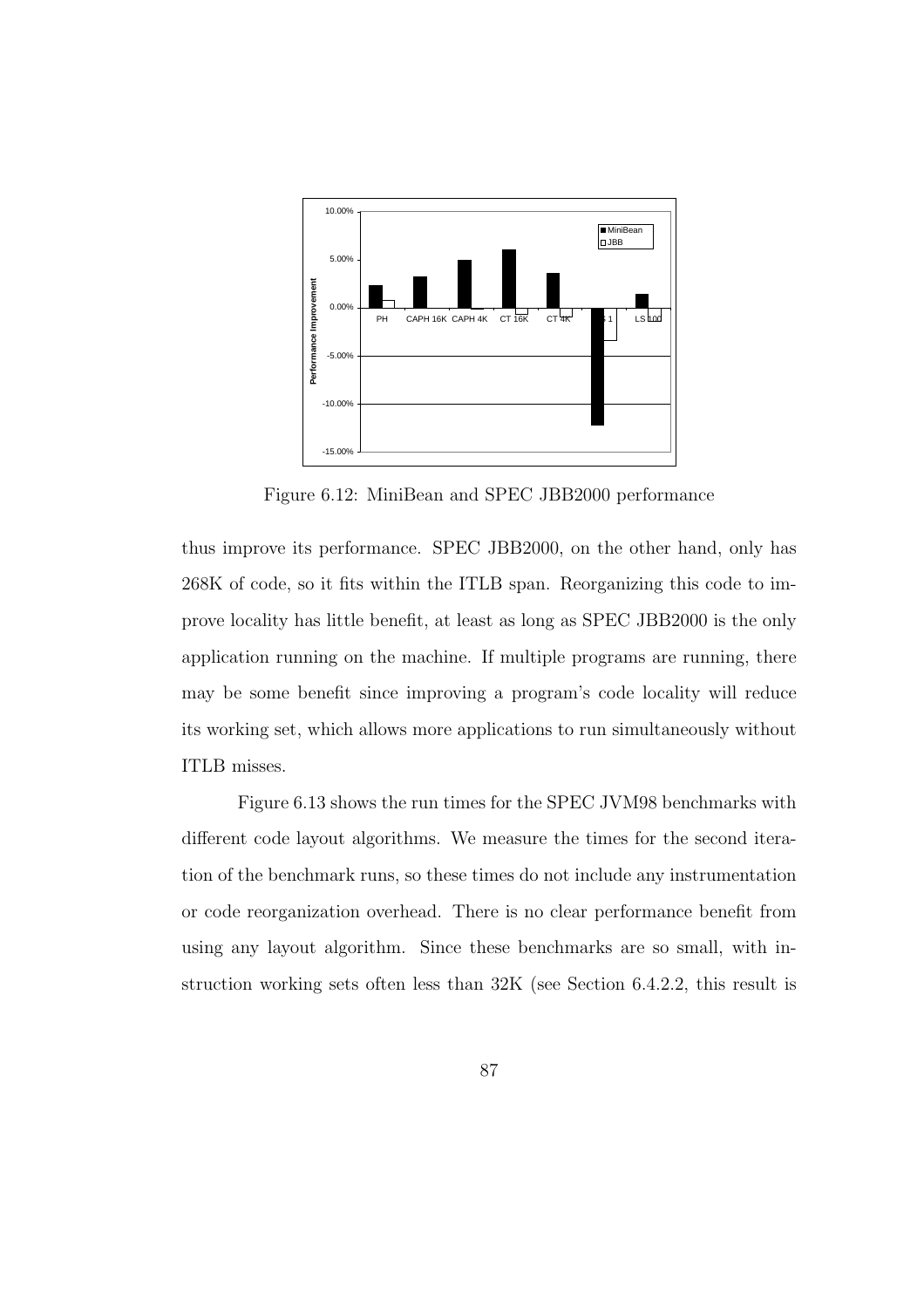

Figure 6.13: SPEC JVM98 performance

not surprising.

#### 6.3.4.4 Discussion

This section's results demonstrate that Whole Code Management can significantly improve the performance of the large MiniBean benchmark. In previous work, we found that Pettis-Hansen improves the performance of the even larger SPECjAppServer benchmark by 4.2%. SPECjAppServer has approximately 19,000 compiled methods compared to MiniBean's 15,586. However, we have not measured the benefit of WCM using Code Tiling for SPECjAppServer.

The benefit of WCM depends on application size. This section shows that code reorganization helps large applications more than small ones. These results also demonstrate that Code Tiling is much more suitable for online code reorganization than the classic Pettis-Hansen algorithm. It executes much faster and can produce better performance.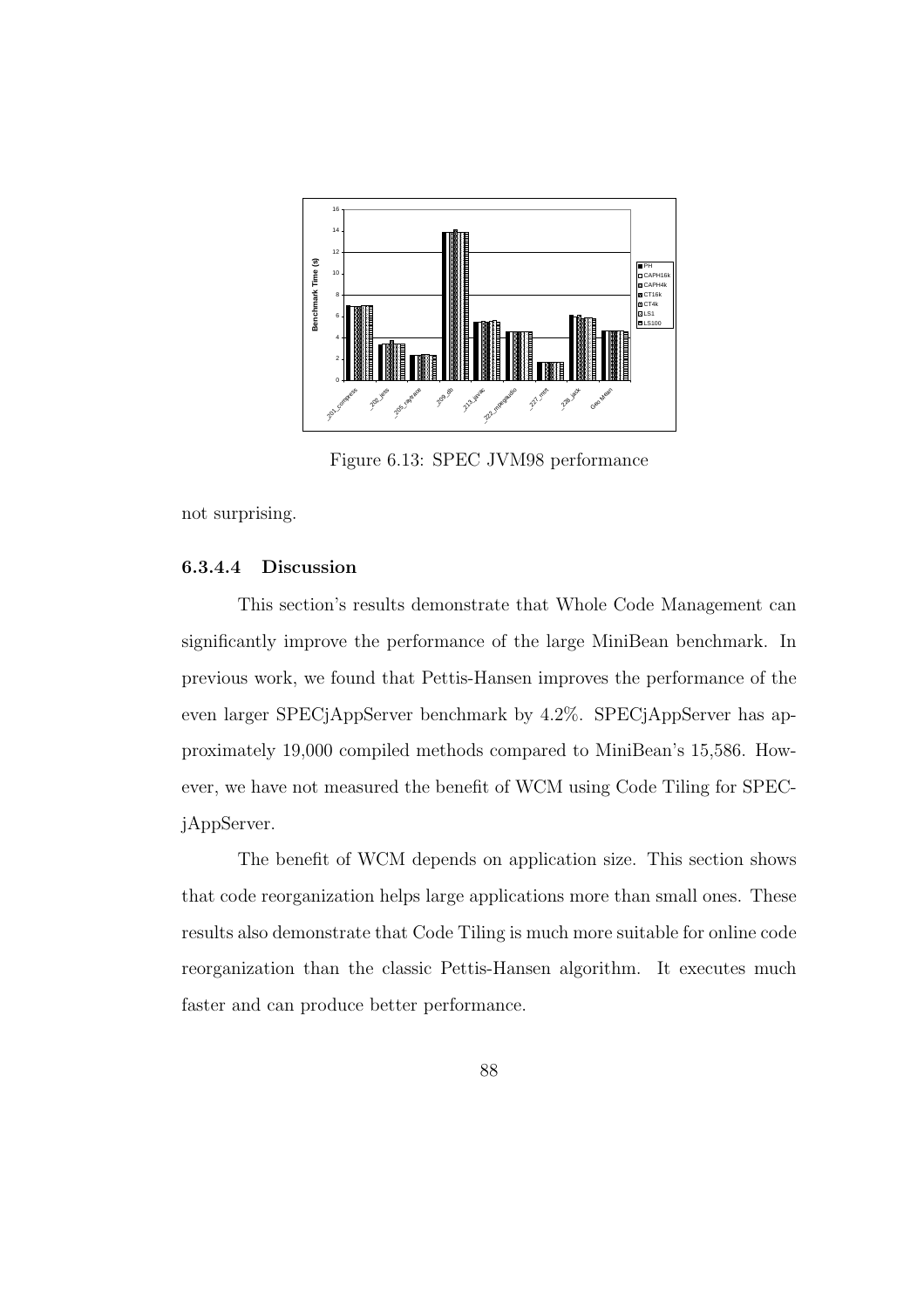## 6.3.5 PMU-based Code Reorganization

This section describes our Itanium Processor Family (IPF) WCM implementation and presents our experience with using hardware Performance Monitoring Unit (PMU) sampling on IPF to reorder compiled code. After describing our implementation, we discuss its overhead. We also present performance results using PMU-generated DCGs.

On IPF, we prefer PMU sampling since it is less expensive than software instrumentation<sup>1</sup>. Our PMU sampling implementation periodically examines the processor's Branch Trace Buffer to find the recent taken branches. By filtering the branches to extract those with source and target addresses in different methods, WCM discovers information about recent method calls. This information identifies both the caller and the callee methods, or more precisely, their code blocks. We separate call instructions from return instructions by checking if the target address is at the beginning of a code block.

#### 6.3.5.1 Experimental Framework

For our IPF results, we use the 1.5GHz Itanium 2 described in Section 4.5. We use StarJIT [1] which has a high-performance dynamic compiler that uses a single SSA-based intermediate representation and global optimization framework to compile JVM bytecodes. StarJIT typically emits two code blocks for each method. These blocks separate the method's hot and cold

<sup>&</sup>lt;sup>1</sup>PMU monitoring can be adjusted dynamically to keep its overhead to  $1\%$  or so. If  $1\%$ overhead is still too great, PMU monitoring can be done periodically and disabled between monitoring.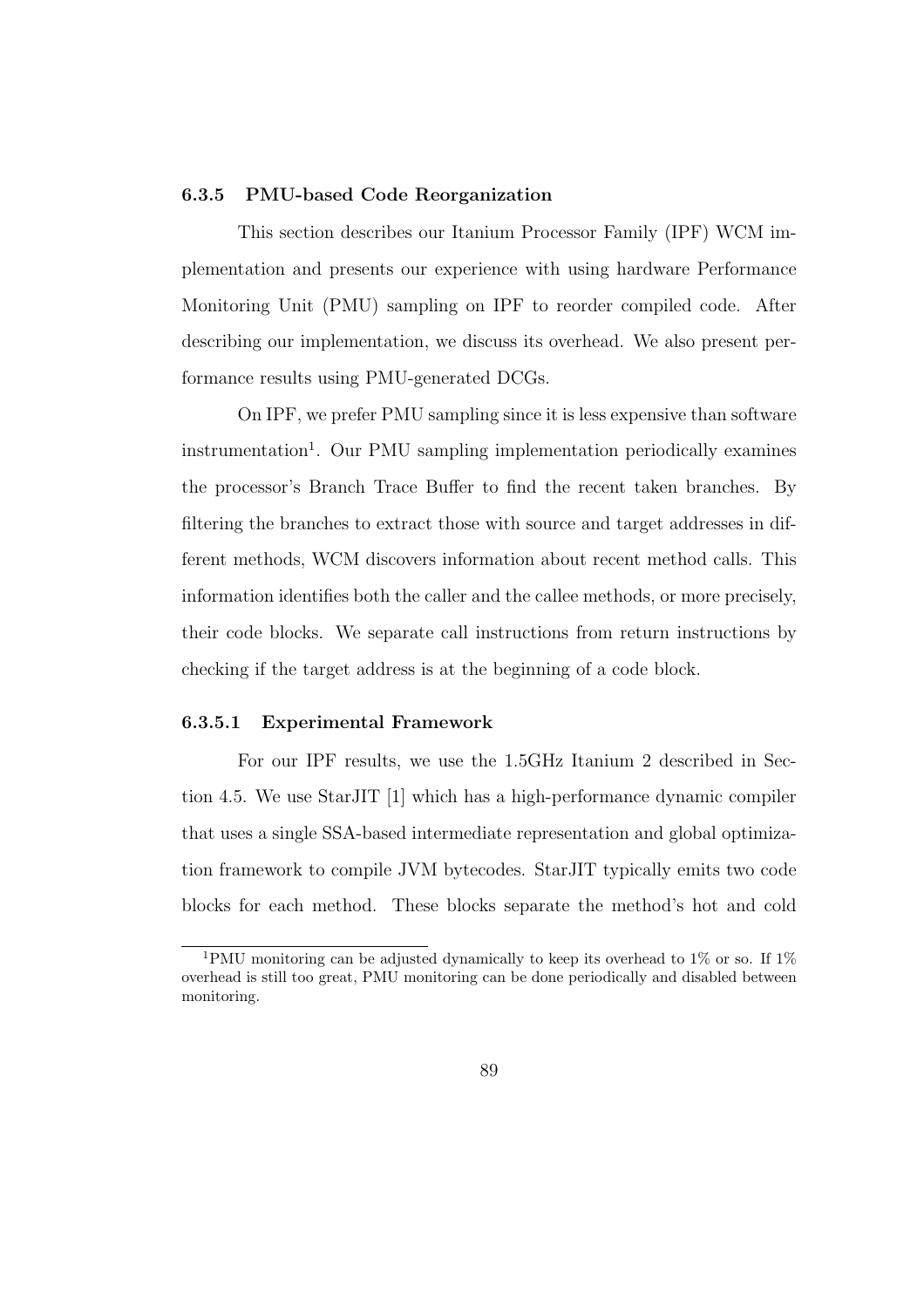code; the cold code includes exception handlers, for example. The granularity of code reorganization on IPF, then, is a code block instead of a method.

Our IPF WCM implementation is not complete. We have not completed the StarJIT changes needed for it to update compiled code during a code reorganization. However, we are able to use static code layout to get an approximation of what WCM might provide. This approximation uses a separate profiling run to build the DCG, runs the code layout algorithm, and writes the resulting code layout to a file. Then subsequent runs use this layout file to place their compiled code. When static code layout is used, VM first reads the layout, then uses its placement information when allocating code for JITs.

#### 6.3.5.2 PMU-based DCG Generation Overhead

On IPF, we first study the overhead for dynamic call graph generation with PMU sampling. We vary the sampling interval from 10 (1 sample every 10) branches) to 100,000 (1 sample every 100,000 branches). The times required to generate the dynamic call graph for MiniBean at different sampling intervals are shown in Figure 6.14. These times are from program start until WCM generates and applies the new code layout and thus do not reflect any benefit from using the new code layout. As we increase the sampling interval to 10,000 or higher, the overhead drops to less than 1%. In addition, our PMU driver has the ability to change the hardware sampling interval at runtime. We could sample more frequently for a short period of time and then revert back to longer-interval sampling as necessary.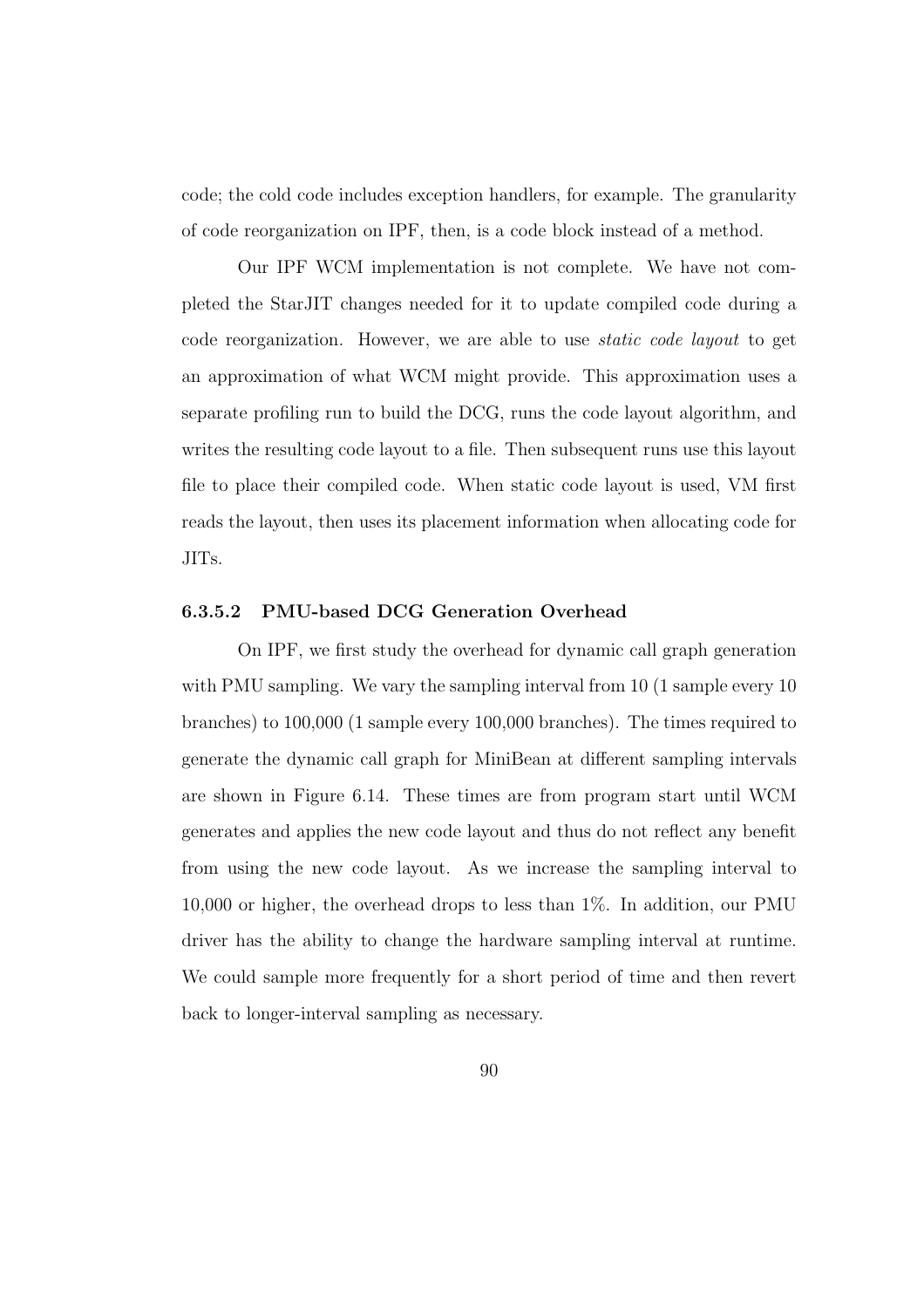

Figure 6.14: MiniBean DCG creation times with PMU sampling

We also measure the overhead of using the PMU to generate the dynamic call graph for the SPEC JVM98 benchmarks. Figure 6.15 shows the results similar to those for MiniBean. As the sampling interval increases to 10,000 or more, the overhead drops to less than 2%. This result shows that using hardware sampling is a plausible method to gather dynamic calling information even for small applications. We measure the overhead by comparing one run using PMU code layout with a second run for the base case (no PMU sampling, no code reordering). The first run does all the work of generating a new code layout but did not actually apply it.

#### 6.3.5.3 Code reorganization results

Since our WCM system is not fully implemented on IPF, we could not collect performance results there for fully dynamic code reorganization. One drawback of using static code layout instead is that it can't cope with methods that were never compiled in the profiling run. Different methods can be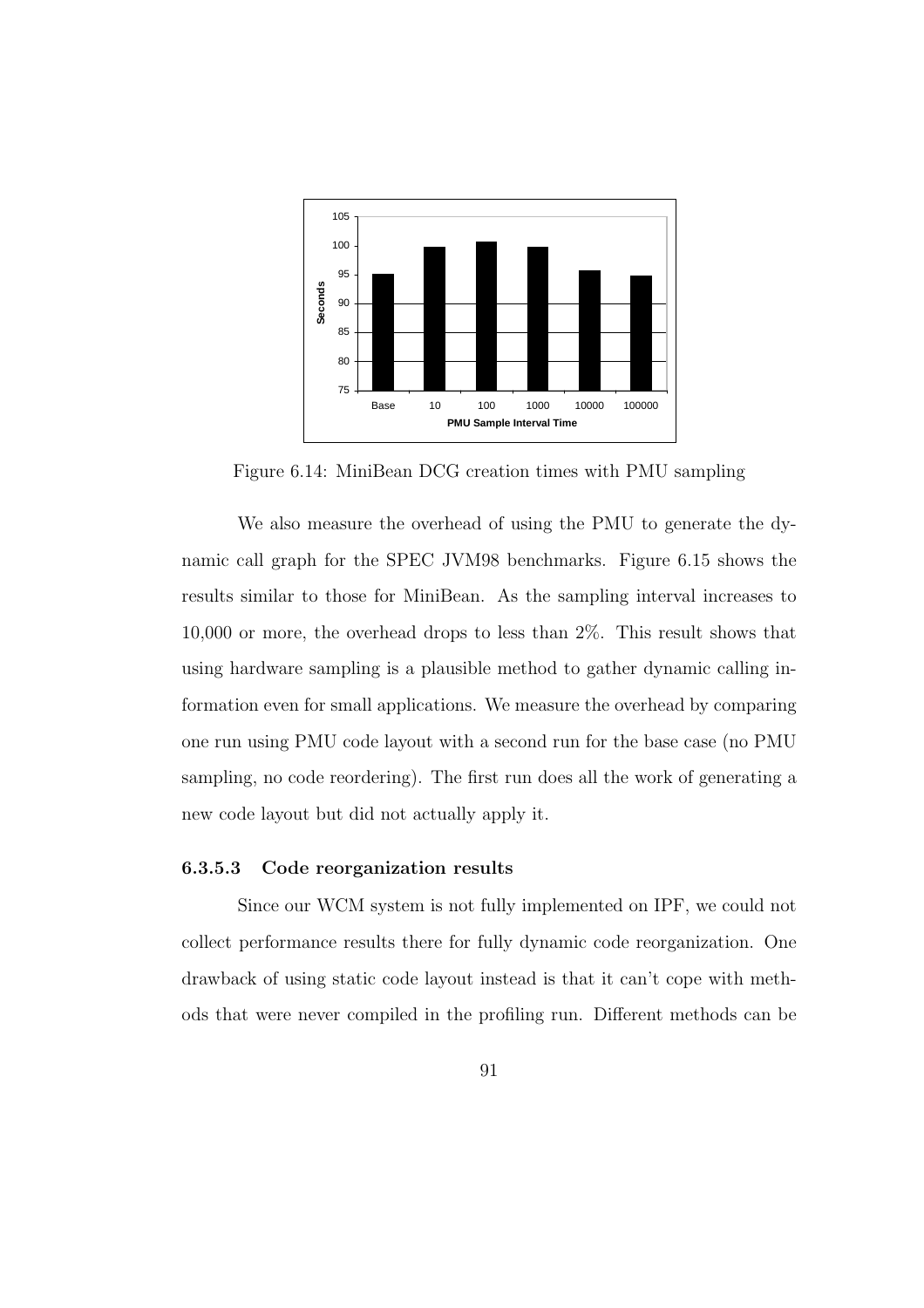

Figure 6.15: PMU overhead for the SPEC JVM98 benchmarks

compiled in different runs of the same program with same input because of dynamic class creation and loading (which is done by MiniBean and SPECjAppServer2002). As a result, the benefit of static code layout may be less than dynamic layout would achieve.

We use static code layout with the Pettis-Hansen layout algorithm to determine its performance impact for the MiniBean benchmark. We find the performance improvement was slightly negative, -1%, which probably indicates only that for this benchmark on IPF, code reorganization has little impact. While it is possible that WCM would provide better performance, its benefit is still likely to be less than it was on IA-32. One reason for this poor result is the large L3 cache (9MB) on our IPF machine, which holds nearly all of MiniBean's code (11MB on IPF). Another reason is the short memory stall time on the Itanium 2 processor: the latency is approximately 6 cycles for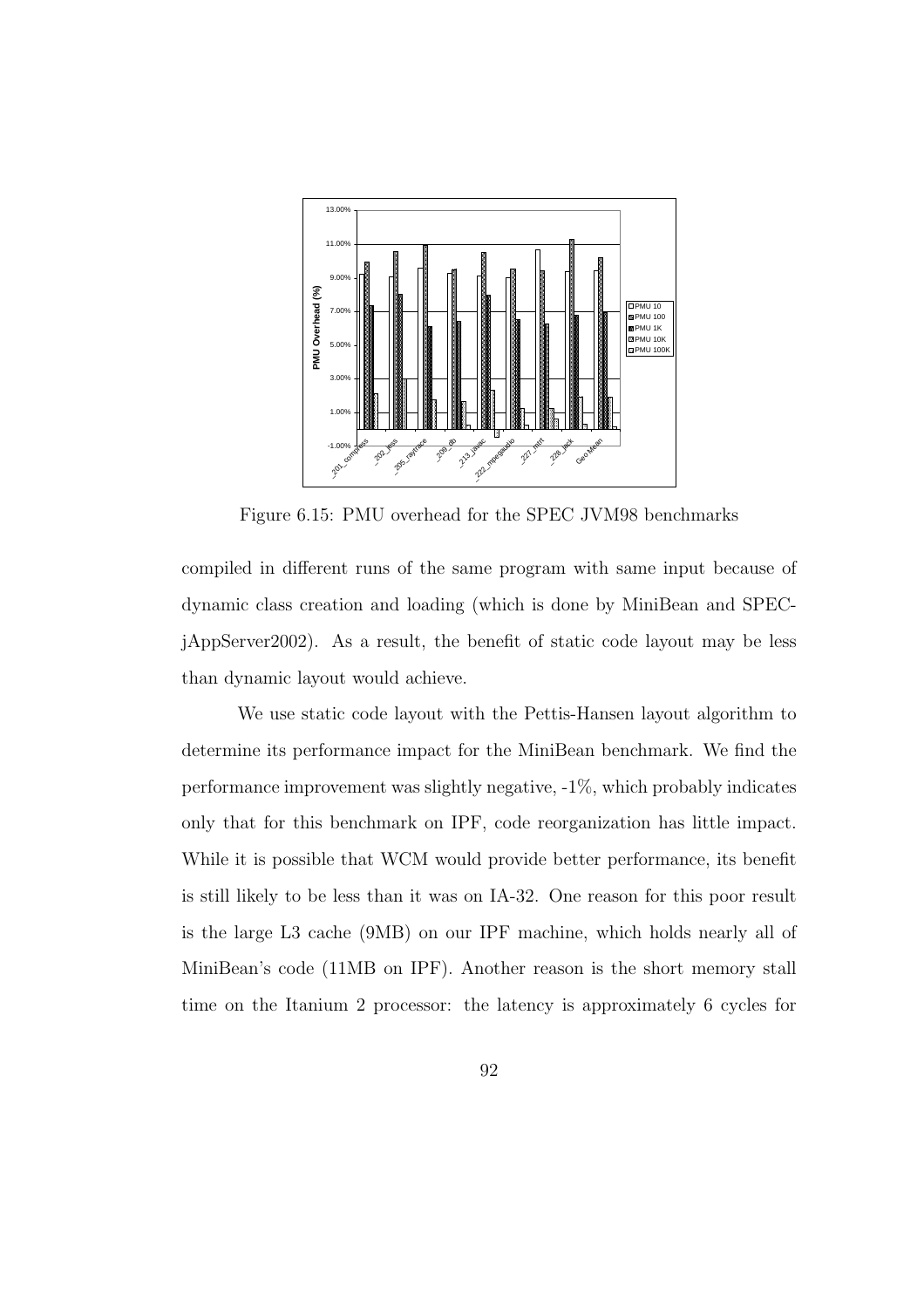|                                | <b>Base</b> | Pettis-Hansen |
|--------------------------------|-------------|---------------|
| FE Flush                       | 5655        | 5570          |
| TLB Stall                      | 18904       | 13876         |
| Instruction Cache Miss Stall   | 45484       | 46583         |
| Any of 4 Branch Recirculates   | 6780        | 7155          |
| Recirculate for Fill Operation | 935         | 975           |
| Branch Bubble Stall            | 66228       | 68481         |
| Instruction Buffer Full Stall  | 115852      | 117431        |
| Sum                            | 259838      | 260070        |

Table 6.5: IPF front-end stalls using static code layout

the L2 cache and 12 cycles for the L3 cache. These mean that reordering method code will have little impact on IPF programs unless those programs have working sets much larger than the L3 cache size.

#### 6.3.5.4 Effectiveness of PMU sampling

The Itanium 2 processor's PMU support makes it possible to get detailed performance information at low cost and with low impact on the running program. Even though we cannot collect performance results there for dynamic code reorganization, we can still use its hardware performance counters to study the impact of static reorganization.

Table 6.5 shows the number of IPF front-end stall cycles when running MiniBean. It compares the number of stalls for the default code layout as well as one using the Pettis-Hansen layout algorithm. For the latter, we use a static code layout using a DCG based on PMU sampling. Among the front-end stalls we measure are ITLB miss and instruction cache miss stalls.

There is a 26.60% improvement in ITLB miss stalls with the static code layout. However, there is no noticeable improvement in either the total front-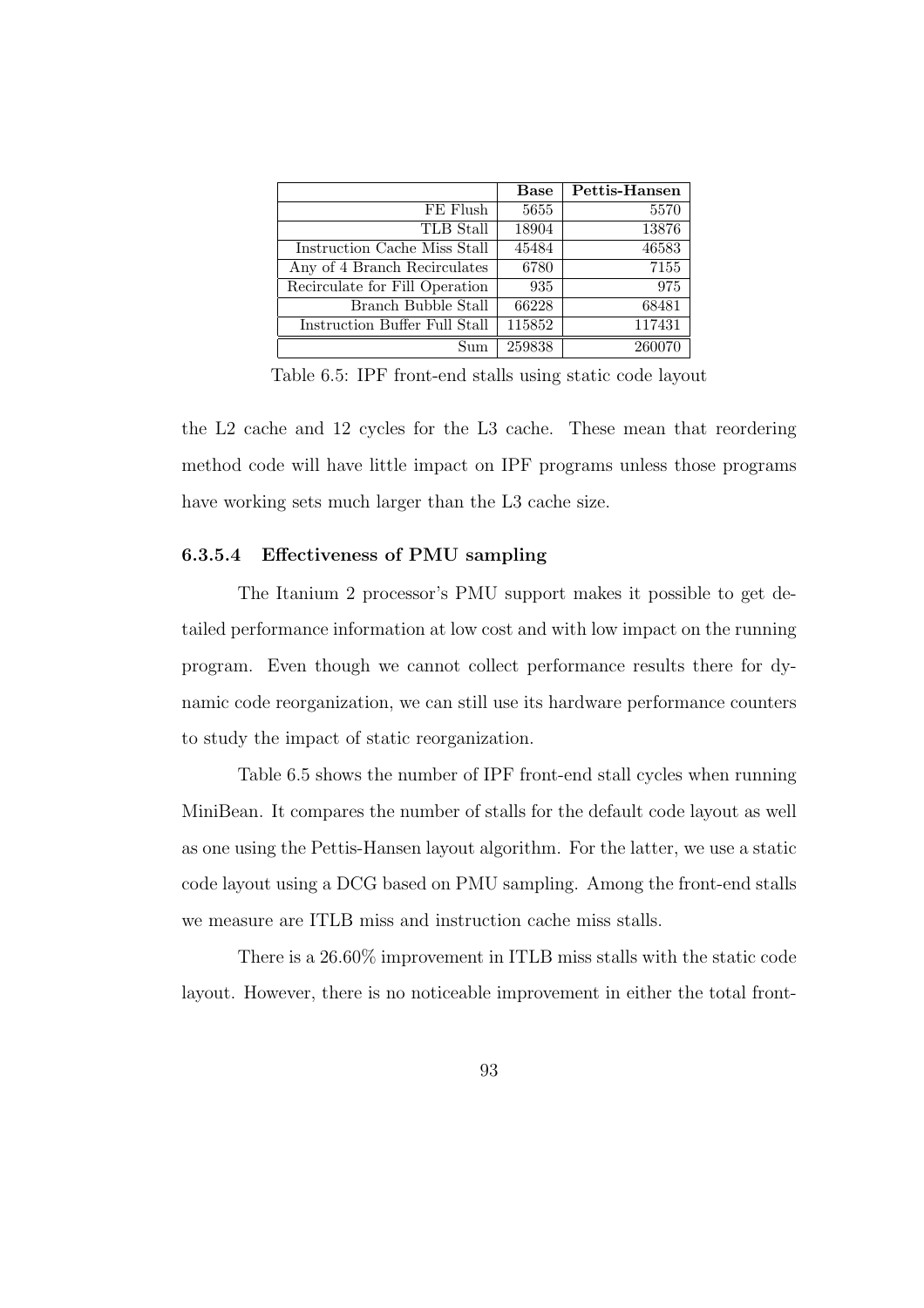

Figure 6.16: Effect of PMU-based call graphs on ITLB misses

end stalls or MiniBean's overall performance since the ITLB stalls are only a small percentage of the overall stalls.

We also measure the effectiveness of PMU-generated dynamic call graphs. Using PMU sampling at different branch intervals, we compute static code layouts based on the resulting DCGs. We then collect the total ITLB misses for MiniBean using the IPF performance counters. The results are shown in Figure 6.16 and indicate that, for MiniBean, PMU-generated dynamic call graphs are as effective as the precise software instrumentation graphs for DCG. While there is a trade off between PMU sampling frequency and accuracy of the resulting DCGs, Figure 6.16 illustrates that the lower-precision DCGs do not have a significant impact on the effectiveness of the generated code layouts. These results are consistent with our previous experience that PMU instrumentation has the same benefit as software instrumentation, but at lower cost.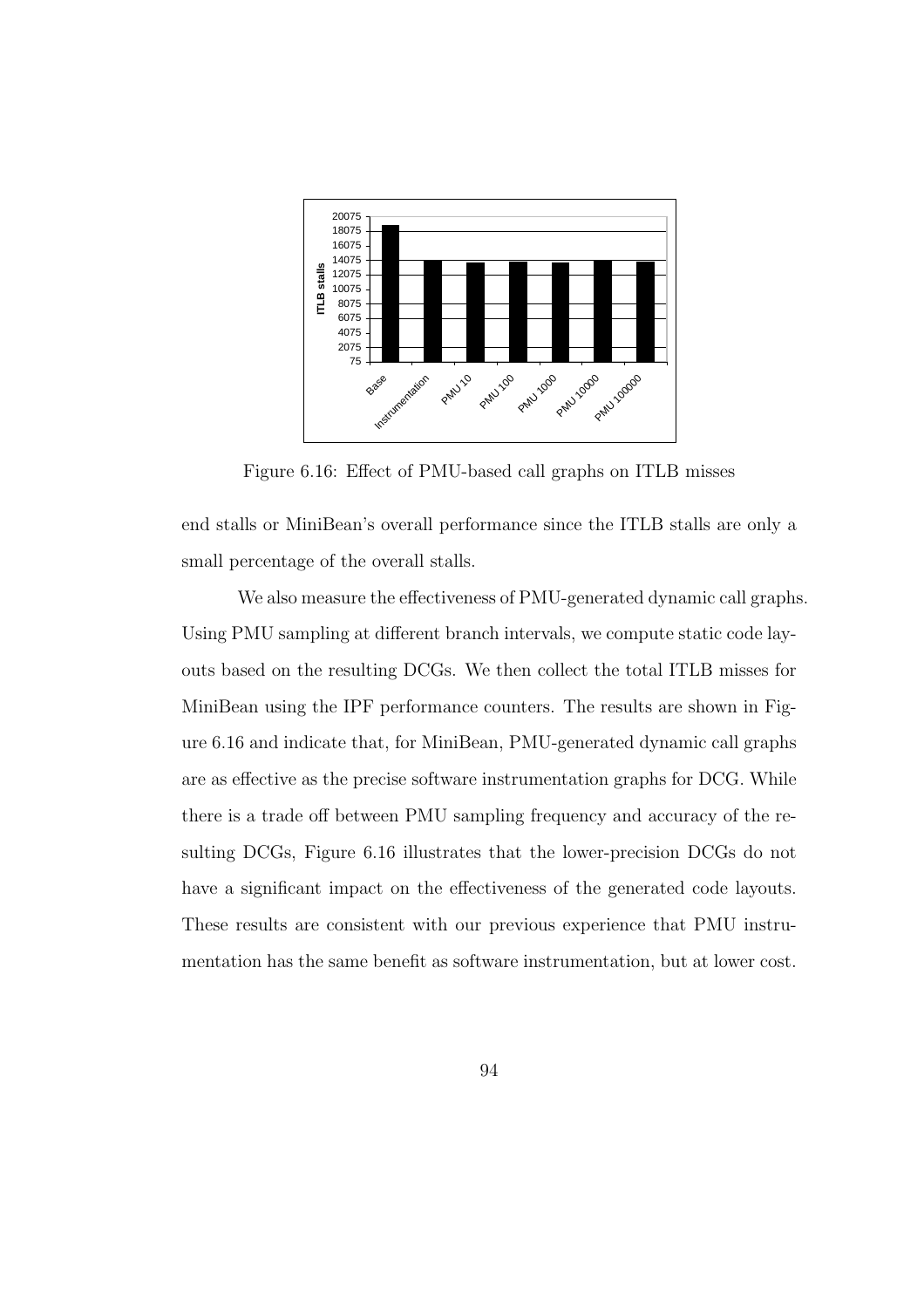## 6.3.5.5 Discussion

While Section 6.3.4 shows that Whole Code Management can significantly improve the performance of larger applications such as MiniBean, this section's results show that the benefit depends on the processor's microarchitecture and cache hierarchy. Code reorganization has more impact on IA-32 than IPF. Our IPF machine's 9MB L3 cache and short memory stall times means that applications must have substantially more code than MiniBean before they will benefit from code reorganization.

This section's results also demonstrate that PMU sampling for collecting dynamic call graph has low overhead. The results also show that, for short-running programs, PMU sampling can have lower impact on the programs than software-based instrumentation.

# 6.4 Fast and Efficient Partial Online Code Reordering

This section introduces Partial Code Reordering (PCR) which performs online code reordering with low overhead by piggybacking on just-in-time (JIT) recompilation. PCR seeks to improve instruction locality by attacking capacity and conflict cache misses. It uses dynamic call graph and basic block profiles. It performs three optimizations using multiple code spaces: (1) interprocedural hot/cold method separation, (2) intraprocedural hot/cold code splitting, and (3) interprocedural hot code padding. To reduce capacity misses, PCR allocates hot and cold methods into separate spaces in the heap. PCR also performs code splitting of hot and cold basic blocks within the same method to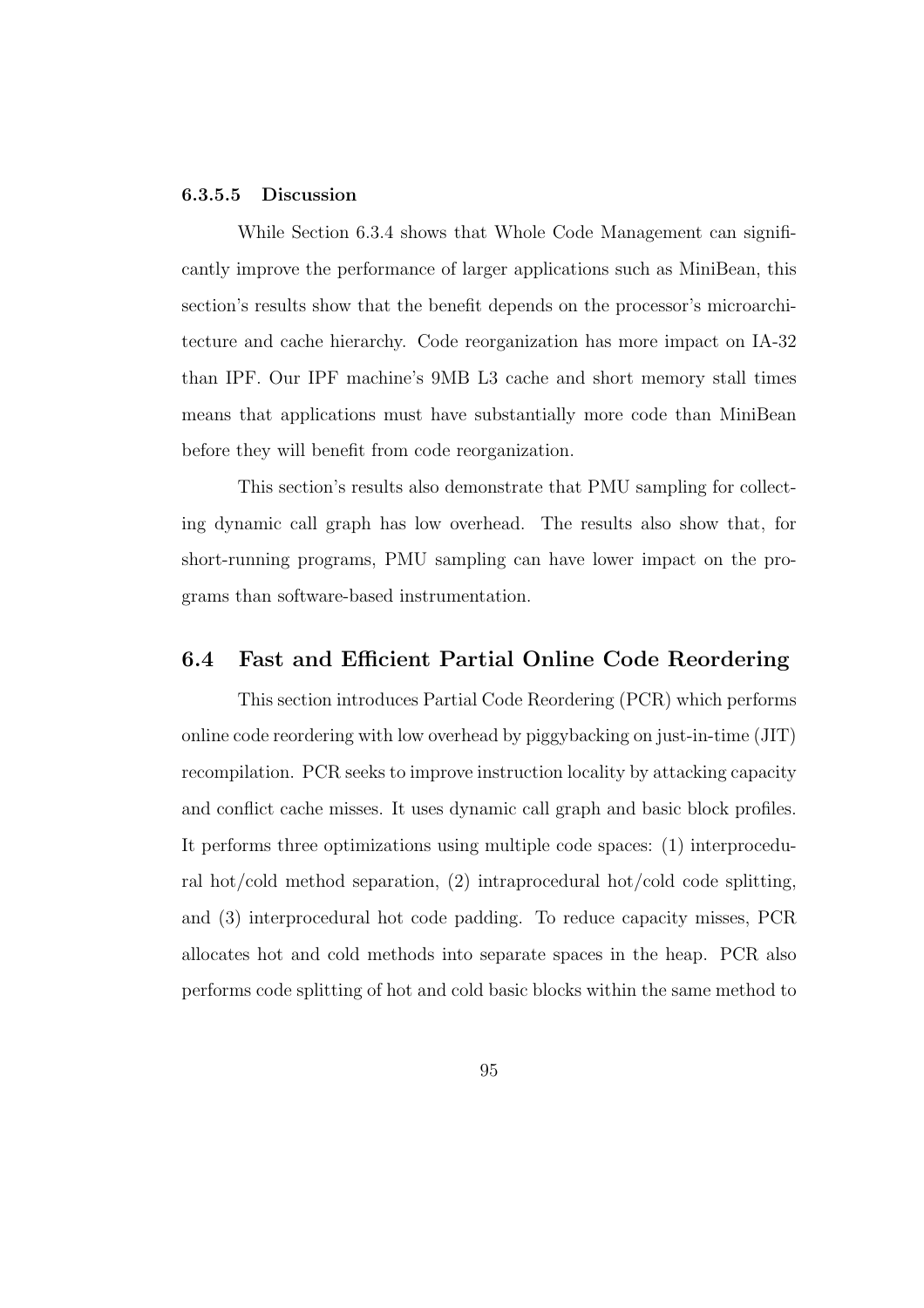further reduce the hot instruction working set size. To reduce conflict misses for the current method, PCR examines the dynamic call graph and finds hot caller/callee pairs. If they map to the same lines in the cache, they will have too many conflict misses. Therefore, PCR applies code padding on either caller or callee method (whichever it happens to be recompiling) to eliminate the potential conflict misses.

PCR piggybacks on adaptive hotspot compilation. PCR performs its code layout optimizations when the dynamic recompilation system has already selected a method to recompile at a higher level, and thus must generate and allocate space for the code anyway. PCR uses the dynamic call graph and edge profile for the current method, and never examines the entire graph nor re-allocates the code, as does the prior work [58] and the WCM approach in the previous section. This design reduces the overhead of PCR to a negligible level.

We run our experiments on two architectures, an Intel Pentium 4 and an IBM PowerPC 970, using SPEC [64, 65] and DaCapo [13] Java benchmarks. Because the instruction working set sizes for these benchmarks are modest compared to the available instruction cache (or trace cache), PCR does not improve most of these programs. However, a few programs are sensitive to instruction code layout: compared to the Jikes RVM default configuration which mixes code and data in the heap, a simple instruction code space improves total performance on average by around 6% and on one benchmark by 30%. The PCR optimizations improve one benchmark by 5%, but sometimes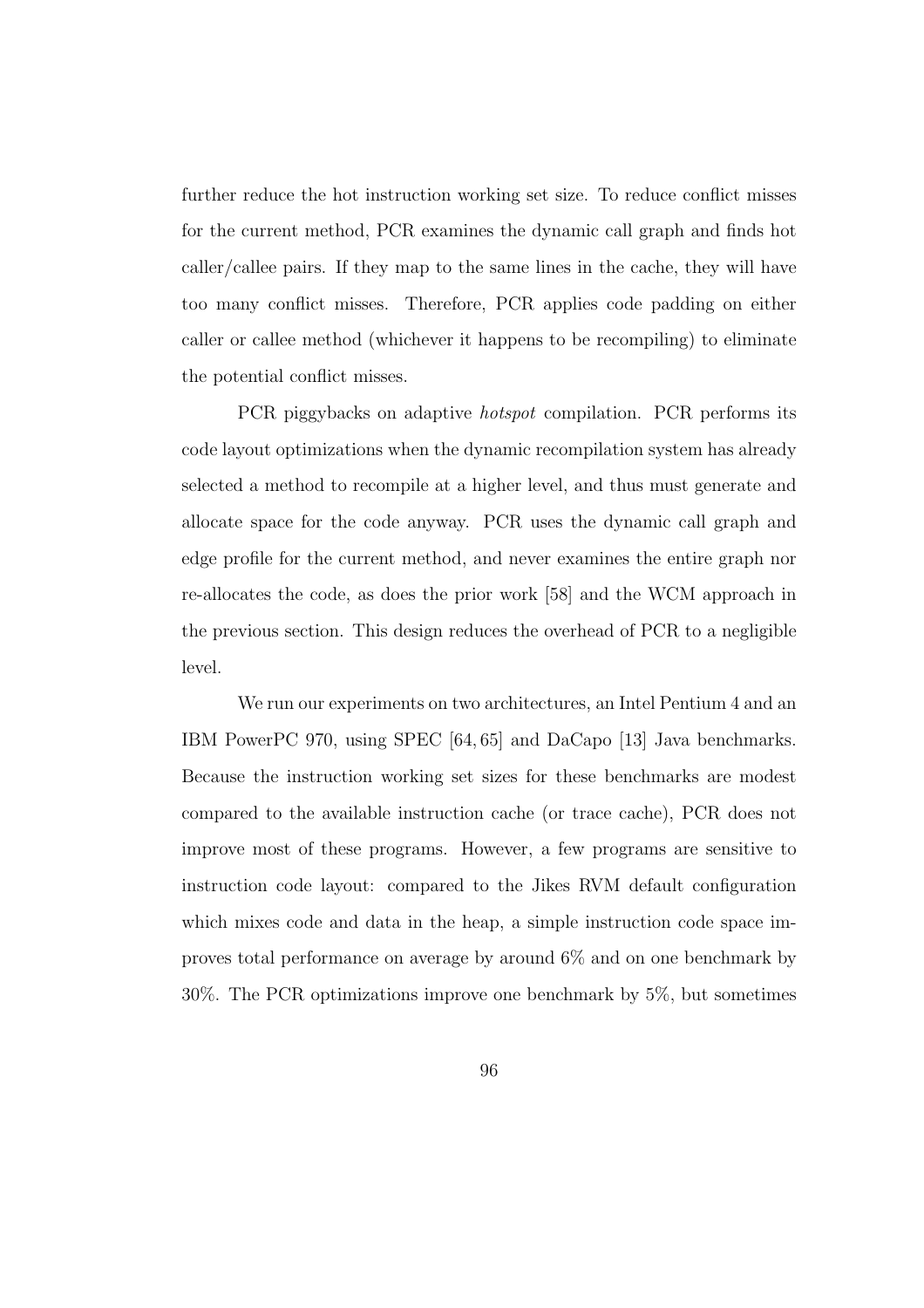degrade performance and on average have a negligible impact.

PCR demonstrates that a dynamic optimization system can reduced instruction cache footprints with negligible overheads by exploit the opportunities in JIT compilation.

#### 6.4.1 Partial Code Reordering

The Partial Code Reordering (PCR) system is designed to be extremely low overhead and to exploit dynamic program behavior. By default, Jikes RVM allocates code in the heap with all the other VM and application objects. PCR first adds a separate space for all code. (This design is prevalent in commercial JVMs for code locality and ease of implementation for JVMs written in C.)

PCR performs two types of optimizations: interprocedural and intraprocedural code reordering. When Jikes RVM initially compiles a hot method with its optimizing compiler, PCR allocates the hot method in a separate space from baseline compiled code. PCR also splits the hot method into hot and cold basic blocks based on their execution frequencies and allocates them into different spaces. PCR determines whether a basic block is hot or cold by computing its relative execution frequency from online edge profile information and then applying a simple threshold. It also identifies frequent caller/callee pairs by applying a threshold to the dynamic call graph edges. PCR calculates and inserts padding in front of the hot portion of each optimized method to minimize the likelihood of conflicts with its callers and callees in the instruction cache.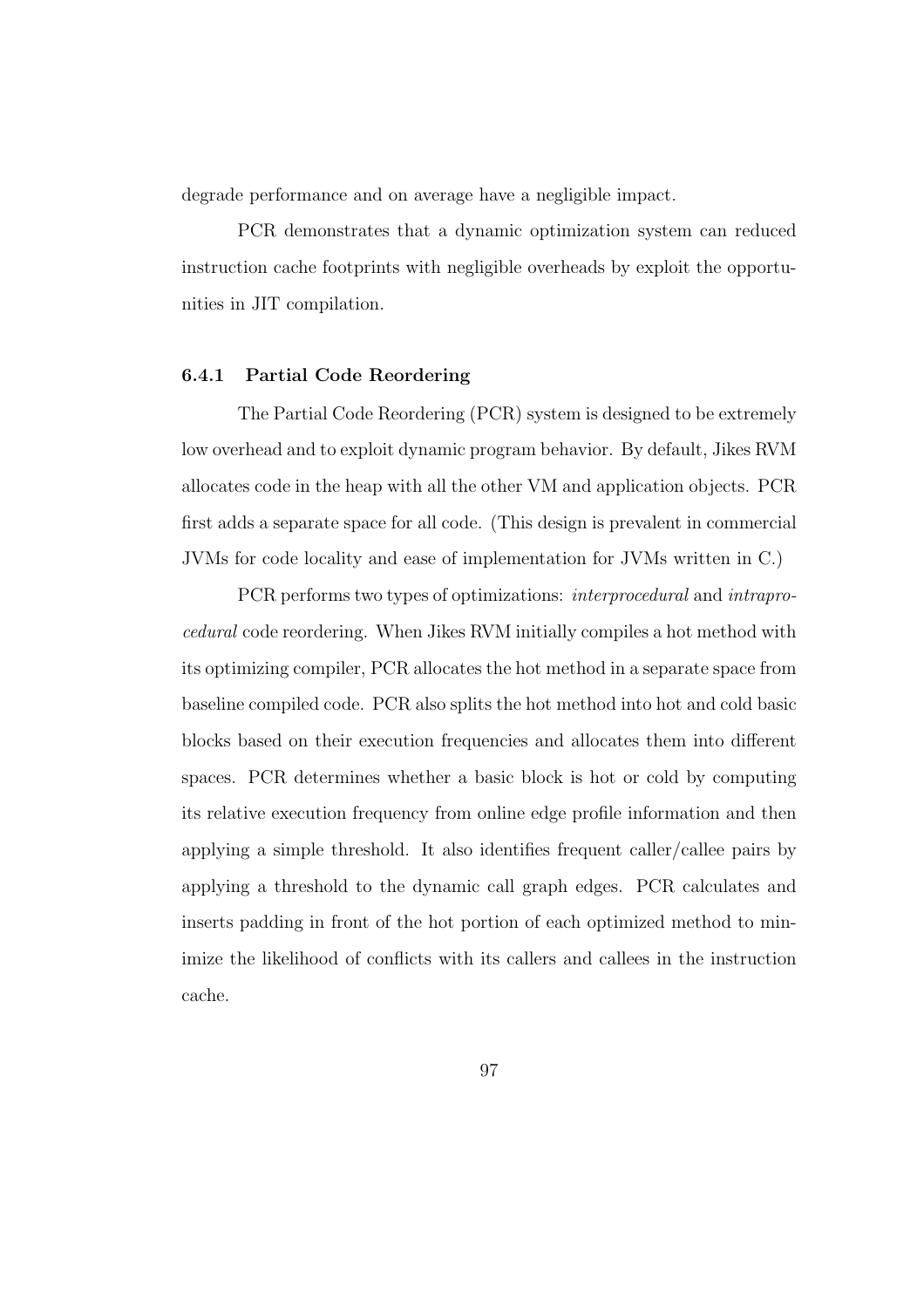Figure 6.17(a) shows code and data layout for the default configuration of Jikes RVM. In the figure, 'B' denotes baseline compiled code; 'O' denotes optimized compiled code; and 'D' denotes data objects. Figure 6.17(b) shows



Figure 6.17: Code Reordering Heap Layouts: B: baseline code; O: optimized code; D: application objects; OH: hot basic blocks; CC: cold basic blocks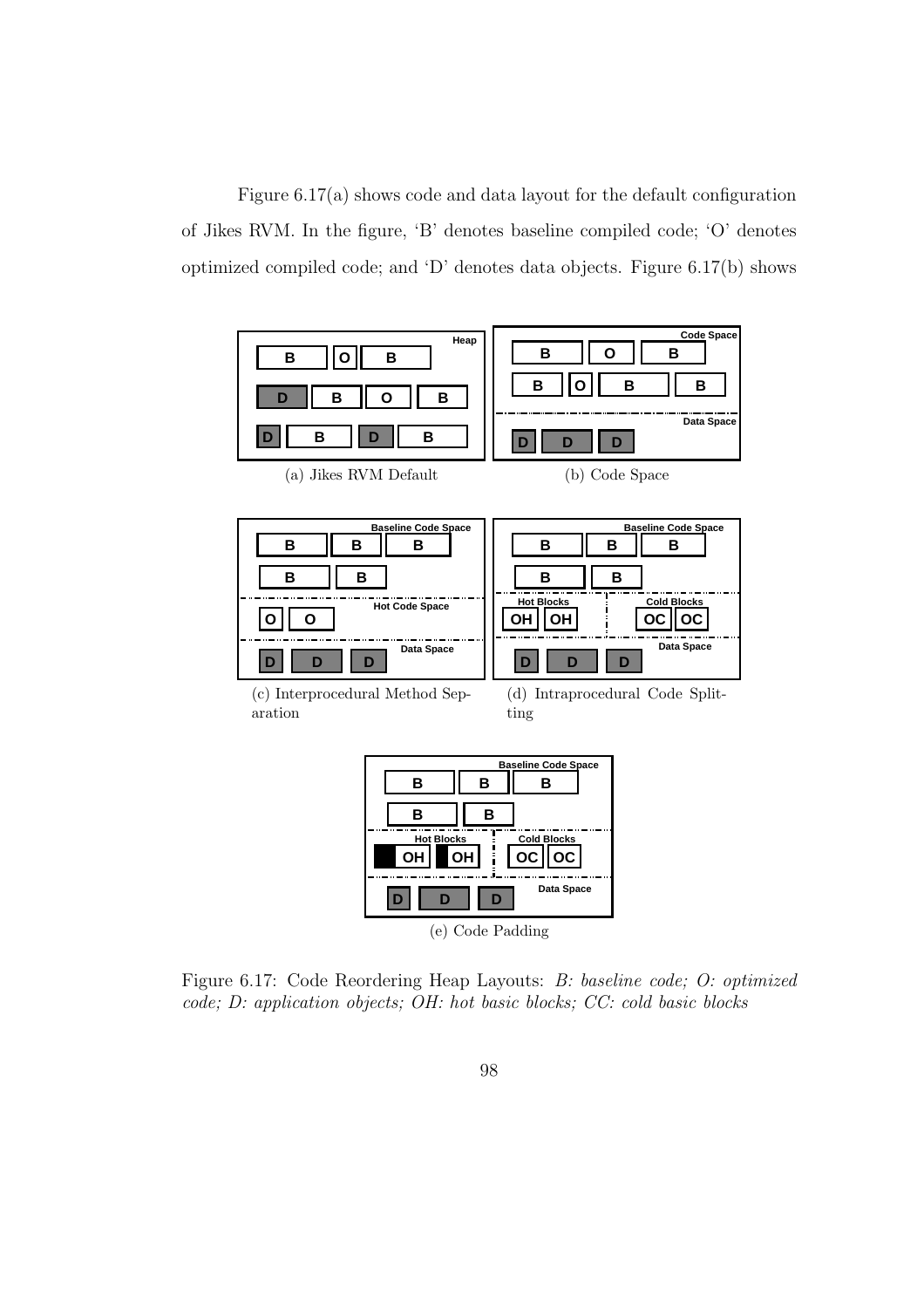the separation of code and data into separate spaces; this design is typical of most current JVMs. When a method is compiled by either the baseline or optimizing compiler, PCR allocates the code into the single shared code space.

#### 6.4.1.1 Interprocedural Method Separation

As described in Section 2.1, hot methods are detected by software sampling in Jikes RVM and recompiled by optimizing compiler, and cold methods are compiled by baseline compiler. Because of lazy compilation and dynamic class loading, baseline compiled code (code methods) and optimized code (hot methods) will mix in a single code space. The first PCR optimization, interprocedural method separation, simply separates hot and cold methods by separating optimized code and baseline compiled code. When the optimizing compiler recompiles a method, PCR allocates these hot methods into a separate hot code space, as shown in Figure 6.17(c). This optimization reduces the code footprint of the hot methods and consequently may reduce L2 cache residency, L2 cache misses, and paging. We manage the optimized compiled code spaces as a contiguously allocated *(bump-pointer copy)* space in MMTk  $[12]$ .

### 6.4.1.2 Intraprocedural Code Splitting

The existing optimizing compiler uses the edge profiling instrumentation from the baseline compiled code to push hot basic blocks to the beginning of the generated code and cold ones to the end. PCR further separates the hot and cold basic blocks by allocating them into different regions of the optimized code space. The generated layout is shown in Figure  $6.17(d)$ , where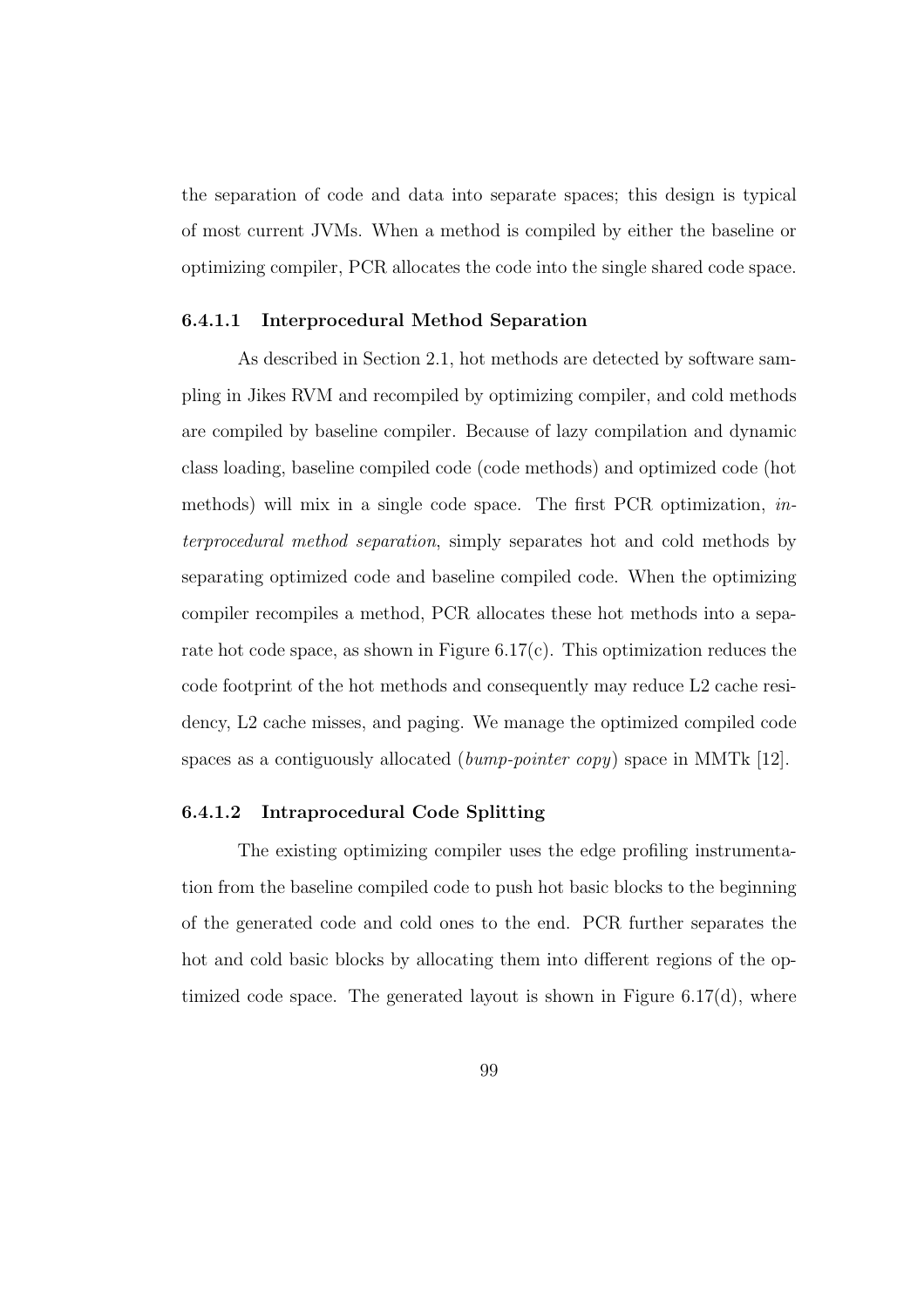'OH' denotes hot basic blocks of a method and 'OC' denotes cold blocks of a method.

PCR splits code during code generation. We implement PCR system on x86 and PowerPC architectures, which both have short pc-relative branch instructions for a short jump. We conservatively use long branches if a branch is crossing the two partitions of the same method. This conservative choice increases the code size if the branch was a short branch before code splitting. PCR allocates 16 KB size chunks for hot and cold block allocation to avoid having a branch distance larger than the upper bound of a conditional branch. Therefore the hot and cold blocks are approximately interleaved within the heap in 16 KB chunks.

#### 6.4.1.3 Code Padding

PCR uses the dynamic call graph to find frequent caller/callee pairs, based on the threshold used to identify recompilation candidates. The frequent caller/callee pairs may generate conflict misses if they are mapped into the same line in the instruction cache. After PCR splits a method A into hot/cold blocks, it checks all of the frequent callers and callees of method A to see if their mappings in the cache overlap method  $A$ 's mapping. If PCR detects overlaps, it employs a simple and fast algorithm to calculate a padding size that avoids conflicts. PCR does not attempt to find an optimal padding size that minimizes the expected number of conflict misses and wasted code space. However, our experience is that the number of potentially conflicting methods for a method is often one and therefore this simple and efficient algorithm is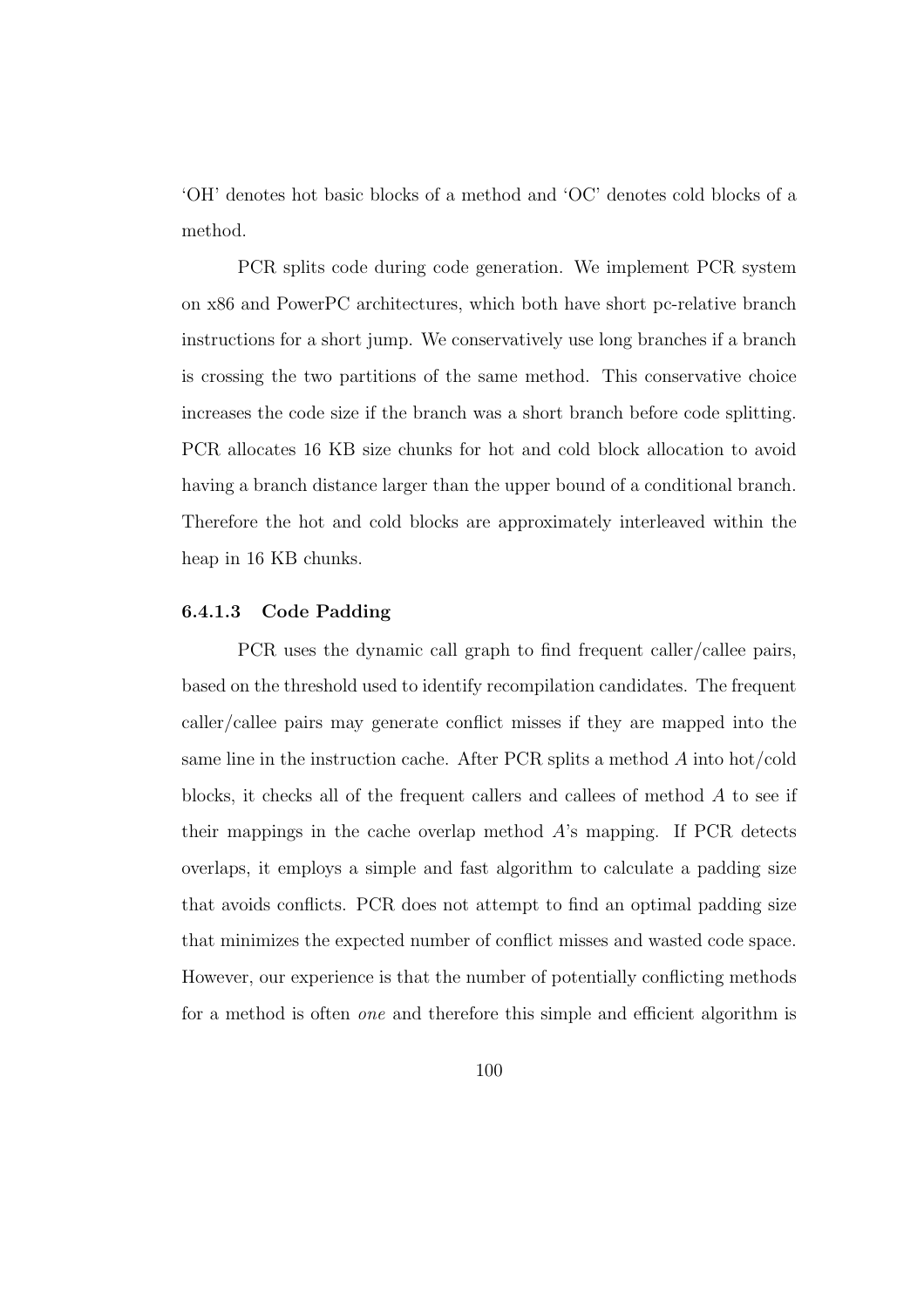$CODE-PADDING(methodA, DCG)$ 1 current  $Padding \leftarrow 0$ 2 repeat 3 for each methodB in GET-ADJACENT-NODES(methodA, DCG) do 4 **if** CHECK-CONFLICTS(methodA, methodB) then  $5$  padding ← CALCULATE-PADDING(methodA, methodB) 6  $currentPadding \leftarrow currentPadding + padding$ 7 **if** currentPadding < methodA.size **then** 8 method $A$ .address ← method $A$ .address + padding 9 until  $(padding == 0)||(currentPadding >= methodA.size)$  $C$ HECK-CONFLICTS( $methodA, methodB)$ 1 of  $f set A \leftarrow method A.address\& (CACHE\_SIZE - 1)$ 2  $of \textit{fsetB} \leftarrow \textit{methodB}.\textit{address} \& (CACHE\_SIZE - 1)$ 3 if  $offsetA < offsetB$ 4 then return  $(offsetA + methodA.size > offsetB)$ 5 else return  $(offsetB + methodB.size > offsetA)$  $CALCULATE-PADDING(methodA, methodB)$  $1 \quad \ \ of fset A \leftarrow method A.address \& (CACHE\_SIZE-1)$ 2 of  $f set B \leftarrow method B.address\& (CACHE\_SIZE - 1)$ 3 padding ← of  $f set B + method B.size - of f set A$ 4 if  $(offsetB > (offsetA + methodA.size))$ 5 then return 0 6 else return padding

### Figure 6.18: Pseudocode for Code Padding

usually sufficient. To avoid wasting space, we use the method size as an upper bound on the amount of padding we insert.

The detailed algorithm is in Figure 6.18. For each hot caller-callee pair, CHECK-CONFLICTS computes where in the given cache size they map and their overlap. If they overlap, it computes a padding, accumulating any non-zero padding unless the padding size exceeds the method size. Because PCR contiguously allocates with a bump pointer in the code space, PCR applies the padding by simply adding the padding size to the bump pointer before allocating the hot blocks of method  $A$ . Figure 6.17(e) depicts this code layout.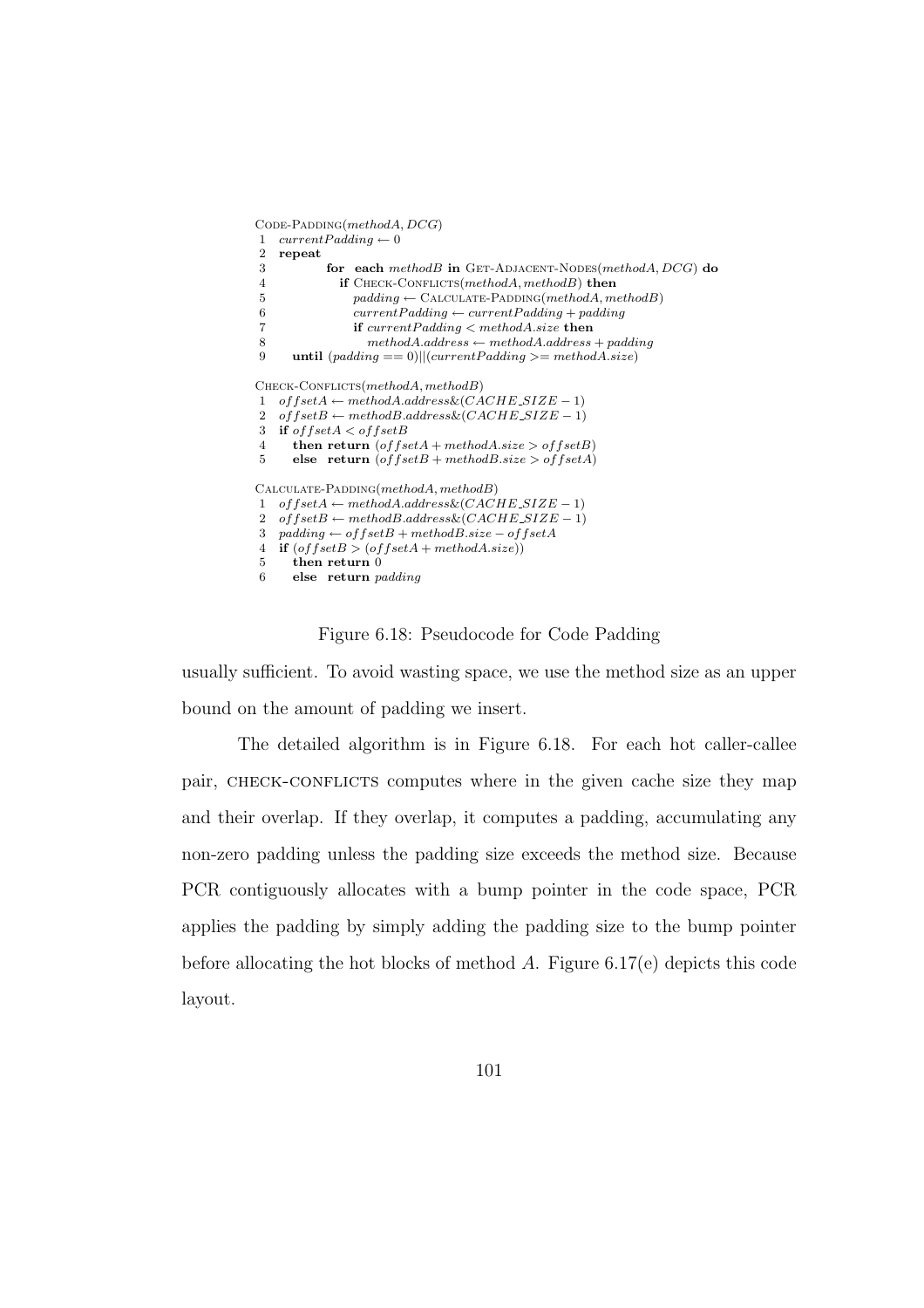|                             | <b>Baseline</b> | O <sub>0</sub> | OOH     | O <sub>1</sub>   | O1H     | O <sub>2</sub> | O2H    |
|-----------------------------|-----------------|----------------|---------|------------------|---------|----------------|--------|
| DaCapo Benchmarks           |                 |                |         |                  |         |                |        |
| antlr                       | 1,385,368       | 109,232        | 48,892  | 118,252          | 57,928  | 17,656         | 10,052 |
| bloat                       | 1,178,616       | 193,716        | 103,104 | 307,020          | 123,484 | 140,836        | 39,968 |
| fop                         | 1,841,528       | 37,868         | 17,352  | 41,396           | 15,872  | 4,068          | 2,484  |
| hsqldb                      | 516,800         | 15,628         | 6,024   | 284,332          | 74,328  | 104,956        | 33,324 |
| jython                      | 1,217,868       | 13,916         | 9,184   | 8,992            | 2,384   | 43,824         | 11,432 |
| pmd                         | 1,166,364       | 59,932         | 31,132  | 48,708           | 20,996  | 51,892         | 25,144 |
| xalan                       | 1,397,848       | 20,356         | 10,232  | 97,388           | 32,004  | 4,528          | 1,016  |
| ps                          | 205,472         | 16,212         | 9,068   | 17,648           | 10,004  | 5,264          | 3,432  |
| <b>SPEC Java Benchmarks</b> |                 |                |         |                  |         |                |        |
| compress                    | 173,432         | 2,208          | 1,392   | 180              | 112     | 4,248          | 2,108  |
| jess                        | 355,296         | 8,400          | 4,012   | 29,724           | 9,820   | 6,104          | 3,628  |
| raytrace                    | 220,508         | 13,560         | 7,232   | 15,808           | 10,736  | 1,228          | 960    |
| db                          | 175,640         | 2,476          | 1,156   | $\left( \right)$ | 0       | 5,804          | 3,412  |
| javac                       | 612,128         | 93,032         | 42,900  | 53,720           | 27,784  | 2,168          | 836    |
| mpegaudio                   | 546,512         | 21,968         | 8,320   | 22,104           | 8,280   | 6,464          | 4,116  |
| mtrt                        | 221,032         | 14,124         | 7,500   | 14,700           | 9,988   | 1,336          | 960    |
| jack                        | 465,028         | 9,964          | 4,440   | 36,756           | 21,008  | 4,352          | 2,604  |
| pseudojbb                   | 404,512         | 85,456         | 43,368  | 24,916           | 15,240  | 2,588          | 2,028  |
| Arithmetic mean             | 710,820         | 42,238         | 20,900  | 65,979           | 25,880  | 23,960         | 8,677  |

Table 6.6: Benchmark Code Size Characteristics in Bytes with Replay Compilation

### 6.4.2 Experimental Results

This section evaluates PCR and compares it to Jikes RVM with and without a separate code space. For our evaluation, we first perform simulations to expose the magnitude of the performance loss due to instruction cache conflicts of our Java applications, and the benefits of padding in a controlled setting. We find that for a direct mapped cache, programs lose around 6% on average and up to 17% of their performance to instruction cache conflict misses. We further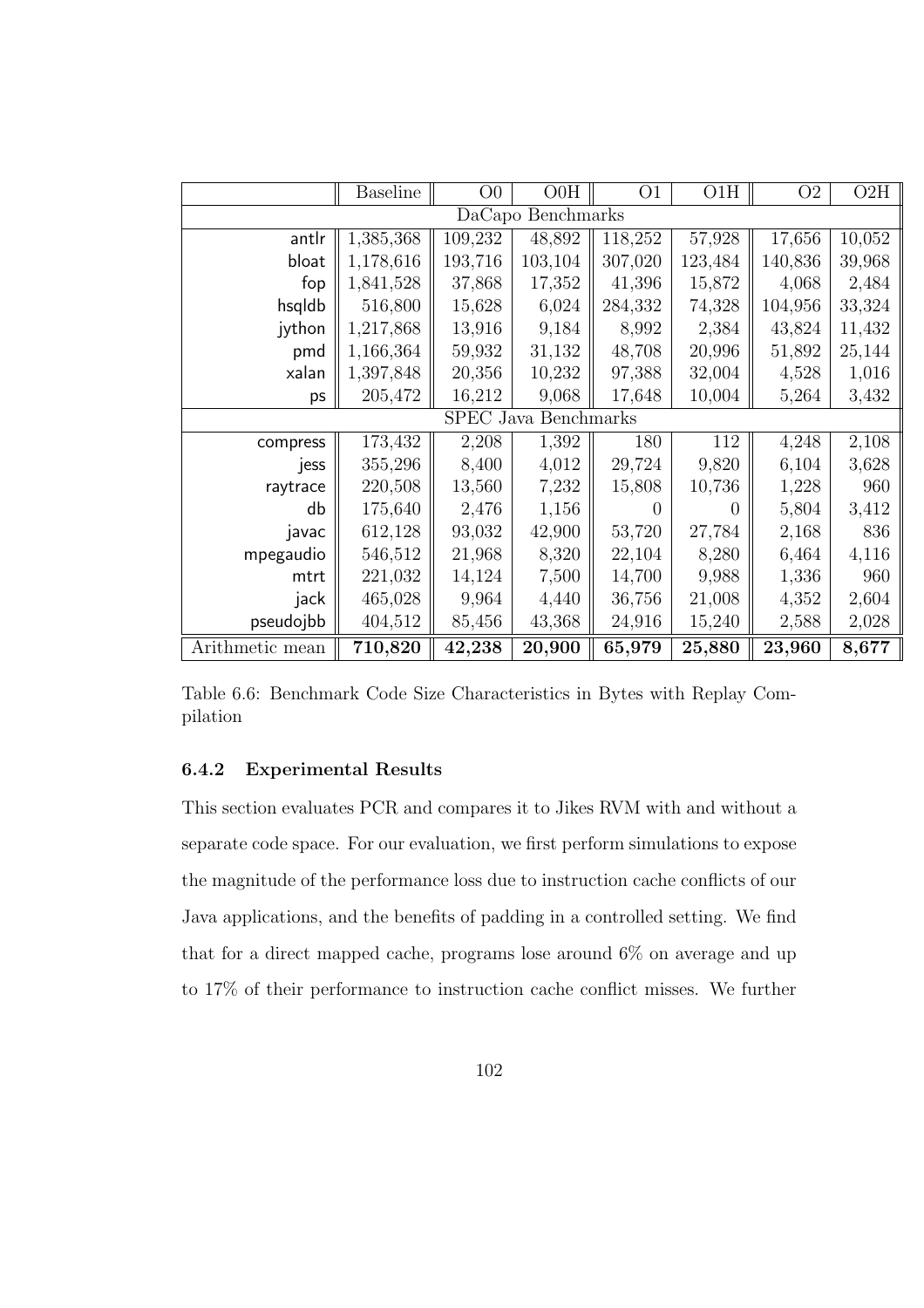explore the performance impact of PCR using two architectures: Pentium 4 and PowerPC; and two Jikes RVM configurations: one that excludes most compilation and thus consists mostly application time, and one that mixes the adaptive compilation and the application. The latter experiment more accurately reflects a multiprogrammed workload and is when PCR is most effective. A simple code space improves the default Jikes RVM configuration by about 6%. Because the code footprint of our benchmarks is small, additional PCR optimizations have little impact, occasionally improving them and occasionally slowing them down.

### 6.4.2.1 Application and Compiler Mix

We use two Jikes RVM compiler and application mixes for our experiments, which we call *second run* and *adaptive*.

(1) The second run methodology uses profiling of the adaptive compiler from previous runs (compiler replay [11, 41]) to deterministically optimize methods to their highest level when the method first executes. We then perform a whole heap collection to flush the heap of compiler objects and execute the benchmark again. Some additional, but minimal recompilation may take place during the second run of the benchmark. We report measurements of this second run because it consists almost entirely of application execution and it is easier to understand and measure [13]. Eeckhout et al. show that measuring the first iteration on SPECjvm98, which includes the adaptive compiler, is dominated by the compiler rather than the benchmark behavior [34]. This methodology gives a simple code space an advantage because more compila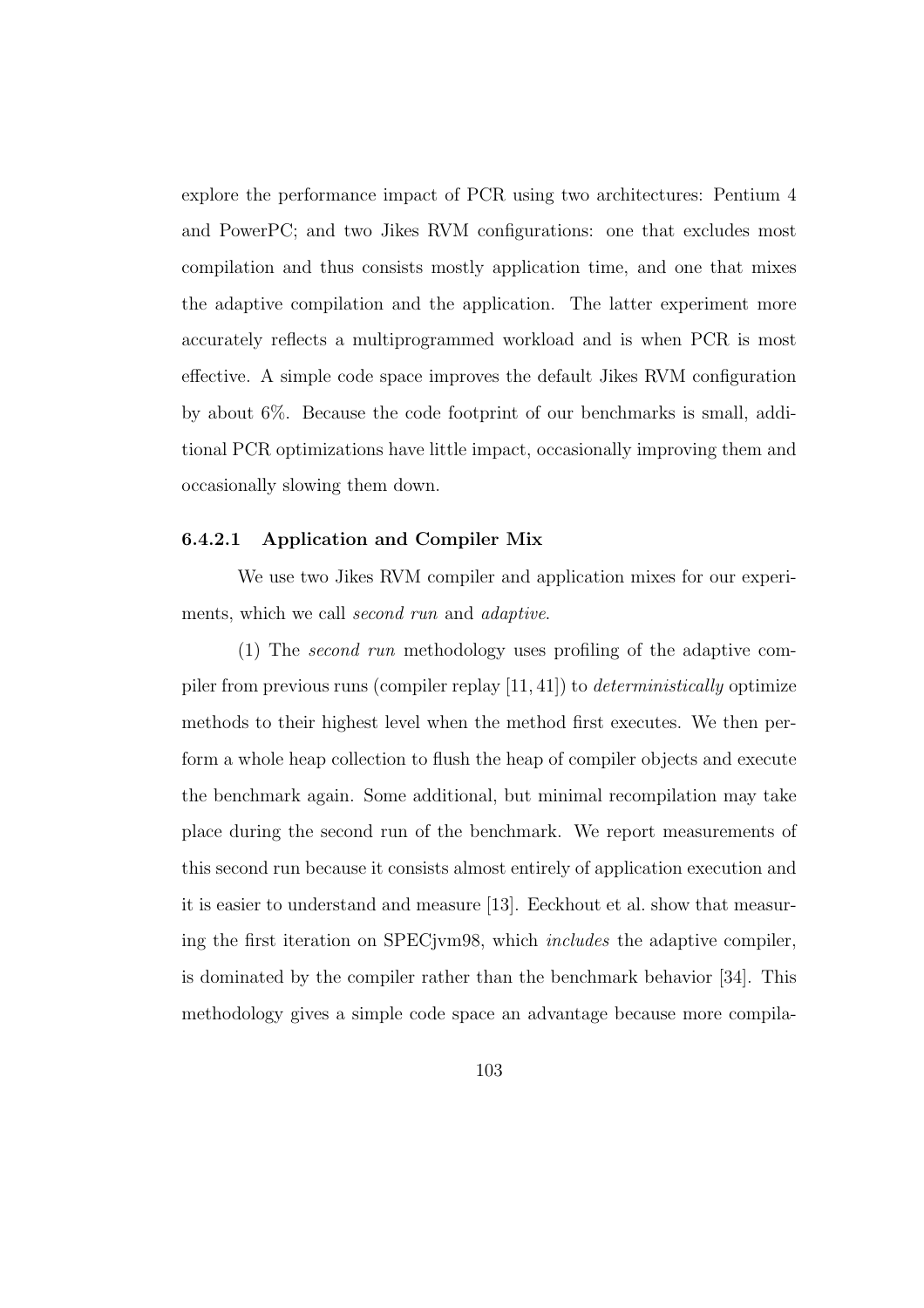tion takes place early and together (as we show below). This methodology would also mimic the Arnold et al. system that combines offline and online profiles to drive compilation [8].

(2) The adaptive methodology lets the optimizing compiler behave as intended, is non-deterministic, and measures compilation and application time. Section 6.4.2.4 reports these results, which because the compiler competes with the application, are most indicative of a multiprogrammed workload, and may be more indicative of results on programs with larger icache footprints than our benchmarks. For example, SPECjAppServer loses significant performance to poor instruction cache behavior [28].

### 6.4.2.2 Benchmarks and Instruction Code Sizes

We use the SPECjvm98 [64], SPECjbb [65], and DaCapo benchmarks [13]. Other work [13, 32, 41] characterizes the memory behavior and memory system performance of the data for these benchmarks. Table 6.6 shows instead the code size characteristics of these benchmarks in bytes. We use the replay compilation methodology to measure the size of generated code at each optimization stage. Therefore the numbers here only include the final optimized code for every method, since replay specifies exactly at which level to compile each method. An adaptive compilation would instead compile a very hot method  $M$  at multiple levels, e.g., baseline compiled first, and then optimizing compiled at level O0, level O1, and level O2. Replay compilation only optimizes method  $M$  at level O2. Table 6.6 thus shows the amount of compilation at each level, and each method is compiled once at one level (although inlining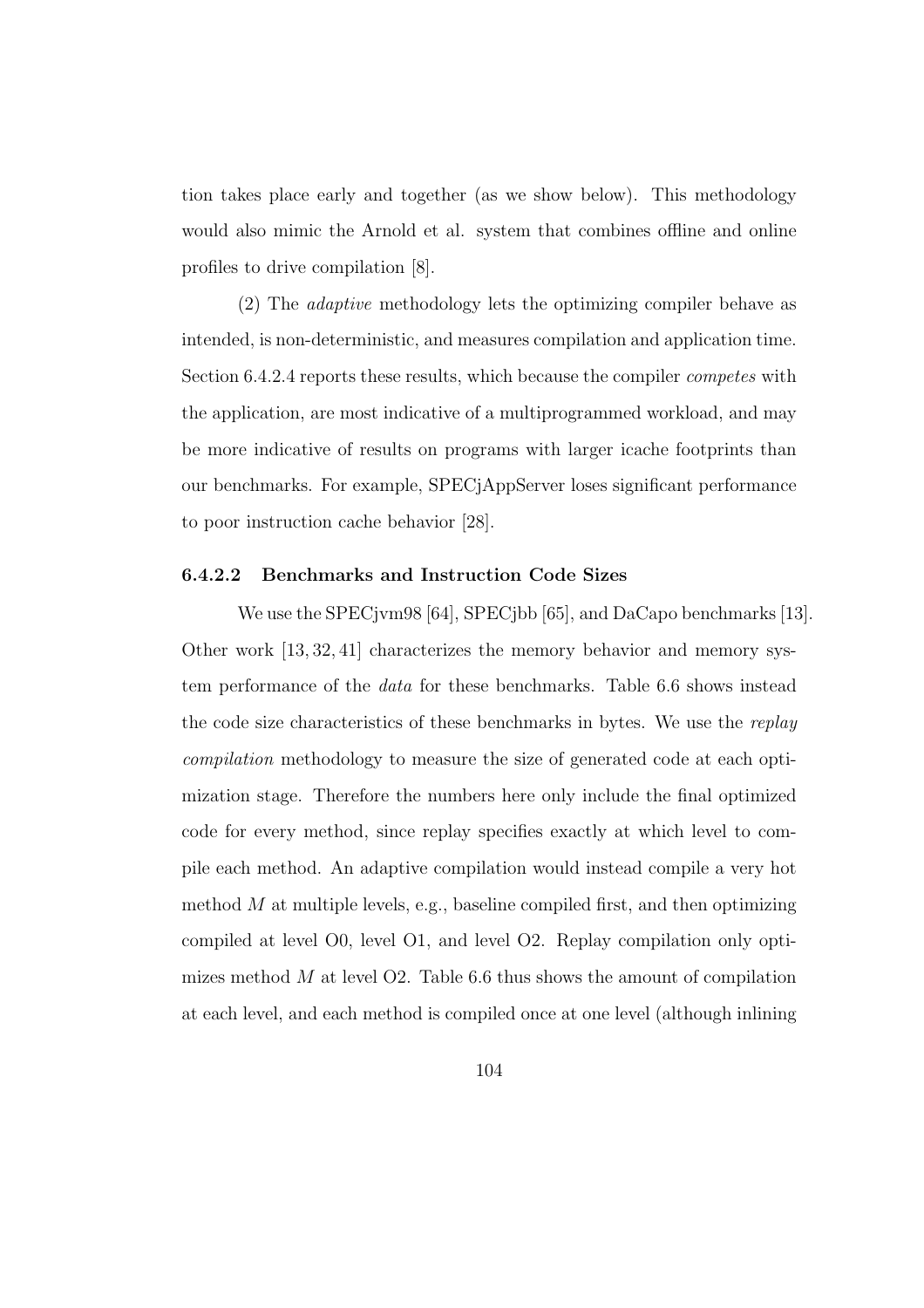produces copies of some code). Column one lists the benchmarks. The baseline column shows the total amount of baseline compiled code in bytes, which ranges from 173 KB up 1841 KB. These volumes clearly exceed the capacity of typical 8 to 32 KB instruction caches and demonstrate that for the most part, the DaCapo benchmarks have larger code footprints than SPEC. For each of the three levels of optimization (O0, O1, O2), the next six columns divide the methods into hot (indicated with a suffix 'H') and cold code. We use the edge profile to determine the hot basic blocks. The SPEC Java benchmarks always produce less than 8 KB of hot code in the O2H space, and the total size of the hot methods at O1 and O2 is always less than 32 KB. For the DaCapo benchmarks at O2, there are two programs with a hot code size of greater than 32 KB, and at O1 plus O2, there are five of eight. The table thus indicates that the working set of code (i.e., the hot code) in these programs is not putting very much pressure on the instruction cache.

### 6.4.2.3 Simulation Results

Because on a real architecture, we have limited information available and less control with different hardware configurations (for example, cache associativity), we use simulation to understand our PCR optimizations better. We use Dynamic SimpleScalar (DSS) [42], a variant of widely used SimpleScalar simulator [15] that is extended to run Java programs. We simulate a fully associative instruction cache and compare with a direct-mapped cache with the same access time to show how much performance is lost to instruction cache conflict misses.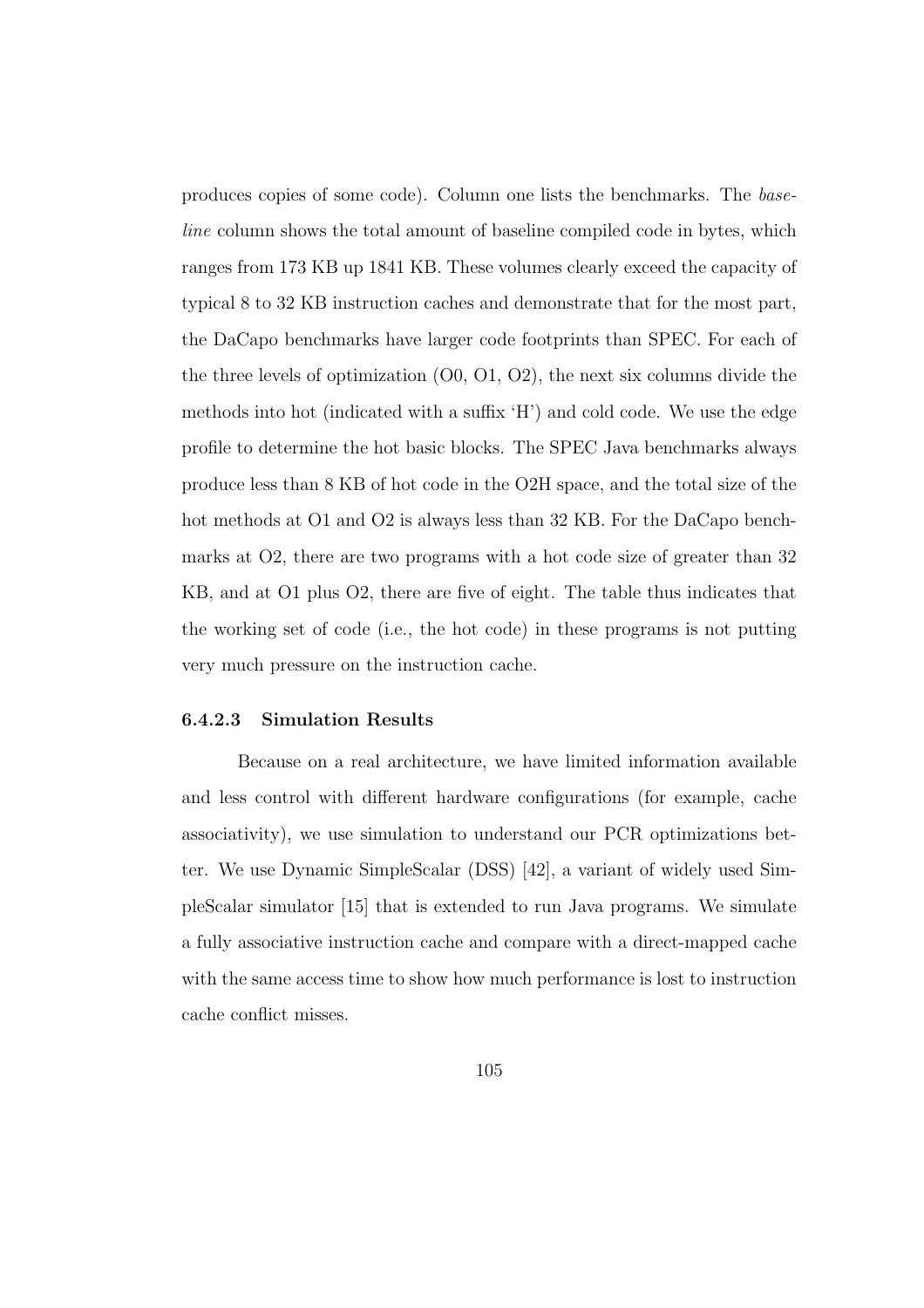

Figure 6.19: Simulation Results for Directed-Mapped and Fully Associative 32 KB IL1, 512 KB L2

We use two instruction cache configurations for these simulations. (1) A 32 KB direct-mapped instruction cache and 512 KB unified L2 cache; L1 access latency is 2 cycles and L2 access latency is 5. (2) A 32 KB fully-associative instruction cache and 512 KB unified L2 cache with the same latencies as configuration  $(1)$ . We make the hit latency of  $(1)$  and  $(2)$  the same to examine the potential performance improvement if we have no conflict misses on a direct-mapped instruction cache. We use the second run methodology described above. We perform functional simulation for the first iteration, turn off the adaptive compiler, and then switch to cycle level simulation right before the second iteration, and then simulate 2 billion instructions.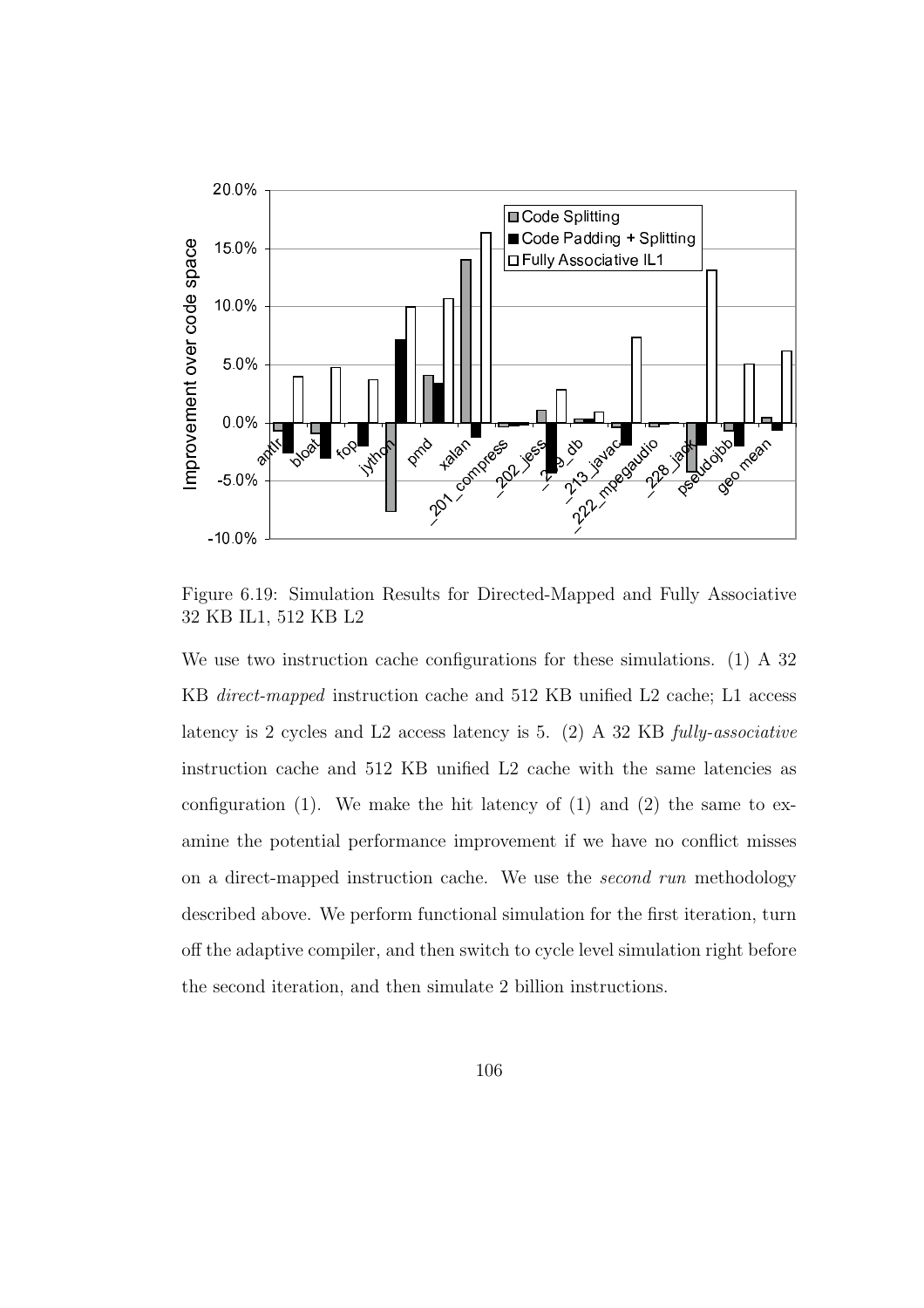Figure 6.19 compares the relative performance of PCR using as its baseline hardware instruction cache configuration (1) with a simple code space. It shows the benefits of PCR code splitting, code splitting, padding, and a fully associative instruction cache (hardware configuration (2)). PCR code splitting and padding performs 7.1% better than a simple code space on jython although just PCR code splitting itself degrades the performance 7.6%. Because jython has 11K hot blocks after code splitting, which can easily fit in the instruction cache, we think the benefit we have from use code padding is from avoid conflicts between jython's application code and the Jikes RVM code. Jikes RVM code is allocated ahead of time in a separate region from the application. PCR has the opposite trend on xalan where code splitting improves performance by 14.0% but combined with code padding the performance degrades by 1.2%. This is likely to be incurred by the space overhead of code padding. Although the geometric mean of PCR performance over all benchmarks is about the same (0.5% better or 0.6% worse) as a simple code space on these benchmarks with modestly sized instruction footprints, we believe that by carefully choosing the PCR optimizations for each individual program, we may be able to achieve better average results. The performance of the fully associative cache shows that even these relatively small applications lose on average around 6% to instruction cache conflicts, but that PCR is not consistently able to achieve that potential.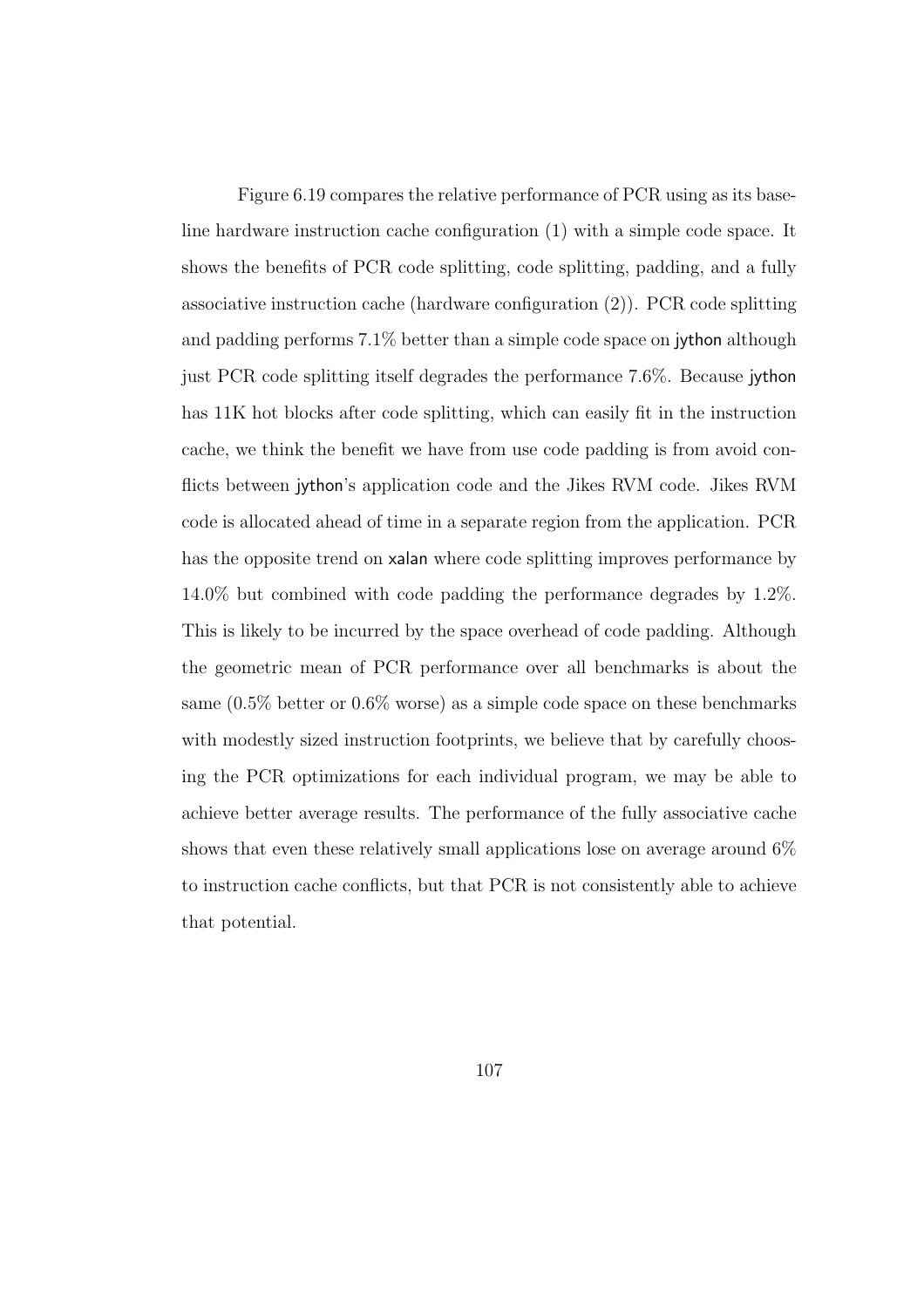

Figure 6.20: Code Optimizations on Pentium 4



Figure 6.21: Code Optimizations on PowerPC 970: Geometric Mean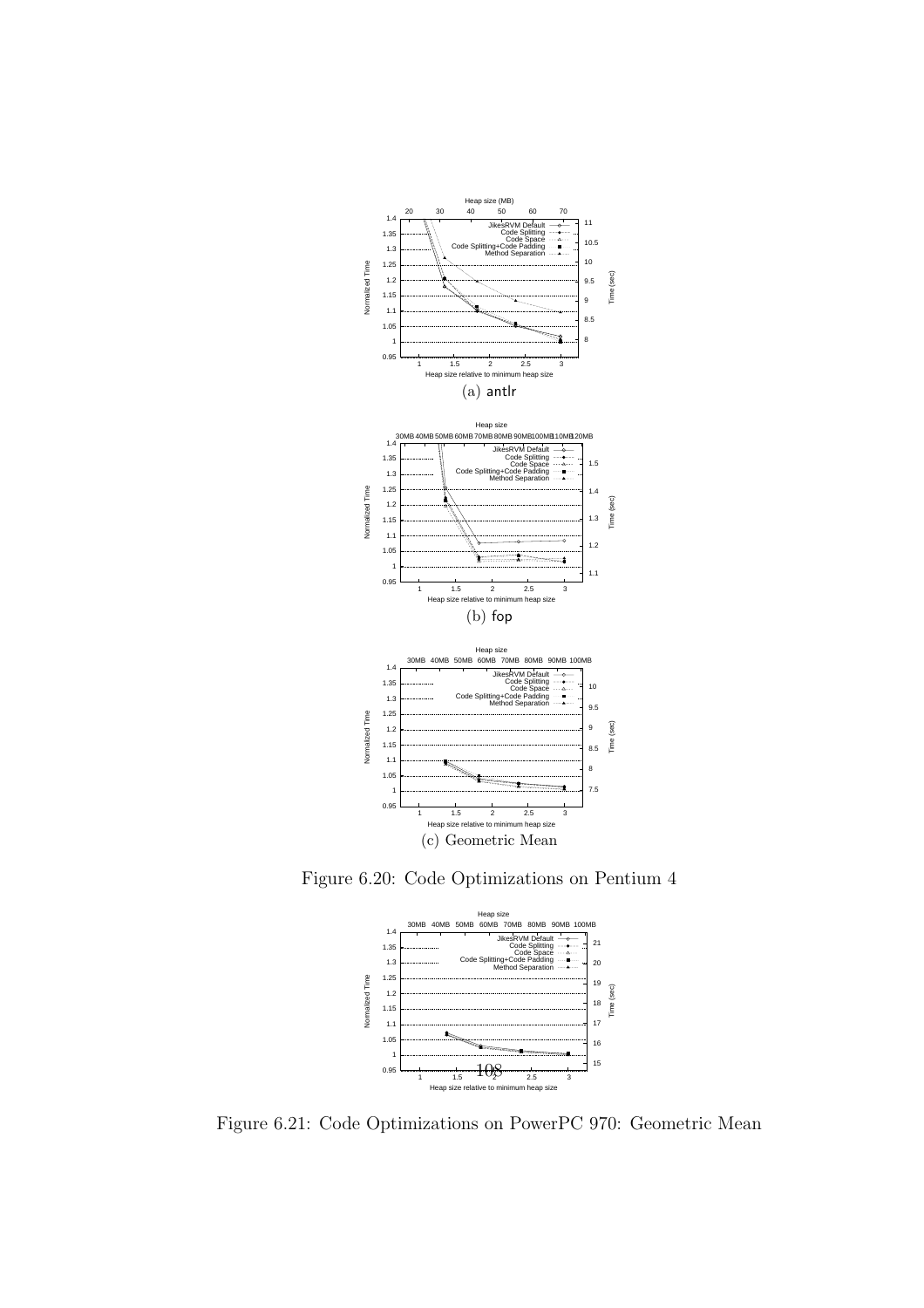### 6.4.2.4 Application Performance

We report run-time results for our implementation on the 3.2GHz Pentium 4 and 1.6GHz PowerPC described in Section 4.5. We use the second run methodology in experiments we report in this section, and thus measure only the application behavior. We first compare the performance of PCR with the method separation and the default configuration in Jikes RVM (code is mixed in with data in the heap) on the Pentium 4. Most of the benchmarks are not sensitive to the code layout, but we found that a few benchmarks have some sensitivity. Figure 6.20 shows two of these programs (antlr and fop), and the geometric mean of all programs. All the performance numbers report relative heap size (bottom), actual heap size in KB (top), the normalized times on the left legend, and seconds on the right legend. We normalize the time to the best time on each figure, so it is easy to see the relative performance difference between the configurations. Although most systems use separated spaces for code and data, method separation, which further separates optimized compiled code from baseline compiled code, is the worst performing configuration for antlr. This could be caused by certain property of trace cache or the different sized branch instructions generated by different code layout. For fop, mixing code and data in the heap degrades its performance and PCR optimizations perform worse than just having a simple code space. PCR optimizations perform about the same as Jikes RVM default configuration for the geometric mean over all benchmarks.

We also perform the same experiments on the PowerPC which has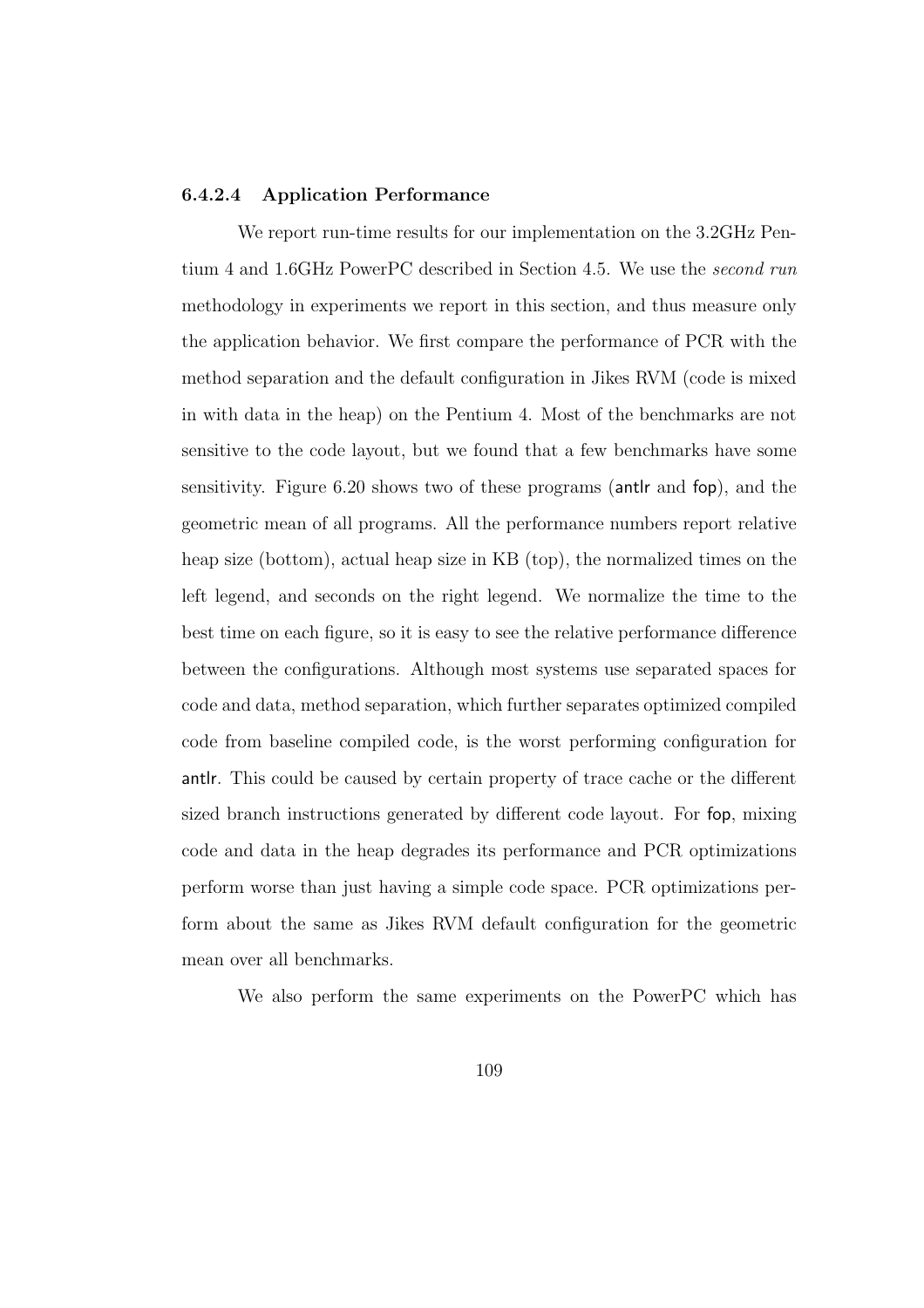

Figure 6.22: Compiler Activity Histogram on First Iteration

a traditional instruction cache instead of the instruction trace cache on the Pentium 4. Figure 6.21 shows these results. PCR has even less impact on performance on the PowerPC than on the Pentium 4 because the PowerPC has a larger instruction cache (32 KB) and 2-way set associativity. It is thus large enough to contain the working set of our benchmarks and its associativity reduces the conflict misses. As the previous section showed in simulation, a large capacity (32 KB) direct-mapped cache does however lose performance to instruction cache misses (Figure 6.19).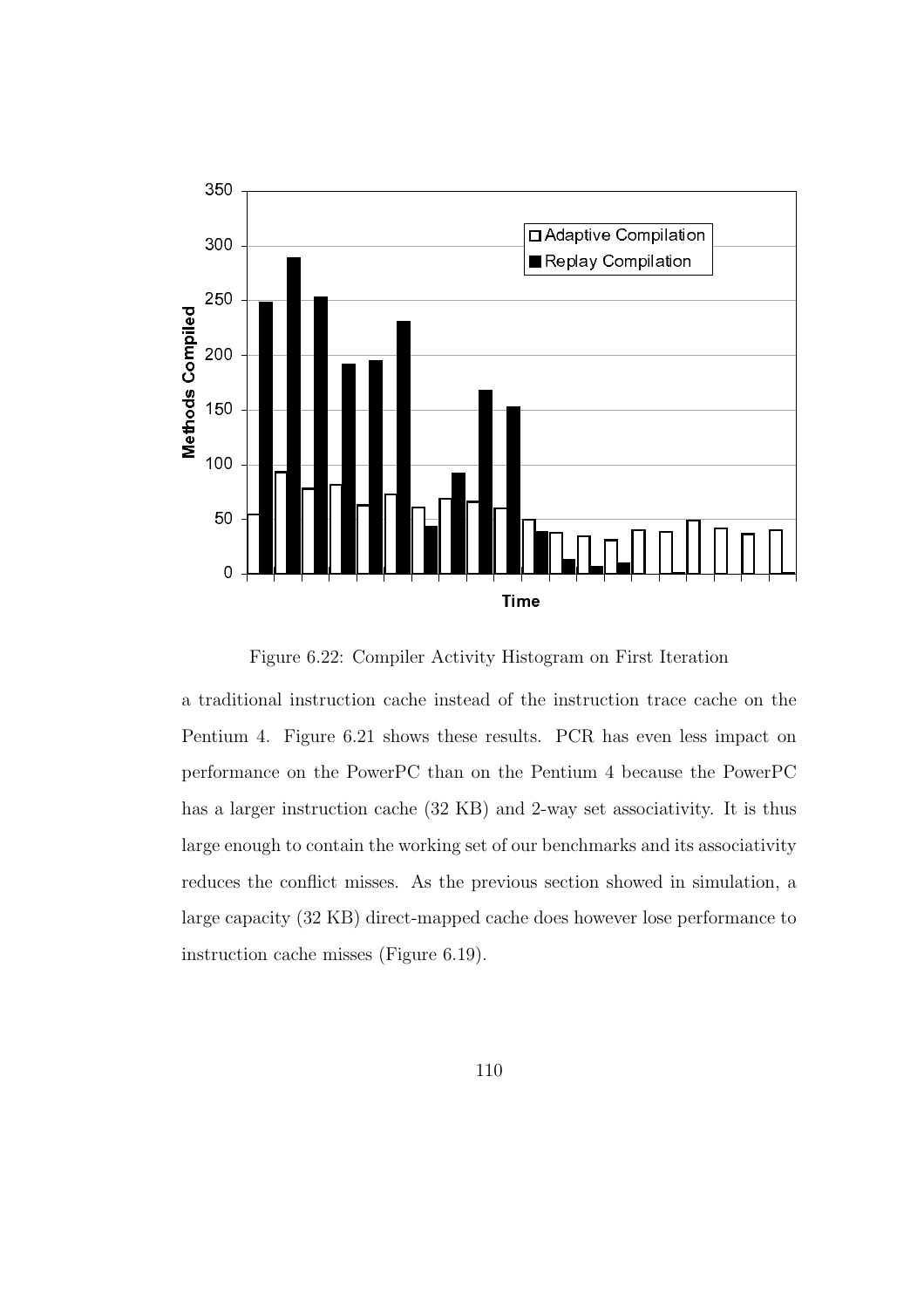### 6.4.2.5 Mix of Compiler and Application

This section reports on experiments using the *adaptive* methodology which includes a mix of the application and the compiler as it finds hot methods and compiles them at progressively higher levels. The compiler histograms in Figure 6.22 show the differences between when the recompilation takes place in the first run with adaptive compiler versus the first run using replay compilation. We divide each of the two executions of the program into twenty buckets and then record the number of methods compiled at level O0 or higher, and sum over all programs. When we use compiler replay (to eliminate non-determinism from adaptive recompilation), compilation happens earlier in the program. We see this behavior because replay compilation compiles to the highest level of optimization in the profile on the first execution of the method, instead of recompiling at multiple levels. The adaptive methodology is thus running the compiler throughout the execution of the program. The periodic execution of the compiler displaces application code from the instruction cache and thus we believe the adaptive methodology is a suitable environment in which to study instruction cache performance programs because the competition for the cache mimics a multiprogramming environment. In this case, the application and JIT compiler interfere with each other.

Figure 6.24 shows the performance of various configurations of PCR when using the *adaptive* methodology. The figures show the total time, mutator time (program only without garbage collection), and the trace cache flushes. We report trace cache flushes using the Pentium 4 performance coun-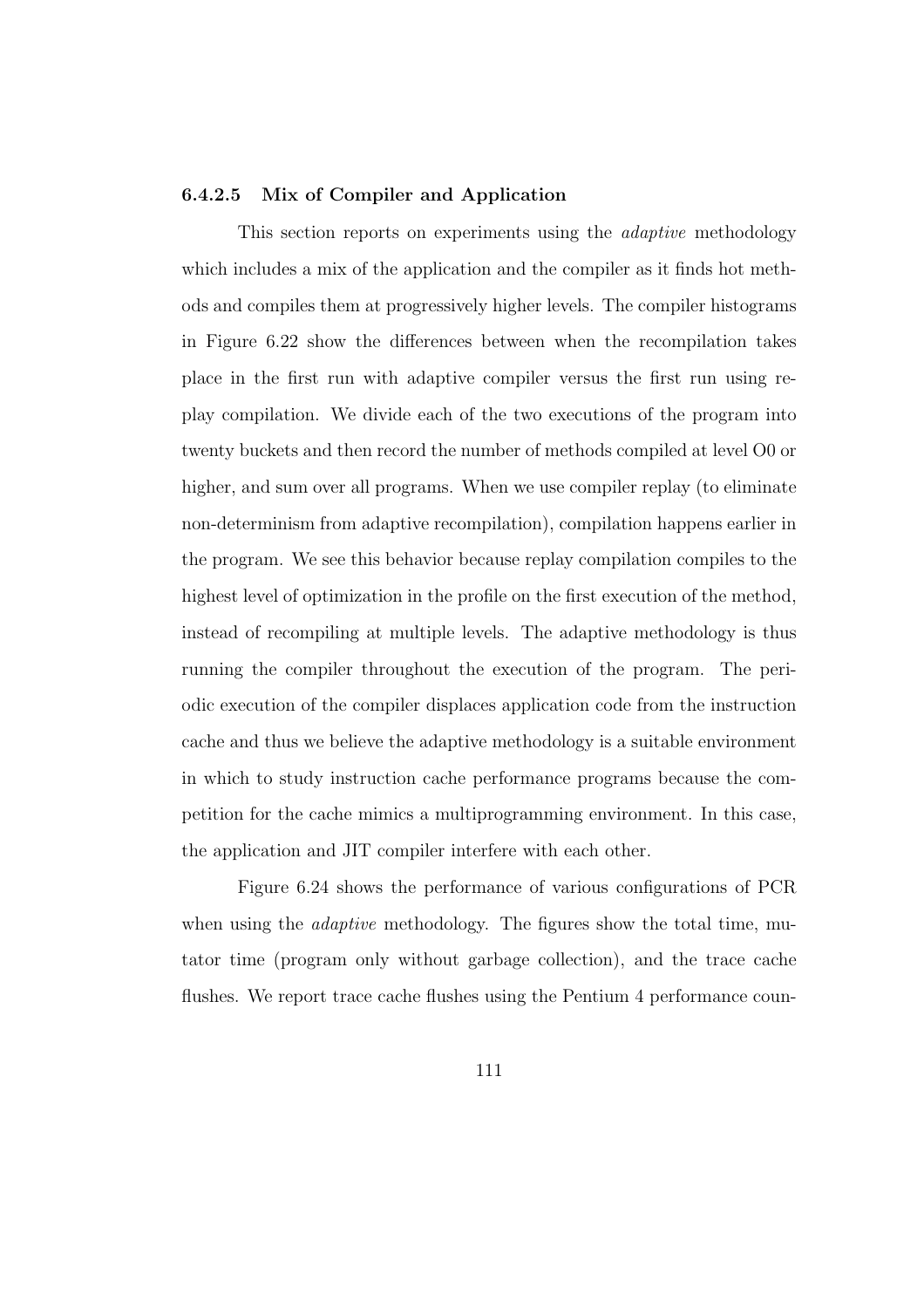

Figure 6.23: Total time, mutator time, and trace cache flushes for a simple code cache, Jikes RVM default and various PCR configurations.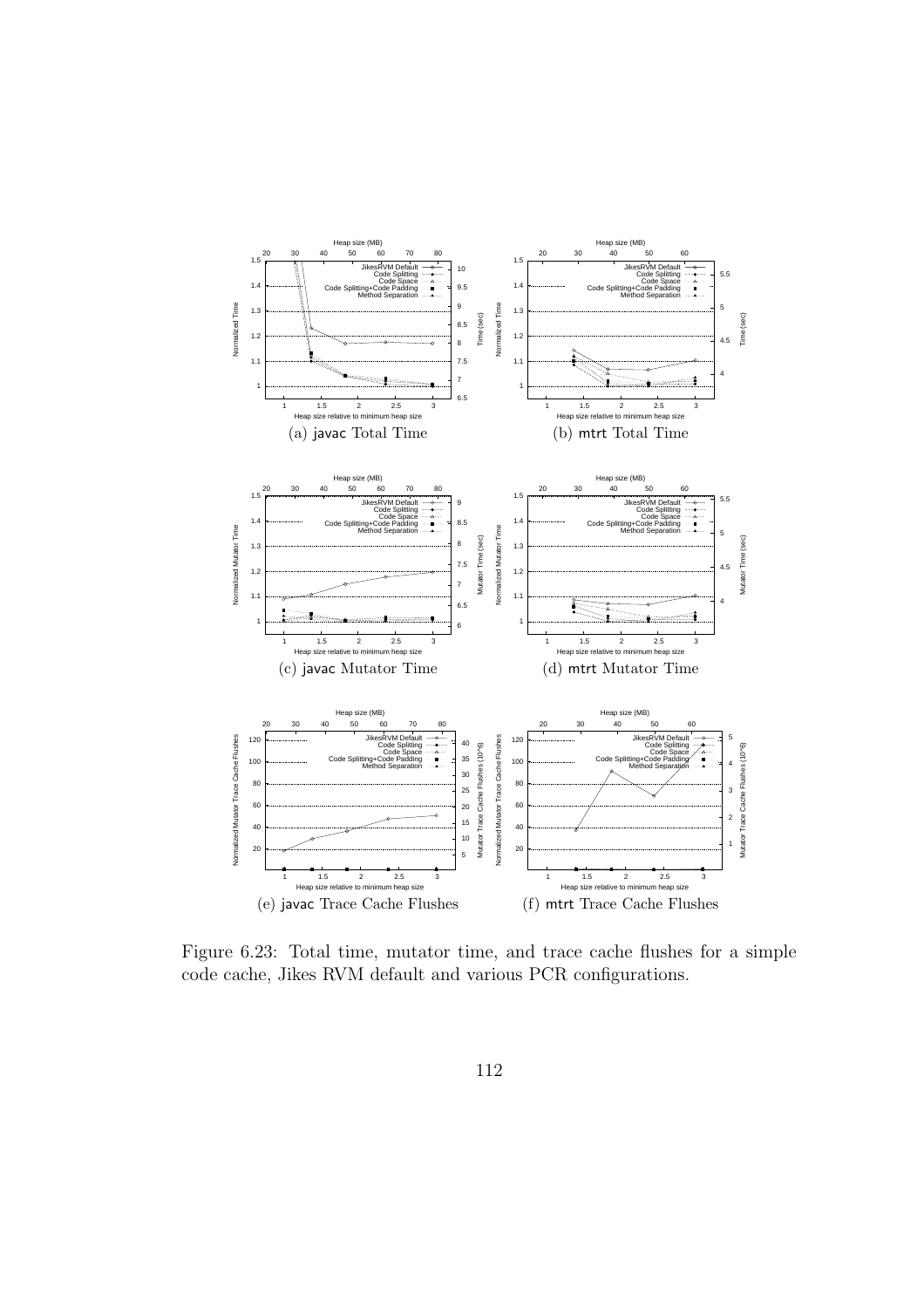

Figure 6.24: Total time, mutator time, and trace cache flushes for a simple code cache, Jikes RVM default and various PCR configurations.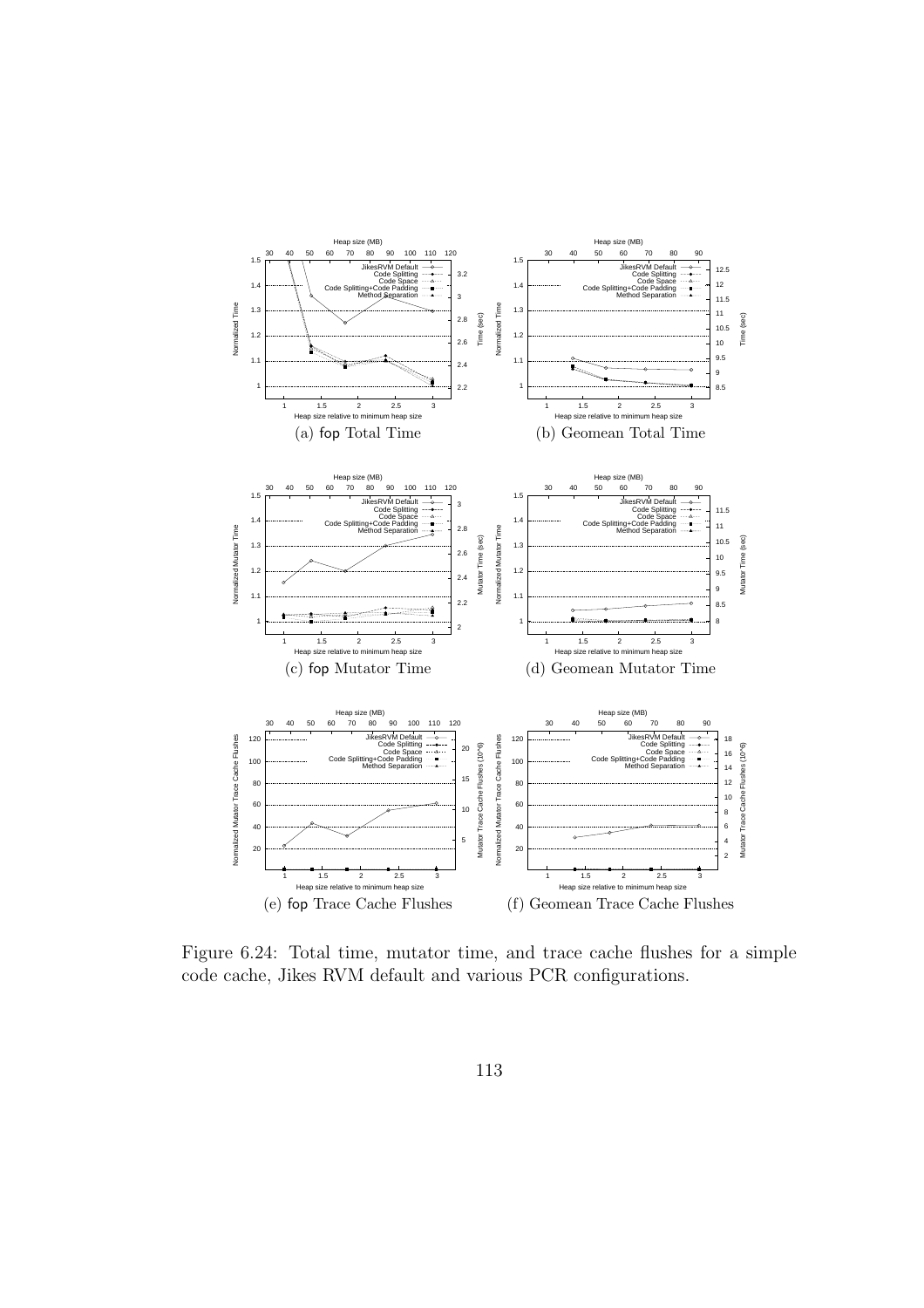ters configured for this measurement. We measure all the programs and present the geometric mean and three programs (javac, mtrt, fop) across four heap sizes (the bottom axis reports relative to the smallest and the top axis reports in MB). Again, we normalize the total and mutator time figures to the best point to show relative differences.

The results show that a simple code space improves over the Jikes RVM default configuration by 6% on average and by 30% on fop. There are two reasons for this large difference in performance.

- 1. The Pentium 4's trace cache is flushed whenever the program writes to a page in the trace cache (e.g., when the VM writes new code on to a page or writes data on the same page as code). By mixing data and code together in the heap, Jikes RVM greatly increases the possibility of flushing the trace cache because writing to the data space happens more often than writing to the instruction space. This effect is very clear in Figures  $6.24(c)$ , (f), (i) and (l) and is the reason that the corresponding mutator time increases as the heap size grows for each of the benchmarks and the geometric mean.
- 2. By scattering instructions into the heap, Jikes RVM destroys the instruction spatial locality between methods. This effect is especially crucial for architectures with hardware prefetch for instructions.

PCR optimizations offer some additional, but modest improvements on a few programs. For example, on mtrt, PCR code splitting is most effective and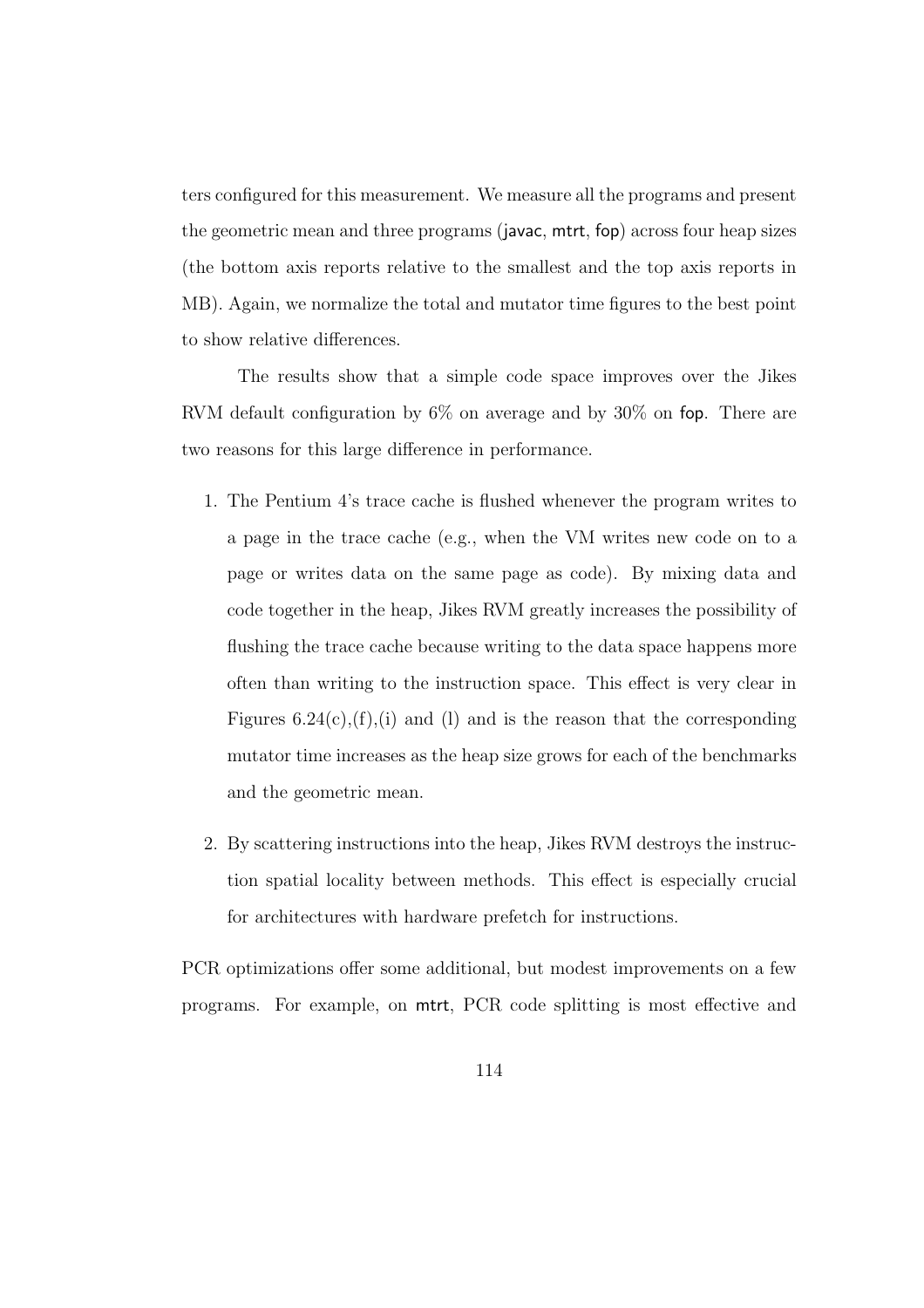improves over a code space by up to 5%. These results demonstrate that PCR has no appreciable overheads and has the potential to improve performance over a basic code space in a multiprogrammed environment. Programs with larger instruction cache working sets may benefit, but our programs do not exercise this space.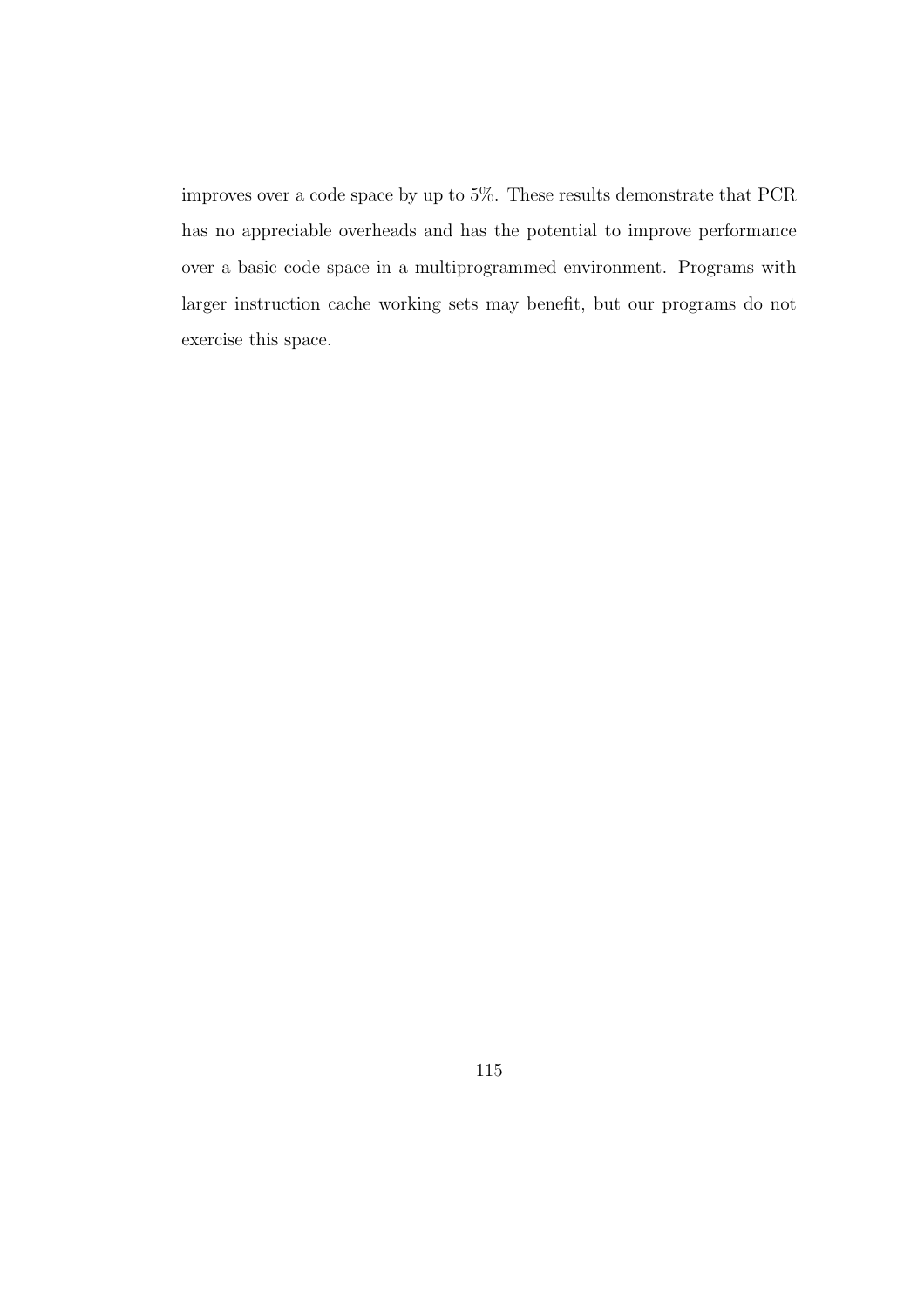## Chapter 7

# Applicability of Results to Other VMs

Our whole code layout reordering system, WCM, is implemented on Open Source Platform  $(ORP)$  which is written in  $C++$ . We do not discuss applying WCM to other virtual machines because most other VMs are written in  $C/C++$  and it is more straightforward to port the WCM implementation to other VMs. Jikes RVM is implemented in Java which is different from most other virtual machines. By implementing Jikes RVM in Java, it reduces the cross-boundary overhead between Java/non-Java code. There are also new optimization opportunities. For example, inlining of the library methods is easier when both the caller and callee are written in Java. Although we implement our Online Object Reordering (OOR) and Partial Code Reordering (PCR) systems in Jikes RVM, our designs are not VM dependent. Most current Virtual Machines compile every method with a set of quick optimizations at the first invocation of a method  $[2, 16, 19, 31]$ . Sophisticated system  $[27, 40, 55, 66]$ can identify hot methods and apply more optimizations to these hot methods. A significant portion of our system can be implemented as an extension of these two features. In this section, we describe how to apply our systems on other virtual machines.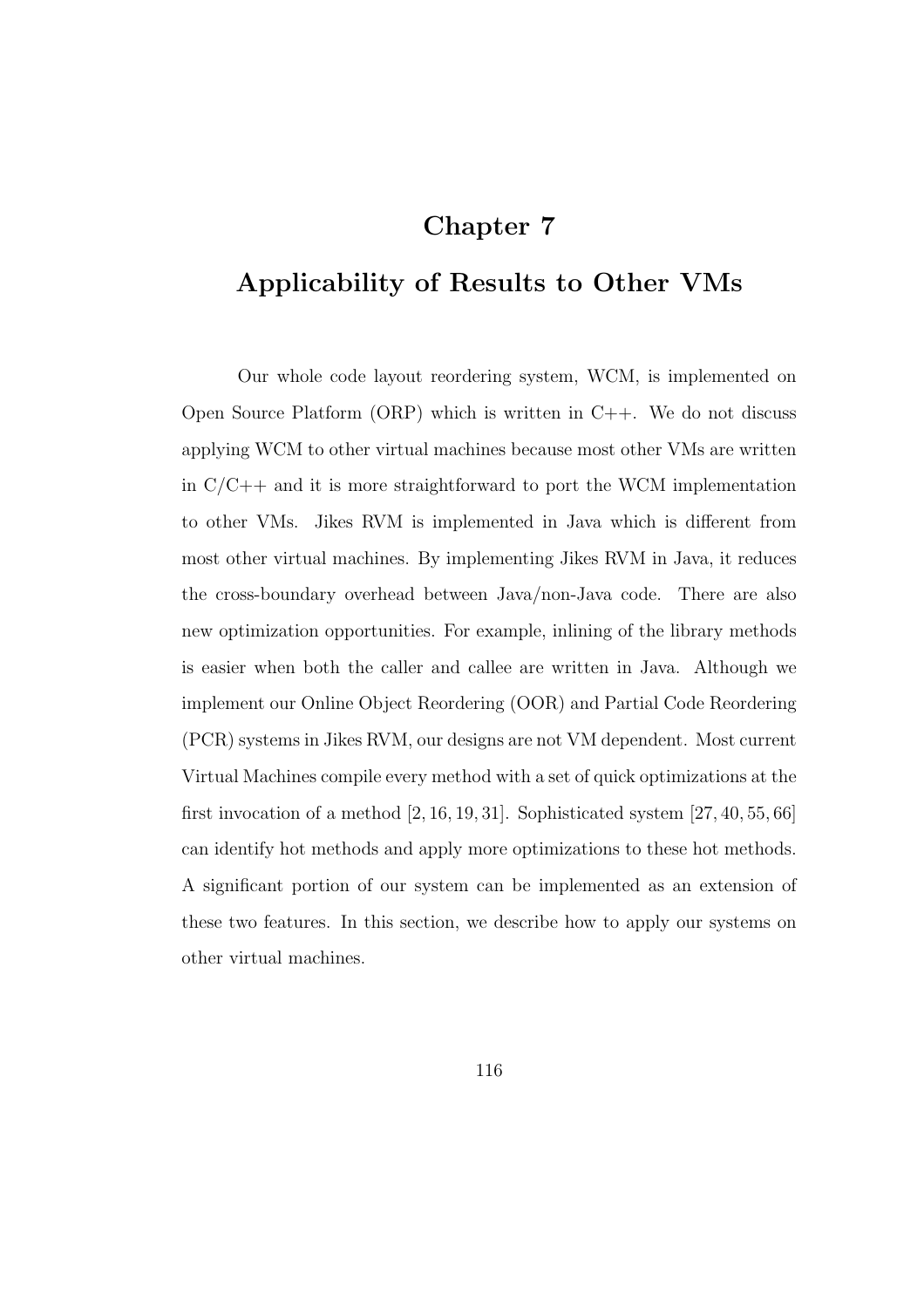### 7.1 Adding OOR to Other VMs

The OOR system consists of three components, static compilation analysis, dynamic sampling for hot methods and copying garbage collection for object reordering. We can apply the same static analysis during compilation in other Virtual Machines. The runtime sampling technique for detecting hot methods is built on top of dynamic feedback system in Jikes RVM. However, the information we need does not require a general mechanism for online adaptive feedback. Most current VMs are able to dynamically select a subset of all methods as hot methods. Which is enough for our system to find hot field accesses. The generational copying collector is a popular choice in current VMs. Virtual Machines with a copying garbage collector implementation can easily be extended to support object reordering by hot fields.

### 7.2 Applying PCR on Other VMs

For the Partial Code Reordering system, we need more sophisticated support from the virtual machine. Our implementation includes two major code reorderings. First, we allocate the methods in the order they were invoked. During the process of allocation, we also separate methods by the execution frequency and split a method so that the hot blocks and cold blocks are in different spaces. We also check whether there is a conflict between the current method and its caller. Because most VMs compile each method with a fixed set of optimizations the first time it is invoked, the same optimization can be applied during the code generation just as in Jikes RVM. The com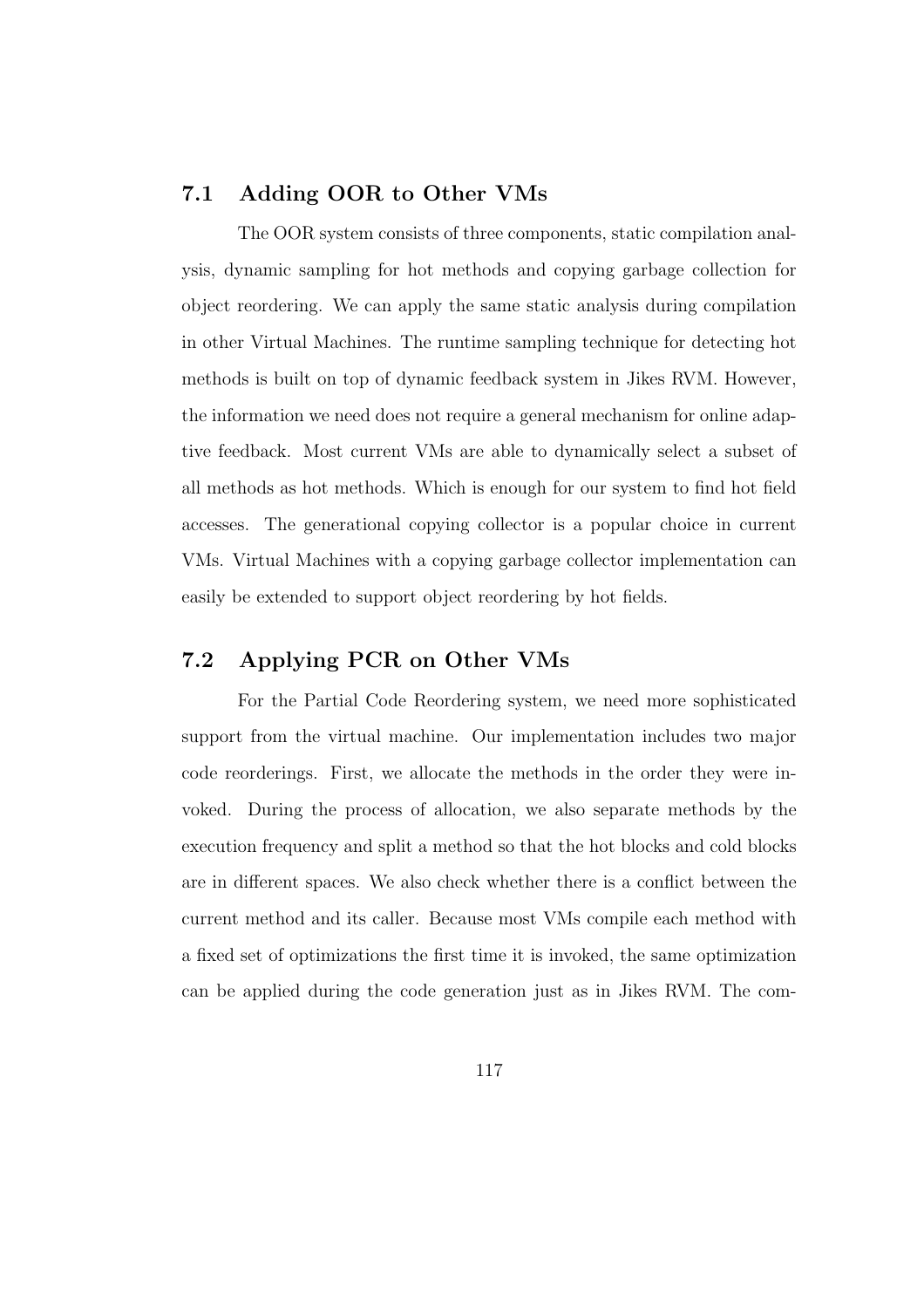plication is that some VMs use a free-list allocator, in which it is harder to control the method address. By padding and requesting a larger block of the same size for every conflicting methods, the VM can overcome this limitation.

For the second phase of code reordering, PCR uses runtime feedback to find hot calling sequences and check for potential conflicts in the call graph. This component of Jikes RVM is not language dependent; therefore the same adaptive sampling system can be implemented in other language inside other virtual machines as well, but of course requires certain knowledge of the hardware (like the cache size and associativity for code padding).

Copying the generated code to a new memory region is very common in VMs because they dynamically generate code for methods and then select a subset of methods to be recompiled and move the new code into a new region. The method is either not invoked at the time it is moved, which does not require any other action. If the method is on the stack we can either give up or use on-stack replacement. Jikes RVM and Sun Hotspot [55] compilers both provide on-stack replacement.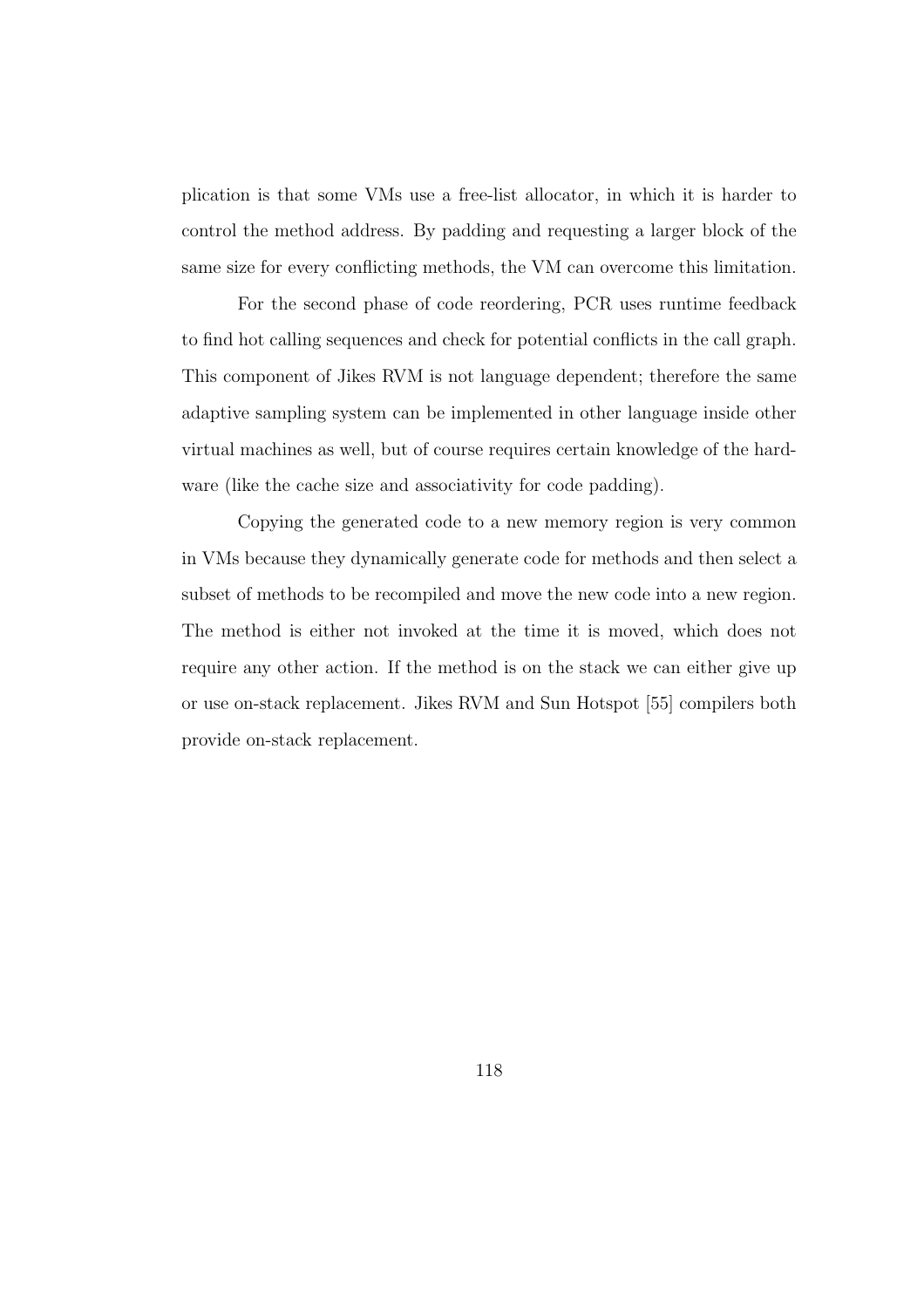# Chapter 8

## Conclusions and Future Work

Research on improving memory performance has been active for decades. Previous research has been concentrated on improving hardware or statically optimizing software using a compiler or by hand. Java programs run on top of a Java Virtual Machines, which have total control of the data object and instruction layout. This flexibility provides new opportunities to improve program locality at run time. In this dissertation, we show that dynamically optimized data and instruction layouts for Java program can consistently improve program performance and that there is room for further improvement. The key investigations of this thesis are:

- 1. A study of Java programs to explore the potential performance loss due to poor locality.
- 2. A novel low-overhead, online data object reordering system that consistently matches or improves the best static object reordering.
- 3. A Whole Code Management system which is the first implementation of dynamic code reordering in a managed runtime.
- 4. We describe a new placement algorithm, Code-Tiling, that specifically addresses expensive ITLB misses. It is much faster than the widely-used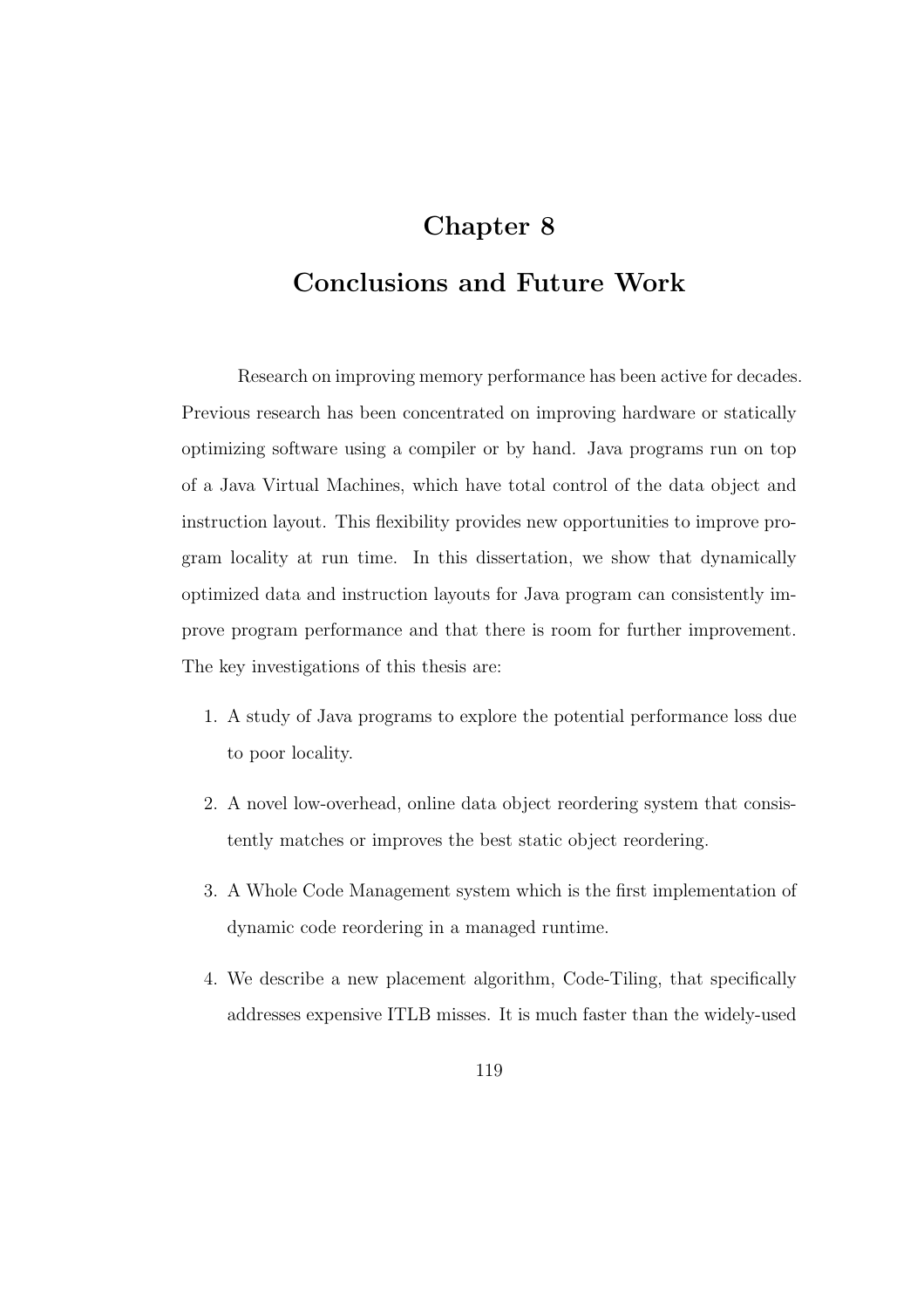Pettis-Hansen procedure layout algorithm, and the layouts generated by Code-Tiling algorithm often perform better.

- 5. We developed a new scheme for dynamic code allocation that reduces instruction working set size at runtime.
- 6. A new low-overhead, dynamic code padding optimizations which reduces instruction cache conflict misses.

Despite enormous effort, performance is still an issue for object-oriented programming languages compared to traditional languages like C. Prior to this work, there were no dynamic optimizations that can dynamically adjust the data and instruction layout to match program behavior in order to achieve better locality with low overhead. We discovered and innovatively exploited this available opportunities for efficiently monitoring program data and instruction locality in object-oriented programming languages. Our results demonstrate that extremely low overhead  $(1\% \text{ or } \text{less})$  monitoring of data and instruction locality yields sufficient precision to drive powerful, effective data and instruction optimizations.

### 8.1 Future Work

Besides showing how effective our optimizations are at improving program locality, our potential results (Figure 4.1) also show that there is still room for further improvement. We believe we can develop even more effective optimizations by improve our understanding of virtual machine environments.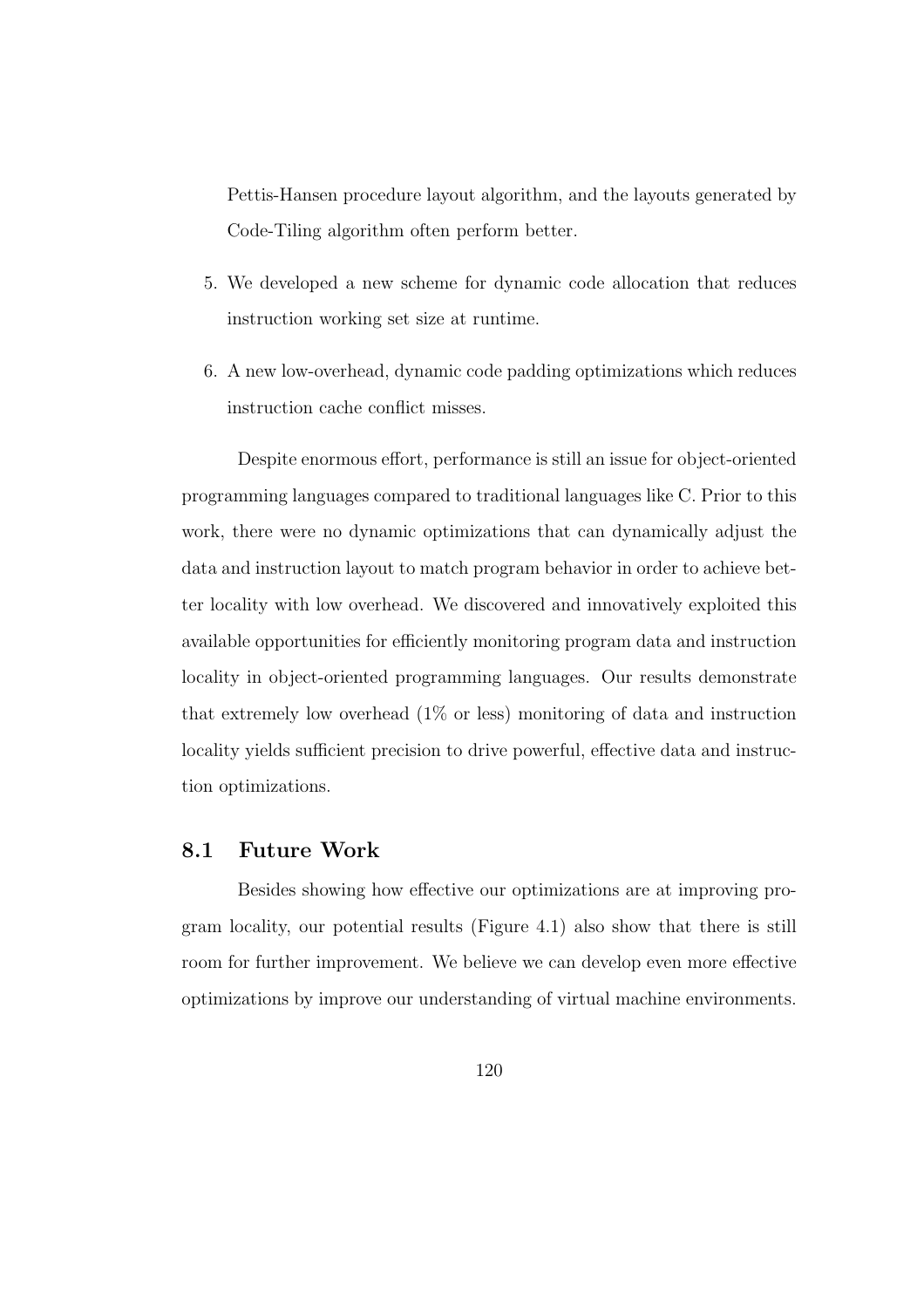There are three major problems for us to address regarding design and implementation of dynamic optimizations:

- What kind of information to collect at runtime? This question includes what potential information we can collect at runtime, and how important is certain information is to our optimizations.
- How to get the information with the lowest overhead? Some information is valuable but too expensive to collect using traditional methods. Instead, we could find a low overhead estimation of the expensive information.
- How to apply the optimization with little overhead or low enough to show the benefit? We should leverage the available sub-systems, such as the memory manager, compiler, or runtime, to apply our optimization with low overhead.

There are many innovative answers to the above questions. The following are some of the applications.

### 8.1.1 Performance Counters

Most modern processors, such as Intel x86, AMD x86, IBM PowerPC, support performance counters and the trend is toward richer, more complicated support. Hardware performance counters are perfect candidates for collecting dynamic profiling information for virtual machines because they are fast and low-overhead. We use the Performance Monitor Unit (PMU) on Intel Itanium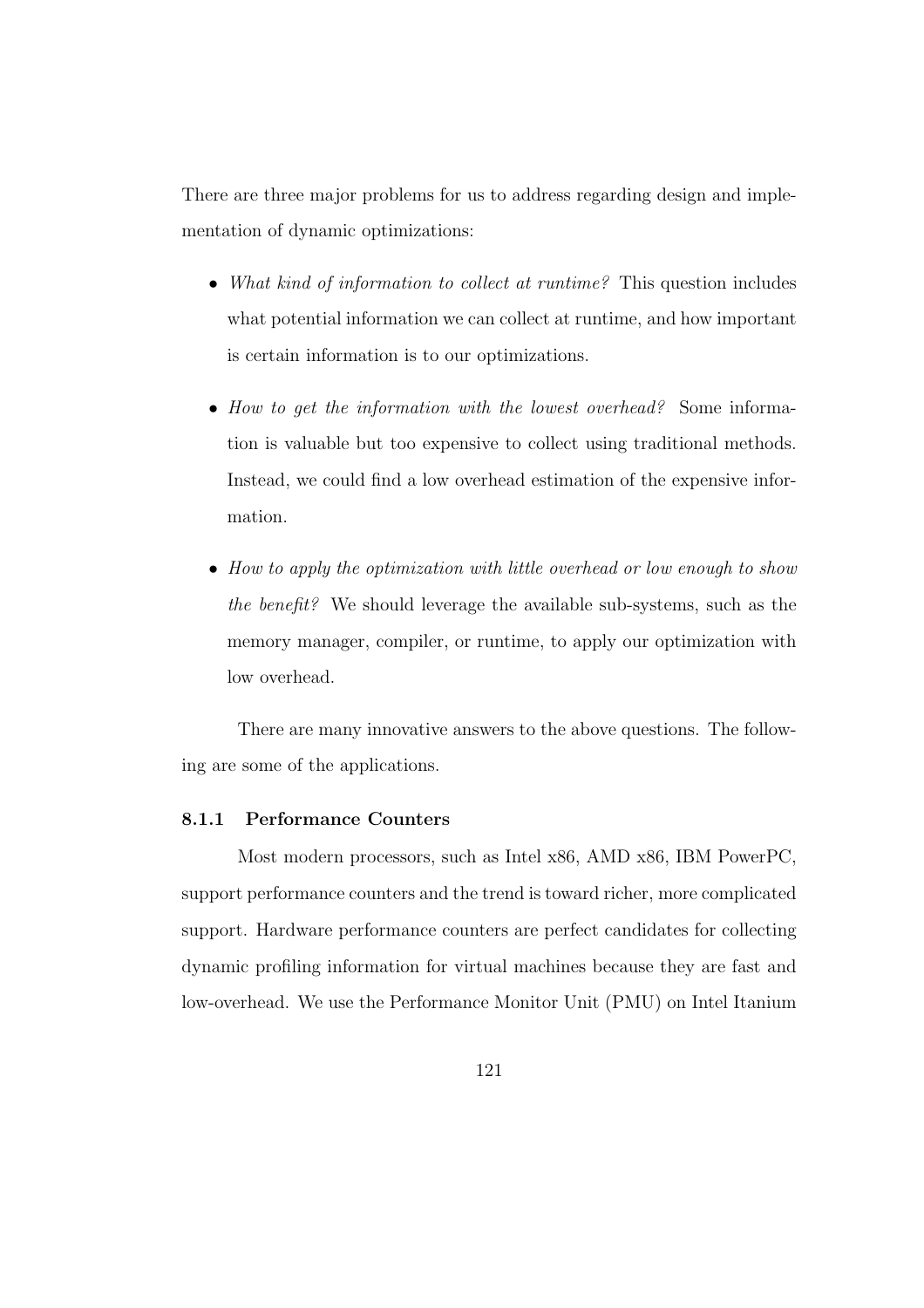processors to collect dynamic call graphs for Java programs. We find the quality of the sampling information is as good as the information we collect using software instrumentation but with a much lower overhead. We plan to further explore the hardware performance counters for collecting different types of information to help dynamic optimizations.

### 8.1.2 Potential Applications of Dynamic Monitoring

Virtual machines allow us to monitor the execution of the program and collect information from different components of the system. Besides dynamic optimizations, we can check for errors in the programs by using this information. For example, we can detect memory leaks (objects that are no longer used by the program but are still pointed by some pointer), security vulnerabilities, model violations, binary rewriters, etc. The advance of these approaches will make object-oriented programming languages safer, more robust, and provide more stability.

Optimizations in virtual machines also need to adjust to new hardware trends. Recent trends in processors, such as multi-core, require changes in the designs and optimizations of virtual machines to adapt. New dynamic optimizations such as localizing cache accesses, reducing unnecessary synchronization, will become more important than before.

Instead of considering the VM layer as a cost to be borne, we have opened up a new class of dynamic optimizations for monitoring and improving program locality, and code quality. With the advance of these dynamic optimizations, we will create programming languages that are both robust,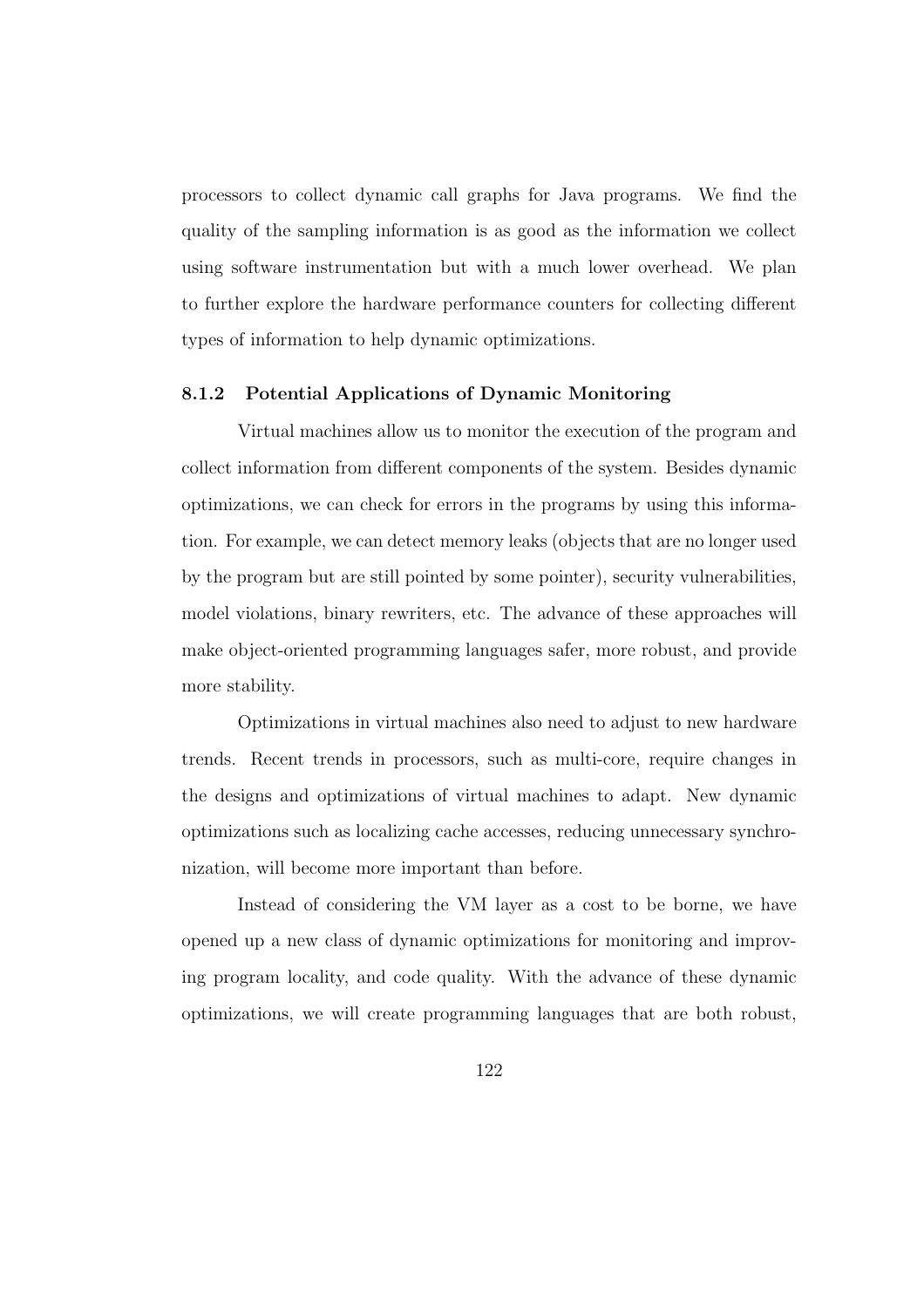reliable, and high performance.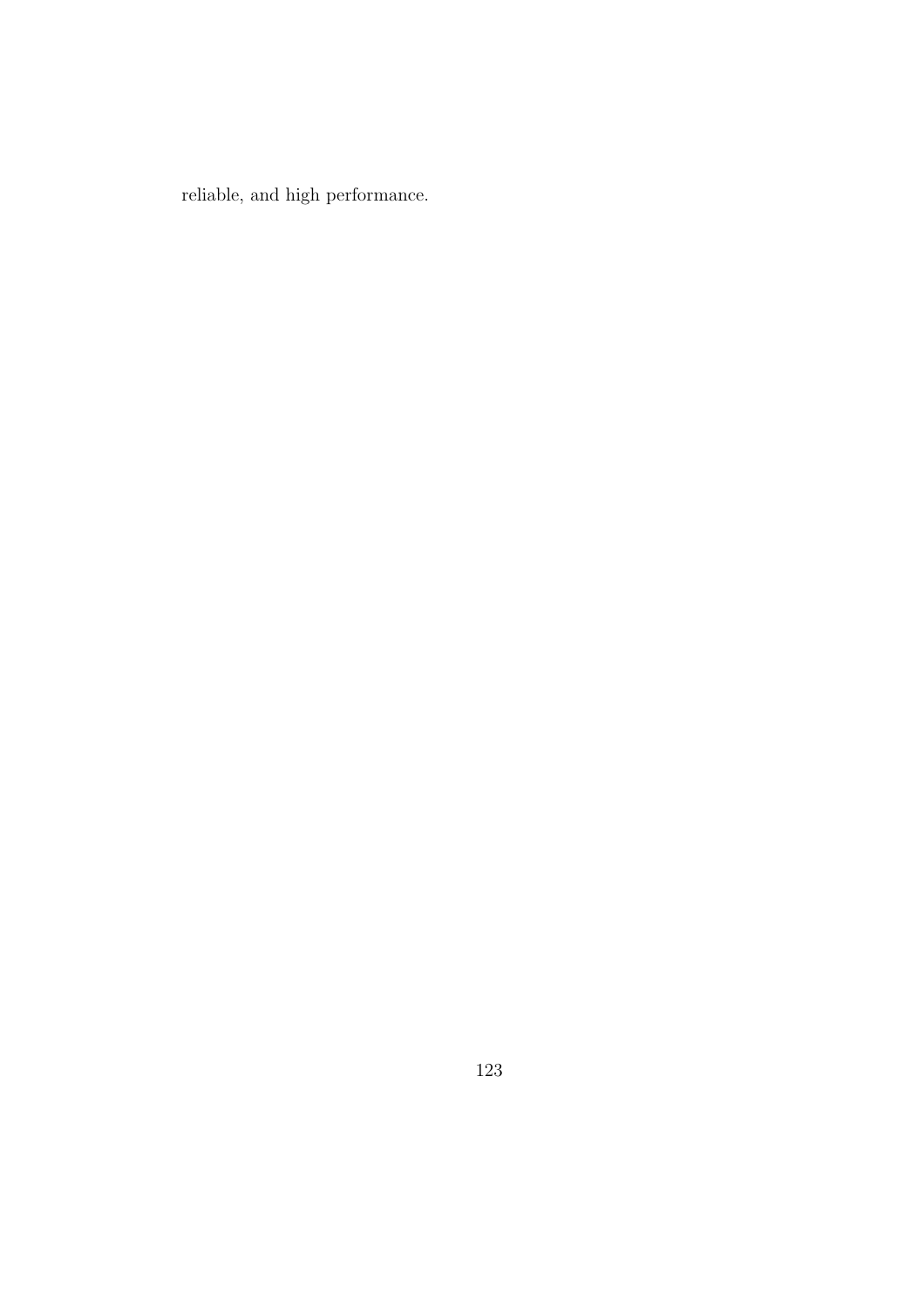# Bibliography

- [1] A.-R. Adl-Tabatabai, J. Bharadwaj, D.-Y. Chen, A. Ghuloum, V. S. Menon, B. R. Murphy, M. Serrano, and T. Shpeisman. The StarJIT compiler: a Dynamic Compiler for Managed Runtime Environments. Intel Technology Journal, 7(1), February 2003.
- [2] Ali-Reza Adl-Tabatabai, Michal Cierniak, Guei-Yuan Lueh, Vishesh M. Parikh, and James M. Stichnoth. Fast, effective code generation in a justin-time java compiler. In ACM Conference on Programming Languages Design and Implementation, pages 280–290. ACM Press, 1998.
- [3] Bowen Alpern et al. Implementing Jalapeño in Java. In ACM Conference on Object-Oriented Programming Systems, Languages, and Applications, pages 314–324, Denver, CO, November 1999.
- [4] Bowen Alpern et al. The Jalapeño virtual machine. *IBM Systems* Journal, 39(1):211–238, February 2000.
- [5] A. W. Appel. Simple generational garbage collection and fast allocation. Software Practice and Experience, 19(2):171–183, 1989.
- [6] M. Arnold, S. J. Fink, D. Grove, M. Hind, and P. Sweeney. Adaptive optimization in the Jalapeño JVM. In ACM Conference on Object-Oriented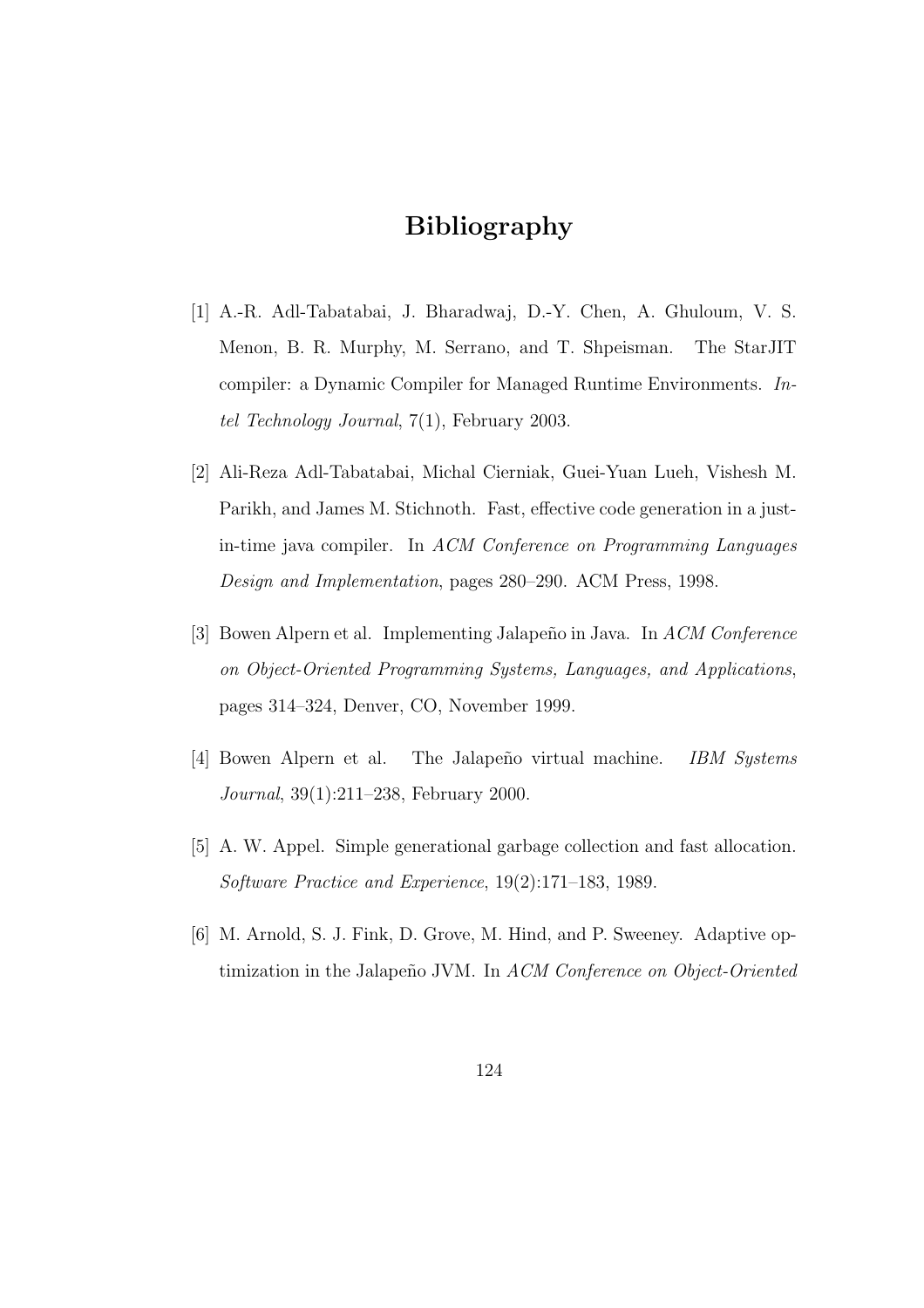Programming Systems, Languages, and Applications, pages 47–65, Minneapolis, MN, October 2000.

- [7] Matthew Arnold, Stephen Fink, David Grove, Michael Hind, and Peter F. Sweeney. Architecture and policy for adaptive optimization in virtual machines. Technical Report 23429, IBM Research, November 2004.
- [8] Matthew Arnold, Adam Welc, and V. T. Rajan. Improving virtual machine performance using a cross-run profile repository. In ACM Conference on Object-Oriented Programming Systems, Languages, and Applications, pages 297–311, 2005.
- [9] T. Austin, E. Larson, and D. Ernst. Simplescalar: An infrastructure for computer system modeling. 35(2):59–67, February 2002.
- [10] B. N. Bershad, D. Lee, T. H. Romer, and J. B. Chen. Avoiding conflict misses dynamically in large direct-mapped caches. In ACM Conference on Architectural Support for Programming Languages and Operating Systems, pages 158–170, San Jose, CA, USA, 5–7 October 1994.
- [11] S. M. Blackburn, P. Cheng, and K. S. McKinley. Myths and realities: The performance impact of garbage collection. In ACM Conference on Measurement & Modeling Computer Systems, pages 25–36, NY, NY, June 2004.
- [12] S. M. Blackburn, P. Cheng, and K. S. McKinley. Oil and water? High performance garbage collection in Java with JMTk. In Proceedings of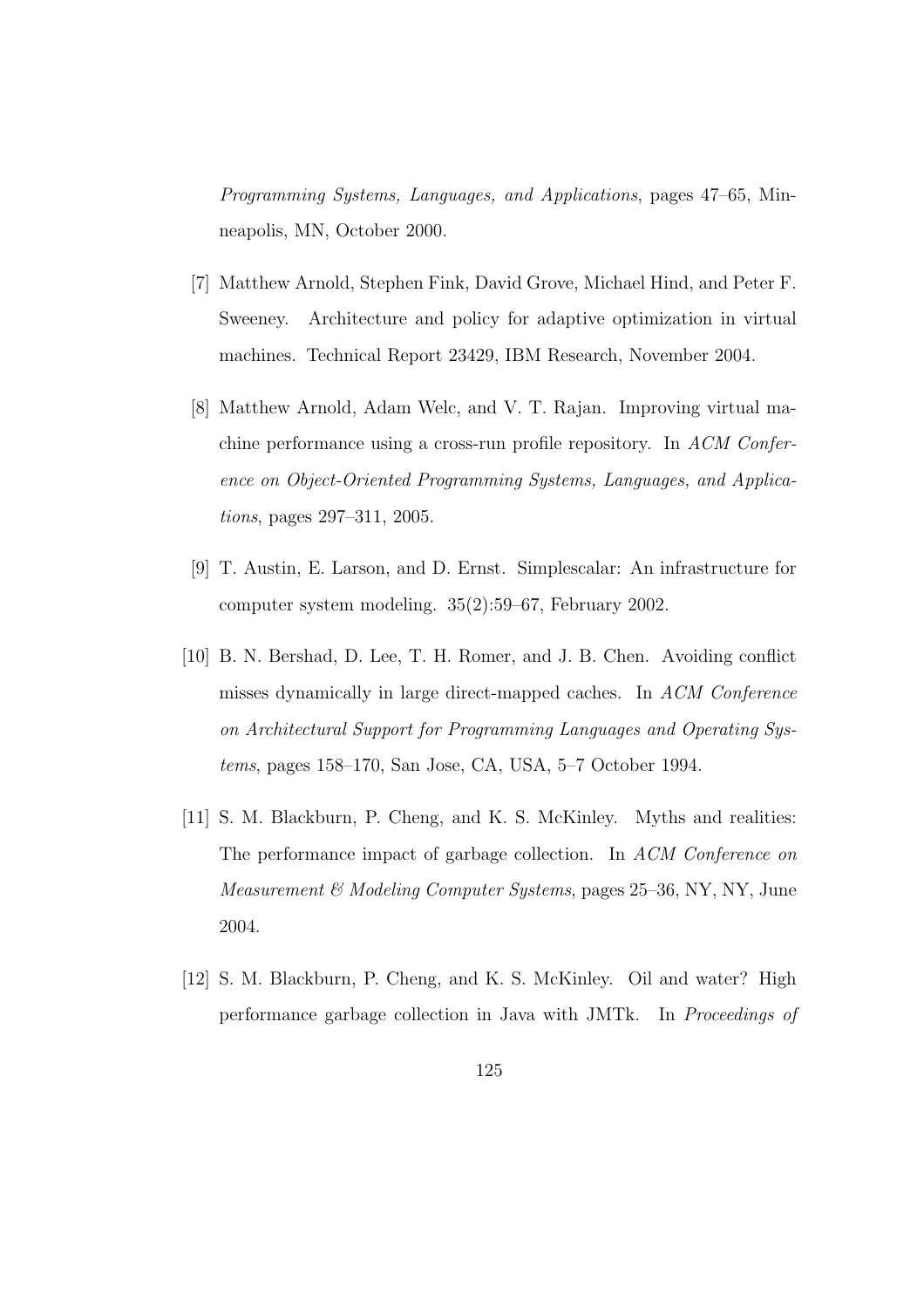the International Conference on Software Engineering, pages 137–146, Scotland, UK, May 2004.

- [13] S. M. Blackburn, R. Garner, C. Hoffmann, A. M. Khan, K. S. McKinley, R. Bentzur, A. Diwan, D. Feinberg, S. Z. Guyer, A. Hosking, M. Jump, J. E. B. Moss, D. Stefanović, T. VanDrunen, D. von Dincklage, and B. Wiedermann. The DaCapo Benchmarks: Java benchmarking development and analysis. Technical Report TR-CS-06-01, Dept. of Computer Science, Austrailian National University, March 2006. http://ali-www. cs.umass.edu/DaCapo/Benchmarks.
- [14] D. Bruening, V. Kiriansky, T. Garnett, and S. Banerji. Thread-shared software code caches. In IEEE/ACM International Symposium on Code Generation and Optimization, pages 28–38, NY, NY, March 2006.
- [15] D. Burger and T. M. Austin. The SimpleScalar tool set version 2.0. Technical Report 1342, Computer Sciences Department, University of Wisconsin, June 1997.
- [16] Michael G. Burke, Jong-Deok Choi, Stephen Fink, David Grove, Michael Hind, Vivek Sarkar, Mauricio J. Serrano, V. C. Sreedhar, Harini Srinivasan, and John Whaley. The Jalapeño dynamic optimizing compiler for java. In Proceedings of the ACM 1999 conference on Java Grande, pages 129–141. ACM Press, 1999.
- [17] D. Callahan, S. Carr, and K. Kennedy. Improving register allocation for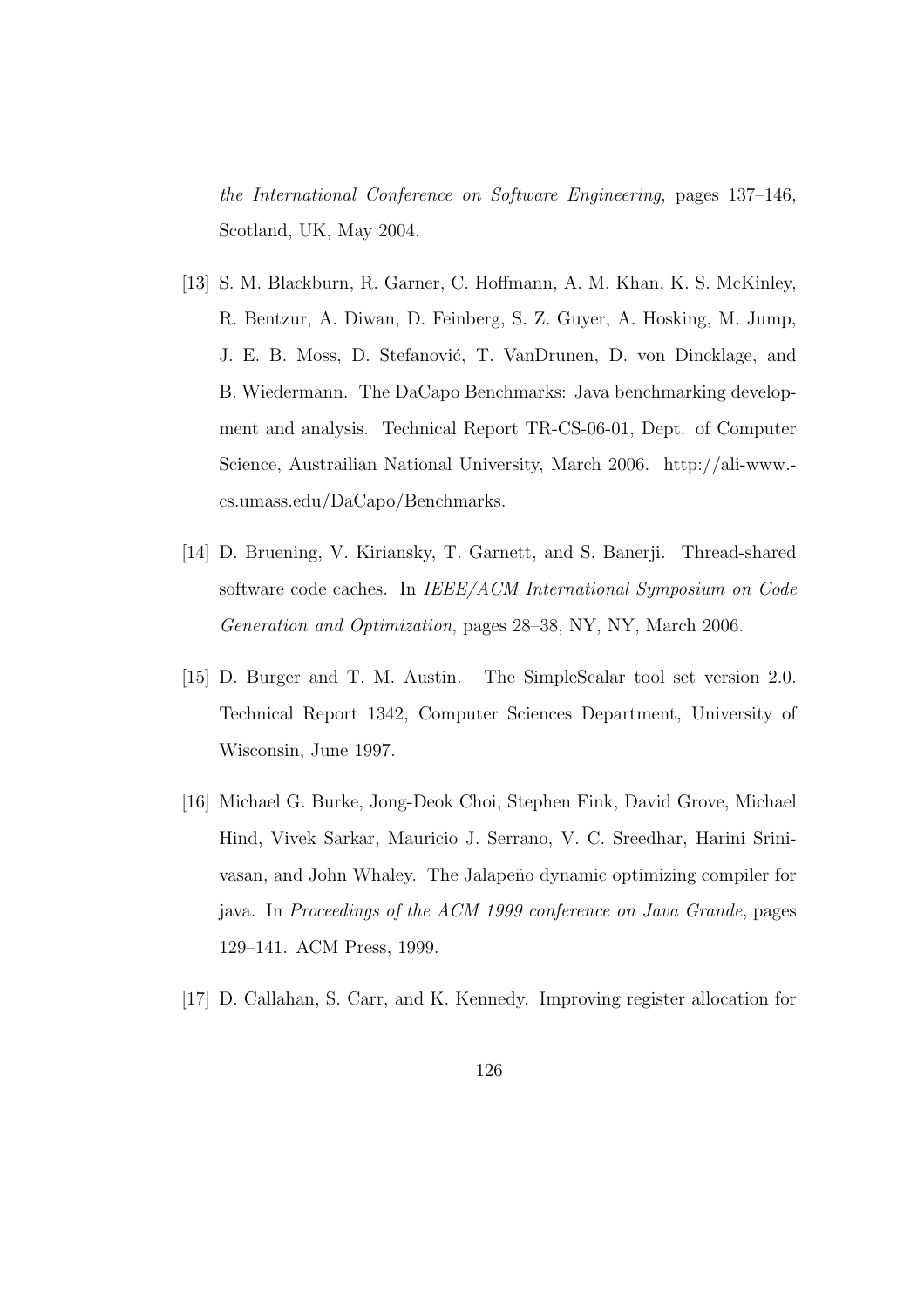subscripted variables. In ACM Conference on Programming Languages Design and Implementation, pages 53–65, June 1990.

- [18] J.B. Carter, W.C. Hsieh, L.B. Stoller, M.R. Swanson, L. Zhang, and S.A. McKee. Impulse: Memory system support for scientific applications. The Journal of Scientific Programming, 7(3-4):195–209, 1999.
- [19] Craig Chambers and David Ungar. Making pure object-oriented languages practical. In Conference proceedings on Object-oriented programming systems, languages, and applications, pages 1–15. ACM Press, 1991.
- [20] J. Bradley Chen and B. D. D. Leupen. Improving instruction locality with just-in-time code layout. In *Proceedings of the USENIX Windows* NT Workshop, pages 25–32, 1997.
- [21] C. J. Cheney. A non-recursive list compacting algorithm. Communications of the ACM, 13(11):677–8, November 1970.
- [22] T. M. Chilimbi, B. Davidson, and J. R. Larus. Cache-conscious structure definition. In ACM Conference on Programming Languages Design and Implementation, pages 13–24, Atlanta, GA, May 1999.
- [23] T. M. Chilimbi, M. D. Hill, and J. R. Larus. Cache-conscious structure layout. In ACM Conference on Programming Languages Design and Implementation, pages 1–12, Atlanta, GA, May 1999.
- [24] T. M. Chilimbi and J. R. Larus. Using generational garbage collection to implement cache-conscious data placement. In ACM International Sym-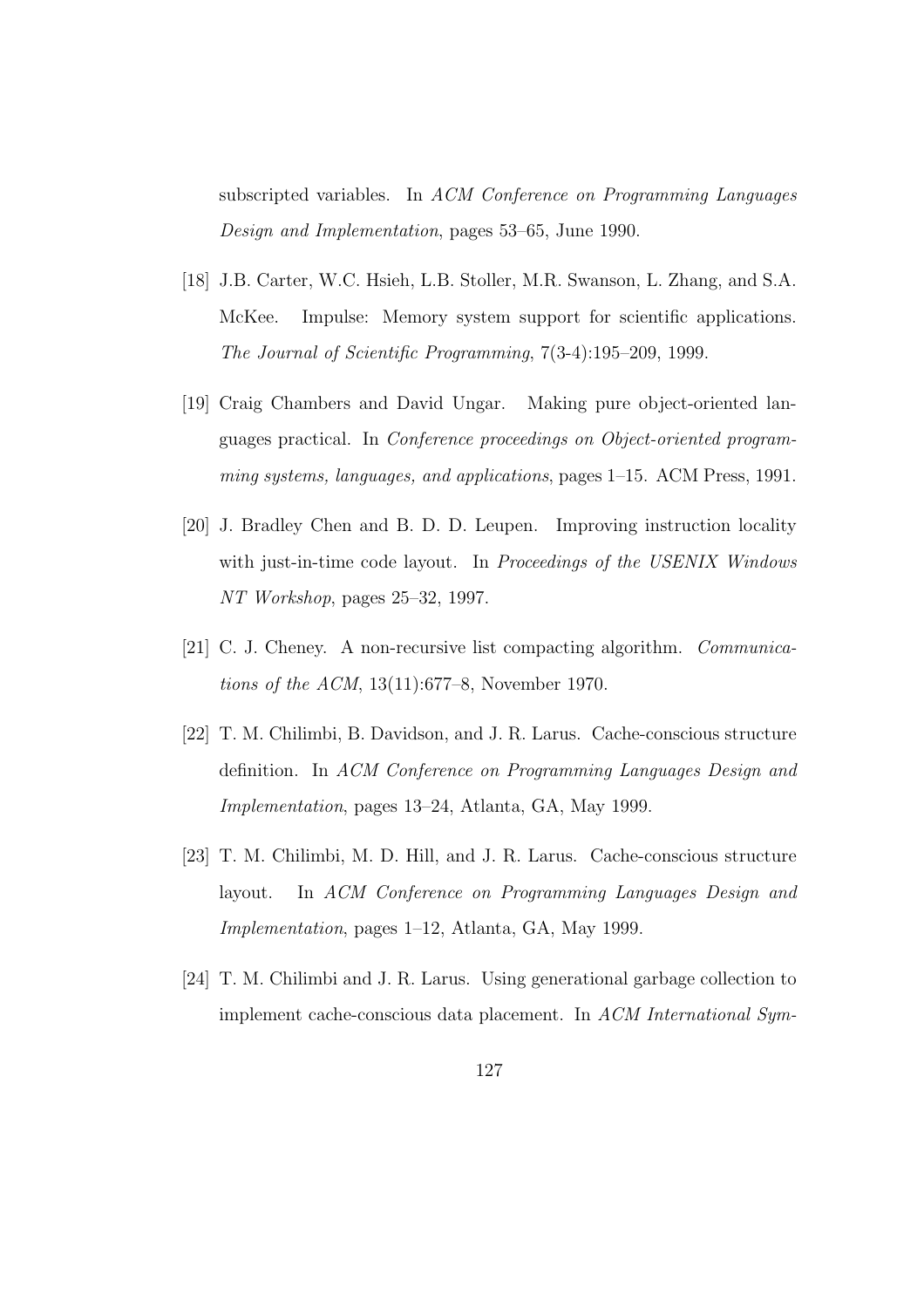posium on Memory Management, pages 37–48, Vancouver, BC, October 1998.

- [25] Michał Cierniak, Marsha Eng, Neal Glew, Brian Lewis, and James Stichnoth. Open Runtime Platform: A Flexible High-Performance Managed Runtime Environment. Intel Technology Journal, 7(1), February 2003. Available at http://intel.com/\linebreak[0]technology/ \linebreak[0]itj/\linebreak[0]2003/\linebreak[0]volume07issue01/ \linebreak[0]art01\\_orp/\linebreak[0]p01\\_abstract.htm.
- [26] Michał Cierniak, Guei-Yuan Lueh, and James Stichnoth. Practicing JUDO: Java Under Dynamic Optimizations. Proceedings of the SIG-PLAN '00 Conference on Programming Language Design and Implementation, June 2000.
- [27] Michal Cierniak, Guei-Yuan Lueh, and James M. Stichnoth. Practicing judo: Java under dynamic optimizations. In ACM Conference on Programming Languages Design and Implementation, pages 13–26. ACM Press, 2000.
- [28] C. Click. Personal communication, Jan 2006.
- [29] R. Cohn, D. Goodwin, P. G. Lowney, and N. Rubin. Spike: An Optimizer for Alpha/NT Executables. In USENIX Windows NT Workshop, pages 17–24, 1997.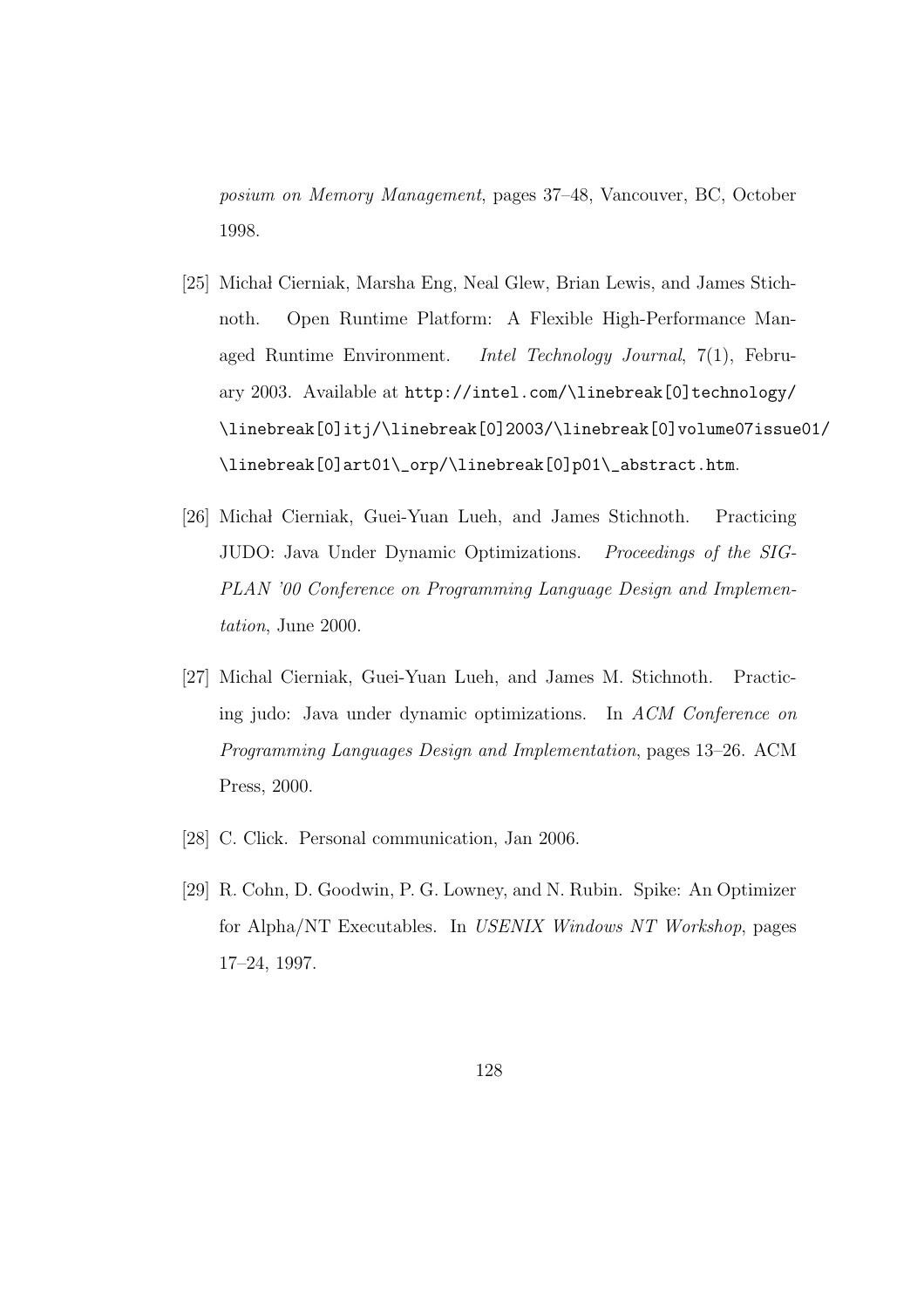- [30] Rajagopalan Desikan, Doug Burger, and Stephen W. Keckler. Measuring experimental error in microprocessor simulation. In Proceedings of the 2001 symposium on Software reusability, pages 266–277. ACM Press, 2001.
- [31] L. Peter Deutsch and Allan M. Schiffman. Efficient implementation of the smalltalk-80 system. In ACM Conference on Programming Languages Design and Implementation, pages 297–302. ACM Press, 1984.
- [32] S. Dieckmann and U. Hölzle. A study of the allocation behavior of the SPECjvm98 Java benchmarks. In Proceedings of the European Conference on Object-Oriented Programming, pages 92–115, June 1999.
- [33] Chen Ding and Ken Kennedy. Improving cache performance in dynamic applications through data and computation reorganization at run time. In ACM Conference on Programming Languages Design and Implementation, pages 229–241. ACM Press, 1999.
- [34] L. Eeckhout, A. Georges, and K. De Bosschere. How Java programs interact with virtual machines at the microarchitectural level. In ACM Conference on Object-Oriented Programming Systems, Languages, and Applications, pages 244–358, Anaheim, CA, October 2003.
- [35] D. Gannon, W. Jalby, and K. Gallivan. Strategies for cache and local memory management by global program transformation. 5(5):587–616, October 1988.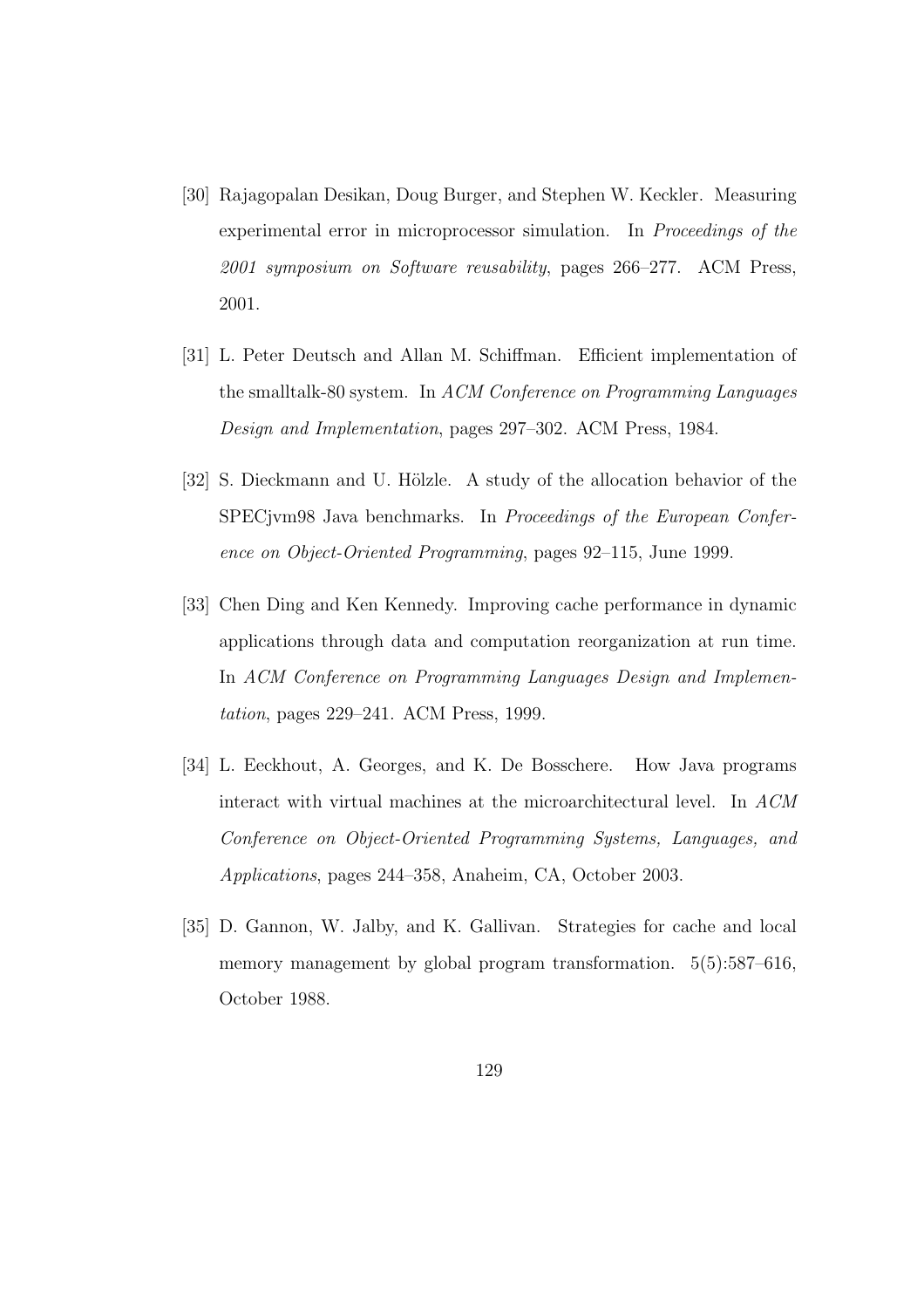- [36] N. Gloy and M. D. Smith. Procedure Placement Using Temporal-Ordering Information. ACM Transactions on Programming Languages and Systems, 21(5):977–1027, 1999.
- [37] A. H. Hashemi, D. R. Kaeli, and B. Calder. Efficient Procedure Mapping Using Cache Line Coloring. In ACM Conference on Programming Languages Design and Implementation, pages 171–182, 1997.
- [38] K. Hazelwood and R. Cohn. A cross-architectural interface for code cache manipulation. In IEEE/ACM International Symposium on Code Generation and Optimization, pages 17–27, NY, NY, March 2006.
- [39] K. Hazelwood and J. E. Smith. Exploring code cache eviction granularities in dynamic optimization systems. In International Symposium on Code Generation and Optimization, pages 89–99, Palo Alto, CA, March 2004.
- [40] Urs Holzle and David Ungar. Reconciling responsiveness with performance in pure object-oriented languages. ACM Trans. Program. Lang. Syst., 18(4):355–400, 1996.
- [41] X. Huang, S. M. Blackburn, K. S. McKinley, J. E. B. Moss, Z. Wang, and P. Cheng. The garbage collection advantage: Improving program locality. In ACM Conference on Object-Oriented Programming Systems, Languages, and Applications, pages 69–80, 2004.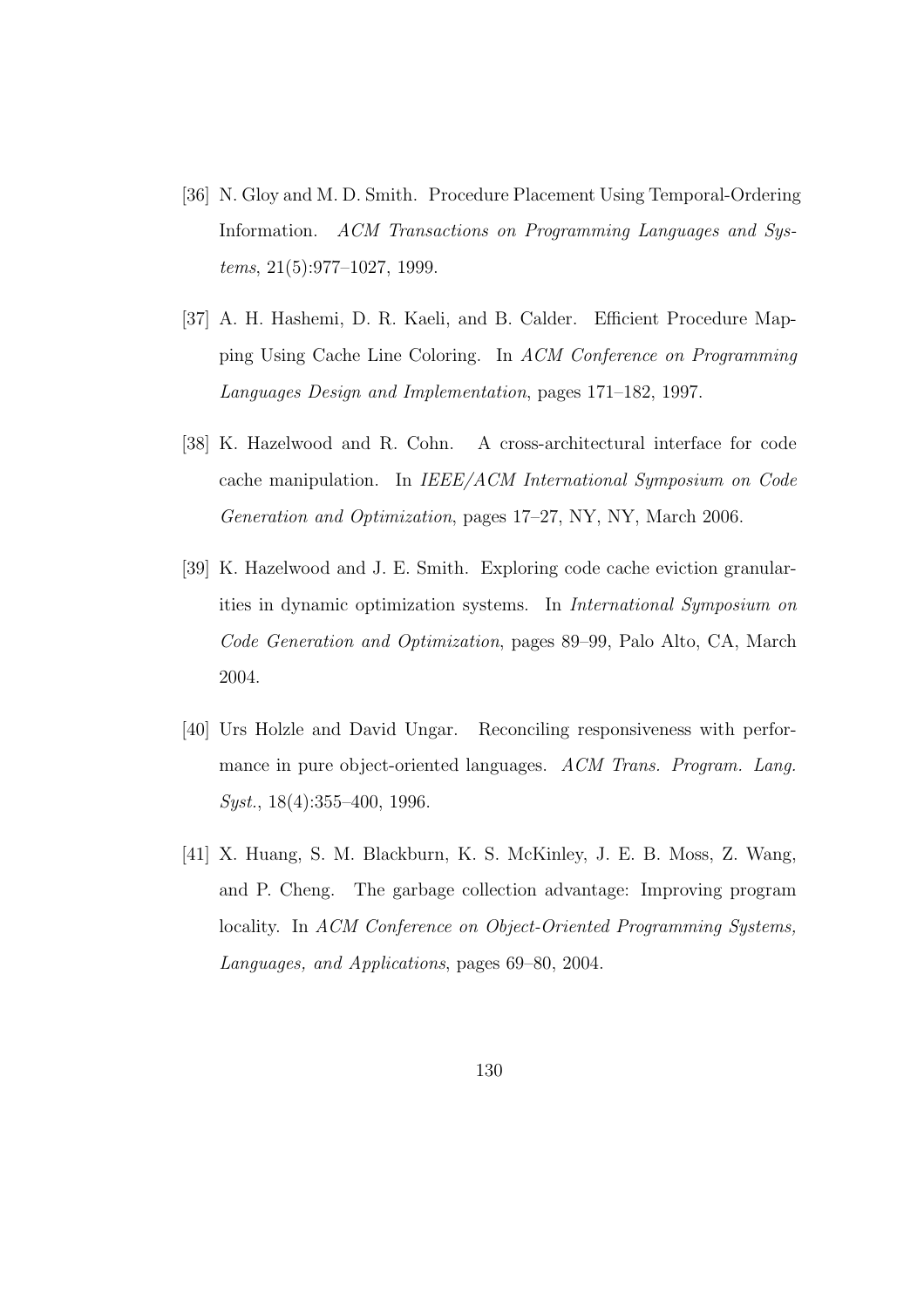- [42] X. Huang, J. E. B.Moss, K. S. McKinley, S. Blackburn, and D. Burger. Dynamic SimpleScalar: Simulating Java virtual machines. Technical Report TR-03-03, University of Texas at Austin, Department of Computer Sciences, February 2003.
- [43] T. E. Jeremiassen and S. J. Eggers. Reducing false sharing on shared memory multiprocessors through compile time data transformations. pages 179–188, July 1995.
- [44] Jikes Research Virtual Machine (RVM). http://jikesrvm.sourceforge.net.
- [45] R. E. Jones and Rafael D. Lins. Garbage Collection: Algorithms for Automatic Dynamic Memory Management. Wiley, July 1996.
- [46] J. Kim and Y. Hsu. Memory system behavior of Java programs: Methodology and analysis. In ACM Conference on Measurement  $\mathcal{C}$  Modeling Computer Systems, pages 264–274, Santa Clara, CA, June 2000.
- [47] T. Kistler and M. Franz. Automated data-member layout of heap objects to improve memory-hierarchy performance. ACM Transactions on Programming Languages and Systems, 22(3):490–505, May 2000.
- [48] M. S. Lam, P. R. Wilson, and T. G. Moher. Object type directed garbage collection to improve locality. In Y. Bekkers and J. Cohen, editors, ACM International Workshop on Memory Management, number 637 in Lecture Notes in Computer Science, pages 404–425, St. Malo, France, September 1992. Springer-Verlag.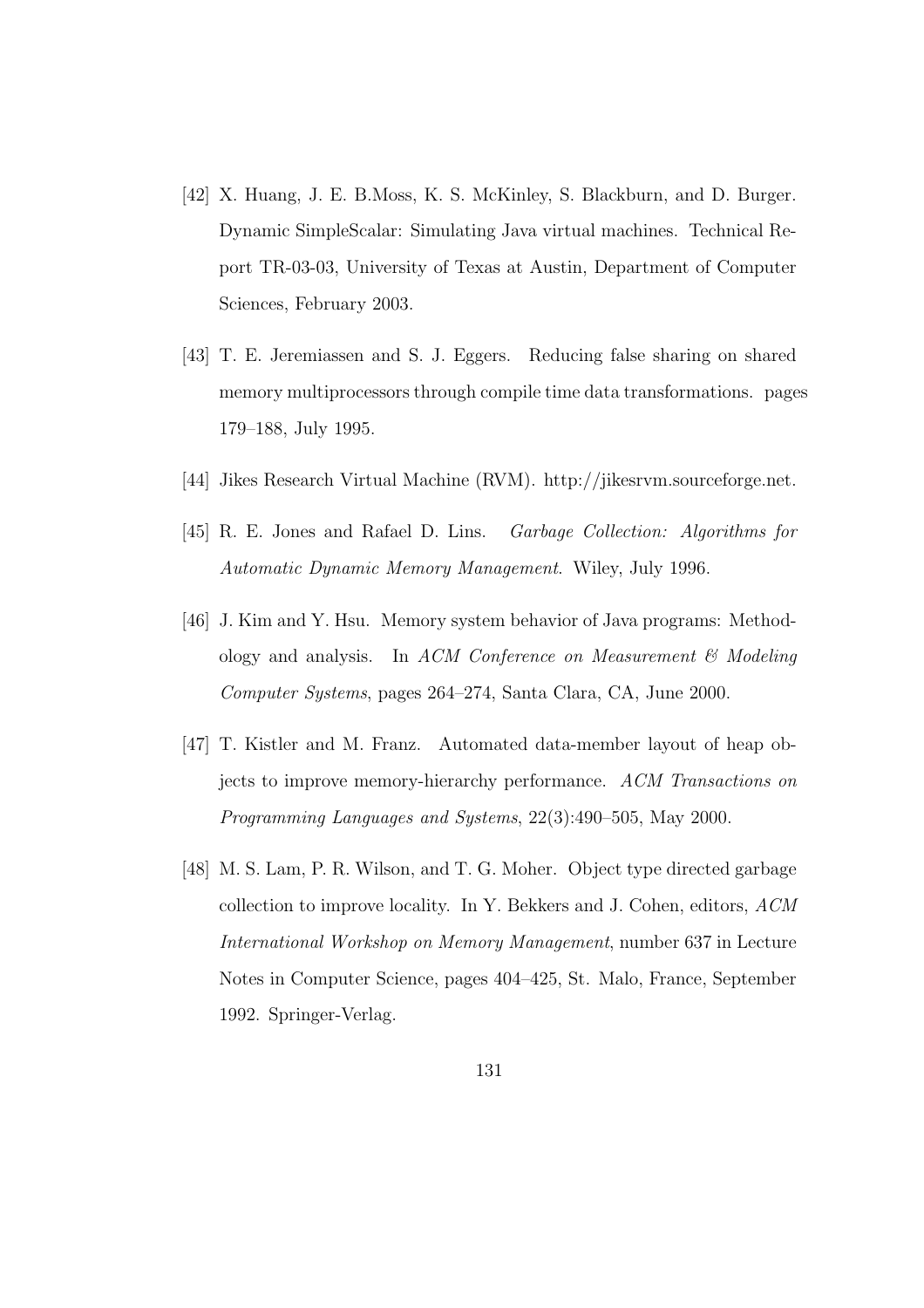- [49] D. Lea. A memory allocator. http://gee.cs.oswego.edu/dl/html/malloc.html, 1997.
- [50] Tao Li, Lizy Kurian John, Vijaykrishnan Narayanan, Anand Sivasubramaniam, Jyotsna Sabarinathan, and Anupama Murthy. Using complete system simulation to characterize SPECjvm98 benchmarks. Santa Fe, New Mexico, May 2000.
- [51] H. Lieberman and C. E. Hewitt. A real time garbage collector based on the lifetimes of objects. Communications of the ACM, 26(6):419–429, 1983.
- [52] C.-K. Luk, R. Muth, H. Patil, R. S. Cohn, and P. G. Lowney. Ispike: A Post-link Optimizer for the Intel Itanium Architecture. In IEEE/ACM International Symposium on Code Generation and Optimization, pages 15–26, 2004.
- [53] S. McFarling. Program Optimization for Instruction Caches. In ACM Conference on Architectural Support for Programming Languages and Operating Systems, pages 183–191, 1989.
- [54] K. S. McKinley, S. Carr, and C. Tseng. Improving data locality with loop transformations. ACM Transactions on Programming Languages and Systems, 18(4):424–453, July 1996.
- [55] Sun Microsystem. The java hotspot performance engine architecture, 1999. http://java.sun.com/products/hotspot/whitepaper.html.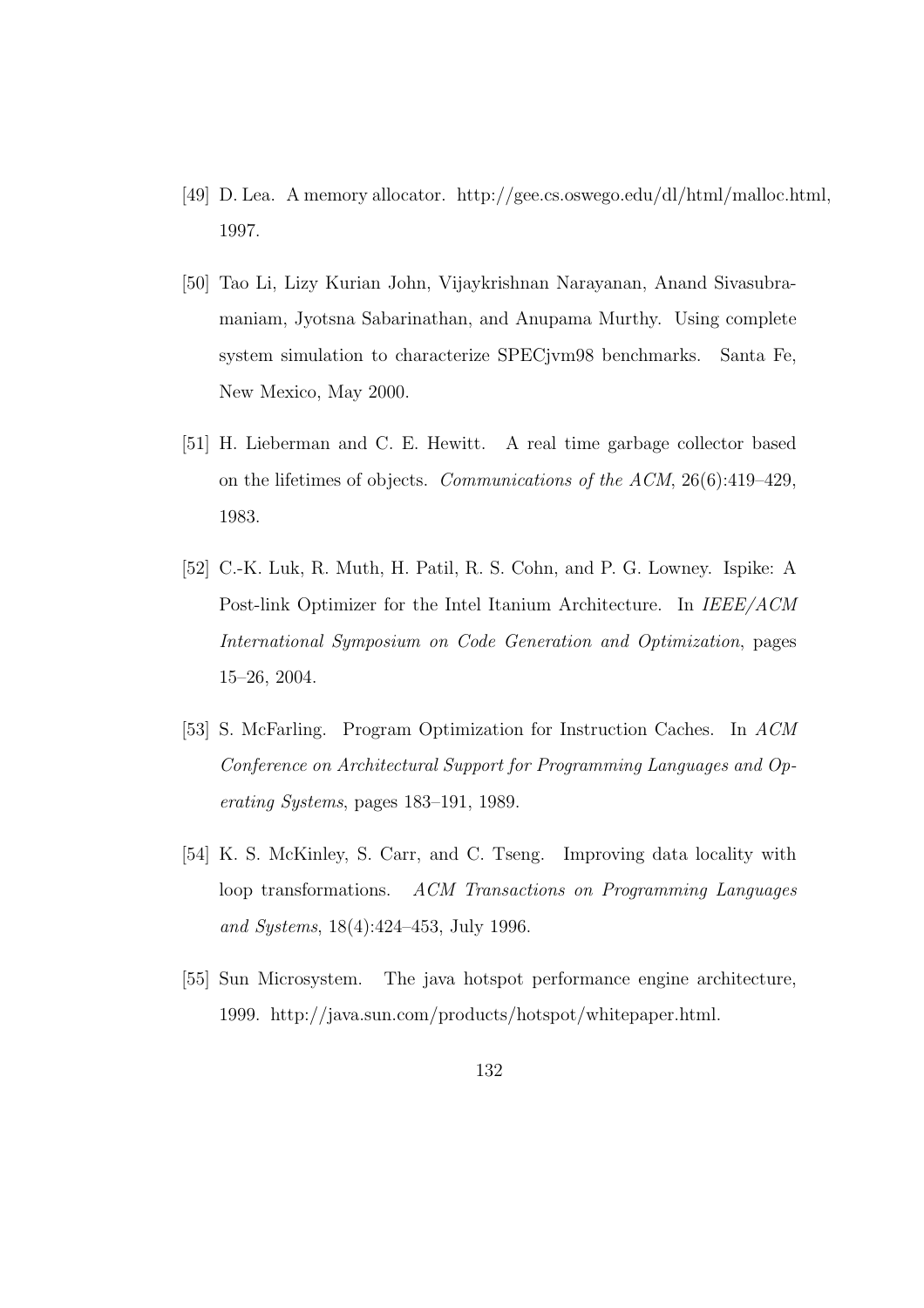- [56] J. E. B. Moss, K. S. McKinley, S. M. Blackburn, E. D. Berger, A. Diwan, A. Hosking, D. Stefanovic, and C. Weems. The DaCapo project. Technical report, 2004. http://ali-www.cs.umass.edu/DaCapo/.
- [57] M. Pettersson. Linux Intel/x86 performance counters, 2003. http://user.it.uu.se/mikpe/
- [58] K. Pettis and R. C. Hansen. Profile-guided code positioning. In ACM Conference on Programming Languages Design and Implementation, pages 16–27, 1990.
- [59] A. Ramirez, J.-L. Larriba-Pey, C. Navarro, J. Torrellas, and M. Valero. Software Trace Cache. In International Conference on Supercomputing, pages 119–126, 1999.
- [60] E. Rotenberg, S. Bennett, and J. E. Smith. A Trace Cache Microarchitecture and Evaluation. IEEE Transactions on Computers, 48(2):111–120, 1999.
- [61] S. Rubin, R. Bodik, and T. Chilimbi. An efficient profile-analysis framework for data-layout optimizations. In ACM Symposium on the Principles of Programming Languages, pages 140–153, Portland, OR, 2002.
- [62] D. Scales. Efficient Dynamic Procedure Placement. Technical Report WRL-98/5, Compaq WRL Research Lab, May 1998.
- [63] Y. Shuf, M. J. Serran, M. Gupta, and J. P. Singh. Characterizing the memory behavior of Java workloads: A structured view and opportunities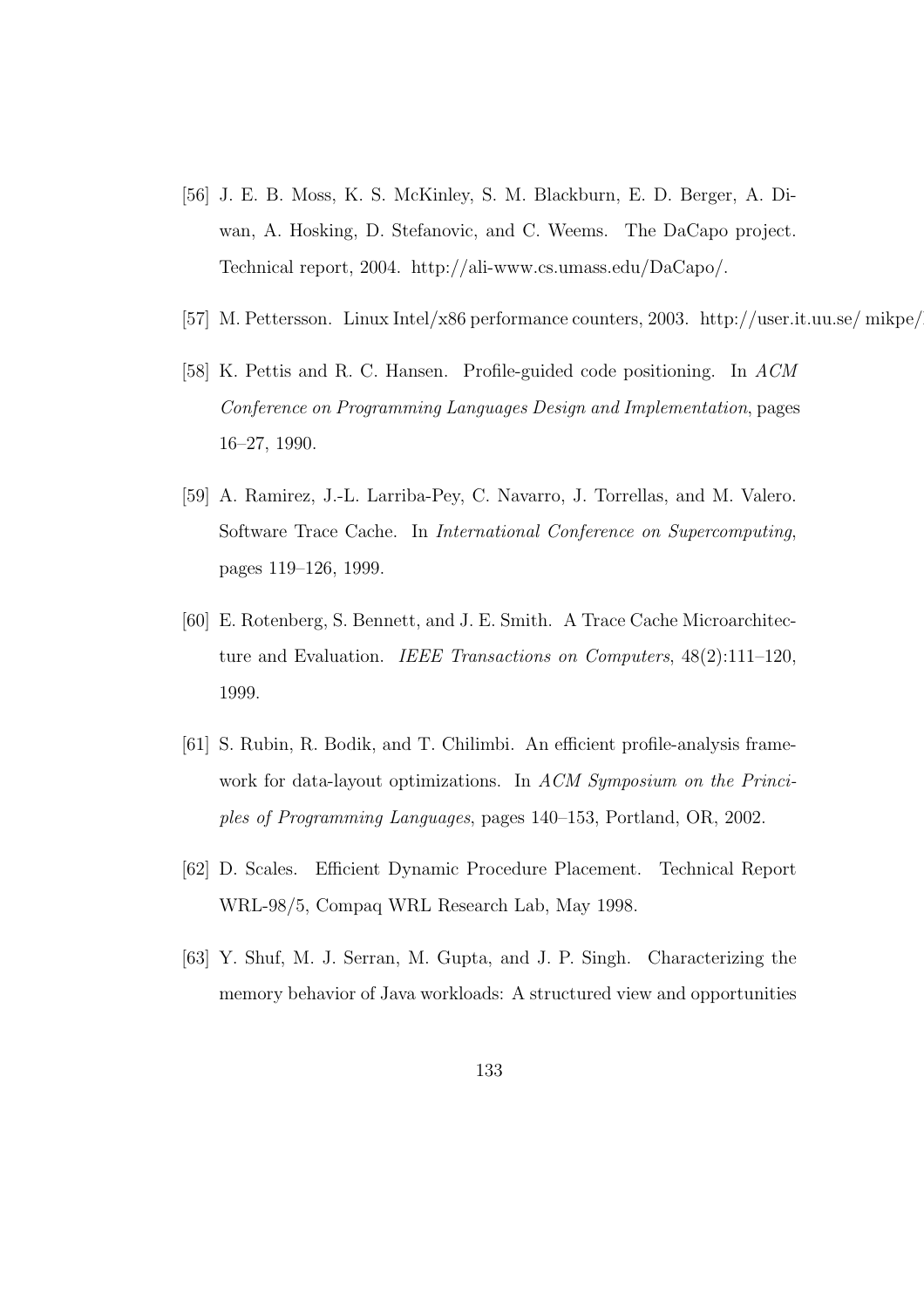for optimizations. In ACM Conference on Measurement  $\mathcal{C}$  Modeling Computer Systems, pages 194–205, Cambridge, MA, June 2001.

- [64] Standard Performance Evaluation Corporation. SPECjvm98 Documentation, release 1.03 edition, March 1999.
- [65] Standard Performance Evaluation Corporation. SPECjbb2000 (Java Business Benchmark) Documentation, release 1.01 edition, 2001.
- [66] T. Suganama, T. Ogasawara, M. Takeuchi, T. Yasue, M. Kawahito, K. Ishizaki, H. Komatsu, and T. Nakatani. Overview of the ibm java just-in-time compiler. IBM Systems Journal, 39(1), 2000.
- [67] D. M. Ungar. Generation scavenging: A non-disruptive high performance storage reclamation algorithm. In ACM SIGSOFT/SIGPLAN Software Engineering Symposium on Practical Software Development Environments, pages 157–167, April 1984.
- [68] J. Whaley. Dynamic Optimization Through the Use of Automatic Runtime Specialization. Master's thesis, Massachusetts Institute of Technology, May 1999.
- [69] P. R. Wilson, M. S. Lam, and T. G. Moher. Effective static-graph reorganization to improve locality in garbage-collected systems. In ACM Conference on Programming Languages Design and Implementation, pages 177–191, Toronto, Canada, June 1991.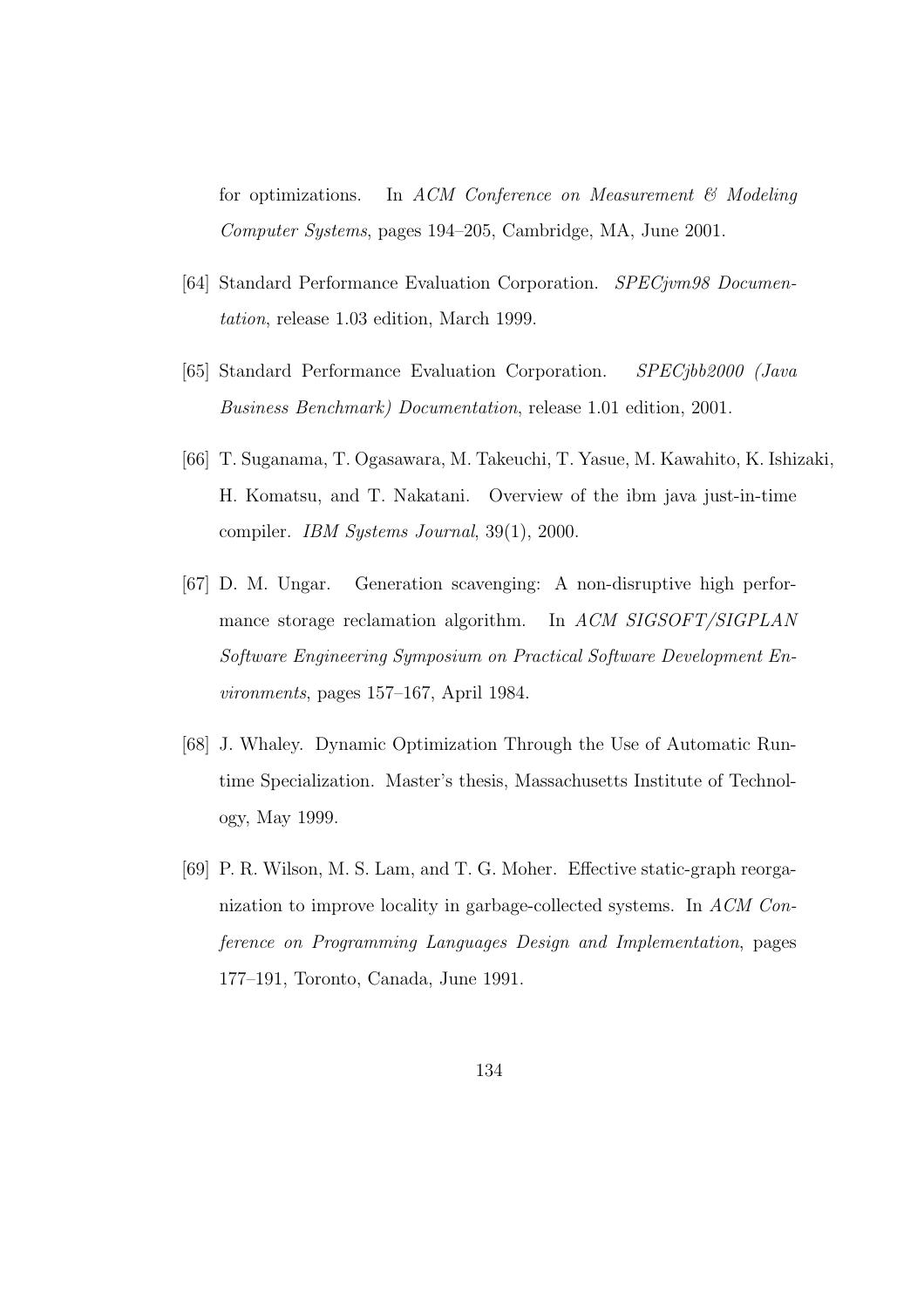[70] B. Zorn. Performance in the Age of Trustworthy Computing, January 2004. Presentation at the DaCapo winter meeting. The University of Colorado, Boulder, CO.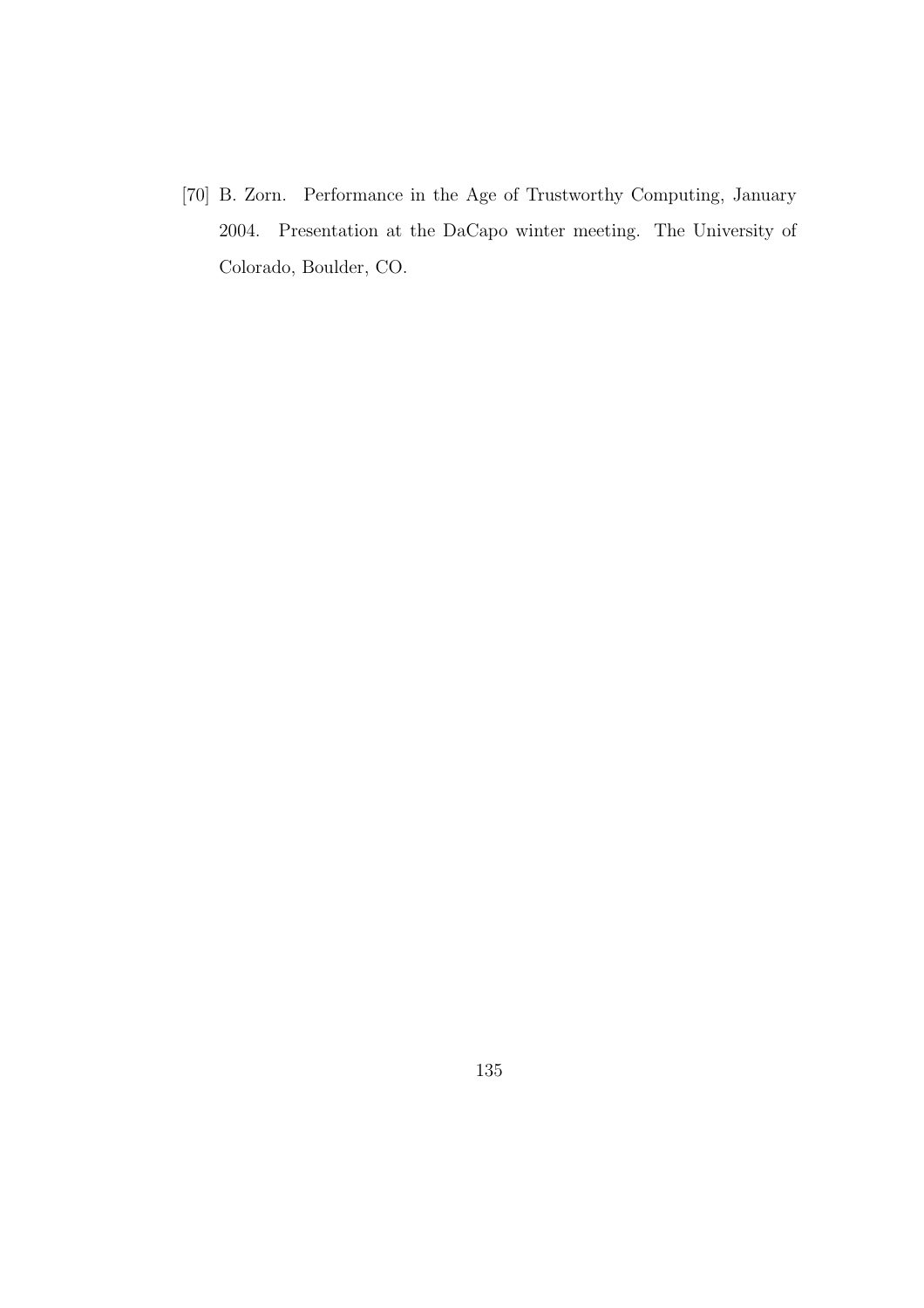## Index

Abstract, vi Acknowledgments, iv

Bibliography, 134